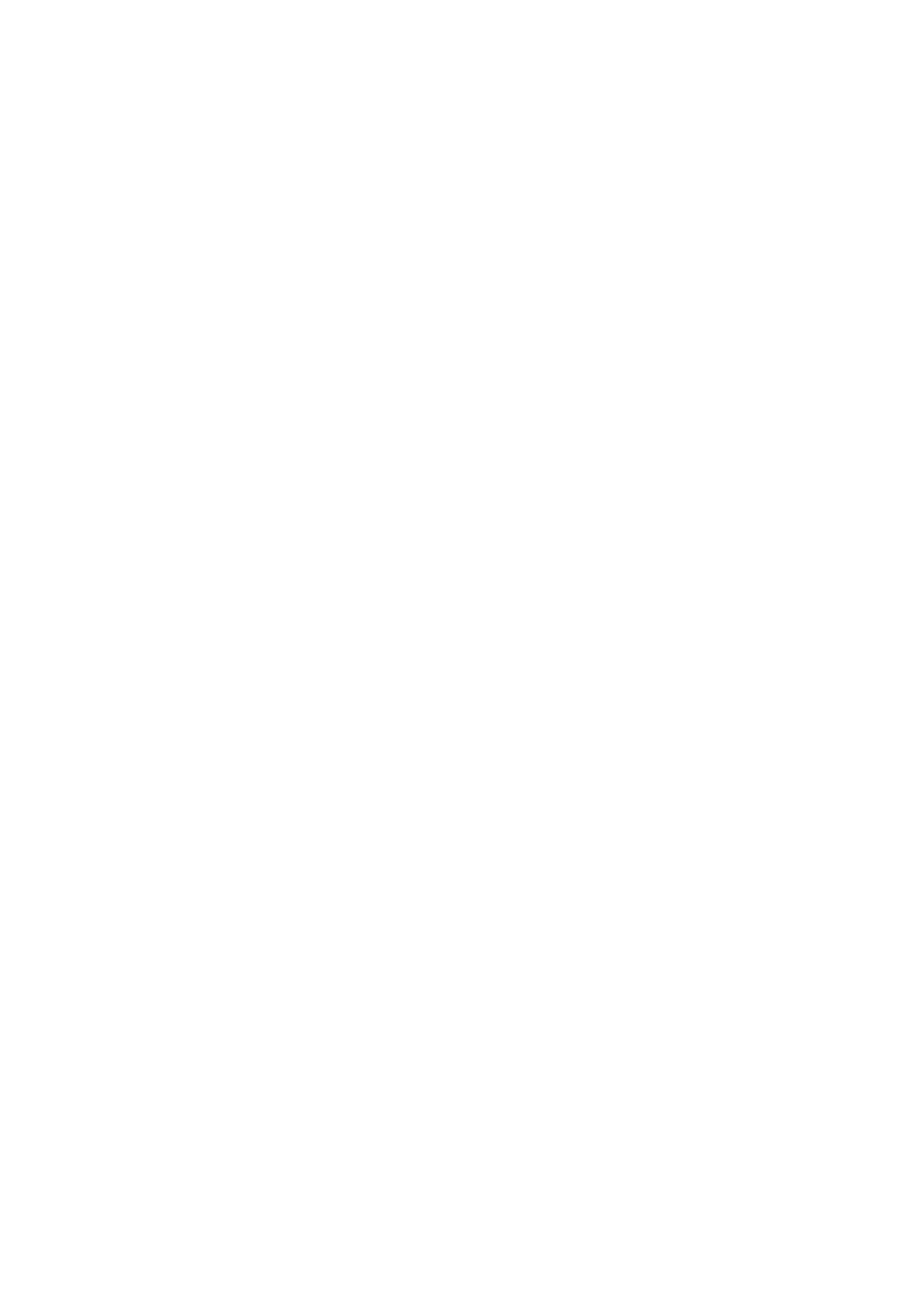# **Contents**

| 1              |       |                                                                                        |  |
|----------------|-------|----------------------------------------------------------------------------------------|--|
|                | 1.1   |                                                                                        |  |
|                | 1.2   |                                                                                        |  |
| $\overline{2}$ |       |                                                                                        |  |
|                |       |                                                                                        |  |
|                | 2.1.1 |                                                                                        |  |
|                |       | 2.1.2 Prevalence and educational attainment of persons with disability in Ghana  4     |  |
|                |       |                                                                                        |  |
|                |       |                                                                                        |  |
|                |       |                                                                                        |  |
|                |       | 2.2.2 Standards and guidelines for the practice of inclusive education in Ghana        |  |
|                |       |                                                                                        |  |
|                |       |                                                                                        |  |
|                |       |                                                                                        |  |
| 3              |       |                                                                                        |  |
|                | 3.1   |                                                                                        |  |
|                | 3.2   |                                                                                        |  |
|                | 3.3   |                                                                                        |  |
| 4              |       |                                                                                        |  |
|                |       |                                                                                        |  |
|                | 4.1.1 |                                                                                        |  |
|                | 4.1.2 |                                                                                        |  |
|                | 4.1.3 |                                                                                        |  |
|                |       |                                                                                        |  |
|                |       |                                                                                        |  |
|                |       |                                                                                        |  |
|                |       |                                                                                        |  |
|                |       |                                                                                        |  |
|                |       | 4.3.3 College curriculum and the training of student teachers on inclusive education33 |  |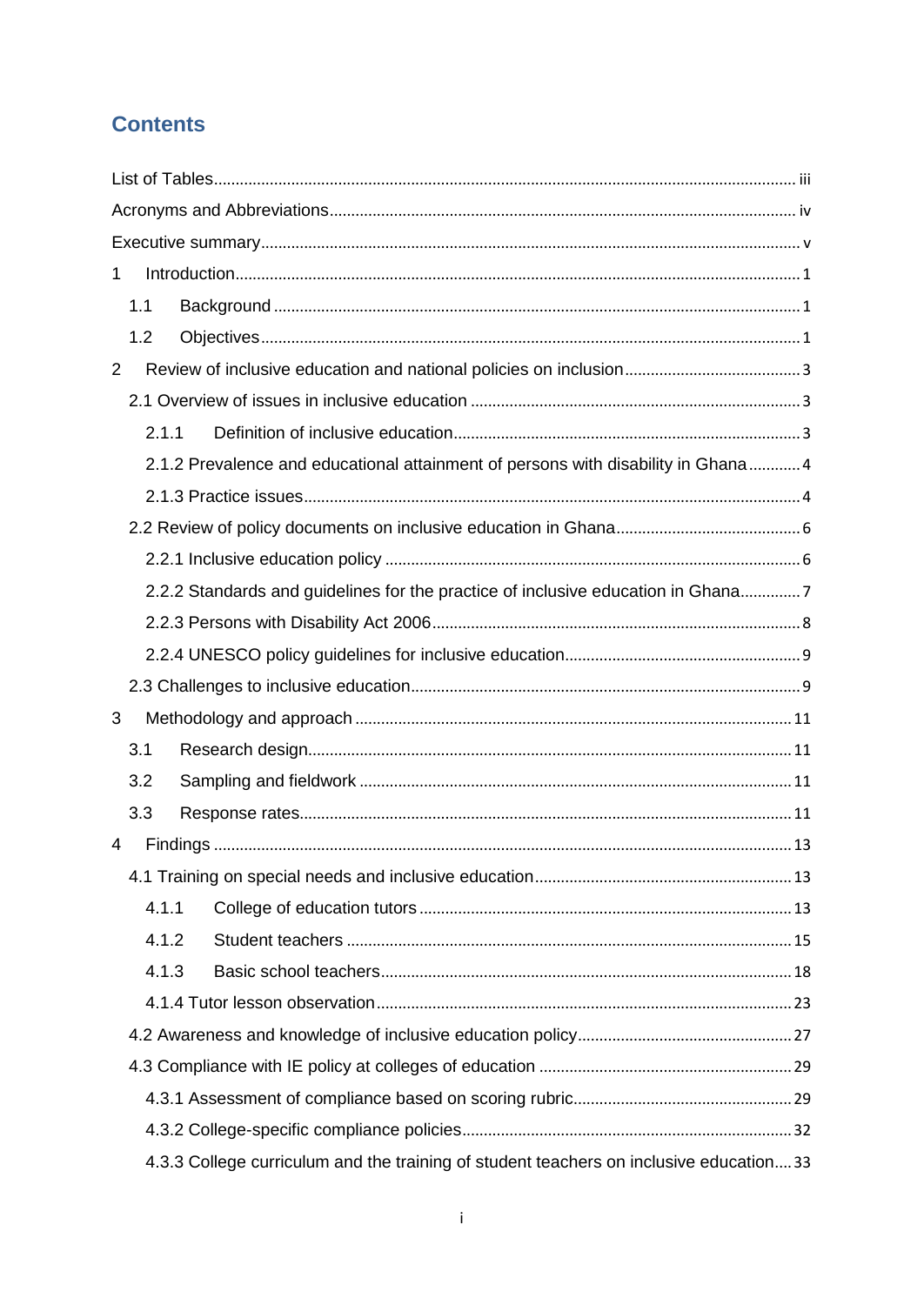| 4.3.8 Compliance with IE: perspectives of college tutors, student teachers and basic |  |
|--------------------------------------------------------------------------------------|--|
|                                                                                      |  |
|                                                                                      |  |
|                                                                                      |  |
| 5.                                                                                   |  |
|                                                                                      |  |
|                                                                                      |  |
|                                                                                      |  |
|                                                                                      |  |
|                                                                                      |  |
|                                                                                      |  |
|                                                                                      |  |
|                                                                                      |  |
| Appendix AP2: Steps in Probability Proportional to Size Sampling of CoEs and Tutors  |  |
| Appendix AP3: Sampled CoEs and tutors based on PPS sampling  101                     |  |
| Appendix AP3: Sampled CoEs and tutors based on PPS sampling (cont'd) 102             |  |
|                                                                                      |  |
|                                                                                      |  |
|                                                                                      |  |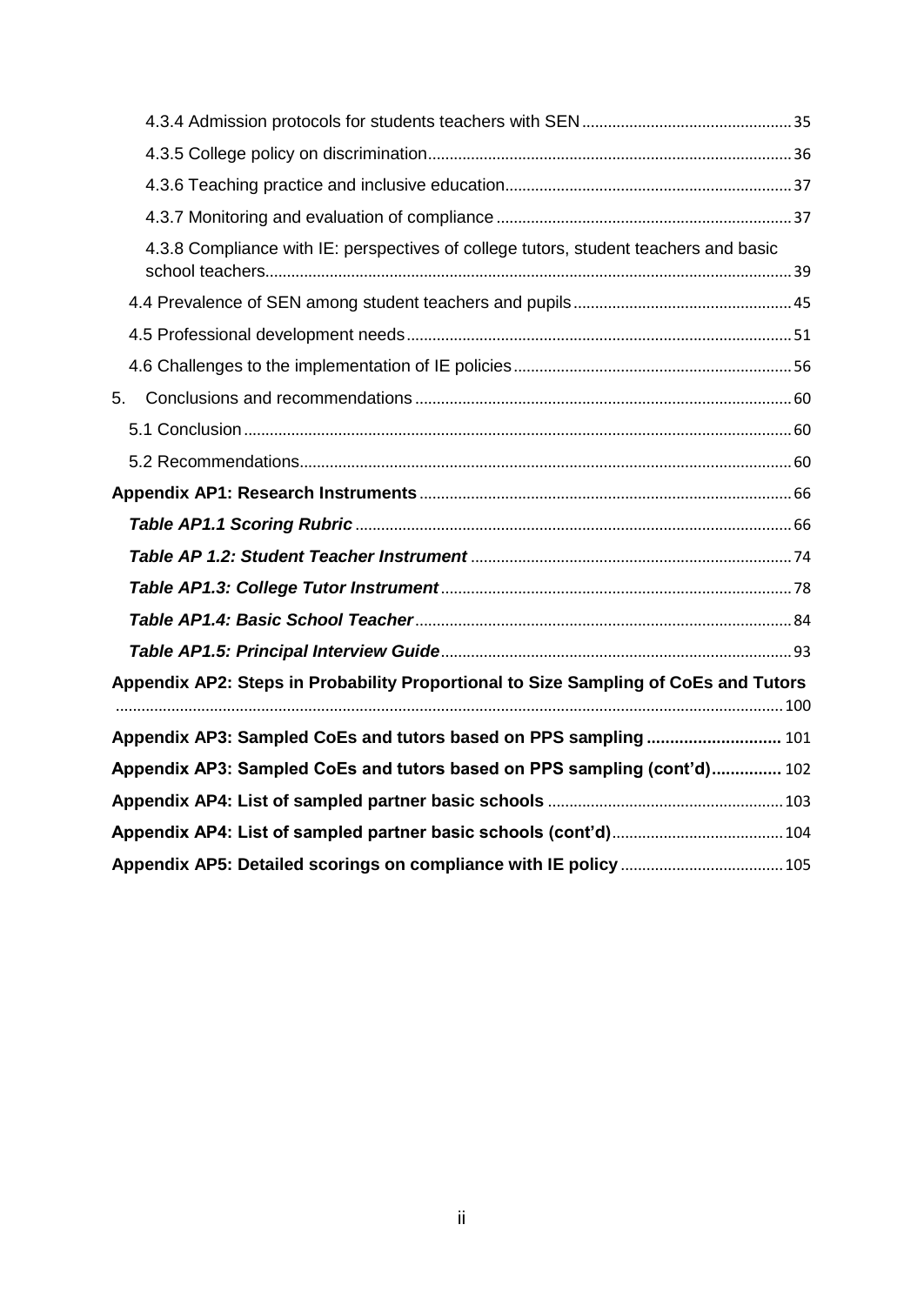# <span id="page-4-0"></span>**List of Tables**

| Table 1: Sample distribution across colleges of education _______________________                     | 12 |
|-------------------------------------------------------------------------------------------------------|----|
| Table 2: Training on SEN and IE among CoE tutors (%)                                                  | 14 |
| $\overline{\phantom{a}15}$<br>Table 3: Proportion of CoE tutors who can identify various types of SEN |    |
| Table 4: Student teachers' knowledge of and training on IE and SEN at the CoE (%) 17                  |    |
| Table 5: Proportion of student teachers who can identify various types of SEN in their future         |    |
| classroom                                                                                             | 18 |
| Table 6: Proportion of basic school teachers who have received training on IE and SEN and             |    |
|                                                                                                       | 19 |
| Table 7: Proportion of basic schools teachers who benefitted from internship training on SEN          |    |
| at CoE                                                                                                | 21 |
| Table 8: Proportion of basic school teachers who have benefitted from in-service training on          |    |
| IE and SEN                                                                                            | 22 |
| Table 9: Proportion of basic school teachers who can identify various types of SEN 23                 |    |
| Table 10: Mean scores for college tutors lesson observation                                           | 25 |
| Table 11: Proportion of college tutors using various inclusive education strategies in their          |    |
| classroom<br><u> 1980 - Jan Barbarat, manala</u>                                                      | 26 |
| Table 12: Proportion of basic school teachers demonstrating awareness and knowledge of                |    |
|                                                                                                       | 28 |
| Table 13: Proportion of tutors demonstrating knowledge of some requirements of IE policy 29           |    |
| Table 14: Policy and infrastructure compliance levels among CoEs ______________________ 31            |    |
| Table 15: Tutors assessment of their colleges' commitment to IE and SEN                               | 39 |
| Table 16: Tutors' assessment of their college's level of compliance with IE policy______              | 40 |
| Table 17: Proportion of student teachers indicating presence or otherwise of SEN                      |    |
| coordinator in their schools                                                                          | 42 |
| Table 18: Basic school teachers rating of their school's commitment to IE                             | 43 |
| Table 19: Proportion of basic school teachers indicating presence or otherwise of SEN                 |    |
| coordinator in their schools                                                                          | 44 |
| Table 20: Proportion of CoE tutors reporting various types of disabilities/SEN in their               |    |
| classrooms                                                                                            | 46 |
| Table 21: Proportion of tutors reporting student teachers with SEN in their classroom ____ 47         |    |
| Table 22: Proportion of basic school teachers reporting various types of SEN in their                 |    |
| classrooms                                                                                            | 49 |
| Table 23: Proportion of basic school teachers reporting pupils with SEN in their classroom 50         |    |
| Table 24: Proportion of basic school teachers who have participated in postqualification              |    |
| development training                                                                                  | 52 |
| Table 25: Proportion of basic school teachers indicating need for professional development            |    |
| training to teach students with SEN                                                                   | 53 |
| Table 26: Per cent of basic school teachers who require training in specific SEN ______               | 55 |
| Table 27: Teachers' perception of barriers to implementing IE in the basic schools _______ 57         |    |
| Table 28: CoE tutors' perception of barriers to implementing IE at the CoEs                           | 57 |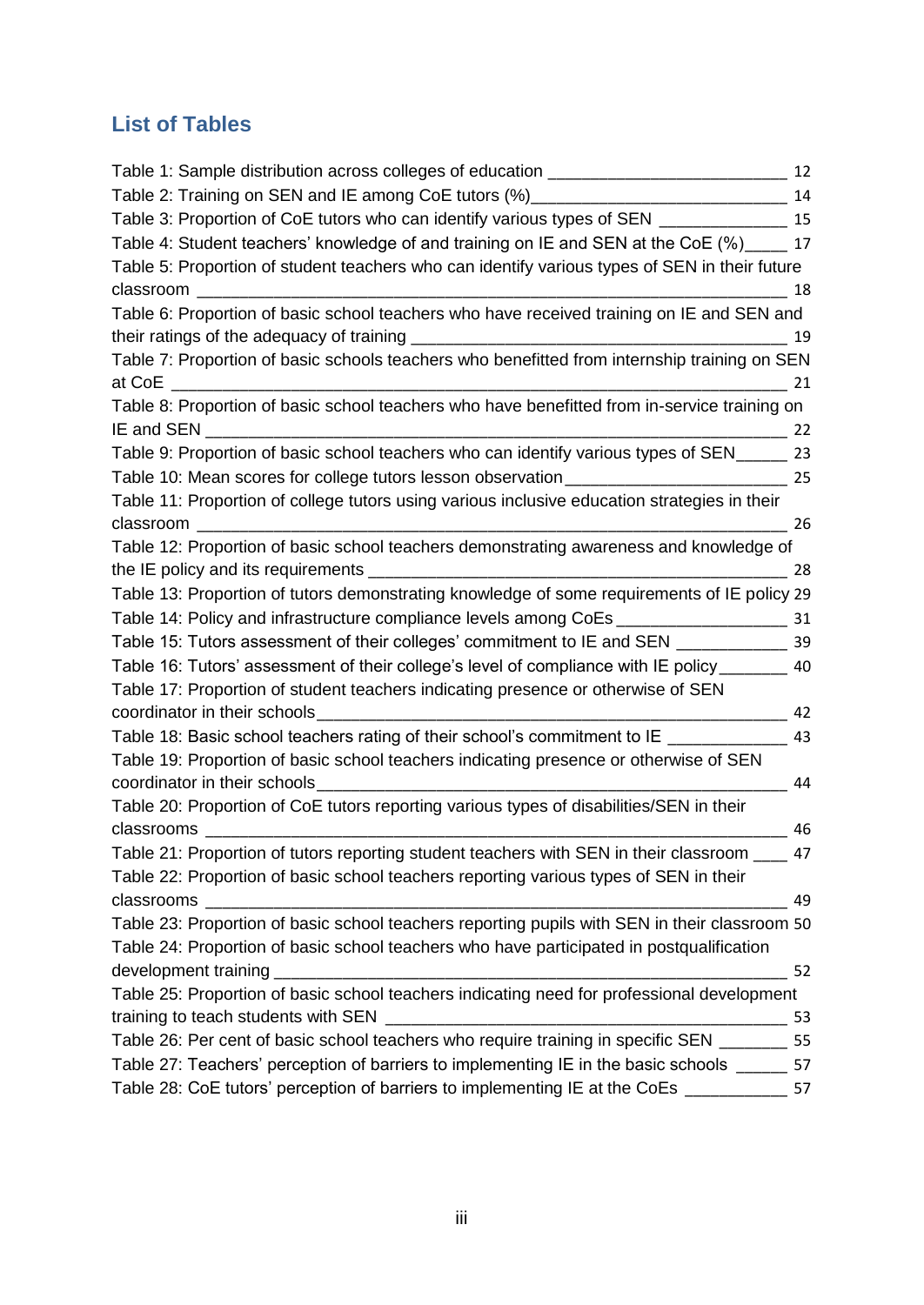# <span id="page-5-0"></span>**Acronyms and Abbreviations**

| CoE         | College of Education                                   |
|-------------|--------------------------------------------------------|
| <b>EFA</b>  | <b>Education for All</b>                               |
| <b>ESP</b>  | <b>Education Strategic Plan</b>                        |
| <b>GES</b>  | <b>Ghana Education Service</b>                         |
| GOG         | Government of Ghana                                    |
| <b>GSS</b>  | <b>Ghana Statistical Service</b>                       |
| <b>IDIS</b> | In-depth interviews                                    |
| IE.         | Inclusive Education                                    |
| <b>ICT</b>  | Information and communication technology               |
| <b>JHS</b>  | Junior high school                                     |
| MoE         | Ministry of Education                                  |
| <b>NAB</b>  | <b>National Accreditation Board</b>                    |
| <b>NCTE</b> | <b>National Council for Tertiary Education</b>         |
| <b>OECD</b> | Organisation for Economic Co-operation and Development |
| <b>PPS</b>  | Probability proportional to size                       |
| <b>PWDs</b> | Persons with disability                                |
| <b>RTL</b>  | <b>Research Trust Limited</b>                          |
| <b>SEN</b>  | Special educational needs                              |
| T-TEL       | <b>Transforming Teacher Education and Learning</b>     |
| <b>UDL</b>  | Universal Design for Learning                          |

UNESCO United Nations Educational, Scientific and Cultural Organization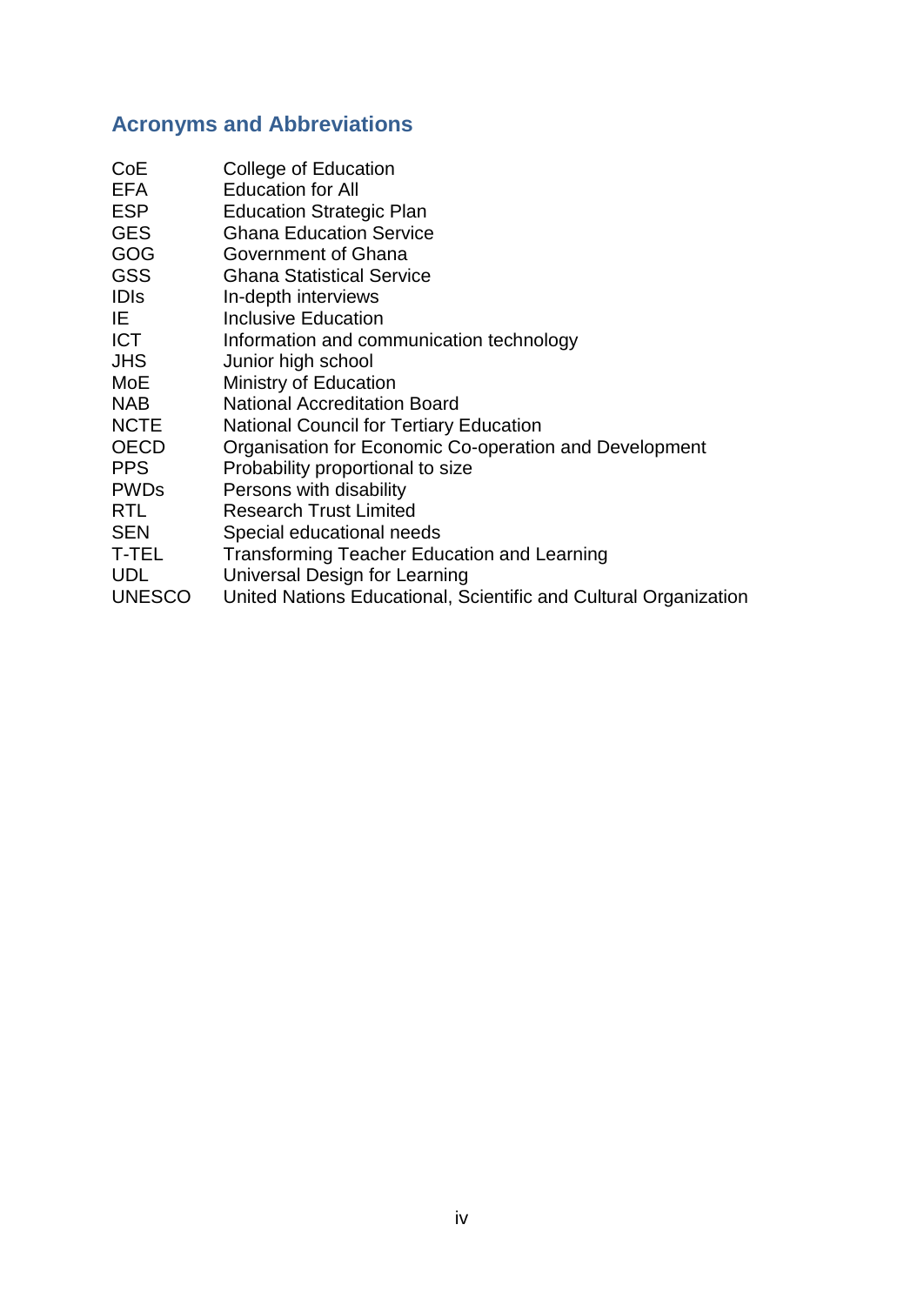# <span id="page-6-0"></span>**Executive summary**

## **Introduction**

The provision of inclusive education (IE) has become an important goal of the Ministry of Education (MoE) and the Ghana Education Service (GES), for which reason an inclusive education policy was developed in 2015. Inclusive education involves bringing all learners together in their regular community schools, especially those who were previously excluded from mainstream education. Learners with disabilities and special educational needs (SEN) form part of the population that was previously excluded from mainstream education. To ensure the successful implementation of IE, several factors need to be considered, including knowledge of inclusion by teachers and the institutions that train them.

This document is a report on a study commissioned by Transforming Teacher Education and Learning (T-TEL) and the National Council for Tertiary Education (NCTE) to assess, among other things, the knowledge level and extent of compliance of colleges of education (CoEs) and public basic schools with the IE policy in Ghana. Various education policies in Ghana were reviewed, and primary data were collected using quantitative surveys, in-depth interviews (IDIs) and field observations. Altogether, 325 CoE tutors, 389 student teachers, and 10 principals (represented in some cases by their vice principal or college secretary) were sampled from 10 of 46 public CoEs. In addition, 400 basic school teachers from sampled T-TEL partner and nonpartner schools were surveyed.

# **Key findings**

#### *Training on special needs and inclusive education*

Seventy-eight per cent of CoE tutors sampled have had training on SEN, the majority of whom acquired this training at the university or college of education. More than half of the tutors ranked the training in SEN as adequate. Regarding IE, nearly 80 per cent of the tutors have benefitted from such training. Unlike SEN, more than a third of tutors indicated that they received IE training through specialized training programmes. About 60 per cent of tutors considered the training in IE as adequate.

Assessment of the knowledge of student teachers in IE and SEN shows that student teachers are relatively more familiar with the concept of SEN (69 per cent) compared to IE (49 per cent). A statistically significant higher percentage of third-year student teachers are familiar with the concepts SEN and IE compared to first- and secondyear student teachers, implying that as student teachers progress towards the end of their training, they would have been equipped with some level of skill to effectively manage pupils or students with SEN.

Eighty-two per cent of basic school teachers surveyed had received training on IE at the CoE. There is no statistically significant difference between teachers in T-TEL partner and nonpartner schools. Receipt of training on IE at the CoE is decreasing in the years of experience of the basic school teacher. Less than half of all the teachers who had received training on IE rated the training as adequate, while nearly a third rated it as inadequate. Sixty-three per cent of basic school teachers indicated that they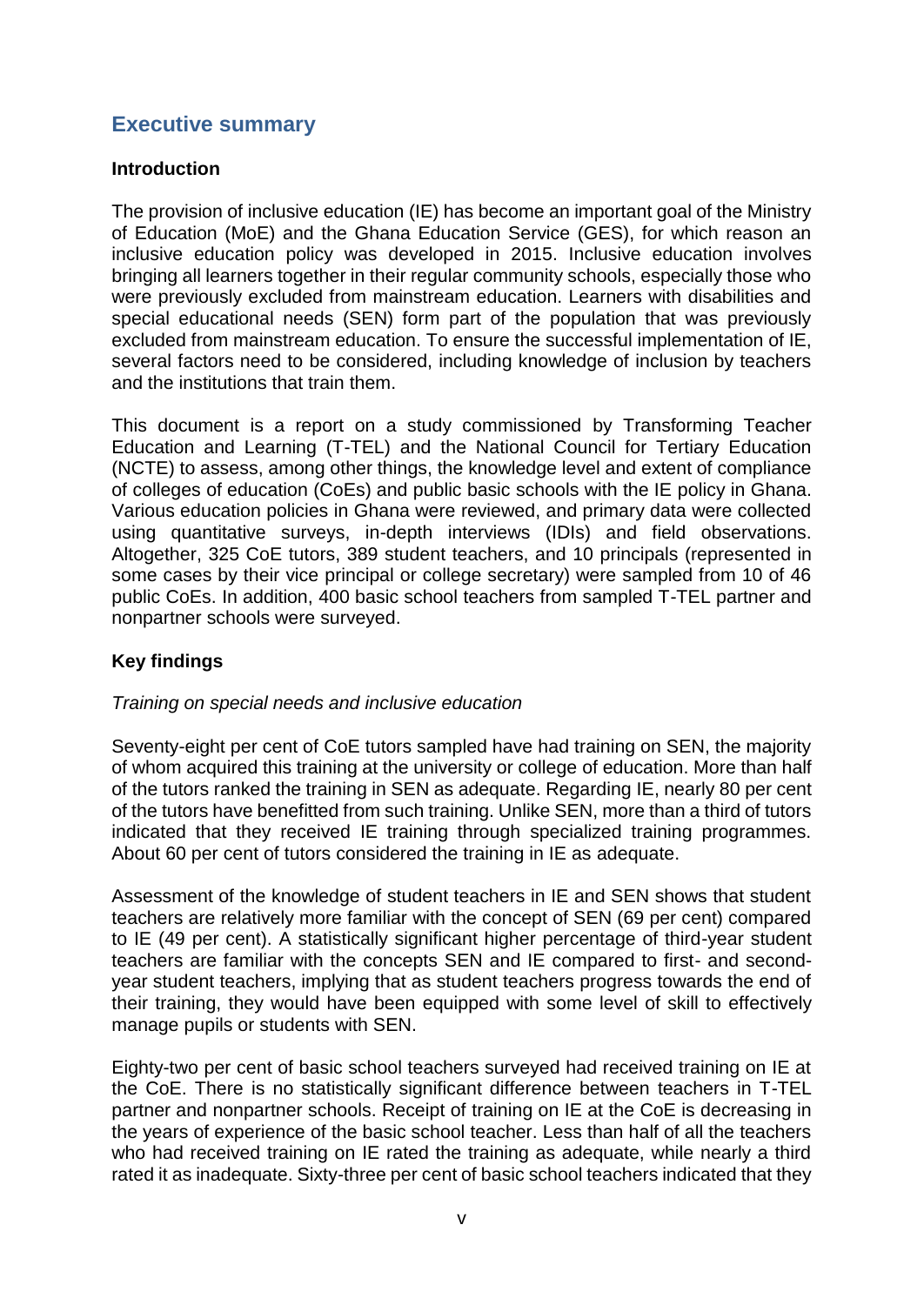received training on SEN at the CoE. More than half of the teachers rated the training on SEN as adequate while about a quarter considered the training as inadequate.

#### *Awareness and knowledge of inclusive education policy*

More than 80 per cent of the basic school teachers indicated awareness of the existence of the policy. However, only 57 per cent know of the existence of standards and guidelines for its implementation. A higher proportion of partner school teachers than nonpartner school teachers are aware of the existence of the policy and this difference is statistically significant. In terms of the degree of knowledge of the policy, the majority (69 per cent) indicated moderate knowledge while more than a quarter had no knowledge of the contents of the policy. Only 6 per cent indicated that they were very knowledgeable about the policy.

A test of knowledge revealed that knowledge on universal design for learning (UDL) is relatively low as less than half of the teachers knew about this requirement, compared to an average of more than 95 per cent of the teachers exhibiting knowledge on other provisions in the policy. A similar knowledge testing exercise for tutors in 6 provisions of the policy indicate that apart from knowledge in the areas of provisions for UDL (64 per cent) and the requirement for concessionary admissions (70 per cent), more than 80 per cent of tutors indicated knowledge in the remaining four requirements.

# *Compliance with IE policy*

An assessment of the level of compliance of the CoEs with the IE policy was conducted on the basis of a scoring rubric, IDIs with college principals as well as questionnaire interviews with tutors, student teachers and basic school teachers. In the use of the rubric, two levels of assessment were conducted: (i) college-specific policies and practices instituted by the CoEs in response to the policy as well as compliance with specific requirements of the policy, and (ii) assessment of the physical infrastructure and environment of the colleges. The results show that efforts are being made by colleges to be compliant with the IE policy. For example, some colleges are making changes to the physical environment and adapting the curriculum to suit the needs of student teachers with SEN. However, more needs to be done if the CoEs are to be fully compliant with the IE policy. For instance, none of the CoEs had any coherent or specific document that translated the national IE policy to the college level as a means of mainstreaming its implementation. Instead, most issues on inclusion were captured in a gender and inclusion policy of the colleges, which was the output from a collaborative effort between the CoEs and T-TEL. Thus, in addition to developing coherent policies to internalize the IE policy, there would also be the need for support with regard to the development of requisite physical infrastructure to enhance compliance.

By way of monitoring, the CoEs' quality assurance units, in conjunction with the office of the vice principal, the office of the counselling coordinator, the gender and inclusive committee, the office of the dean of student affairs and hall tutors, are responsible for internally monitoring compliance with the policy. External monitoring of the CoEs is primarily done by the National Accreditation Board (NAB) as part of its core mandate of quality assurance in tertiary education in Ghana. However, since the IE policy came into force, the NAB has not visited and assessed the CoEs with regard to their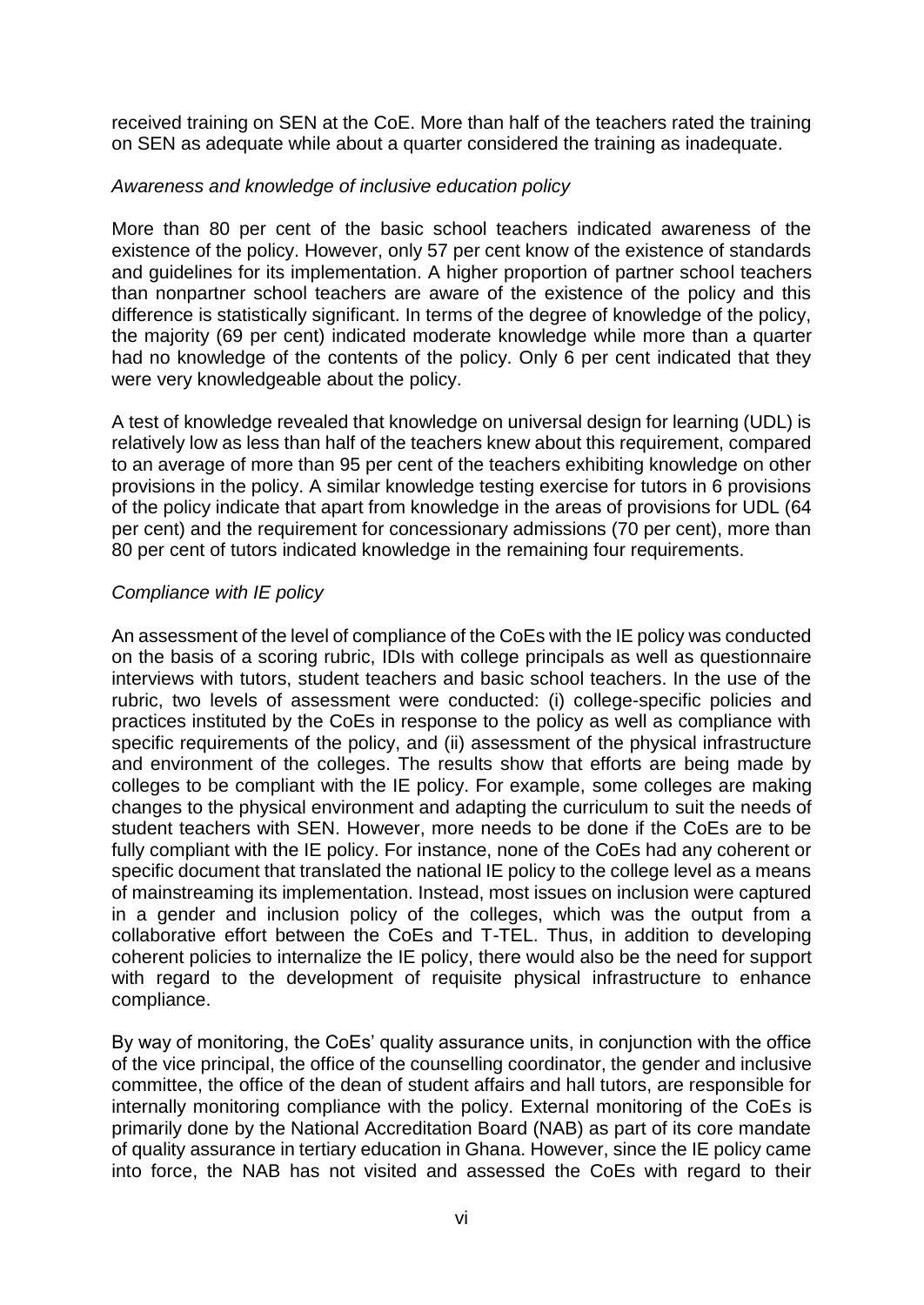adherence to the principle of UDL as required by the policy. The NAB cited human resource constraints as part of the reason for its inability to assess CoEs' compliance with this requirement since the policy came into force.

# *Prevalence of SEN among student-teachers and pupils*

Data on student teachers with SEN is virtually nonexistent as the CoEs and basic schools do not keep dedicated records on such cases. This makes it difficult to gauge the prevalence of learners with SEN at the CoEs, among student teachers as well as basic school pupils. Based on the surveys, 54 per cent of CoE tutors indicated that they presently have at least one student teacher with SEN in their classrooms. Tutors identified student teachers with physical disabilities (including mobility impairment) as the most prevalent condition, accounting for about 51 per cent of all the SEN cases, followed by visual impairment (36 per cent) and hearing impairment (30 per cent).

At the basic school level, about 70 per cent of teachers sampled indicated that they currently have at least one pupil with SEN in their respective classrooms. There is no statistically significant difference between the proportions of teachers in T-TEL partner and nonpartner schools reporting the presence of SEN pupils in their classroom. The most common types of SEN reported by the basic school teachers are pupils with intellectual disability (43 per cent), visual impairment (29 per cent), speech and communication disorder (23 per cent), and pupils with attention deficit (21 per cent). For most types of SEN, however, more than 50 per cent of the basic school teachers reported only one pupil exhibiting such trait.

# *Professional development requirements in IE and SEN*

To be more effective at handling pupils and students with SEN in their classrooms, basic school teachers in both partner and nonpartner schools pointed to training in managing persons with intellectual disability, persons with specific learning disabilities, persons with visual impairment, and persons with hearing impairment. Teachers at the lower and upper primary levels emphasized training in handling persons with speech and communication disorders while teachers in junior high schools identified training in handling persons with specific learning disorders and behaviour and emotion disorder.

#### *Challenges to the implementation of IE policy*

The various challenges that impede the smooth implementation of the IE policy, from the perspectives of participants of the study, include infrastructural inadequacy, financial resource constraints, lack of instructional materials, lack of qualified SEN coordinators and limited teacher competencies in SEN. The proper identification and diagnosis of pupils and student teachers with special needs is another challenge affecting the policy's successful implementation.

# **Conclusion**

Overall, the study establishes that while there is a general support for the IE policy, more needs to be done in relation to the provision of needed financial and infrastructural resources, as well as intensifying the training of tutors, student teachers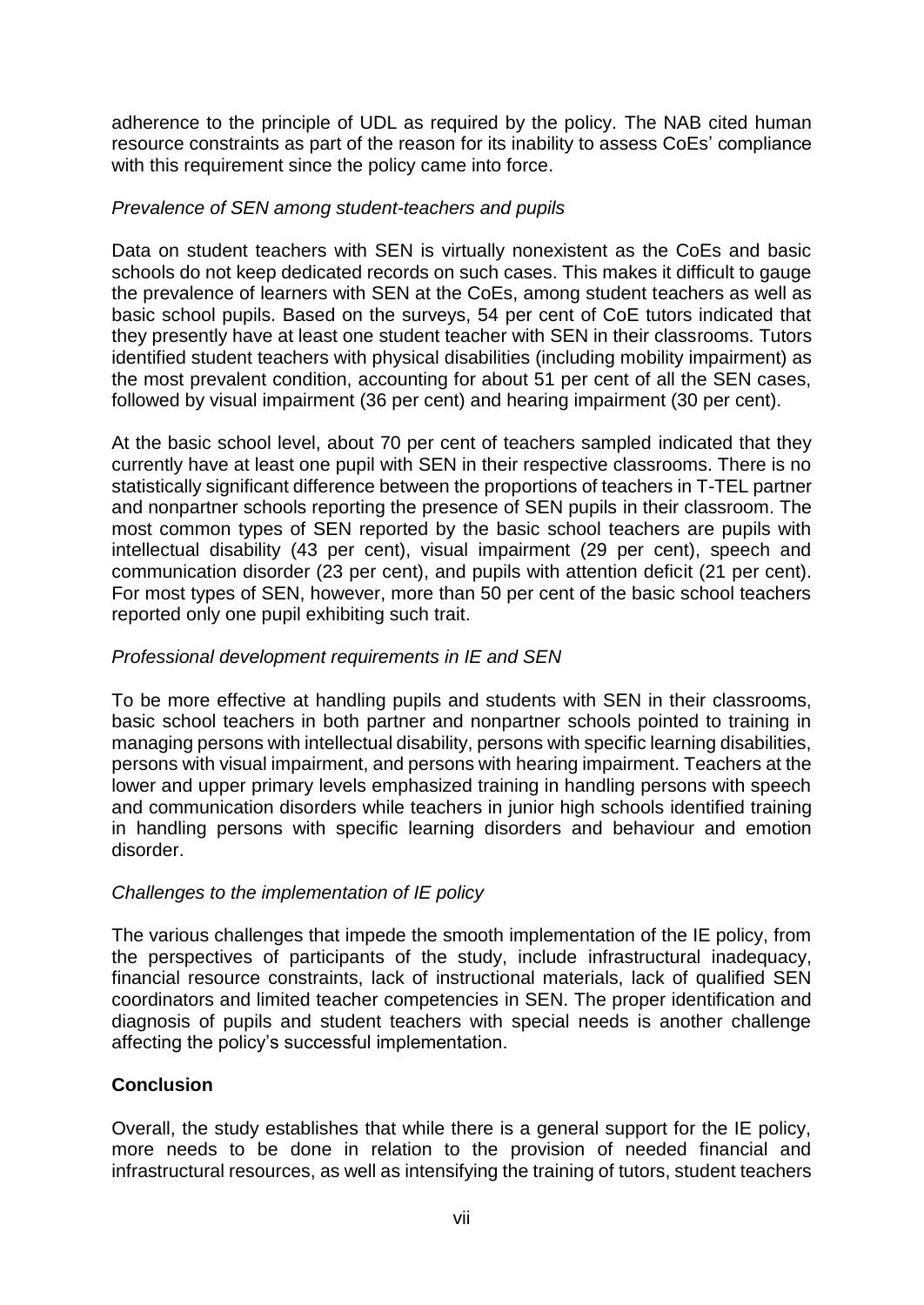and basic school teachers in SEN to facilitate its smooth implementation. The provision of support services to learners with special education needs is also crucial, towards a more inclusive educational framework.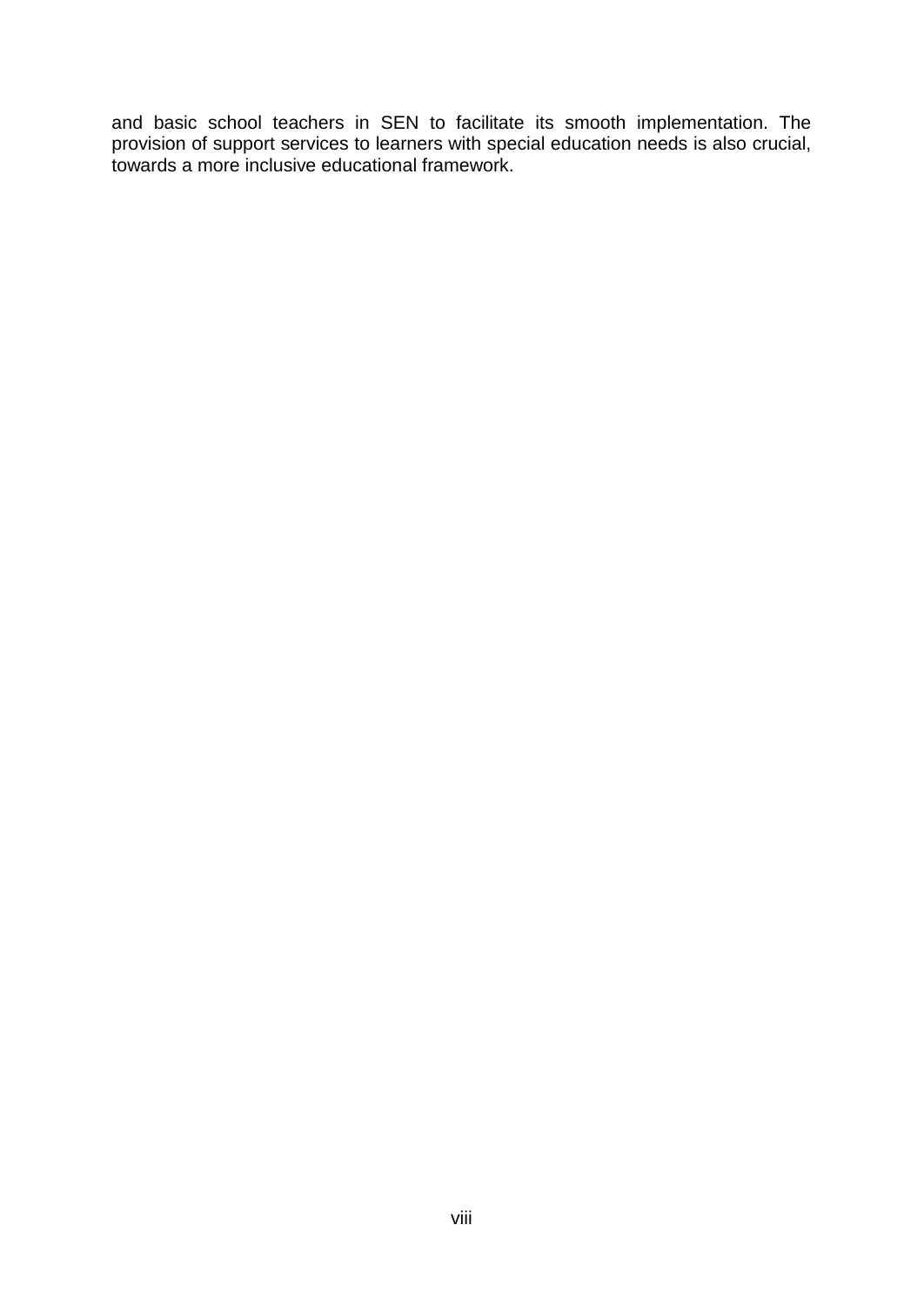# <span id="page-10-0"></span>**1 Introduction**

In March 2019, Research Trust Limited (RTL) was commissioned by T-TEL to undertake a study on *Inclusive Education: Learners with Disabilities and Special Education Needs in Ghana*. This report presents the findings from the research.

# <span id="page-10-1"></span>**1.1 Background**

Ghana's *Education Strategic Plan (ESP) 2018-2030* and its *Inclusive Education Policy* (2015) underscore the right to education of persons with disabilities and special educational needs as well as their right to equality of educational opportunities. The Ministry of Education's *Standards and Guidelines for Practice of Inclusive Education in Ghana*, 2015 also enjoins all educational institutions in the country to adhere to these standards and guidelines. Inclusive education seeks to guarantee a learning environment that is barrier free and allows all learners – including those with disabilities – to move about safely and freely, use facilities and participate in learning and all aspects of school life.

To ensure that the right to inclusive education is honoured in practice and that learners with SEN are mainstreamed in the educational system, Ghana's education strategy documents identify a need to:

- Determine the prevalence rates of various disabilities and special educational needs;
- Conduct early comprehensive assessments of all learners experiencing educational difficulties for appropriate mainstream and special placement and intervention;
- Provide for and safeguard the rights of learners and young people with disabilities;
- Ensure that those with special educational needs acquire appropriate technical and vocational skills for full community integration;
- Strengthen and improve special educational planning and management; and,
- Promote the development of information and communication technology (ICT) based solutions to enhance the educational opportunities of learners and young people with disabilities and special needs.

# <span id="page-10-2"></span>**1.2 Objectives**

The overall objective of the study is to assess the extent to which colleges of education in Ghana adequately address inclusive education for students with disabilities/special needs in their training curricula.

Four specific objectives are outlined in the terms of reference.

- 1. To assess the extent to which CoEs in Ghana adequately address inclusive education for students with disabilities/special needs in their training curriculum.
- 2. To provide an in-depth review of the policies for inclusive education and instruction relevant to special needs students.
- 3. To assess the knowledge and experience of teachers regarding the inclusion of learners with disabilities/special needs in regular classrooms.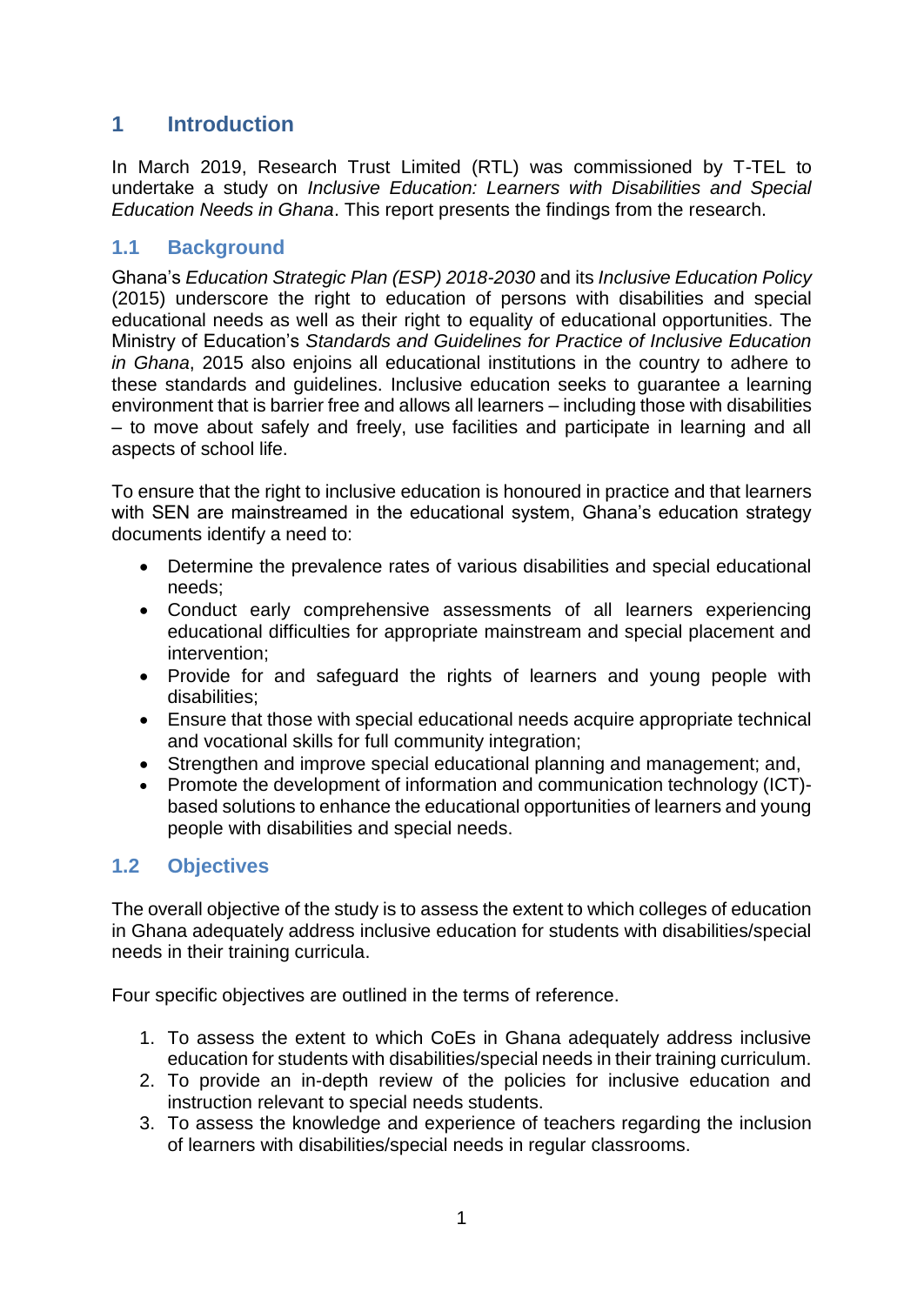4. To explore teachers' needs for professional development in various aspects of inclusive education including student behaviour, assessment, academic interventions, and accommodating learning challenges.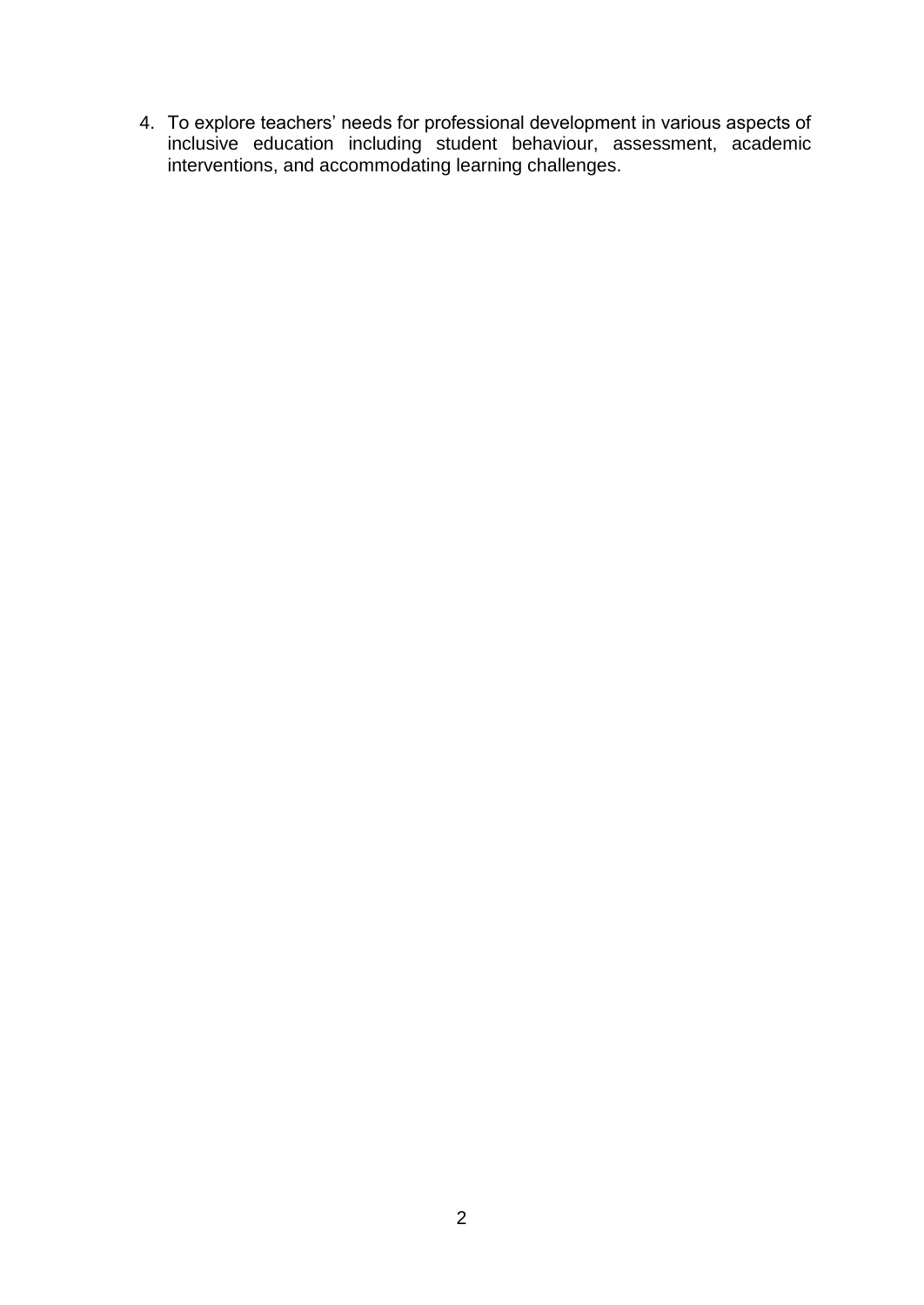# <span id="page-12-0"></span>**2 Review of inclusive education and national policies on inclusion**

This section reviews literature on some pertinent issues concerning IE as well as various policy documents that guide the practice of IE in Ghana. The review is divided into three parts. The first part provides an overview of inclusive education, its prevalence in Ghana, as well as issues pertaining to its practice, such as curriculum adaptation, teaching methods, and accessibility arrangements. The second part focuses on selected policy documents that guide the implementation of inclusive education in Ghana. The last part discusses challenges to IE identified in the literature.

# <span id="page-12-1"></span>**2.1 Overview of issues in inclusive education**

# <span id="page-12-2"></span>**2.1.1 Definition of inclusive education**

1

Globally, IE is promoted as the preferred approach to providing education for students with disabilities (Organisation for Economic Co-operation and Development, [OECD], 2011; UNICEF, 2003, 2007, 2011, 2013, 2017). Although there were preceding efforts through the Education for All (EFA) agenda by UNESCO in 1994, the Salamanca Statement<sup>1</sup> became a landmark document that enjoined all schools to "accommodate" all children regardless of their physical, intellectual, social, emotional, linguistic or other conditions", including children with disabilities (United Nations Educational, Scientific and Cultural Organization, UNESCO, 1994, p. 6).

While several definitions of IE exist, there is consensus that it involves reorganizing regular schools and/or classrooms to cater for a diversity of children's needs in their communities (Ackah and Deku, 2012). The Ghana Education Act (Act 778, 2008) describes IE as a value system that directs educational institutions in a manner such that persons who patronize the institution have equal opportunities (*see* section 5, subsection 4). Overall, there is agreement to the fact that IE involves an on-going process of addressing and responding to the diversity of needs of all learners through increasing participation in learning, cultures and communities, and reducing exclusion within and from education (UNESCO, 2005; 2009).

In the UNICEF (2013) *State of the World's Children* report, data from 13 low- and middle-income countries indicated that children with disabilities aged 6–17 years were significantly less likely to be enrolled in school than peers without disabilities and much less in regular schools. Consequently, "children with disabilities continue to be among the most disadvantaged in terms of missing out on education, being 'invisible' in the data and being overlooked…" (UNICEF Ghana, 2017, *p. 4*). For inclusive education to be successfully implemented, several elements need to be considered, including

 $1$  In 1994 over 300 participants – including 92 governments and 25 international organizations – met in Salamanca, Spain, with the purpose of furthering the objectives of inclusive education. The resulting statement – the *Salamanca Statement* – was framed by a rights-based perspective on education. The statement affirmed the right to education of every individual, as enshrined in the 1948 Universal Declaration of Human Rights, and renewing the pledge made by the world community at the 1990 World Conference on Education for All to ensure that right for all regardless of individual differences.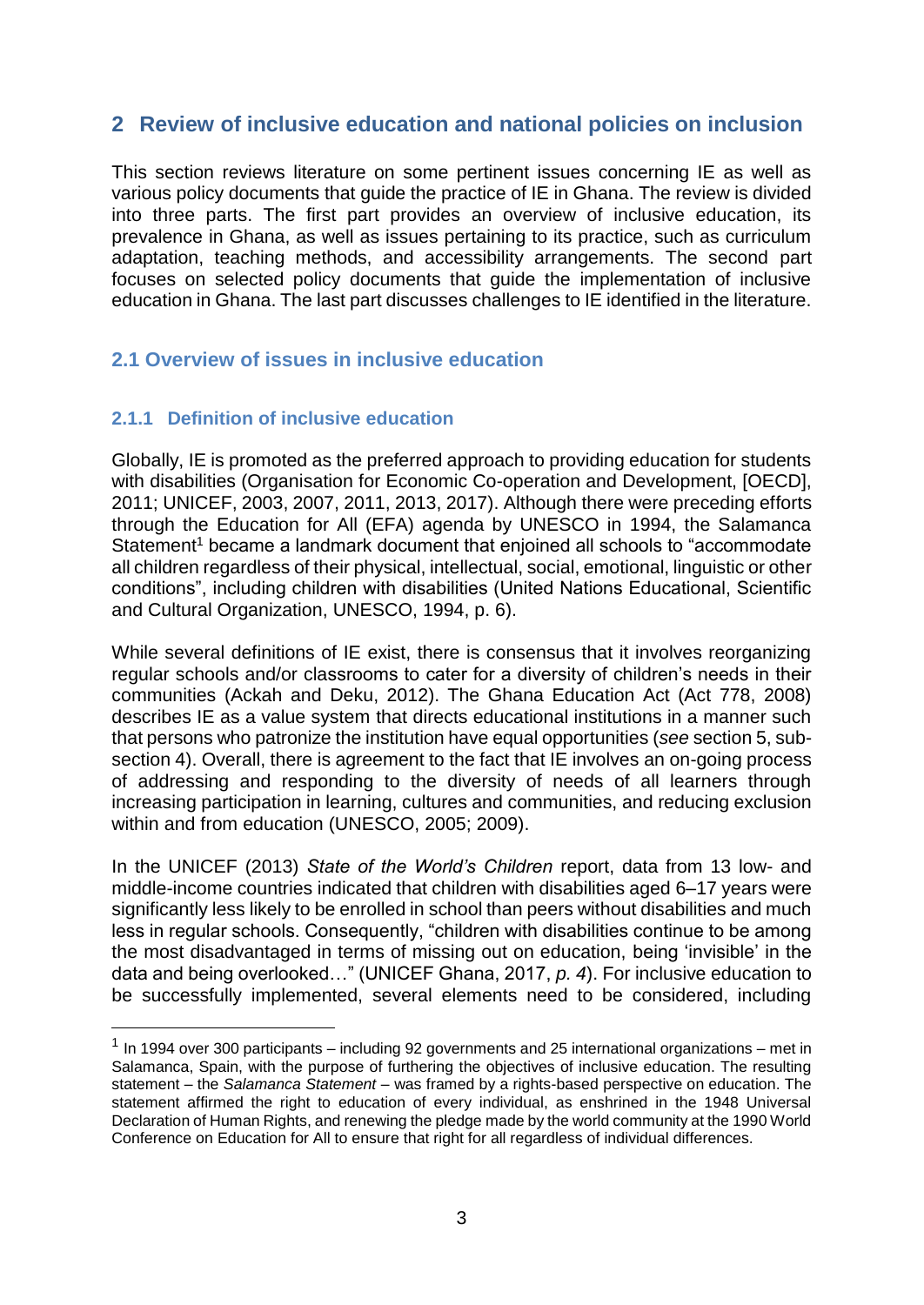pedagogy, ethics, justice, and leadership (Porter and Smith, 2011). Furthermore, it is the responsibility of the regular system to educate all children. However, it is important that the necessary changes and modifications in curriculum content, teaching approaches, structures and strategies required for successful inclusion are carried out by stakeholders (UNESCO, 2005).

#### <span id="page-13-0"></span>**2.1.2 Prevalence and educational attainment of persons with disability in Ghana**

The Ghana Statistical Service (GSS) estimates the prevalence of disability in the Ghanaian population at 3 per cent (GSS, 2014). The GSS further concludes that visual impairment accounts for more than a third (40.1 per cent) of all disabilities reported, followed by physical disability (25.4 per cent); emotional disability (18.6 per cent); intellectual disability (15.2 per cent); and hearing disability (15 per cent). The least observed form of disability is speech impairment (13.7 per cent).

Available data suggests that, 4 of 10 persons with disability (PWDs) aged 3 years and above have no formal education (GSS, 2014). A higher percentage of females with disabilities have never attended school compared to their male counterparts. Nearly a fifth of PWDs have had some form of primary education while about a quarter of PWDs in Ghana have up to junior high school (JHS) or middle school leaving certificate level of education. Cumulatively, less than a tenth of PWDs have high school or vocational/technical education.

In Ghana's IE policy, it is estimated that about 2 per cent of the country's school going age children have some form of disability' (Government of Ghana (GoG), 2015a). Similarly, persons with visual impairment are identified in the policy as the group with the most share of disability (28.7 per cent). There is a high tendency for persons with SEN to absent themselves from school for fear of stigmatization, leading to school dropout. Furthermore, the national policy on inclusive education estimates that about a quarter of all children ages 6-14 year, who are out of school have some form of disability including children with special educational needs (GoG, 2015a).

Despite the fact that Ghana has signed and ratified various international conventions on PWDs, as well as passing the Disability Act (Act, 715), the current Ghanaian educational system has not adequately addressed the plight of children with disability and SEN. This, coupled with stigma and intimidation, has invariably affected the enrolment rates of school-age children with disabilities and SEN (WHO, 2011; Slikker, 2009). For those who have found themselves in schools, learning becomes difficult while the school environment increasingly remains unfriendly. As a result, such students may not integrate well and may drop out along the way (Slikker, 2009).

#### <span id="page-13-1"></span>**2.1.3 Practice issues**

Studies conducted to investigate teaching and learning methods in inclusive settings (Buli-Holmberg and Jeyaprathaban, 2016; Kilinc, et al., 2017; Motitswe, 2011) have established that differentiated teaching, scaffolding of assessment standards, lesson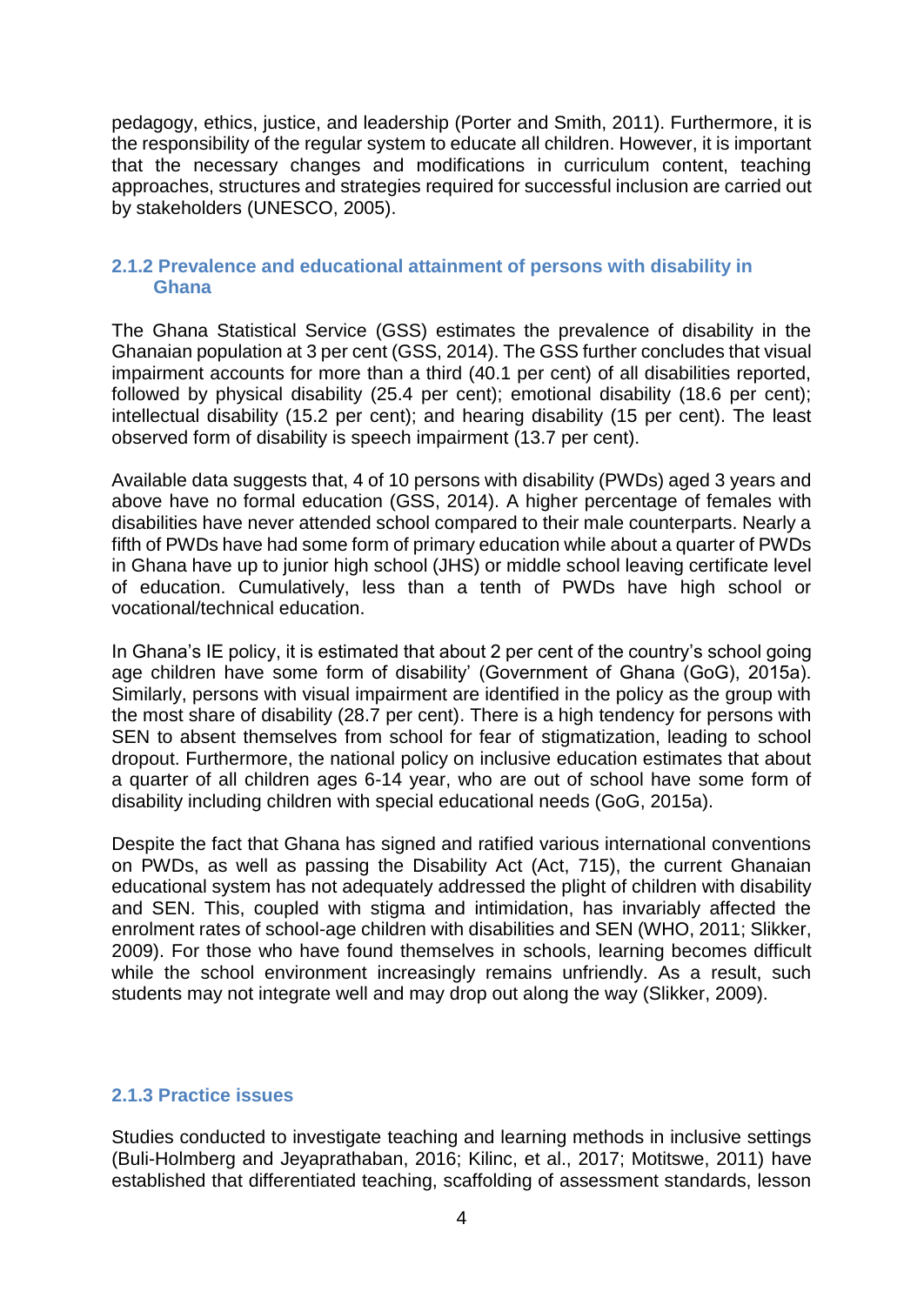plans and activities aided in accommodating the diverse learning needs of all learners. However, when teachers lack the training or expertise to deliver adapted teaching and learning methods, it signifies a major practice challenge that needs to be addressed (Buli-Holmberg and Jeyaprathaban, 2016). In a much earlier but related study, Destefano, et al. (2001) reported that training teachers in accommodation, instructional needs and curriculum helps to improve teacher confidence in inclusive education practices. Agreeably, while there is abundant literature substantiating why inclusive education is the preferred approach to educating all learners, it is equally important to direct attention to the essential background conditions that are required to ensure "effective inclusive education practices" (Loreman, 2007, p. 23). The final report of the 48<sup>th</sup> session of the International Conference on Education, held in Geneva, Switzerland, under the theme "Inclusive education: the way of the future", called on ministers of education and other participants to, among other recommendations;

Train teachers by equipping them with the appropriate skills and materials to teach diverse student populations and meet the diverse learning needs of different categories of learners through methods such as professional development at the school level, pre-service training about inclusion, and instruction attentive to the development and strengths of the individual learner; Support the strategic role of tertiary education in the pre-service and professional training of teachers on inclusive education practices through, *inter alia*, the provision of adequate resources. (UNESCO, 2009, p. 20)

Numerous studies across the world have examined teacher-related issues in inclusive education (e.g., Florian, 2008; Hatchel, 2009; Hodkinson and Devarakonda, 2009; Kuyini and Mangope, 2011; Loreman, 2007; Rae, Mckenzie and Murray, 2011; Shadreck, 2012; Stanovich and Jordan, 2002). In Ghana, some of the studies include: Ackah and Deku (2012); Agbenyega (2007); Gyimah, Sugden and Pearson (2009); Kuyini and Desai (2008 and 2007); Obi, Mamah and Avoke (2007); and Ocloo and Subbey (2008). UNICEF (2013) reports that from various examples around the world, "teacher training has proved effective in fostering commitment to inclusion" (p. 32). Rae, Mckenzie, and Murray (2011) studied the impact of training on teacher knowledge about children with intellectual disability and concluded that training was shown to improve teachers' knowledge about significant intellectual disability both immediately after training and at a one-month follow-up. Kuyini and Desai (2007) also record that successful implementation of effective inclusive practices in schools is dependent on several key factors, including knowledge of inclusion by principals and teachers.

The need for professional teacher development for inclusive education may be attributed to the fact that learning to teach in an inclusive setting "is a highly complex and dynamic activity", which requires the use of multiple strategies that have "a unifying purpose and reflect a common set of values" (Agbenyegah and Deku, 2011, p. 8). The Salamanca statement calls on governments to ensure that "… teacher education programmes, both preservice and in-service, address the provision of special needs education in inclusive schools" (UNESCO, 1994, p. x). To facilitate a broader knowledge base on special needs education among teachers, the government of Ghana in 1989, introduced special education content into the curriculum of initial teacher training colleges (currently referred to as CoEs) programmes, while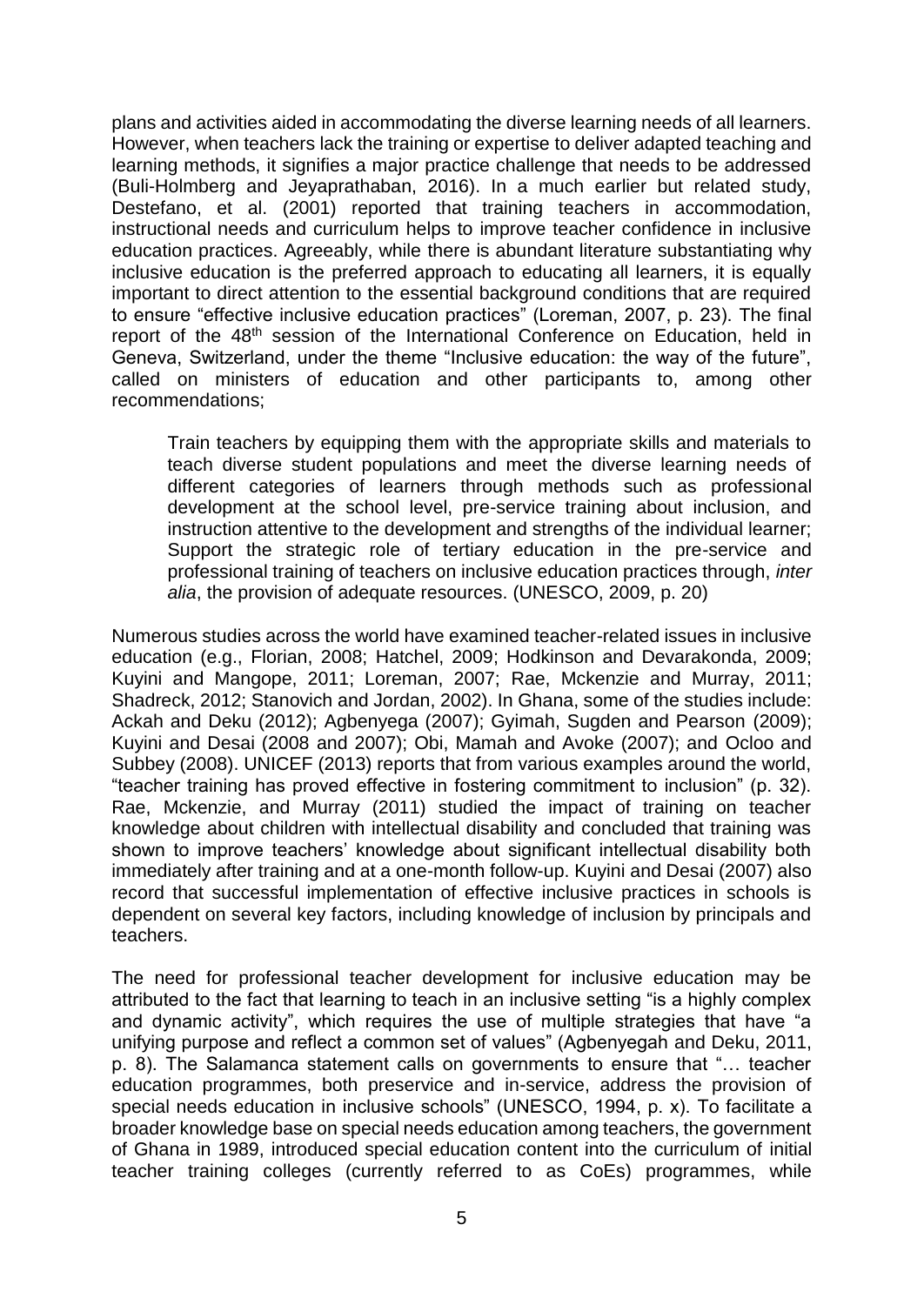subsequently, university-based teacher education courses at the Universities in Cape Coast and Winneba increased offerings of special education electives at undergraduate and postgraduate levels (Kuyini and Mangope, 2011). While these initiatives have had some impact on educating learners with disabilities in Ghana, there is more that is required to foster inclusiveness in the country's educational system. One of the ways to ensure that the impetus for inclusive education in Ghana is nurtured and sustained has been through the formulation of various policies, as well as the recognition of inclusive education in broader education plans. The next section reviews some of these pertinent policies, laws, and guidelines.

# <span id="page-15-0"></span>**2.2 Review of policy documents on inclusive education in Ghana**

# <span id="page-15-1"></span>**2.2.1 Inclusive education policy**

Ghana's inclusive education policy of 2015 is the outcome of a series of discussions and broad consultations between the MoE and other key educational stakeholders, comprising of both state and non-state actors. The purpose of the policy is to define the strategic path for the government to provide education for all children with special educational needs (SEN). The policy builds on previous policies such as the Disability Act, the National Development Policy and sections of the 1992 Constitution of Ghana to respond to the changing priorities, aspirations, and international development trends in providing inclusive education.

The policy reiterates the right for all citizens of school age including those with disability to have access to quality education. Also, the policy recognises the varied needs of learners and the need to create learning environments that are responsive to the needs of all learners. Inclusive education approach is to create an education system that is responsive to learner diversity and ensure that all learners have the best possible opportunity to learn (GoG, 2015a). The policy broadly defines SEN children beyond children with various disabilities to include those with health impairments such as asthma, HIV/AIDS, street children, children exploited for financial puposes, among others.

The goal and objectives of the policy is captured under section three, which provides the strategic direction-goal, objectives and strategies for delivering inclusive education in Ghana. The overarching goal of the policy is *to redefine the delivery and*  manangement of education services to respond to the diverse needs of all *pupils/students within the framework of the Universal Design for Learning (UDL).* The policy is guided by four core objectives with key strategic deliverables for each objective:

- 1. Enhance participation of all stakeholders in planning, implementation, and coordination of IE through effective advocacy and dissemination strategies for persons with disabilities/SENs.
- 2. Promote child friendly environment for enhancing the quality of education for persons with disabilities/ SENs through UDL.
- 3. Increasing participation in educational access for disabilities/SENs.
- 4. Enhance management of education services for disabilities/SENs.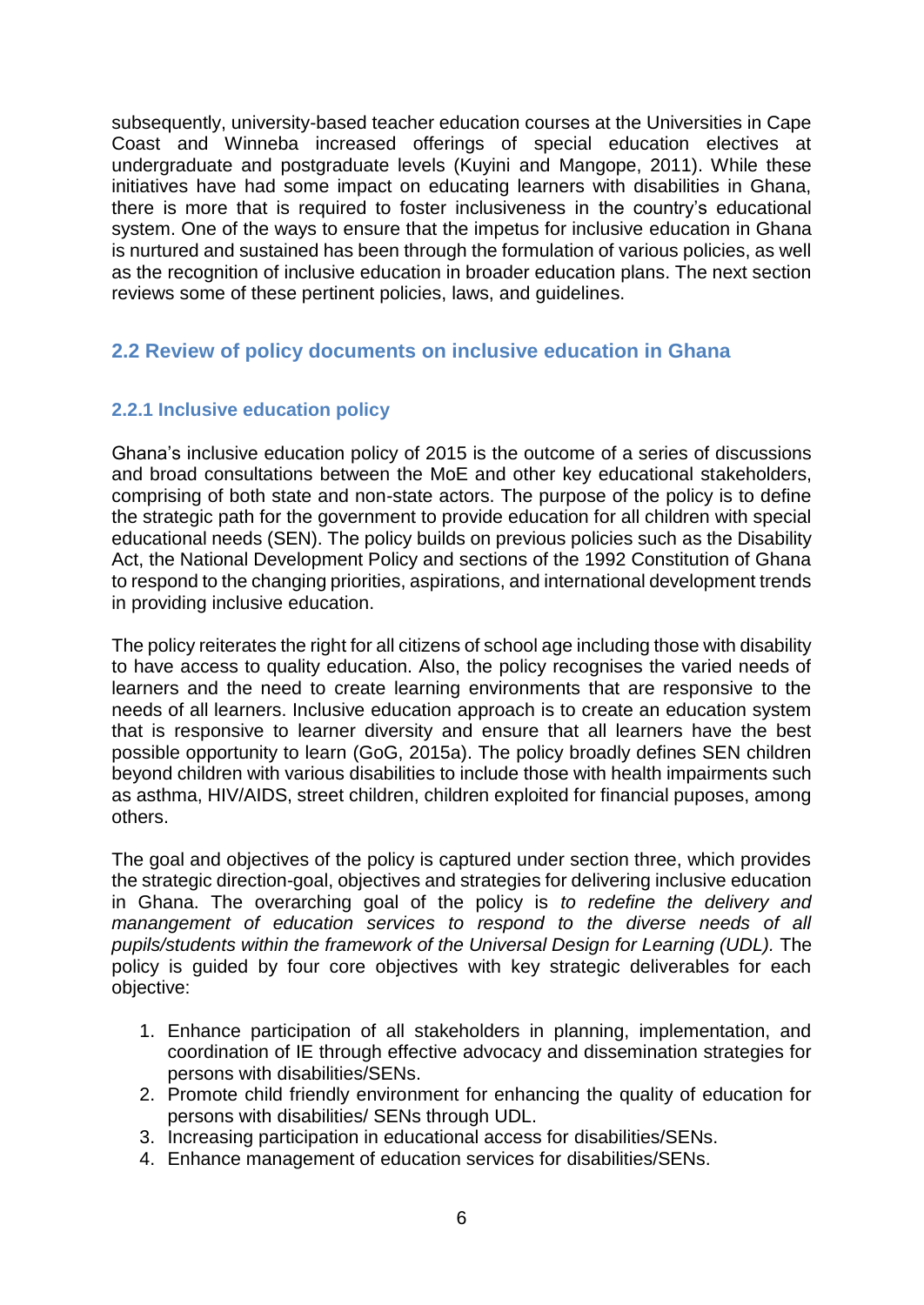The MoE and its agencies, such as the GES are responsible for implementing the policy. In this regard, MoE is to collaborate with both state and nonstate agencies to ensure that the goal and objectives of the policy are attained.

# <span id="page-16-0"></span>**2.2.2 Standards and guidelines for the practice of inclusive education in Ghana**

The standards and guidelines is a government document that seeks to provide assistance and guidance to educational institutions at all levels in their quest to provide inclusive education in Ghana. The document sets out the minimum access requirements in relation to school buildings, gadgets, learning equipment and materials as well as curriculum for the practice of inclusive education. It has four main standards or guidelines. The first standard deals with access to schools, the second standard focuses on providing health and safety in schools, provision of opportunities for all learners for quality education is under the third standard, and standard four has to do with monitoring and review of educational programmes and learners' progress.

The spirit of the document is to eliminate barriers in the learning environment for all learners, both in private and public educational institutions. The standards/guidelines in the documents are binding on all educational institutions, from early childhood development centres, through to tertiary institutions. Although the document mainly focuses on learners with disabilities, it is expected that the learning environment will become more convenient for all learners, including learners with chronic diseases such as HIV/AIDS. The primary targets of the guidelines are teachers, specialists who support providers in private and public schools, and the learners themselves. The secondary targets are parents and caregivers, community organisations, such as NGOs, Ghana Education Service (GES) officials, and traditional rulers, among others.

The first set of standards and guidelines, as contained in the policy's implementation plan, aims at eliminating all forms of physical barriers in the learning environment and to create access to educational buildings for all learners. It provides specific guidelines and standards for school buildings, including the site plan, the kinds of paths or sidewalks, and walkways, and the type of materials to be used. The implementation plan for the policy also specifies that all entrance paths/sidewalks and/or walkways shall be smooth, devoid of nonslip materials and shall have firm level surfaces suitable for walking and wheeling' (GoG, 2015b). It also encourages the elimination of obstacles such as manholes and trees from walkways and sets the standards for providing doors and doorways, stairways, ramps, handrails, water closets and toilet compartments, and grab bars in school buildings for all institutions, public and private.

The standards and guidelines document also focuses on the health and safety of learners in schools. It encourages educational institutions to provide safe and healthy learning environments. Every school is to have adequate first aid kits and sick bays, with trained first aiders. Roads leading to schools are to be well lighted. Also, safety measures such as zebra crossings, ramps and sound ambers are to be made available. Additionally, the document is to provide guidance in providing opportunities for quality learning for all. It calls for the practice of adapted curriculum, where educational institutions and teachers tailor their curriculum to suit the ability of each learner and encourages teachers to use diverse teaching strategies to ensure that each learner benefit as much as possible in the learning processes. Education officers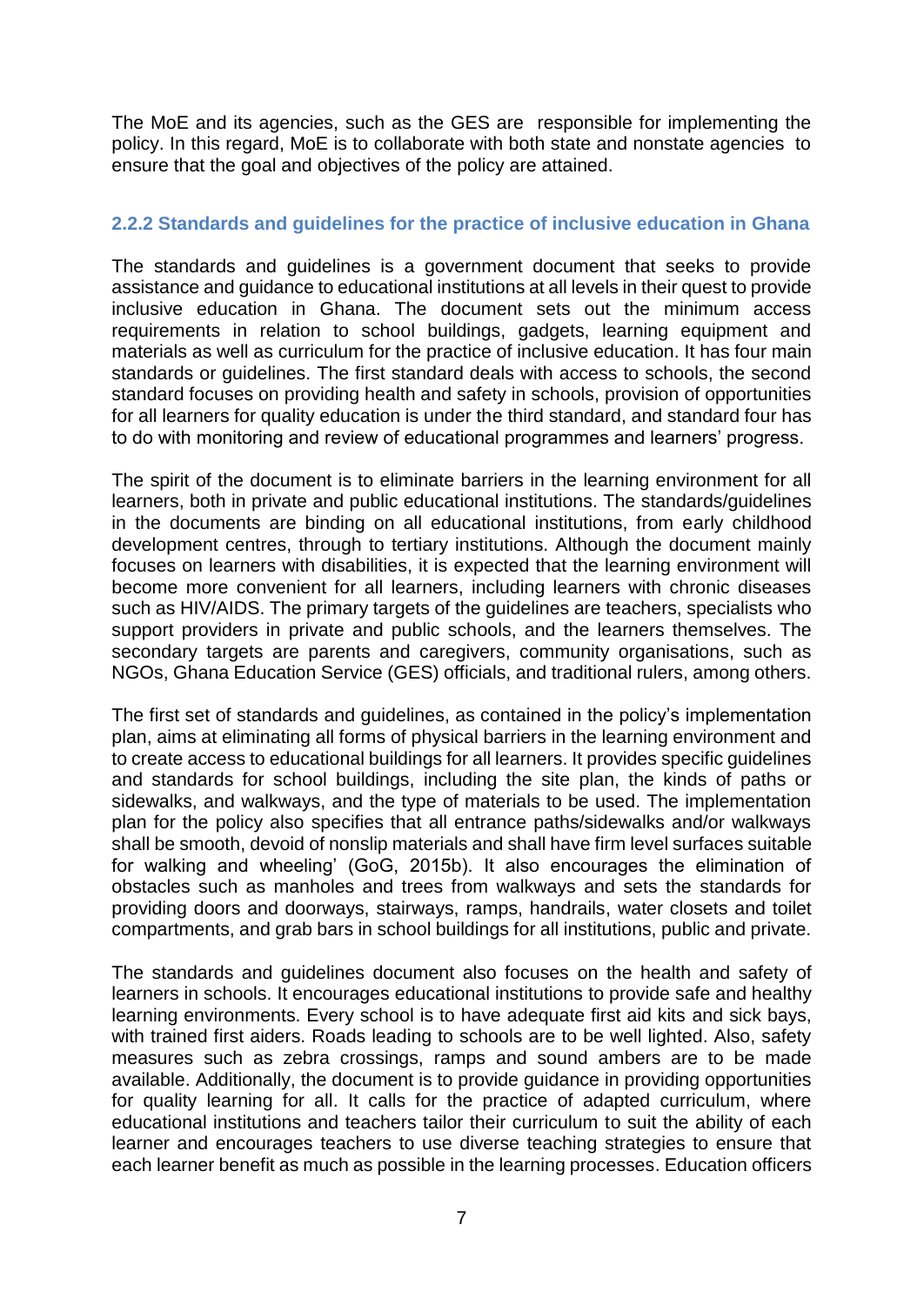are to undertake continuous and regular review of education programmes and also review the progress of learners, and where possible modify their programmes.

# <span id="page-17-0"></span>**2.2.3 Persons with Disability Act 2006**

The Persons with Disability Act, 2006 (Act 715), highlights pertinent issues concerning education of persons with disability. Section 16, sub-section 1, states that a "parent, guardian or custodian of a child with disability of school going age shall enroll the child in a school" and that a parent, guardian or custodian who goes against this commits an offence and is liable on summary conviction to a fine or to a prison term (GoG, 2006).

Regarding *facilities and equipment in educational institutions*, section 17 mandates the minister of education to designate schools or institutions in each of the regions in Ghana to provide the necessary facilities and equipment that will enable persons with disability to fully benefit from the school or institution. Since *accessibility to education* is important for inclusive education, section 18, sub-sections 1 and 2 stipulate that government shall provide free education for persons with disabilities, as well as establish special schools or institutions for persons with disability who by reason of their disability cannot be enrolled in any formal schools in the country. In relation to *facilities and accessibility arrangements*, library facilities in public libraries are required to be fitted with facilities that will enable persons with disability to use the libraries. The Act further goes on to state that the MoE shall provide persons with disabilities who complete basic education but are unable to pursue further formal education the appropriate training (Section 19). The Act does not specifically state what kind of training that would be provided in such a case.

According to Section 20, sub-section 1 of the Persons with Disability Act, 2006, no heads of schools should refuse to give admission to a person with disability on account of the disability. Refusal should be done only on condition that the person with disability has been assessed by the Ministry of Education in collaboration with the Ministry of Health and Social Welfare to be a person who actually requires to be in a special school for persons with disability. Thus, refusal of admission on account of disability is an offence punishable by law (Section 20, sub-section 2). Moreover, the Persons with Disability Act, 2006 (Act 715) also makes room for *curriculum adaptation as well as the availability of alternative education opportunities to children with specific difficulties at home and special school settings.* Each region, according to the Act, should have a public technical, vocational and teacher training institutions to include in their curricula special education such as sign language, and Braille writing and reading (Section 21, sub-section 1 and 2).

A critical look at the Persons with Disability Act, 2006 (Act 715) shows that policies concerning curriculum adaptation, adapted teaching methods, accessibility arrangements, and the alternative education opportunities available to children with specific difficulties in the special school setting have been incorporated to ensure inclusive education. The question is, are these policies being implemented? Surprisingly, the Act does not elaborate on the study of disability and disability-related issues in the curricula of teacher training institutions or colleges for teaching professionals to train and equip teachers to teach in inclusive classrooms.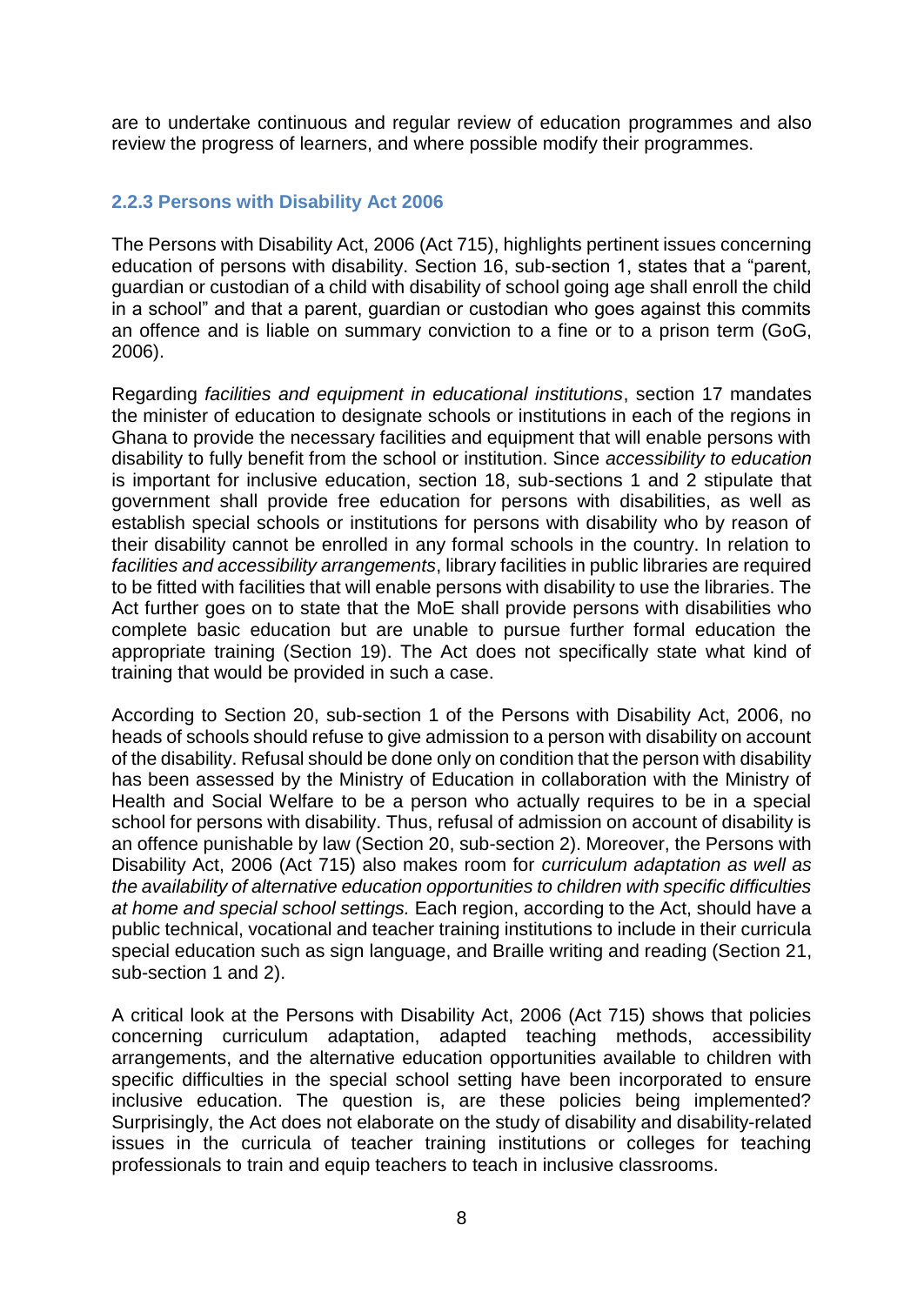# <span id="page-18-0"></span>**2.2.4 UNESCO policy guidelines for inclusive education**

The guidelines acknowledge the importance of inclusive education and its relevance to the Education for All (EFA) policy, which paves the way for inclusive education as a key strategy in addressing the challenge of marginalization and exclusion. It touches on the role of teachers and other key stakeholders in providing education for all learners and also provides some tools for policymakers and education managers to monitor and review educational programmes. The rationale for the guidelines is to assist countries in strengthening their focus of inclusive education and planning for education in general. It is also expected that the guidelines will help countries broaden their concept of inclusive education and highlight key areas of concern that need attention in order to promote inclusive education and strengthen policy development in the education sector.

According to the guidelines, an inclusive education takes place in an education system when ordinary schools become better at educating all children in their communities. Inclusion, therefore is "addressing and responding to the diversity of the needs of all children, youth and adults, through increasing participation in learning, culture and communities and eliminating exclusion within and from education" (UNESCO, 2009). Emphasis is also laid on the need to link inclusive education with quality education, that is, education that targets the cognitive development of learners as well as promoting values and attitudes for responsible citizenship.

# <span id="page-18-1"></span>**2.3 Challenges to inclusive education**

Research evidence suggests that there are many challenges that inhibit the successful implementation of inclusive education. One notable challenge to IE in developing countries is the lack of funding. UNESCO (2009) observes that funding is a major constraint to the practice of inclusion. Teaching students with disabilities in inclusive classrooms require specialists and additional classrooms to support student needs. It has been noted that coordinating services and offering individual support to students with SEN and disability require additional financial resources that many schools in developing countries do not have. This also has the effect of hindering professional development that help provide specialists and classroom teachers up-to-date best practices on IE.

Inadequate educational resources also pose a challenge in the implementation of inclusive education. Cortiella (2009) asserts that a major constraint is a serious shortage of educational resources. In many schools, there has been shortage of resources, which include classrooms, desks, textbooks such as talking books for the blind, Braille machines for the blind as well as failure to embrace the assistive technology as most schools still use outdated technology (Akinyi, Nyangia, and Orodho, 2015).

In addition, lack of teachers and shortage of professionally trained qualified staff hinder inclusive education practices. Teachers are the primary resource for achieving the goal of an inclusive education. It must therefore be in the interest of stakeholders that teachers are adequately trained for new demands in education. Scruggs and Mastropieri (1996) asserts that for inclusive teaching, teachers need systematic and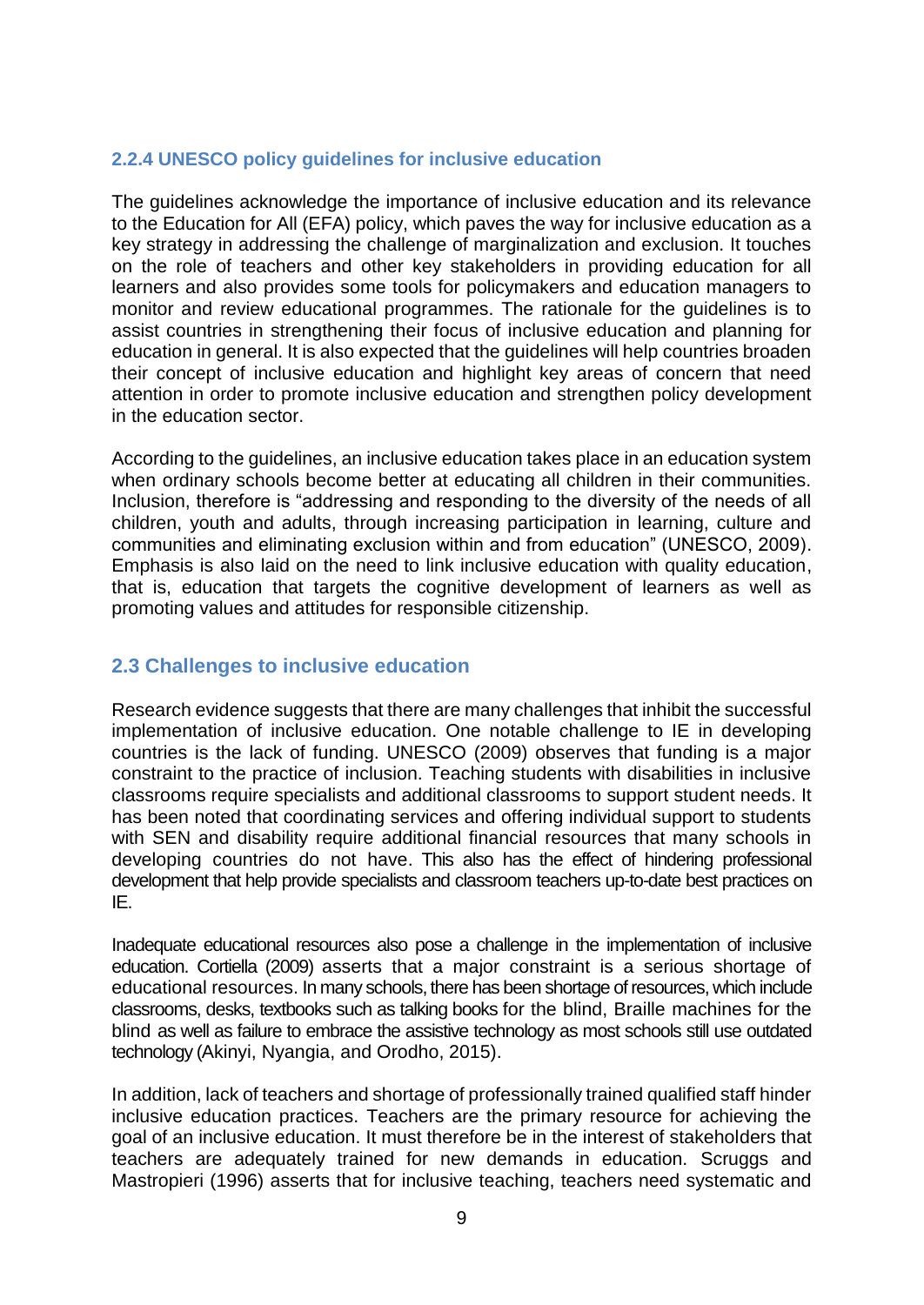intensive training, either as part of their initial training, or as well-planned in-service training by competent and experienced people. However, in many instances, this appears not to be the case. For instance, teachers in Kenya have minimal formal training in respect to the implementation of inclusive education from preservice or inservice (Gichura, 1999; Muchiri and Robertson, 2000; Oriedo, 2003). It can be argued that, the teachers are not likely to understand and cope with the multitude of demands required to handle learners with special needs. This is because of lack of adequate and effective training. Successful implementation of an inclusive system requires that teachers are committed and supported with in-service training (Swart et al. 2002).

Lack of appropriate facilities also serves as a challenge to inclusive education. Akinyi, Nyangia and Orodho (2015) note that in developing countries dilapidated structures used as classrooms cannot cater for lame students and also the poor construction strategies used by designers of some facilities in some schools including the library, laboratory, classrooms and toilets are not friendly to disabled students. This indicates how learners with disabilities are excluded from gaining access to buildings. Ramps and slopes should be built wherever necessary to ensure accessibility, especially for wheelchair users. The toilets should be made user-friendly. Students with disabilities should be able to move independently on the school compound and in the classrooms. For successful implementation of inclusive education in schools, each learner's needs are to be met through adaptation of equipment, specialised instructions and trained personnel (Kaufmann, 1995).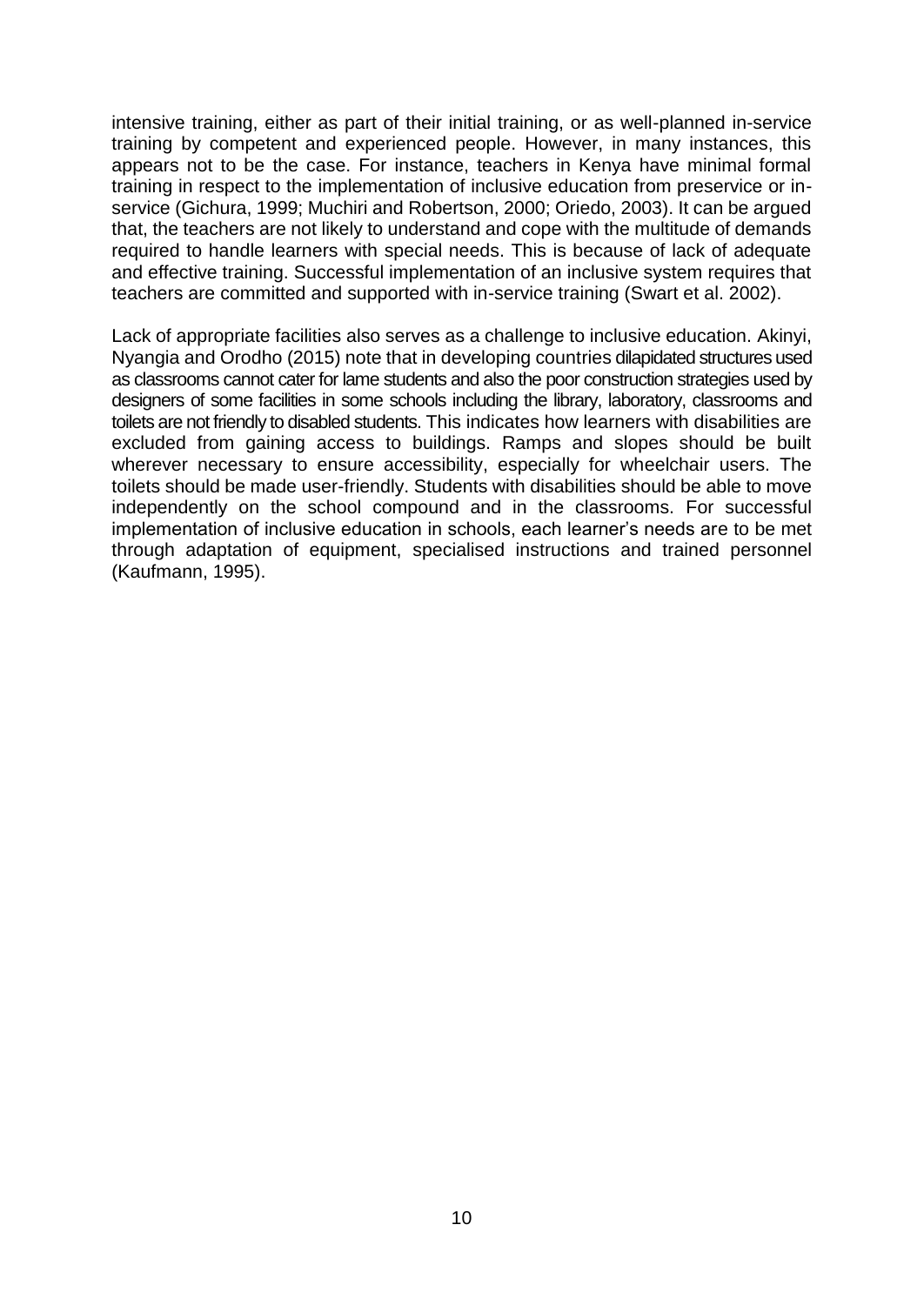# <span id="page-20-0"></span>**3 Methodology and approach**

This section presents an overview of the study design, sampling technique, and the response rate from the field.

# <span id="page-20-1"></span>**3.1 Research design**

The study employed a mixed-methods approach. Four categories of respondents were surveyed, namely, (i) principals of CoEs; (ii) tutors of CoEs; (iii) student-teachers at CoEs; and, (iv) teachers in public basic schools. In-depth interviews (IDIs) were conducted with college principals, while the remaining three categories of respondents were surveyed using structured questionnaires. A scoring rubric to assess the level of compliance of the CoEs with the inclusive education policy was administered to CoE principals and through direct observation of college premises and facilities. In addition, lesson observations were conducted for CoE tutors. The study instruments are presented in appendix AP1.

# <span id="page-20-2"></span>**3.2 Sampling and fieldwork**

A random sample of 10 of the 46 public CoEs was taken (see Table  $1)^2$ . The 10 randomly sampled CoEs formed the basis for the in-depth review of CoEs and interviews with principals of CoEs as well as survey of college tutors and studentteachers. We applied probability proportional to size (PPS)<sup>3</sup> sampling to obtain a representative sample. This approach enables the generalization of findings to all public CoEs in Ghana. Similarly, using an estimated number of 365,568 public basic school teachers across the country obtained from T-TEL, a sample of 400 public basic school teachers, representative at 95 per cent confidence and 5 per cent error was selected from 40 T-TEL partner schools and 40 nonpartner schools. Appendix AP2 presents a summary of the sampling approach; appendix AP3 the list of CoEs sampled; and appendix AP4 the list of sampled T-TEL partner basic schools.

The fieldwork took place from March 25 to April 9, 2019. Data for the quantitative study was captured using computer-assisted personal interviewing. All in-depth interviews with CoE principals were recorded using digital audio recorders. Printed observation sheets were used to capture data from the lesson observations.

# <span id="page-20-3"></span>**3.3 Response rates**

**.** 

The achieved sample size for the study was 10, 325, 389 and 400 for CoE principals, CoE tutors, student-teachers and public basic school teachers respectively. The numbers represent a response rate of 100 per cent for both CoE principals and public

<sup>&</sup>lt;sup>2</sup> An initial sample of 10 CoEs was chosen using a population of 38 CoEs. However, T-TEL's comments on our inception report requested that the sampling be based on an updated list of 46 public CoEs. A resampling was therefore conducted, resulting in a different random sample compared with the originally selected CoEs.

<sup>&</sup>lt;sup>3</sup> Probability proportional to size sampling is carried out in two stages. Stage 1 randomly samples clusters. Here larger clusters have a greater probability of being sampled. In stage 2 the same number of individuals is sampled per selected cluster. In this case, individuals in large clusters have a smaller probability of being sampled. The second stage compensates the first stage so that each individual tutor in the population has the same probability of being sampled.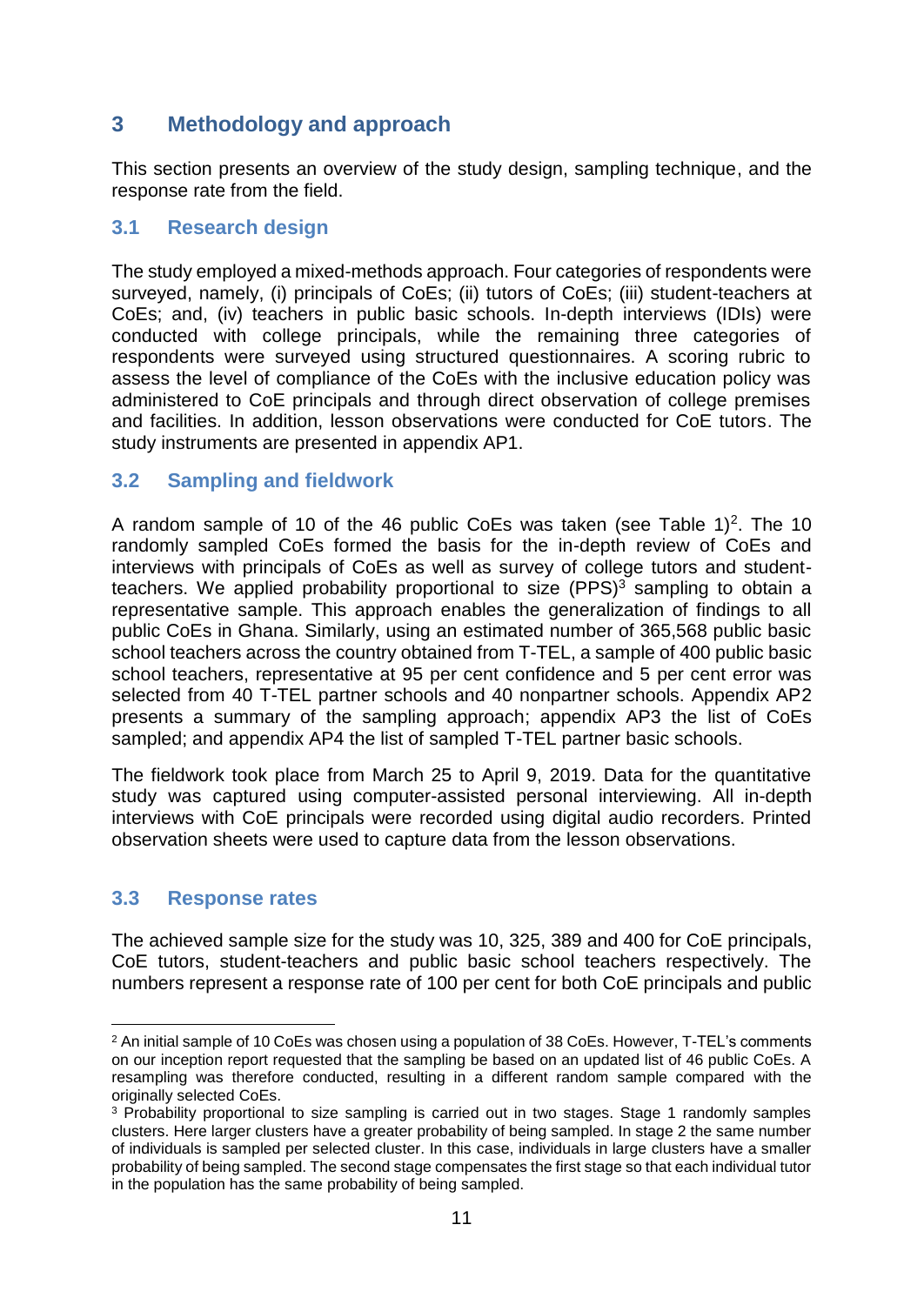basic school teachers, while a response rate of 101.6 per cent and 102.4 per cent is recorded for CoE tutors and student teachers respectively. Fifty CoE tutors were observed during lessons in the 10 CoEs, implying a 100 per cent success rate.

| No.            | Name of CoE<br>(cluster)                                  | District/Region                                                              | Sampled<br>tutors per<br>CoE | Sampled<br>student-<br>teachers<br>per CoE | In-depth<br>interview<br>with<br>principal | Application<br>of scoring<br>rubric |
|----------------|-----------------------------------------------------------|------------------------------------------------------------------------------|------------------------------|--------------------------------------------|--------------------------------------------|-------------------------------------|
| $\mathbf{1}$   | Accra College<br>of Education                             | Accra Metropolitan /<br><b>Greater Accra</b><br>Region                       | 32                           | 40                                         | $\overline{1}$                             | $\mathbf{1}$                        |
| $\overline{2}$ | Akrokerri<br>College of<br>Education                      | <b>Adansi North District</b><br>/ Ashanti Region                             | 33                           | 38                                         | $\overline{1}$                             | $\mathbf{1}$                        |
| 3              | <b>Berekum</b><br>College of<br>Education                 | Berekum Municipal<br>District / Brong<br>Ahafo Region                        | 32                           | 38                                         | $\mathbf{1}$                               | $\mathbf{1}$                        |
| 4              | Foso College of<br>Education                              | Assin North District /<br><b>Central Region</b>                              | 32                           | 38                                         | 1                                          | $\mathbf{1}$                        |
| 5              | Jasikan College<br>of Education                           | Jasikan District /<br><b>Volta Region</b>                                    | 33                           | $\overline{37}$                            | $\overline{1}$                             | $\mathbf{1}$                        |
| 6              | <b>Mount Mary</b><br>College of<br>Education              | Somanya, (Yilo<br>Krobo District) /<br>Eastern Region                        | 34                           | 44                                         | $\mathbf{1}$                               | $\mathbf{1}$                        |
| $\overline{7}$ | Komenda<br>College of<br>Education                        | <b>Cape Coast</b><br>Metropolitan /<br><b>Central Region</b>                 | 30                           | 39                                         | $\mathbf{1}$                               | $\mathbf{1}$                        |
| 8              | Seventh Day<br>Adventist (SDA)<br>College of<br>Education | Asokore-Koforidua,<br>(New-Juaben<br>Municipal District) /<br>Eastern Region | 32                           | 38                                         | 1                                          | $\mathbf{1}$                        |
| 9              | St. Joseph<br>College of<br>Education                     | Bechem, (Tano<br>South District) /<br><b>Brong Ahafo Region</b>              | $\overline{34}$              | $\overline{37}$                            | $\overline{1}$                             | $\overline{1}$                      |
| 10             | <b>Tamale College</b><br>of Education                     | Tamale Metropolitan<br>District / Northern<br>Region                         | 33                           | 40                                         | 1                                          | $\mathbf{1}$                        |
|                | Total                                                     |                                                                              | 325                          | 389                                        | 10                                         | 10                                  |

<span id="page-21-0"></span>Table 1: Sample distribution across colleges of education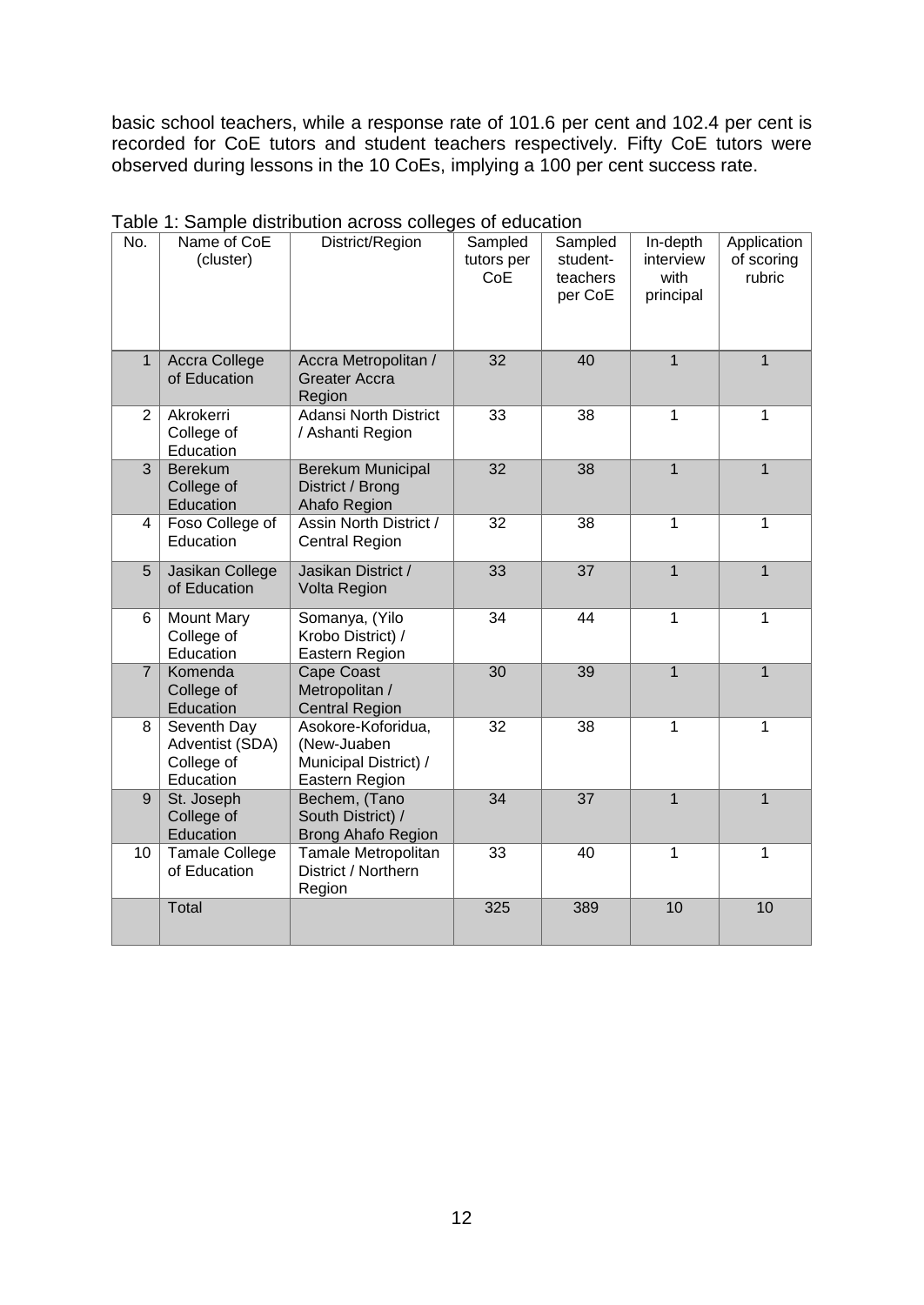# <span id="page-22-0"></span>**4 Findings**

This section discusses the findings from the survey of the CoEs and public basic schools. We report any differences between groups that are only statistically significant at the conventional .05 level.

# <span id="page-22-1"></span>**4.1 Training on special needs and inclusive education**

# <span id="page-22-2"></span>**4.1.1 College of education tutors**

Table 2 shows that 78 per cent of CoE tutors sampled have had training in SEN (81 per cent female and 76 per cent male). The majority of tutors (86 per cent) received this training at their respective institutions of training (university or training college). More than half of the tutors rated the training in SEN as adequate. A greater proportion of male tutors (59 per cent) than female tutors (45 per cent) rated the training on SEN adequate; this difference is statistically significant. In terms of training on IE, nearly 80 per cent of the tutors have benefitted from such training (Table 2). However, unlike SEN, where the majority of tutors acquired training at the institutions they attended, more than a third of tutors indicated that they received IE training through specialized training programmes. A greater proportion of male tutors consider the training in IE adequate compared to female tutors, and this difference is statistically significant.

Tutors who had received training in SEN were asked to indicate the disabilities or SEN they have been trained to identify. Table 3 shows that except for student teachers living with HIV/AIDS, where less than 10 per cent responded in the affirmative, the proportion of tutors who indicated that they are able to identify various types of disabilities or SEN ranges from 46 per cent for student teachers with autism to 91 per cent for gifted and talented student teachers.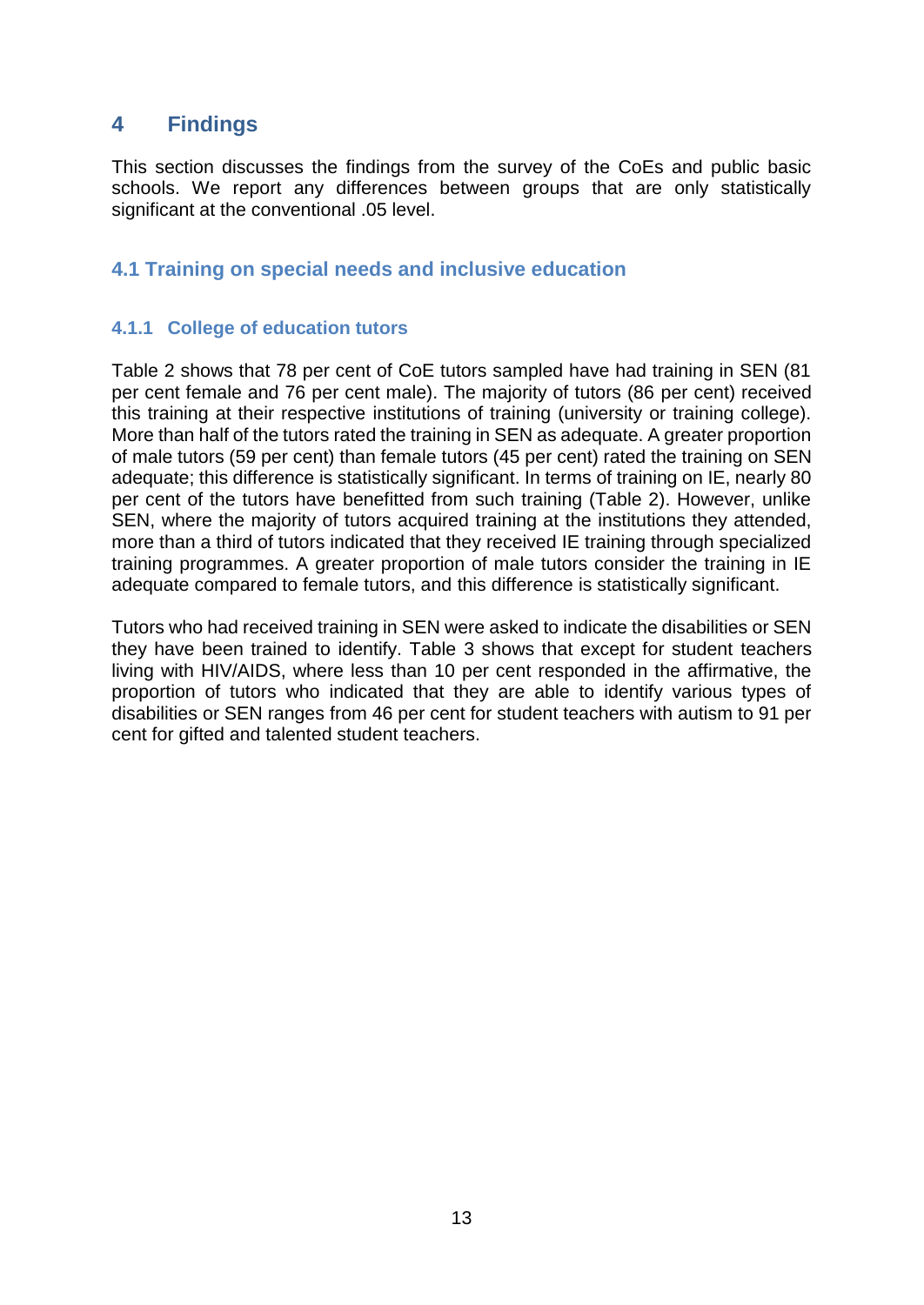|                                                          |                | Female tutor |     | Male tutor |     | All  |  |
|----------------------------------------------------------|----------------|--------------|-----|------------|-----|------|--|
|                                                          | N              | $\%$         | N   | %          | N   | $\%$ |  |
| Training on special needs education                      |                |              |     |            |     |      |  |
|                                                          |                |              |     |            |     |      |  |
| Have had training on SEN                                 | 81             | 81.0         | 172 | 76.4       | 253 | 77.8 |  |
| Where received this training                             |                |              |     |            |     |      |  |
| Teacher training college                                 | $\overline{7}$ | 8.6          | 20  | 11.6       | 27  | 10.7 |  |
| University                                               | 63             | 77.8         | 127 | 73.8       | 190 | 75.1 |  |
| Special training programme on special needs<br>education | 11             | 13.6         | 20  | 11.6       | 31  | 12.3 |  |
| Other specify                                            | $\Omega$       | 0.0          | 5   | 2.9        | 5   | 2.0  |  |
| Adequacy of the duration of training                     |                |              |     |            |     |      |  |
| Inadequate                                               | 16             | 19.8         | 33  | 19.2       | 49  | 19.3 |  |
| Somewhat adequate or fair                                | 29             | 35.8         | 38  | 22.1       | 67  | 26.5 |  |
| Adequate                                                 | 36             | 44.4         | 101 | 58.7       | 137 | 54.1 |  |
| Training on inclusive education                          |                |              |     |            |     |      |  |
| Have had training on IE                                  | 77             | 77.0         | 178 | 79.1       | 255 | 78.5 |  |
| Where received this training                             |                |              |     |            |     |      |  |
| Teacher training college                                 | 15             | 19.5         | 42  | 23.6       | 57  | 22.4 |  |
| University                                               | 28             | 36.4         | 62  | 34.8       | 90  | 35.3 |  |
| Special training programme on special needs<br>education | 30             | 39.0         | 60  | 33.7       | 90  | 35.3 |  |
| Other specify                                            | $\overline{4}$ | 5.2          | 14  | 7.9        | 18  | 7.1  |  |
| Adequacy of the duration of training                     |                |              |     |            |     |      |  |
| Inadequate                                               | 15             | 19.5         | 32  | 18.0       | 47  | 18.4 |  |
| Somewhat adequate or fair                                | 23             | 29.9         | 35  | 19.7       | 58  | 22.7 |  |
| Adequate                                                 | 39             | 50.7         | 111 | 62.4       | 150 | 58.8 |  |

# <span id="page-23-0"></span>Table 2: Training on SEN and IE among CoE tutors (%)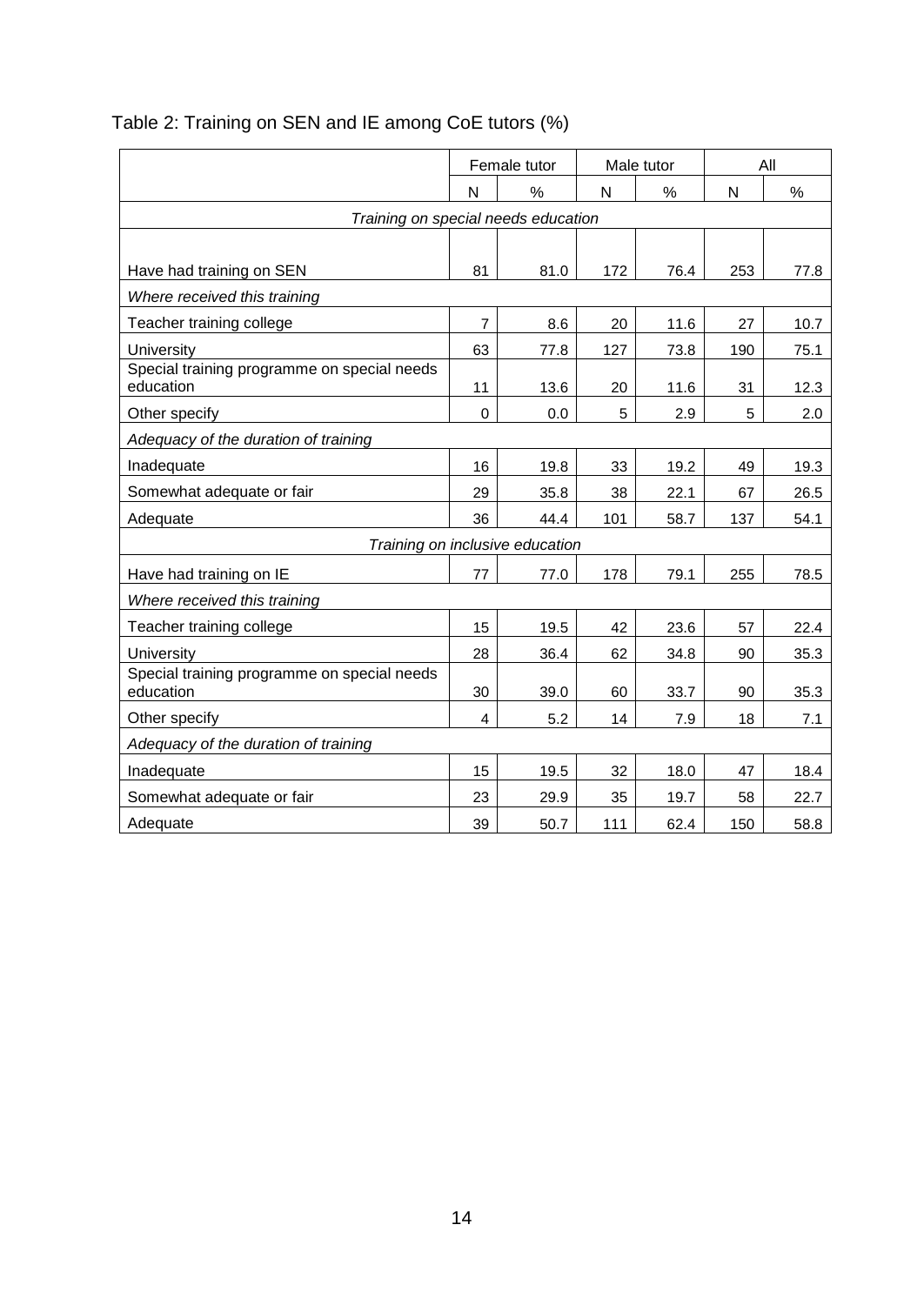|                                                                                        | Female tutor |      |     | Male tutor | All |      |
|----------------------------------------------------------------------------------------|--------------|------|-----|------------|-----|------|
| Type of disability / SEN                                                               | N            | %    | N   | %          | N   | %    |
| Gifted and talented student teachers                                                   | 73           | 90.1 | 156 | 90.7       | 229 | 90.5 |
| Student teachers with physical disability (mobility                                    |              |      |     |            |     |      |
| impairment, hunch back, etc.)                                                          | 68           | 84.0 | 159 | 92.4       | 227 | 89.7 |
| Student teachers with visual impairment                                                | 70           | 86.4 | 153 | 89.0       | 223 | 88.1 |
| Student teachers with hearing impairment                                               | 69           | 85.2 | 147 | 85.5       | 216 | 85.4 |
| Student teachers with emotional and behaviour<br>disorder                              | 71           | 87.7 | 137 | 79.7       | 208 | 82.2 |
| Student teachers with intellectual disability                                          | 68           | 84.0 | 137 | 79.7       | 205 | 81.0 |
| Student teachers with speech and communication<br>disorders                            | 58           | 71.6 | 144 | 83.7       | 202 | 79.8 |
| Student teachers with specific learning disability                                     | 61           | 75.3 | 134 | 77.9       | 195 | 77.1 |
| Student teachers with attention deficit/<br>hyperactivity disorder                     | 59           | 72.8 | 135 | 78.5       | 194 | 76.7 |
| Student teachers with multiple disabilities                                            | 55           | 67.9 | 122 | 70.9       | 177 | 70.0 |
| Student teachers with other health impairment<br>(asthma, sickle cell, epilepsy, etc.) | 52           | 64.2 | 122 | 70.9       | 174 | 68.8 |
| Student teachers with both hearing and visual<br>impairment                            | 51           | 63.0 | 114 | 66.3       | 165 | 65.2 |
| Student teachers living in extreme social and<br>economic deprivation                  | 46           | 56.8 | 106 | 61.6       | 152 | 60.1 |
| Student teachers who are not living with their<br>biological parents                   | 40           | 49.4 | 98  | 57.0       | 138 | 54.5 |
| Student teachers exploited for financial purpose                                       | 41           | 50.6 | 91  | 52.9       | 132 | 52.2 |
| Student teachers displaced by natural<br>catastrophes and social conflicts             | 35           | 43.2 | 81  | 47.1       | 116 | 45.8 |
| Student teachers with autism                                                           | 34           | 42.0 | 81  | 47.1       | 115 | 45.5 |
| Student teachers living with HIV\AIDS                                                  | 3            | 3.7  | 17  | 9.9        | 20  | 7.9  |

## <span id="page-24-1"></span>Table 3: Proportion of CoE tutors who can identify various types of SEN

#### <span id="page-24-0"></span>**4.1.2 Student teachers**

The study sought to ascertain the knowledge of student teachers in IE and SEN, and whether they have taken or are currently taking courses in IE/SEN to increase their effectiveness in teaching pupils and students with special educational needs in the future. The results presented in Table 4 show that student teachers are relatively more familiar with the concept of SEN (69 per cent) compared to IE (49 per cent). Thus, 51 per cent of student teachers either do not understand what IE means or are unsure of its meaning. Higher proportions of third year student teachers, however, are familiar with these concepts compared to first- and second-year student teachers, and this is statistically significant. For instance, while 88 per cent of third-year student teachers surveyed are familiar with the concept of IE, 50 per cent and 40 per cent of first- and second-year student teachers, respectively, indicated same. All third-year student teachers indicated an understanding of the concept of SEN compared to 66 per cent and 64 per cent for first-year and second-year student teachers, respectively. The aforementioned trend, whereby a statistically higher proportion of third-year student teachers have a better appreciation of IE and SEN compared to their juniors is also observed in the case where the student teacher is receiving training in IE/SEN or is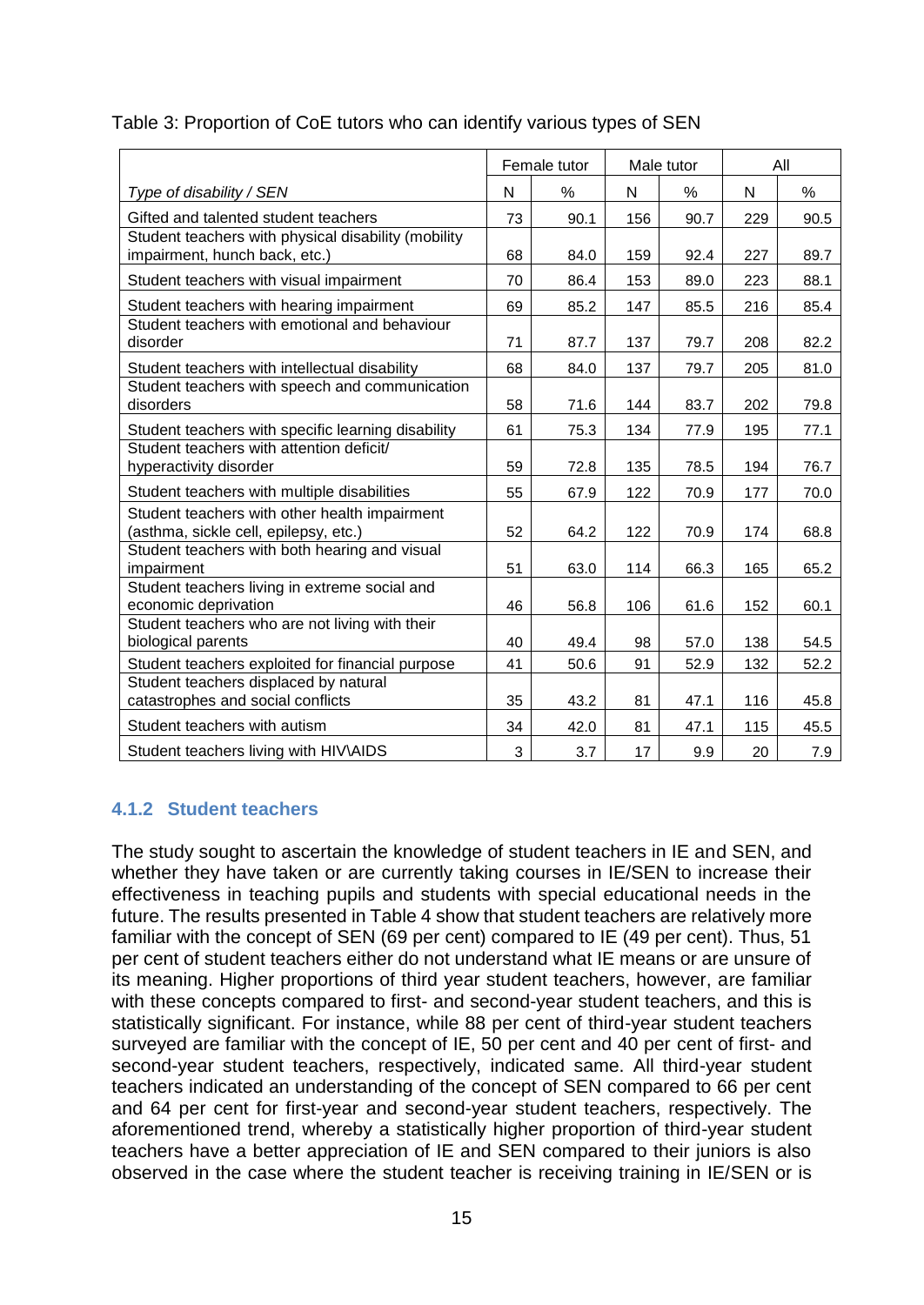currently taking a course at the CoE specifically designed to increase their effectiveness in teaching students with SEN (see Table 4).

The implication of this finding is that as student teachers progress towards the end of their training, they would have been equipped with some level of skill to effectively manage pupils or students with SEN. This assertion may be buttressed to an extent by the greater proportions of second-year student teachers who responded in the affirmative to the question regarding the possibility of taking a course in SEN if they wanted to (see Table 4). Year two effectively ends the course work aspect of student teachers as the final year is typically devoted to teaching practice. A course in SEN is taught to student teachers in the second semester of year two of the training programme. Even so, mentors have a role to play in enhancing the skills of student teachers doing their teaching practice. Thus, it is expected that the SEN skills of student teachers would have been better developed by the end of the third year. As a result, third year student teachers seem to be more confident in identifying various types of SEN in their future classrooms (Table 5). From Table 5, the proportion of student teachers who can identify various types of SEN in their future classroom is generally increasing (although not monotonically) in the years spent at the CoE.

Against the backdrop of more than a third of the students teachers surveyed indicating that they were currently not receiving training in SEN, more effort needs to be put in by the CoEs to train student teachers in SEN.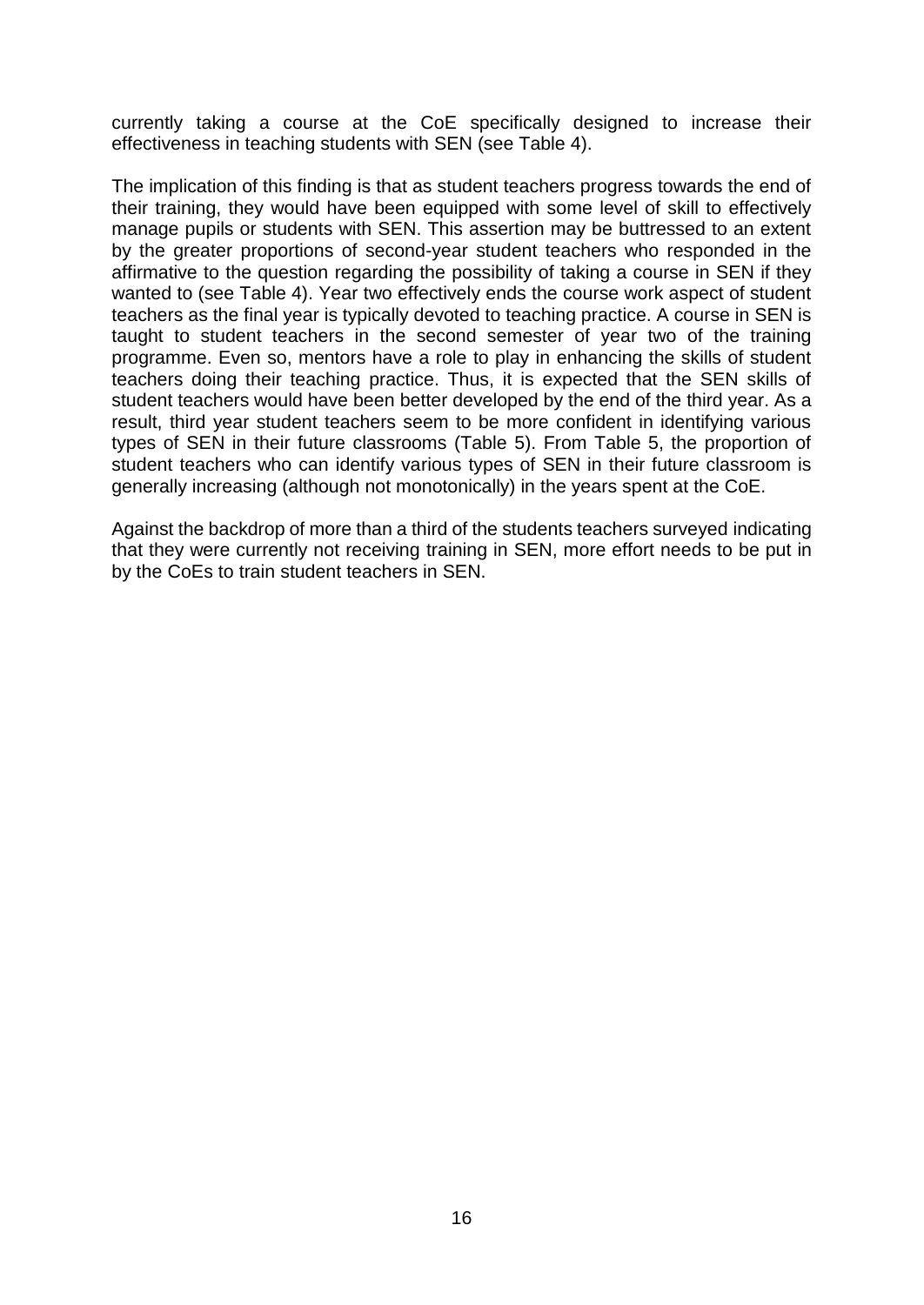|                                                                                                                                       |                |                |              |              |                | First year |     | Second year |                | Third year |          |             |
|---------------------------------------------------------------------------------------------------------------------------------------|----------------|----------------|--------------|--------------|----------------|------------|-----|-------------|----------------|------------|----------|-------------|
|                                                                                                                                       |                | Female student |              | Male student |                | student    |     | student     |                | student    |          | All student |
|                                                                                                                                       |                | teachers       |              | teachers     |                | teachers   |     | teachers    | teachers       |            | teachers |             |
| Do you know what inclusive education (IE)                                                                                             |                |                |              |              |                |            |     |             |                |            |          |             |
| means                                                                                                                                 | N              | %              | $\mathsf{N}$ | $\%$         | N              | $\%$       | N   | %           | N              | $\%$       | N        | $\%$        |
| Yes                                                                                                                                   | 82             | 44.8           | 108          | 52.4         | 74             | 49.7       | 78  | 39.6        | 38             | 88.4       | 190      | 48.8        |
| <b>No</b>                                                                                                                             | 83             | 45.4           | 76           | 36.9         | 60             | 40.3       | 96  | 48.7        | 3              | 7.0        | 159      | 40.9        |
| Not sure                                                                                                                              | 18             | 9.8            | 22           | 10.7         | 15             | 10.1       | 23  | 11.7        | $\overline{2}$ | 4.7        | 40       | 10.3        |
| Do you know what students with special educational needs (SEN) means                                                                  |                |                |              |              |                |            |     |             |                |            |          |             |
| Yes                                                                                                                                   | 126            | 68.9           | 141          | 68.4         | 98             | 65.8       | 126 | 64.0        | 43             | 100.0      | 267      | 68.6        |
| No                                                                                                                                    | 46             | 25.1           | 48           | 23.3         | 39             | 26.2       | 55  | 27.9        | 0              | 0.0        | 94       | 24.2        |
| Not sure                                                                                                                              | 11             | 6.0            | 17           | 8.3          | 12             | 8.1        | 16  | 8.1         | $\Omega$       | 0.0        | 28       | 7.2         |
| Are you receiving training on IE at your CoE                                                                                          |                |                |              |              |                |            |     |             |                |            |          |             |
| Yes                                                                                                                                   | 67             | 81.7           | 79           | 73.1         | 55             | 74.3       | 57  | 73.1        | 34             | 89.5       | 146      | 76.8        |
| No                                                                                                                                    | 13             | 15.9           | 20           | 18.5         | 12             | 16.2       | 17  | 21.8        | 4              | 10.5       | 33       | 17.4        |
| Not sure                                                                                                                              | $\overline{2}$ | 2.4            | 9            | 8.3          | $\overline{7}$ | 9.5        | 4   | 5.1         | $\mathbf 0$    | 0.0        | 11       | 5.8         |
| Are you receiving training on SEN at your CoE                                                                                         |                |                |              |              |                |            |     |             |                |            |          |             |
| Yes                                                                                                                                   | 76             | 60.3           | 91           | 64.5         | 54             | 55.1       | 74  | 58.7        | 39             | 90.7       | 167      | 62.5        |
| <b>No</b>                                                                                                                             | 45             | 35.7           | 40           | 28.4         | 34             | 34.7       | 47  | 37.3        | 4              | 9.3        | 85       | 31.8        |
| Not sure                                                                                                                              | 5              | 4.0            | 10           | 7.1          | 10             | 10.2       | 5   | 4.0         | $\Omega$       | 0.0        | 15       | 5.6         |
| Are you currently taking/have you taken any course specifically designed to increase your effectiveness in teaching students with SEN |                |                |              |              |                |            |     |             |                |            |          |             |
| Yes                                                                                                                                   | 56             | 30.6           | 75           | 36.4         | 54             | 36.2       | 49  | 24.9        | 28             | 65.1       | 131      | 33.7        |
| N <sub>o</sub>                                                                                                                        | 127            | 69.4           | 131          | 63.6         | 95             | 63.8       | 148 | 75.1        | 15             | 34.9       | 258      | 66.3        |
| If you wanted to take such a course do you know whether it would be possible                                                          |                |                |              |              |                |            |     |             |                |            |          |             |
| Yes                                                                                                                                   | 86             | 67.7           | 80           | 61.1         | 52             | 54.7       | 108 | 73.0        | $6\phantom{1}$ | 40.0       | 166      | 64.3        |
| N <sub>o</sub>                                                                                                                        | 17             | 13.4           | 20           | 15.3         | 13             | 13.7       | 17  | 11.5        | $\overline{7}$ | 46.7       | 37       | 14.3        |
| Don't know                                                                                                                            | 24             | 18.9           | 31           | 23.7         | 30             | 31.6       | 23  | 15.5        | $\overline{c}$ | 13.3       | 55       | 21.3        |

Table 4: Student teachers' knowledge of and training on IE and SEN at the CoE (%)

<span id="page-26-0"></span>*Note: percentages may not sum up to 100 because of rounding up.*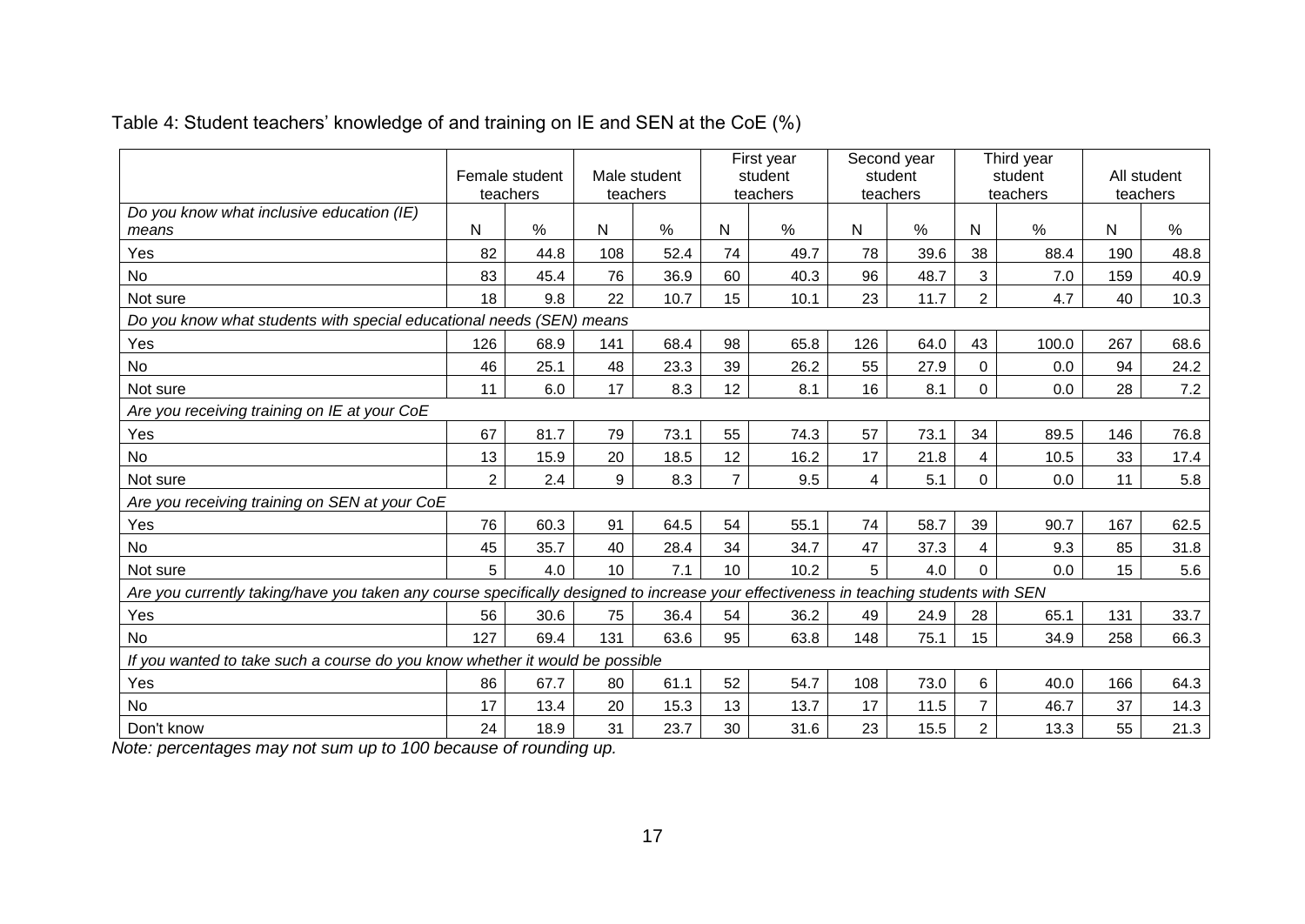|                                                                                                                  |    | First year |         | Second year |         | Third year |     |             |
|------------------------------------------------------------------------------------------------------------------|----|------------|---------|-------------|---------|------------|-----|-------------|
|                                                                                                                  |    | student    | student |             | student |            |     | All student |
|                                                                                                                  |    | teachers   |         | teachers    |         | teachers   |     | teachers    |
| Type of SEN/disability                                                                                           | N  | $\%$       | N       | %           | N       | $\%$       | N   | $\%$        |
| Pupils with hearing impairment                                                                                   | 45 | 83.3       | 68      | 91.9        | 38      | 97.4       | 151 | 90.4        |
| Pupils with visual impairment                                                                                    | 50 | 92.6       | 72      | 97.3        | 38      | 97.4       | 160 | 95.8        |
| Pupils with both hearing and visual<br>impairment                                                                | 45 | 83.3       | 58      | 78.4        | 31      | 79.5       | 134 | 80.2        |
| Pupils with physical disability (mobility<br>impairment, hunch back, etc.)                                       | 54 | 100.0      | 71      | 95.9        | 37      | 94.9       | 162 | 97.0        |
| Pupils with intellectual disability                                                                              | 47 | 87.0       | 68      | 91.9        | 36      | 92.3       | 151 | 90.4        |
| Pupils with speech and communication<br>disorders                                                                |    |            |         |             |         |            |     |             |
|                                                                                                                  | 51 | 94.4       | 67      | 90.5        | 36      | 92.3       | 154 | 92.2        |
| Pupils with attention deficit                                                                                    | 46 | 85.2       | 63      | 85.1        | 35      | 89.7       | 144 | 86.2        |
| Pupils with specific learning disability                                                                         | 47 | 87.0       | 59      | 79.7        | 33      | 84.6       | 139 | 83.2        |
| Pupils with autism                                                                                               | 23 | 42.6       | 45      | 60.8        | 26      | 66.7       | 94  | 56.3        |
| Pupils with multiple disabilities                                                                                | 47 | 87.0       | 62      | 83.8        | 38      | 97.4       | 147 | 88.0        |
| Pupils with emotional and behaviour<br>disorder                                                                  | 46 | 85.2       | 65      | 87.8        | 38      | 97.4       | 149 | 89.2        |
| Pupils with other health impairment and<br>chronic diseases (rheumatism, epilepsy,<br>sickle cell anaemia, etc.) | 47 | 87.0       | 63      | 85.1        | 31      | 79.5       | 141 | 84.4        |
| Street children/ pupils                                                                                          | 37 | 68.5       | 58      | 78.4        | 29      | 74.4       | 124 | 74.3        |
| Nomadic pupils (shepherd boys, fisher-<br>folks children and domestic child                                      |    |            |         |             |         |            |     |             |
| workers)                                                                                                         | 30 | 55.6       | 56      | 75.7        | 20      | 51.3       | 106 | 63.5        |
| Pupils exploited for financial purposes                                                                          | 34 | 63.0       | 61      | 82.4        | 30      | 76.9       | 125 | 74.9        |
| Pupils living with HIV/AIDS                                                                                      | 8  | 14.8       | 25      | 33.8        | 1       | 2.6        | 34  | 20.4        |
| Pupils with hyperactivity disorder                                                                               | 27 | 50.0       | 52      | 70.3        | 29      | 74.4       | 108 | 64.7        |
| Pupils displaced by natural catastrophes<br>and social conflicts                                                 | 27 | 50.0       | 52      | 70.3        | 18      | 46.2       | 97  | 58.1        |
| Gifted and talented pupils                                                                                       | 52 | 96.3       | 72      | 97.3        | 39      | 100.0      | 163 | 97.6        |
| Pupils with albinism                                                                                             | 47 | 87.0       | 66      | 89.2        | 36      | 92.3       | 149 | 89.2        |

<span id="page-27-1"></span>Table 5: Proportion of student teachers who can identify various types of SEN in their future classroom

# <span id="page-27-0"></span>**4.1.3 Basic school teachers**

Table 6 shows that 82 per cent of basic school teachers surveyed had received training on IE at the CoE. Approximately the same percentage of teachers at the various grade levels indicated that they had received training on IE. Training on IE at the CoE is decreasing in the years of experience of the basic school teacher. This may be read as an indication that the curriculum at the CoEs in more recent years incorporates issues of inclusion. With respect to subject taught, the proportion of basic school teachers indicating training on IE ranges from 75 per cent for French teachers to 89 per cent for music teachers. Less than half of all the teachers who had received training on IE rated the training as adequate, while nearly a third rated it as inadequate.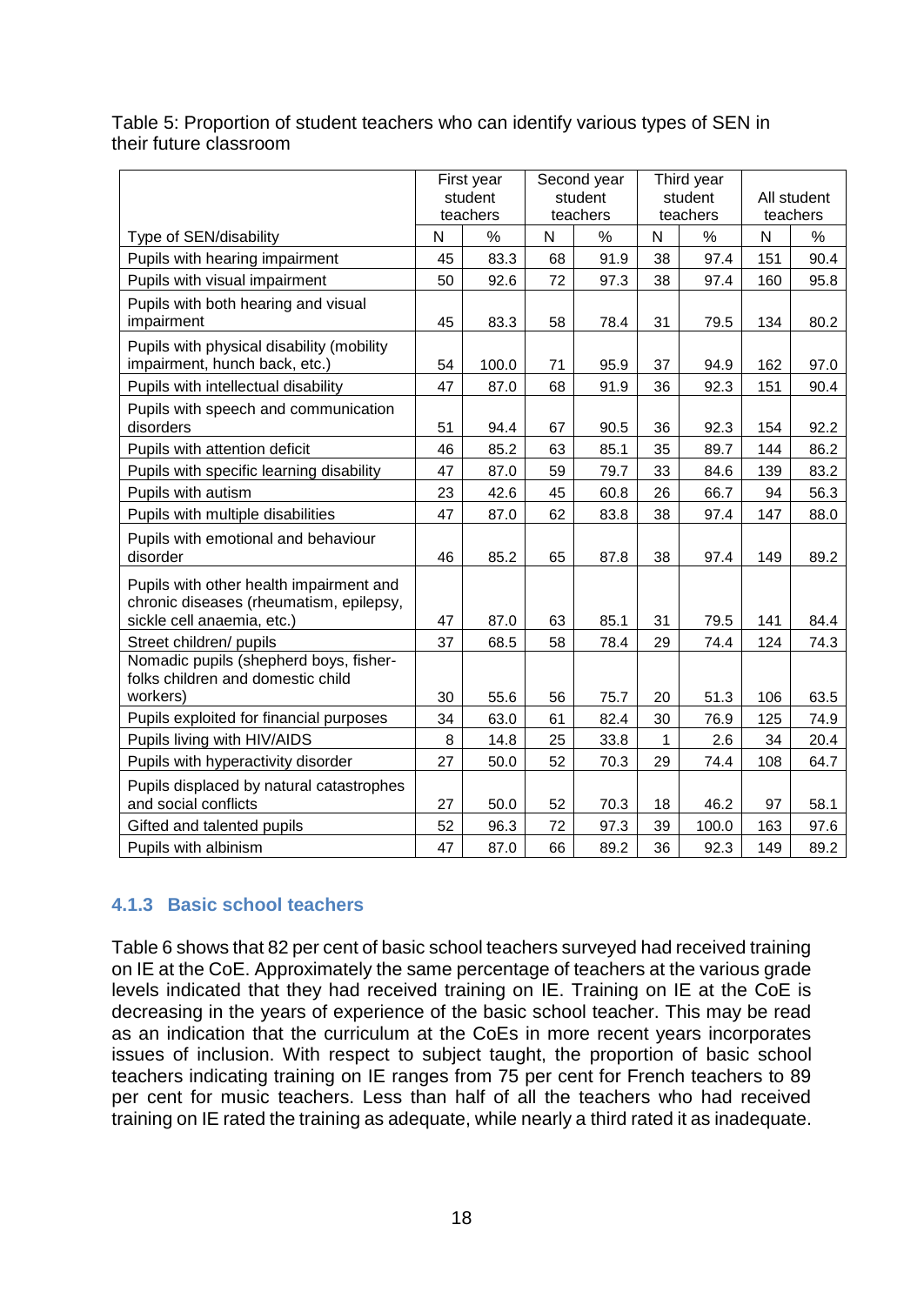<span id="page-28-0"></span>

|                                            |     |                                       | Adequacy of training |                                             |      |                                        |      | Adequacy of training |                                 |          |
|--------------------------------------------|-----|---------------------------------------|----------------------|---------------------------------------------|------|----------------------------------------|------|----------------------|---------------------------------|----------|
|                                            |     | <b>Received IE</b><br>training at CoE |                      | Somewhat<br>adequate<br>or fair<br>Adequate |      | <b>Received SEN</b><br>training at CoE |      | Inadequate           | Somewhat<br>adequate<br>or fair | Adequate |
|                                            | N   | $\%$                                  | Inadequate<br>$\%$   | $\%$                                        | %    | N                                      | $\%$ | %                    | %                               | %        |
| All                                        | 326 | 81.5                                  | 29.1                 | 24.2                                        | 46.6 | 251                                    | 62.7 | 23.1                 | 23.5                            | 53.4     |
| Female                                     | 170 | 83.7                                  | 28.8                 | 25.3                                        | 45.9 | 126                                    | 62.1 | 21.4                 | 23.8                            | 54.8     |
| Male                                       | 156 | 79.2                                  | 29.5                 | 23.1                                        | 47.4 | 125                                    | 63.5 | 24.8                 | 23.2                            | 52.0     |
| Partner school teacher                     | 164 | 80.4                                  | 29.9                 | 25.0                                        | 45.1 | 121                                    | 59.3 | 21.5                 | 25.6                            | 52.9     |
| Nonpartner school teacher                  | 162 | 82.7                                  | 28.4                 | 23.5                                        | 48.1 | 130                                    | 66.3 | 24.6                 | 21.5                            | 53.8     |
| Grade level taught by teacher              |     |                                       |                      |                                             |      |                                        |      |                      |                                 |          |
| Lower primary                              | 86  | 81.1                                  | 23.3                 | 31.4                                        | 45.3 | 69                                     | 65.1 | 15.9                 | 23.2                            | 60.9     |
| Upper primary                              | 96  | 82.8                                  | 31.3                 | 21.9                                        | 46.9 | 66                                     | 56.9 | 27.3                 | 24.2                            | 48.5     |
| <b>JHS</b>                                 | 144 | 80.9                                  | 31.3                 | 21.5                                        | 47.2 | 116                                    | 65.2 | 25.0                 | 23.3                            | 51.7     |
| Years of teaching experience               |     |                                       |                      |                                             |      |                                        |      |                      |                                 |          |
| Less than 5 years                          | 48  | 90.6                                  | 18.8                 | 27.1                                        | 54.2 | 37                                     | 69.8 | 18.9                 | 21.6                            | 59.5     |
| 5-10 years                                 | 137 | 87.3                                  | 23.4                 | 24.1                                        | 52.6 | 114                                    | 72.6 | 22.8                 | 18.4                            | 58.8     |
| 11-20 years                                | 117 | 79.1                                  | 41.0                 | 21.4                                        | 37.6 | 85                                     | 57.4 | 27.1                 | 28.2                            | 44.7     |
| More than 20 years                         | 24  | 57.1                                  | 25.0                 | 33.3                                        | 41.7 | 15                                     | 35.7 | 13.3                 | 40.0                            | 46.7     |
| Subject taught                             |     |                                       |                      |                                             |      |                                        |      |                      |                                 |          |
| English Language                           | 192 | 85.0                                  | 27.1                 | 22.4                                        | 50.5 | 138                                    | 61.1 | 18.8                 | 23.2                            | 58.0     |
| Mathematics                                | 180 | 83.7                                  | 25.6                 | 26.7                                        | 47.8 | 133                                    | 61.9 | 20.3                 | 24.8                            | 54.9     |
| Religious and moral education              | 162 | 83.5                                  | 29.6                 | 26.5                                        | 43.8 | 113                                    | 58.2 | 23.0                 | 22.1                            | 54.9     |
| Information communication technology (ICT) | 143 | 83.1                                  | 24.5                 | 25.9                                        | 49.7 | 105                                    | 61.0 | 19.0                 | 22.9                            | 58.1     |
| Social studies                             | 39  | 78.0                                  | 23.1                 | 25.6                                        | 51.3 | 36                                     | 72.0 | 25.0                 | 16.7                            | 58.3     |
| Ghanaian language                          | 132 | 80.0                                  | 22.7                 | 24.2                                        | 53.0 | 100                                    | 60.6 | 17.0                 | 18.0                            | 65.0     |
| Citizenship                                | 76  | 82.6                                  | 28.9                 | 17.1                                        | 53.9 | 49                                     | 53.3 | 22.4                 | 22.4                            | 55.1     |
| Integrated science                         | 148 | 81.8                                  | 27                   | 23.0                                        | 50.0 | 108                                    | 59.7 | 22.2                 | 22.2                            | 55.6     |
| French                                     | 6   | 75.0                                  | 33.3                 | 66.7                                        | 0.0  | 6                                      | 75.0 | 16.7                 | 16.7                            | 66.7     |
| Music                                      | 8   | 88.9                                  | 25                   | 37.5                                        | 37.5 | 6                                      | 66.7 | 33.3                 | 66.7                            | 0.0      |
| Basic design and technology                | 125 | 79.6                                  | 25.6                 | 23.2                                        | 51.2 | 93                                     | 59.2 | 22.6                 | 19.4                            | 58.1     |

Table 6: Proportion of basic school teachers who have received training on IE and SEN and their ratings of the adequacy of training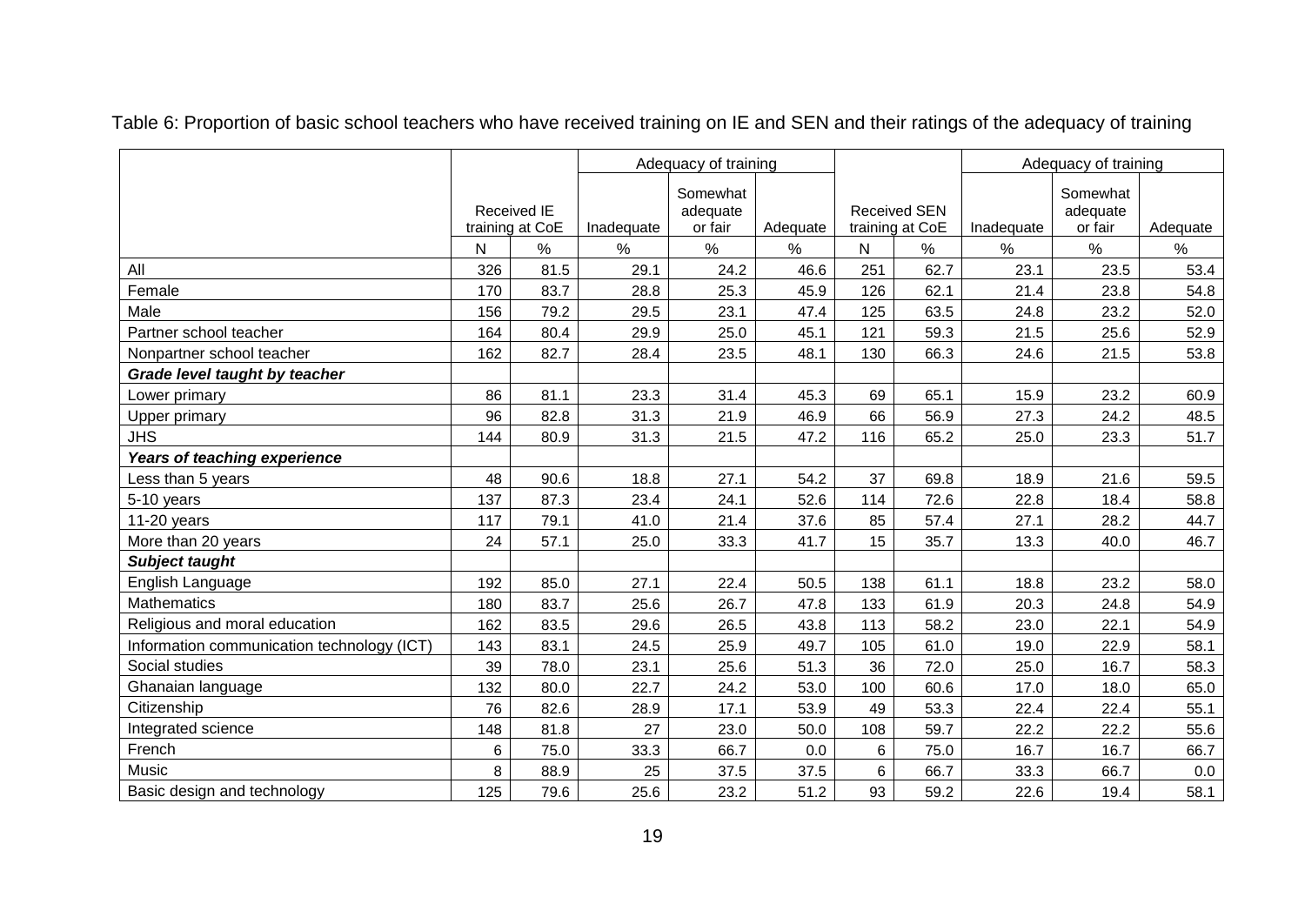Compared to IE, a lesser percentage (63 per cent) of basic schools teachers indicated that they received training on SEN at the CoE (Table 6). There are no statistically significant differences across the various categorizations of the teachers. More than half of the teachers rated the training on SEN as adequate while about a quarter considered the training as inadequate.

To assess the role of mentors in advancing attention to and increasing skills related to pupils or students with SEN, the survey sought to find out from basic school teachers whether they benefitted from such training during teaching practice. The results presented in Table 7 indicate that less than half of the basic school teachers benefitted from such training as student teachers. There are no statistically significant differences across the various categorizations of the teachers. However, more than 60 per cent of those who received SEN training during teaching practice considered the training adequate.

From the responses of basic school teachers, it is evident that the training received by the teachers in IE/SEN at the CoE is unsatisfactory. As observed above, nearly a third of all the teachers who had received training on IE rated the training as inadequate while about a quarter considered the training on SEN as inadequate. More so less than half of the basic school teachers benefitted from such training as student teachers. Continuous professional development may therefore be necessary to bring basic school teachers up to speed with the requirements of the profession and any policy changes in their field of work such as the IE policy.

Accordingly, basic school teachers were asked if they had benefitted from in-service training on IE and SEN. The results are presented in Table 8. Thirty-six per cent and 29 per cent of the teachers have benefitted from in-service training on IE and SEN, respectively. A greater proportion of teachers from T-TEL partner basic schools benefitted from in-service training on IE and SEN compared to basic teachers from nonpartner school. These differences are statistically significant at .05 level. This can be read as an indication that the activities of T-TEL to ensure the transformation of teaching and learning may be having an impact. On average about half of the teachers benefitting from such in-service training rated their experience as adequate (Table 8).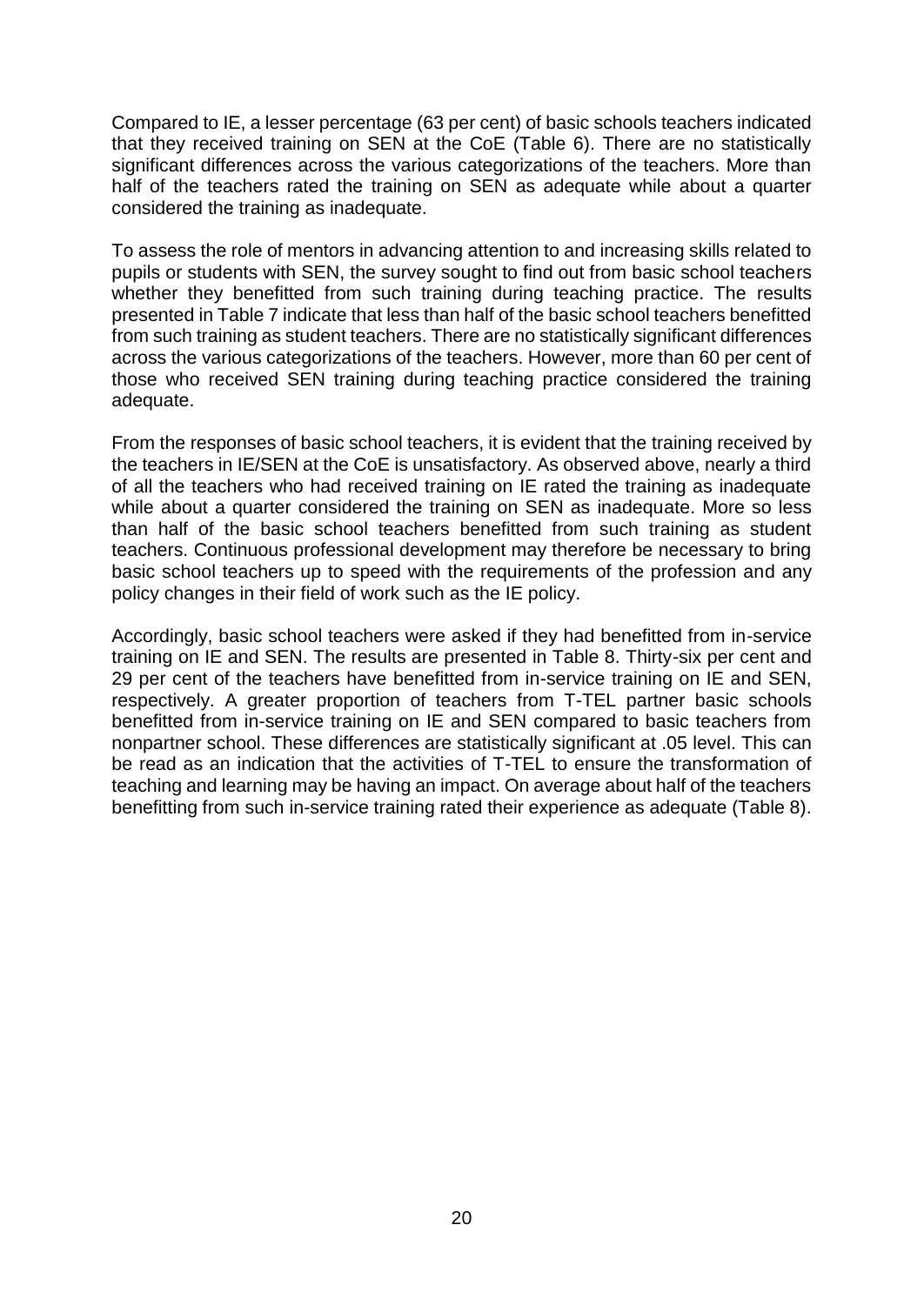<span id="page-30-0"></span>Table 7: Proportion of basic schools teachers who benefitted from internship training on SEN at CoE

|                                         |     |                     | Adequacy of training |          |               |
|-----------------------------------------|-----|---------------------|----------------------|----------|---------------|
|                                         |     | Received            |                      | Somewhat |               |
|                                         |     | internship training |                      | adequate |               |
|                                         |     | on SEN              | Inadequate           | or fair  | Adequate      |
|                                         | N   | %                   | %                    | %        | $\frac{0}{0}$ |
| All                                     | 170 | 42.5                | 16.5                 | 20.6     | 62.9          |
| Female teacher                          | 88  | 43.3                | 19.3                 | 21.6     | 59.1          |
| Male teacher                            | 82  | 41.6                | 13.4                 | 19.5     | 67.1          |
| Partner school teacher                  | 86  | 42.2                | 17.4                 | 20.9     | 61.6          |
| Nonpartner school teacher               | 84  | 42.9                | 15.5                 | 20.2     | 64.3          |
| Grade level taught by teacher           |     |                     |                      |          |               |
| Lower primary                           | 54  | 50.9                | 11.1                 | 29.6     | 59.3          |
| Upper primary                           | 48  | 41.4                | 18.8                 | 10.4     | 70.8          |
| <b>JHS</b>                              | 68  | 38.2                | 19.1                 | 20.6     | 60.3          |
| Years of teaching experience of teacher |     |                     |                      |          |               |
| Less than 5 years                       | 28  | 52.8                | 14.3                 | 32.1     | 53.6          |
| 5-10 years                              | 73  | 46.5                | 19.2                 | 16.4     | 64.4          |
| $11-20$ years                           | 54  | 36.5                | 16.7                 | 20.4     | 63.0          |
| More than 20 years                      | 15  | 35.7                | 6.7                  | 20.0     | 73.3          |
| Subject taught by teacher               |     |                     |                      |          |               |
| English Language                        | 102 | 45.1                | 13.7                 | 18.6     | 67.6          |
| <b>Mathematics</b>                      | 95  | 44.2                | 13.7                 | 22.1     | 64.2          |
| Religious and moral education (RME)     | 87  | 44.8                | 12.6                 | 21.8     | 65.5          |
| Information communication               |     |                     |                      |          |               |
| technology (ICT)                        | 80  | 46.5                | 6.3                  | 22.5     | 71.3          |
| Social studies                          | 24  | 48.0                | 29.2                 | 25.0     | 45.8          |
| Ghanaian language                       | 74  | 44.8                | 16.2                 | 10.8     | 73            |
| Citizenship                             | 39  | 42.4                | 10.3                 | 15.4     | 74.4          |
| Integrated science                      | 84  | 46.4                | 11.9                 | 17.9     | 70.2          |
| French                                  | 3   | 37.5                | 66.7                 | 33.3     | 0.0           |
| Music                                   | 5   | 55.6                | 20.0                 | 60.0     | 20.0          |
| Basic design and technology (BDT)       | 67  | 42.7                | 10.4                 | 22.4     | 67.2          |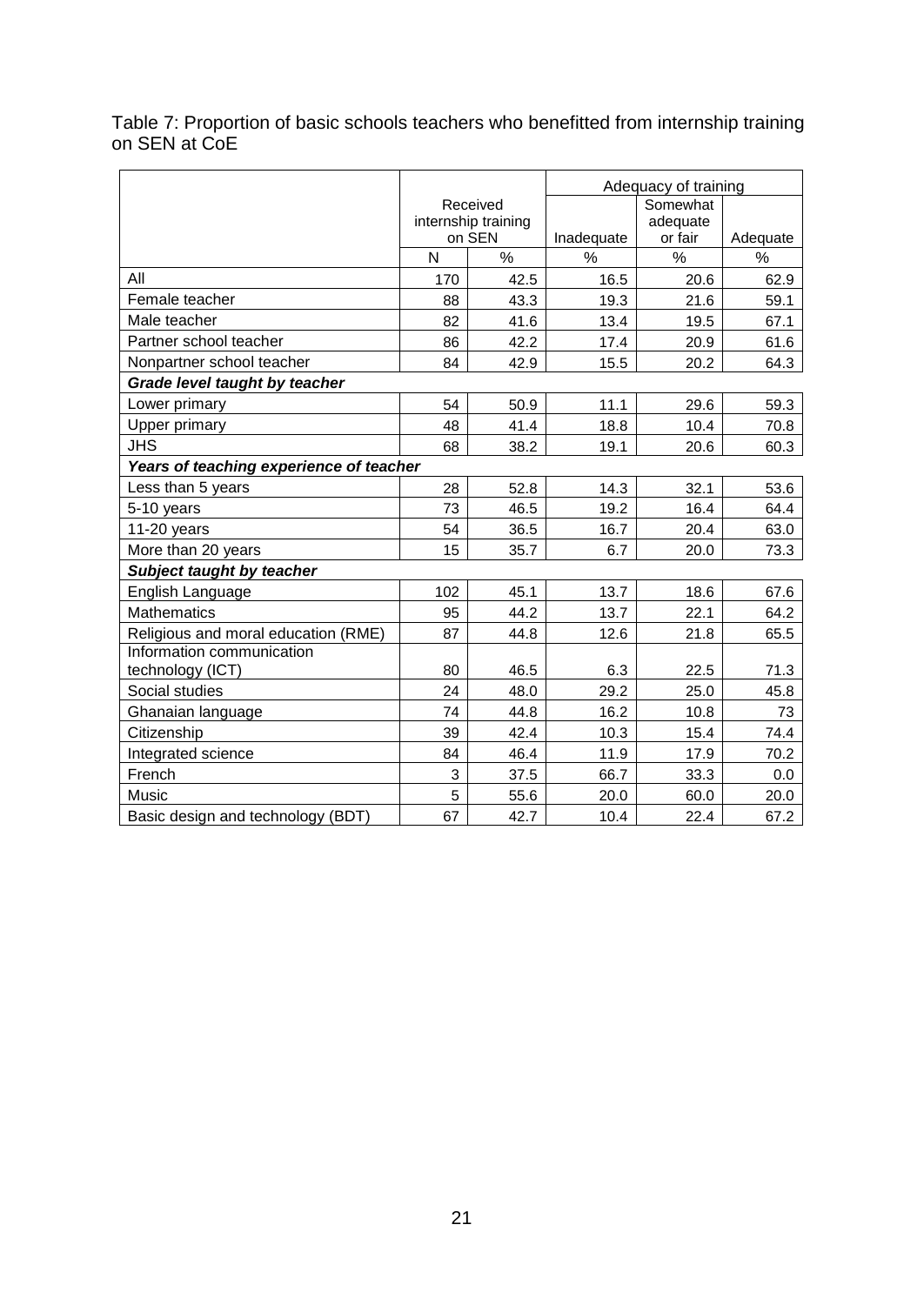Table 8: Proportion of basic school teachers who have benefitted from in-service training on IE and SEN

<span id="page-31-0"></span>

|                                            |                  |      | Adequacy of training |         |          |                  |              | Adequacy of training |          |          |
|--------------------------------------------|------------------|------|----------------------|---------|----------|------------------|--------------|----------------------|----------|----------|
|                                            | Received in-     |      | Somewhat<br>adequate |         |          |                  | Received in- |                      | Somewhat |          |
|                                            | service training |      |                      |         |          | service training |              | adequate or          |          |          |
|                                            | on IE            |      | Inadequate           | or fair | Adequate |                  | on SEN       | Inadequate           | fair     | Adequate |
|                                            | N                | %    | %                    | $\%$    | $\%$     | ${\sf N}$        | %            | %                    | $\%$     | $\%$     |
| All                                        | 143              | 35.8 | 29.4                 | 18.9    | 51.7     | 114              | 28.5         | 34.2                 | 19.3     | 46.5     |
| Female teacher                             | 64               | 31.5 | 34.4                 | 21.9    | 43.8     | 58               | 28.6         | 36.2                 | 20.7     | 43.1     |
| Male teacher                               | 79               | 40.1 | 25.3                 | 16.5    | 58.2     | 56               | 28.4         | 32.1                 | 17.9     | 50.0     |
| Partner school teacher                     | 87               | 42.6 | 32.2                 | 17.2    | 50.6     | 67               | 32.8         | 34.3                 | 19.4     | 46.3     |
| Nonpartner school teacher                  | 56               | 28.6 | 25.0                 | 21.4    | 53.6     | 47               | 24.0         | 34.0                 | 19.1     | 46.8     |
| <b>Grade level taught by teacher</b>       |                  |      |                      |         |          |                  |              |                      |          |          |
| Lower primary                              | 34               | 32.1 | 14.7                 | 26.5    | 58.8     | 28               | 26.4         | 17.9                 | 25.0     | 57.1     |
| Upper primary                              | 51               | 44.0 | 29.4                 | 23.5    | 47.1     | 44               | 37.9         | 34.1                 | 25.0     | 40.9     |
| <b>JHS</b>                                 | 58               | 32.6 | 37.9                 | 10.3    | 51.7     | 42               | 23.6         | 45.2                 | 9.5      | 45.2     |
| Years of teaching experience of teacher    |                  |      |                      |         |          |                  |              |                      |          |          |
| Less than 5 years                          | 14               | 26.4 | 0.0                  | 21.4    | 78.6     | 14               | 26.4         | 7.1                  | 21.4     | 71.4     |
| 5-10 years                                 | 56               | 35.7 | 25.0                 | 19.6    | 55.4     | 41               | 26.1         | 26.8                 | 22.0     | 51.2     |
| 11-20 years                                | 54               | 36.5 | 38.9                 | 18.5    | 42.6     | 44               | 29.7         | 50.0                 | 13.6     | 36.4     |
| More than 20 years                         | 19               | 45.2 | 36.8                 | 15.8    | 47.4     | 15               | 35.7         | 33.3                 | 26.7     | 40.0     |
| Subject taught by teacher                  |                  |      |                      |         |          |                  |              |                      |          |          |
| English Language                           | 85               | 37.6 | 23.5                 | 22.4    | 54.1     | 72               | 31.9         | 29.2                 | 22.2     | 48.6     |
| <b>Mathematics</b>                         | 78               | 36.3 | 25.6                 | 20.5    | 53.8     | 67               | 31.2         | 23.9                 | 25.4     | 50.7     |
| Religious and moral education              | 79               | 40.7 | 27.8                 | 22.8    | 49.4     | 67               | 34.5         | 28.4                 | 25.4     | 46.3     |
| Information communication technology (ICT) | 63               | 36.6 | 28.6                 | 19.0    | 52.4     | 55               | 32.0         | 30.9                 | 23.6     | 45.5     |
| Social studies                             | 20               | 40.0 | 45.0                 | 10.0    | 45.0     | 16               | 32.0         | 43.8                 | 12.5     | 43.8     |
| Ghanaian language                          | 67               | 40.6 | 26.9                 | 19.4    | 53.7     | 54               | 32.7         | 29.6                 | 20.4     | 50.0     |
| Citizenship                                | 45               | 48.9 | 31.1                 | 24.4    | 44.4     | 38               | 41.3         | 31.6                 | 28.9     | 39.5     |
| Integrated science                         | 65               | 35.9 | 20.0                 | 26.2    | 53.8     | 54               | 29.8         | 29.6                 | 25.9     | 44.4     |
| French                                     |                  | 62.5 | 40.0                 | 60.0    | 0.0      | 5 <sub>l</sub>   | 62.5         | 60.0                 | 40.0     | 0.0      |
| <b>Music</b>                               |                  | 55.6 | 60.0                 | 40.0    | 0.0      | $\overline{4}$   | 44.4         | 50.0                 | 50.0     | 0.0      |
| Basic design and technology                | 56               | 35.7 | 30.4                 | 17.9    | 51.8     | 44               | 28.0         | 36.4                 | 20.5     | 43.2     |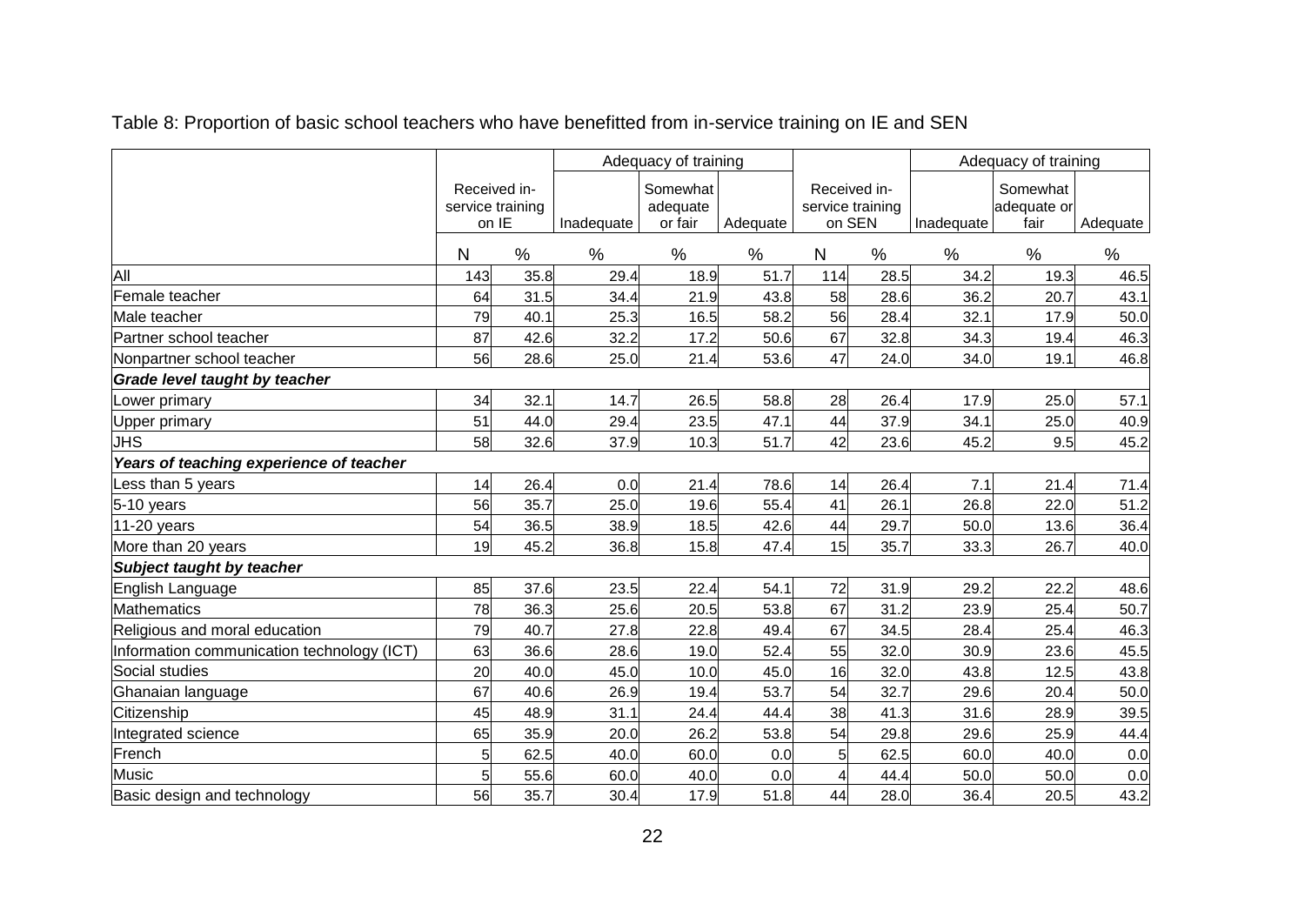Basic school teachers were asked to indicate the various disabilities/SEN they have been trained to identify. The self-reported responses are presented in Table 9. The proportion of the basic school teachers who can identify pupils with various types of disability or SEN varies, ranging from children living with HIV/AIDS (19 per cent) to persons with visual impairment (86 per cent). Except for children exploited for financial purposes, there is no statistically significant difference between the proportion of partner and nonpartner basic school teachers in identifying pupils with various types of SEN/disability. In general, a higher percentage of basic teachers are able to identify disabilities or SEN that are manifested physically, such as visual impairment, speech and communication disorders, and physical disability (Table 9).

|                                                                                                                               |     | Partner<br>school |     | Nonpartner<br>school | All |      |  |
|-------------------------------------------------------------------------------------------------------------------------------|-----|-------------------|-----|----------------------|-----|------|--|
| Type of disability/SEN                                                                                                        | N   | %                 | N   | %                    | N   | %    |  |
| Persons with visual impairment                                                                                                | 153 | 89.5              | 143 | 83.1                 | 296 | 86.3 |  |
| Persons with hearing impairment                                                                                               | 146 | 85.9              | 143 | 83.6                 | 289 | 84.8 |  |
| Persons with intellectual disability                                                                                          | 131 | 78.0              | 145 | 84.3                 | 276 | 81.2 |  |
| Gifted and talented persons                                                                                                   | 132 | 76.7              | 146 | 81.1                 | 278 | 79.0 |  |
| Persons with speech and communication<br>disorders                                                                            | 116 | 72.5              | 120 | 72.7                 | 236 | 72.6 |  |
| Persons with physical disability (mobility<br>impairment, hunch back, etc.)                                                   | 124 | 73.8              | 119 | 71.3                 | 243 | 72.5 |  |
| Persons with attention deficit                                                                                                | 118 | 72.4              | 120 | 69.4                 | 238 | 70.8 |  |
| Persons with emotional and behaviour disorder                                                                                 | 113 | 69.8              | 120 | 71.9                 | 233 | 70.8 |  |
| Persons with specific learning disability                                                                                     | 108 | 70.6              | 107 | 66.0                 | 215 | 68.3 |  |
| Persons with both hearing and visual<br>impairment                                                                            | 110 | 68.8              | 97  | 62.2                 | 207 | 65.5 |  |
| Persons with multiple disabilities                                                                                            | 80  | 55.9              | 84  | 53.5                 | 164 | 54.7 |  |
| Persons with other health impairment and<br>chronic diseases (rheumatism, epilepsy,<br>asthma, and sickle cell anaemia, etc.) | 71  | 49.0              | 70  | 46.1                 | 141 | 47.5 |  |
| Hyperactivity disorder                                                                                                        | 69  | 46.3              | 67  | 45.0                 | 136 | 45.6 |  |
| Persons with autism                                                                                                           | 55  | 39.6              | 54  | 37.2                 | 109 | 38.4 |  |
| Street children                                                                                                               | 55  | 39.3              | 56  | 37.6                 | 111 | 38.4 |  |
| Children exploited for financial purposes                                                                                     | 62  | 42.5              | 45  | 31.0                 | 107 | 36.8 |  |
| Nomadic children (shepherd boys, fisher-folks<br>children and domestic child workers)                                         | 40  | 29.4              | 30  | 21.3                 | 70  | 25.3 |  |
| Children displaced by natural catastrophes and<br>social conflicts                                                            | 30  | 23.3              | 35  | 24.6                 | 65  | 24.0 |  |
| Children living with HIV/AIDS                                                                                                 | 23  | 17.8              | 28  | 20.4                 | 51  | 19.2 |  |

<span id="page-32-1"></span>Table 9: Proportion of basic school teachers who can identify various types of SEN

# <span id="page-32-0"></span>**4.1.4 Tutor lesson observation**

As a way of indirectly assessing the competencies of college tutors in teaching student teachers with SEN, we conducted lesson observations for a total of 50 tutors across the 10 CoEs. Five tutor lessons from each college were observed in a class that had at least one student teacher with SEN. Each lesson was scored based on 22 IE in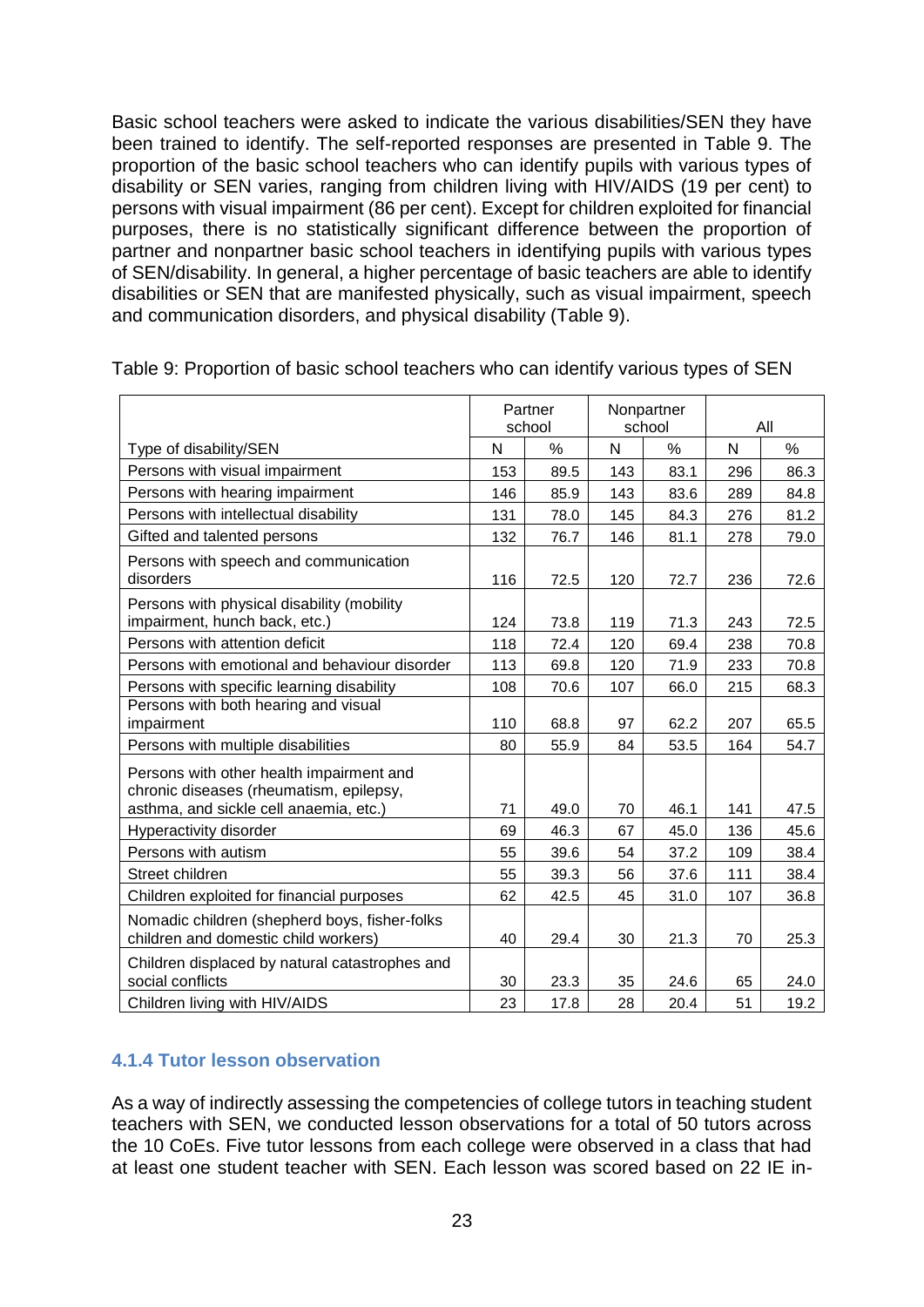classroom indicators including the allocation of more instructional time to student teachers with SEN, spending more time on the lesson in classes with SEN student teachers than classes without SEN student teachers, deployment of variety of teaching methods to student teachers with SEN, presence of educational assistants in the classroom to support student teachers with SEN, appropriately distributing questions to students teachers with SEN to test their understanding, encouraging active participation from student teachers with SEN, uses a variety of instructional materials appropriate to learner's diversity to motivate student teachers with SEN, providing appropriate classroom atmosphere that is non-threatening for student teachers with SEN, etc.

The mean scores as presented in Table 10 suggest that 4 out of 22 indicators were prominent. That is, the management of classrooms in a manner that is nonthreatening to student teachers with SEN, using appropriate pace during lessons that ensures the understanding of all students including student teachers with SEN, assigning students with or without SEN to work together in class activities, and creating a respectful classroom environment for all, including student teachers with SEN. In all, 82 per cent, 74 per cent, 72 per cent, and 66 per cent of college tutors, respectively, engaged in these practices during the lesson observations (Table 11).

On the contrary, the lack of presence of educational assistants to support student teachers with SEN; non-allocation of more instructional time for student teachers with SEN, inadequate time on the lesson relative to classes without SEN, and the lack of variety of instructional materials appropriate to learner's diversity were observed as having the least mean scores.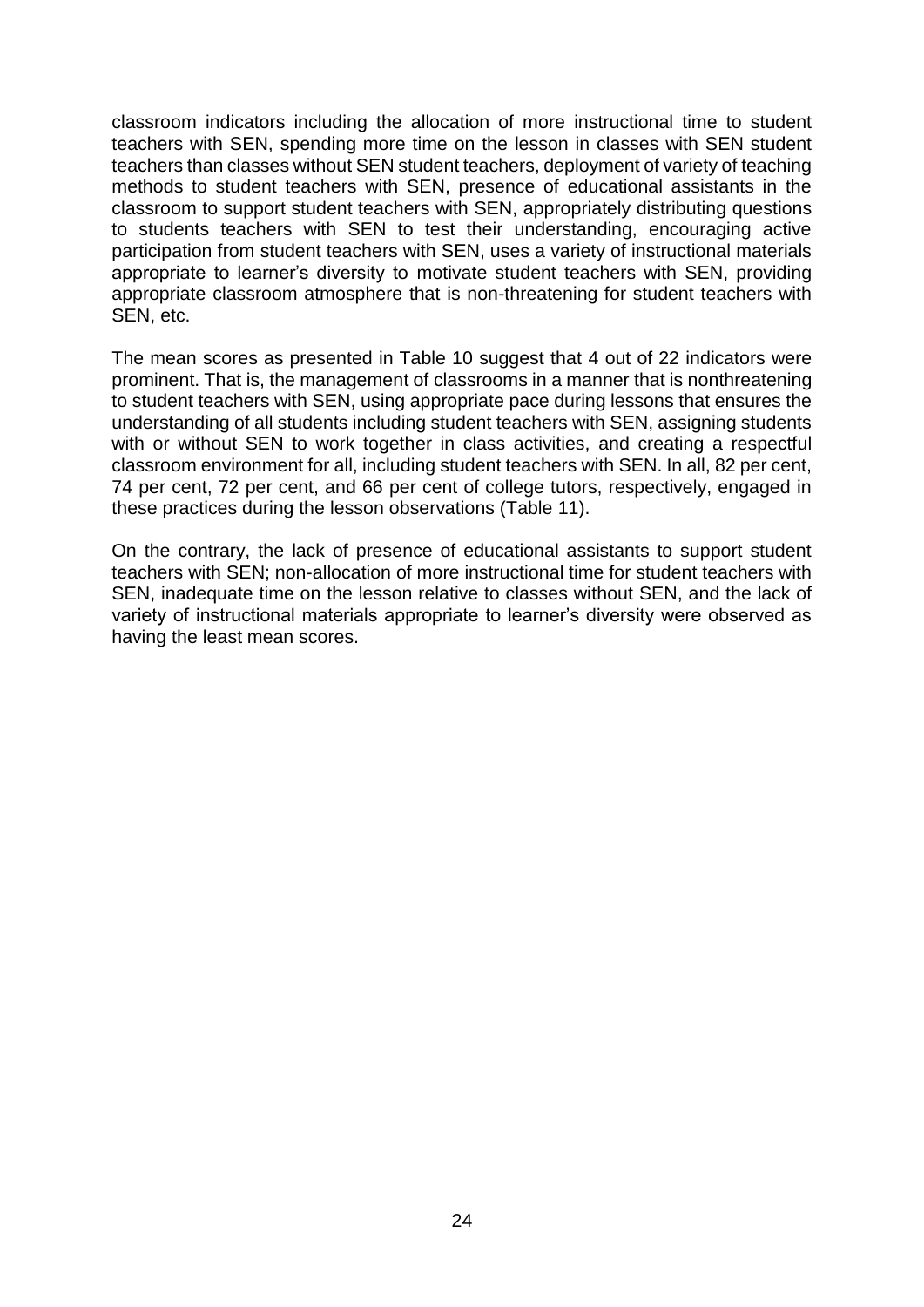<span id="page-34-0"></span>

|  | Table 10: Mean scores for college tutors lesson observation |
|--|-------------------------------------------------------------|
|--|-------------------------------------------------------------|

| <b>Statement</b>                                                                                                                        | N        | Mean       | Std.<br>dev. | Min.         | Max.   |
|-----------------------------------------------------------------------------------------------------------------------------------------|----------|------------|--------------|--------------|--------|
| Tutor manages the classroom in a manner that is non-<br>threatening for student teachers with SEN                                       | 50       | 3.8        | 1.2          | 1            | 5      |
| The pace of the lesson is appropriate for all students<br>including student teachers with SEN                                           |          |            |              |              |        |
| The tutor assigns students with and without SEN to work                                                                                 | 50       | 3.5        | 1.2          | 1            | 5      |
| on class activities<br>The classroom atmosphere is respectful to student<br>teachers with SEN                                           | 50<br>50 | 3.4<br>3.2 | 1.5<br>1.5   | 1<br>1       | 5<br>5 |
| Tutor uses appropriate vocabulary and inflection when                                                                                   |          |            |              |              |        |
| talking to student teachers with SEN<br>Students teachers with SEN collaborate with peers and                                           | 50       | 2.9        | 1.5          | 1            | 5      |
| demonstrate appropriate behavior during group and<br>individual work                                                                    | 50       | 2.9        | 1.5          | 1            | 5      |
| Tutor encourages active participation from<br>student<br>teachers with special educational needs by asking them<br>questions            | 50       | 2.7        | 1.3          | 1            | 5      |
| Tutor asks student teachers with SEN questions frequently<br>to test their understanding of the lesson                                  | 50       | 2.6        | 1.2          | 1            | 5      |
| Classroom allows for safe physical movement of student<br>teachers with SEN                                                             | 50       | 2.6        | 1.6          | 1            | 5      |
| Tutor encourages active participation from<br>student<br>teachers with special educational needs by answering their<br>questions        | 50       | 2.5        | 1.3          | 1            | 5      |
| Tutor<br>models<br>and<br>reinforces<br>behavioral<br>positive<br>expectations of student teachers with SEN                             | 50       | 2.4        | 1.3          | 1            | 5      |
| Tutor deploys a variety of teaching methods to student<br>teachers with SEN                                                             | 50       | 2.3        | 1.2          | 1            | 5      |
| Tutor reorganizes available resources at different points<br>in the lesson to aid student teachers with SEN in class                    | 50       | 2.2        | 1.2          | 1            | 5      |
| The tutor facilitates smooth transitions from activity to<br>activity within the lesson, with appropriate focus on student              |          |            |              |              |        |
| teachers with SEN<br>Tutor provides appropriate follow-up activity to student                                                           | 50       | 2.2        | 1.2          | 1            | 4      |
| teachers with SEN<br>Tutor encourages above-average student teachers to                                                                 | 50       | 2.2        | 1.2          | 1            | 5      |
| work more independently while more time is spent with<br>student teachers with SEN who may require it                                   | 50       | 2.0        | 1.1          | 1            | 4      |
| Tutor provides multiple and varied options for student<br>teachers with SEN to communicate and express<br>themselves                    | 50       | 2.0        | 1.1          | 1            | 5      |
| Tutor adopts the use of multiple senses to assist student<br>teachers with SEN in the teaching process                                  | 50       | 2.0        | 1.2          | 1            | 5      |
| A variety of instructional materials appropriate to learner's<br>diversity are used to engage and motivate student teachers<br>with SEN | 50       | 1.9        | 0.9          | 1            | 4      |
| Tutor has more time on the lesson than classes without<br>student teachers with SEN                                                     | 50       | 1.8        | 1.2          | 1            | 5      |
| Tutor allocates more instructional time to student teachers<br>with SEN                                                                 | 50       | 1.8        | 1.1          | 1            | 4      |
| Tutor has educational assistants in the classroom to<br>support student teachers with SEN                                               | 50       | 1.5        | 1.0          | $\mathbf{1}$ | 4      |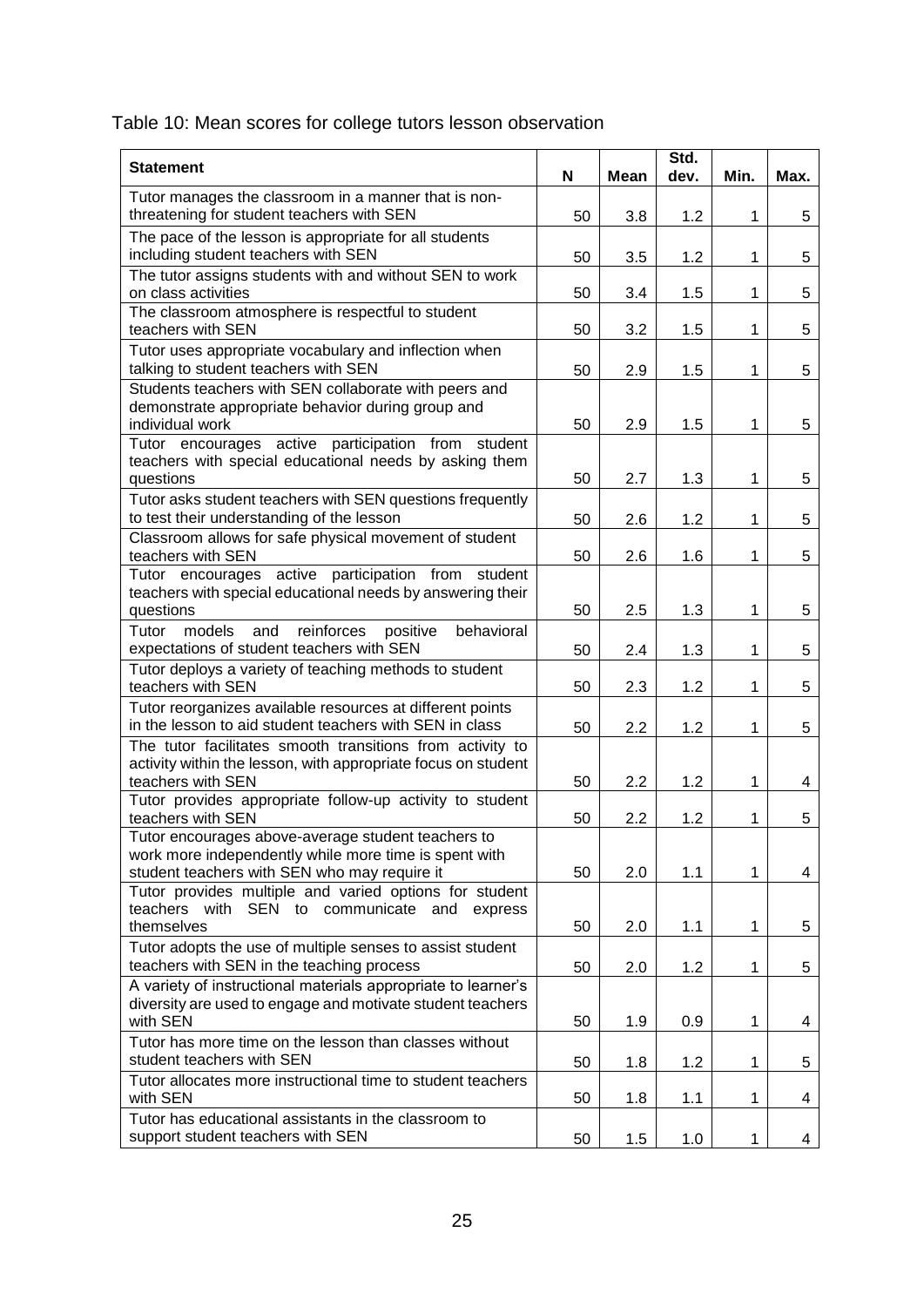<span id="page-35-0"></span>

| <b>Statement</b>                                                                                                                                         | Never          |      | Rarely |    | Sometimes      |                | Very often     |    | Always         |                |
|----------------------------------------------------------------------------------------------------------------------------------------------------------|----------------|------|--------|----|----------------|----------------|----------------|----|----------------|----------------|
|                                                                                                                                                          | N              | $\%$ | N      | %  | N              | $\%$           | N              | %  | N              | %              |
| Tutor allocates more instructional time to student teachers with SEN                                                                                     | 27             | 54   | 11     | 22 | 6              | 12             | 6              | 12 |                |                |
| Tutor has more time on the lesson than classes without student teachers with SEN                                                                         | 29             | 58   | 7      | 14 | 9              | 18             | 3              | 6  | $\overline{c}$ | 4              |
| Tutor deploys a variety of teaching methods to student teachers with SEN                                                                                 | 15             | 30   | 16     | 32 | 9              | 18             | 8              | 16 | 2              | 4              |
| Tutor reorganizes available resources at different points in the lesson to aid student teachers with SEN in class                                        | 19             | 38   | 12     | 24 | 10             | 20             | 8              | 16 | 1              | $\overline{2}$ |
| Tutor has educational assistants in the classroom to support student teachers with SEN                                                                   | 37             | 74   | 5      | 10 | 4              | 8              | 4              | 8  |                |                |
| Tutor encourages above-average student teachers to work more independently while more time is spent with<br>student teachers with SEN who may require it | 20             | 40   | 16     | 32 | $\overline{7}$ | 14             | 7              | 14 |                |                |
| Tutor asks student teachers with SEN questions frequently to test their understanding of the lesson                                                      | 9              | 18   | 17     | 34 | 12             | 24             | $\overline{7}$ | 14 | 5              | 10             |
| Tutor encourages active participation from student teachers with special educational needs by asking them<br>questions                                   | 12             | 24   | 10     | 20 | 13             | 26             | 10             | 20 | 5              | 10             |
| Tutor encourages active participation from student teachers with special educational needs by answering their<br>questions                               | 15             | 30   | 9      | 18 | 14             | 28             | 9              | 18 | 3              | 6              |
| A variety of instructional materials appropriate to learner's diversity are used to engage and motivate student<br>teachers with SEN                     | 19             | 38   | 19     | 38 | 8              | 16             | $\overline{4}$ | 8  |                |                |
| Tutor provides multiple and varied options for student teachers with SEN to communicate and express themselves                                           | 23             | 46   | 10     | 20 | 12             | 24             | 4              | 8  |                | $\overline{2}$ |
| The tutor facilitates smooth transitions from activity to activity within the lesson, with appropriate focus on student<br>teachers with SEN             | 21             | 42   | 9      | 18 | 10             | 20             | 10             | 20 |                |                |
| Tutor provides appropriate follow-up activity to student teachers with SEN                                                                               | 19             | 38   | 14     | 28 | 11             | 22             | 2              | 4  | 4              | 8              |
| Tutor models and reinforces positive behavioural expectations of student teachers with SEN                                                               | 16             | 32   | 13     | 26 | 10             | 20             | $\overline{7}$ | 14 | 4              | 8              |
| Tutor adopts the use of multiple senses to assist student teachers with SEN in the teaching process                                                      | 25             | 50   | 9      | 18 | 10             | 20             | $\overline{4}$ | 8  | $\overline{c}$ | 4              |
| Tutor uses appropriate vocabulary and inflection when talking to student teachers with SEN                                                               | 13             | 26   | 9      | 18 | $\overline{7}$ | 14             | 12             | 24 | 9              | 18             |
| The tutor assigns students with and without SEN to work on class activities                                                                              | 9              | 18   | 5      | 10 | 8              | 16             | 11             | 22 | 17             | 34             |
| The pace of the lesson is appropriate for all students including student teachers with SEN                                                               | 2              | 4    | 11     | 22 | 12             | 24             | 11             | 22 | 14             | 28             |
| Students teachers with SEN collaborate with peers and demonstrate appropriate behaviour during group and<br>individual work                              | 14             | 28   |        | 14 | 9              | 18             | 11             | 22 | 9              | 18             |
| Classroom allows for safe physical movement of student teachers with SEN                                                                                 | 19             | 38   | 10     | 20 | $\mathbf{1}$   | $\overline{c}$ | 10             | 20 | 10             | 20             |
| Tutor manages the classroom in a manner that is nonthreatening for student teachers with SEN                                                             | $\overline{2}$ | 4    |        | 14 | 7              | 14             | 15             | 30 | 19             | 38             |
| The classroom atmosphere is respectful to student teachers with SEN                                                                                      | 11             | 22   | 6      | 12 | 9              | 18             | 11             | 22 | 13             | 26             |

# Table 11: Proportion of college tutors using various inclusive education strategies in their classroom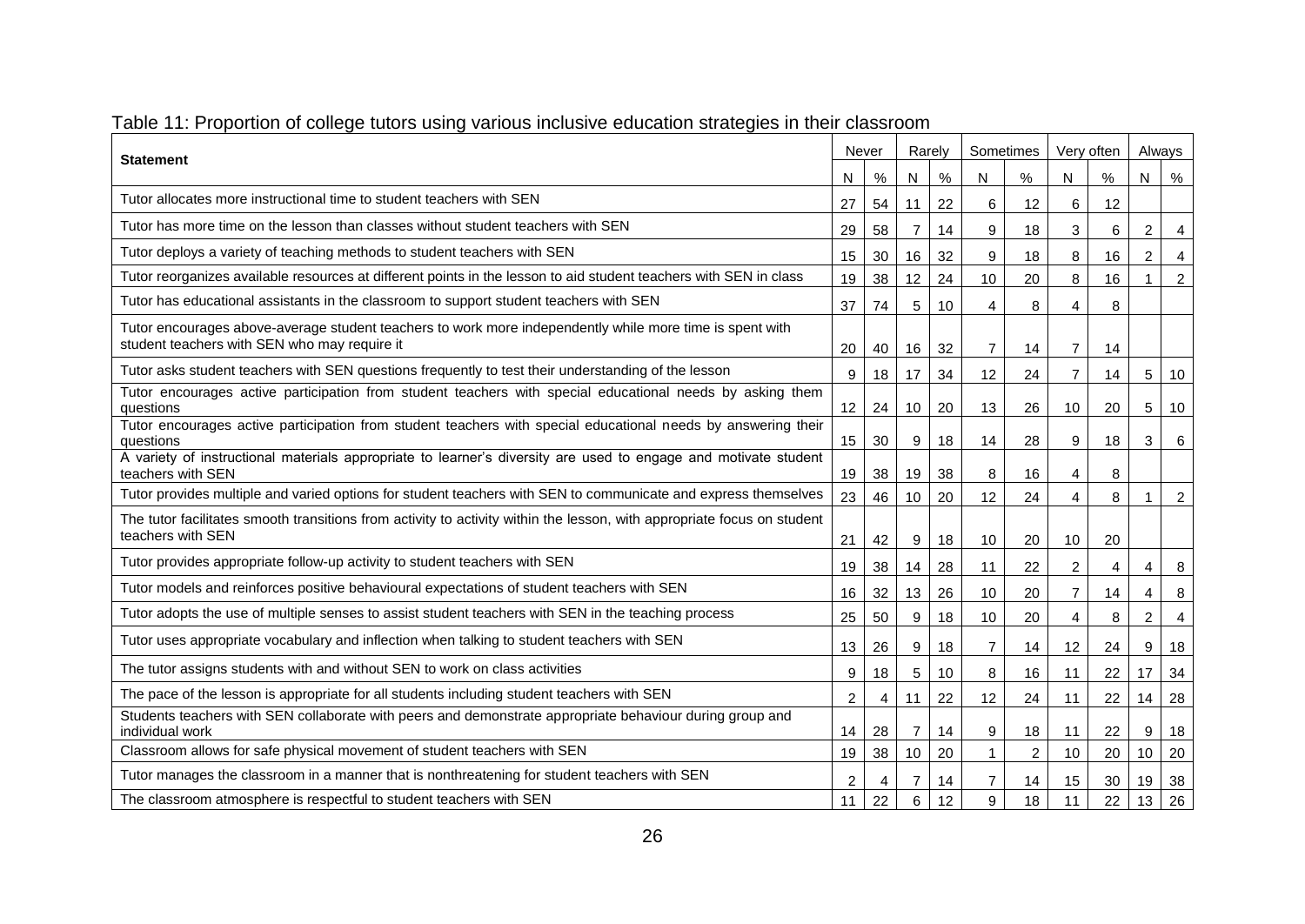## **4.2 Awareness and knowledge of inclusive education policy**

Awareness and knowledge of the IE policy and its requirements can go a long way to enhance the way teachers relate to pupils or students with SEN. The study therefore sought to ascertain basic school teachers' and CoE tutors' level of awareness and knowledge of the IE policy. Table 12 presents the outcomes for basic school teachers and shows that while more than 80 per cent of the teachers indicated awareness of the existence of the policy, only 57 per cent confirmed awareness of the existence of the standards and guidelines for implementation. A higher proportion of partner school teachers than nonpartner school teachers are aware of the existence of the policy, and this difference is statistically significant. There is, however, no significant difference between the proportion of teachers from partner schools and nonpartner schools aware of the existence of standards and guidelines for implementation. Only about 6 per cent of the teachers indicated that they were very knowledgeable about the policy. Sixty nine per cent of basic school teachers indicated moderate knowledge while more than a quarter had no knowledge whatsoever about the contents of the policy (Table 12).

Basic school teachers who indicated moderate to very good knowledge were tested on some provisions in the policy. For instance, the IE policy requires teachers to use UDL to ensure that no pupil or student is left behind in education. The result (Table 12) reveals that knowledge on UDL is relatively low as less than half of the teachers knew about this requirement, compared to an average of more than 95 per cent of the teachers indicating knowledge on the provisions requiring that: (i) teachers at basic schools be trained on the identification of pupils with special educational needs; (ii) teachers at basic schools to collaborate with their local communities to create awareness on disability issues; and, (iii) basic schools must ensure that their learning environment is free from discrimination for students with special needs and that sanctions are in place for those who transgress this requirement.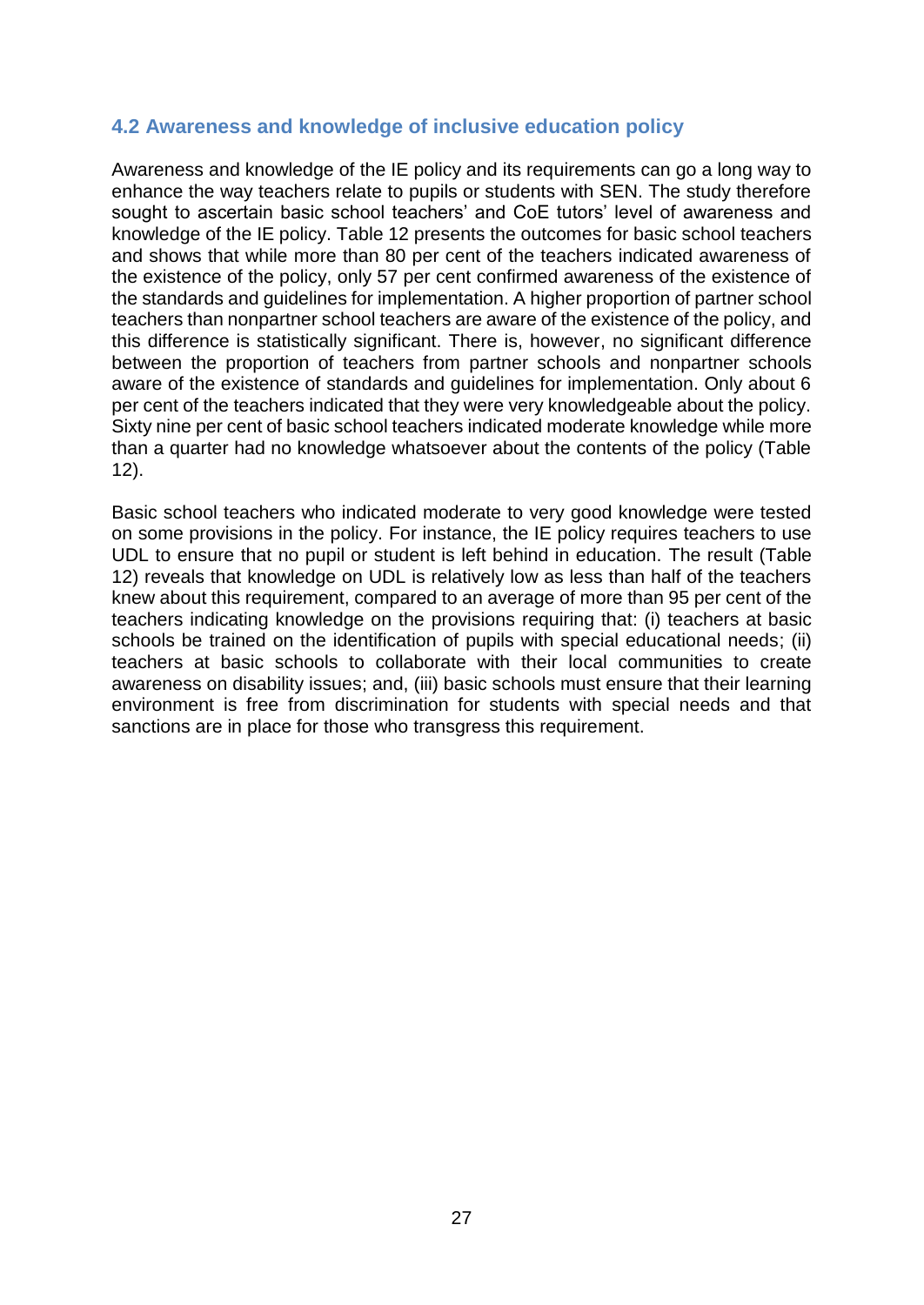|                                                                                                                                                                                                          |     | Female | Male            |               | Partner<br>school |               | school | Nonpartner    |           | Lower<br>primary |    | Upper<br>primary | <b>JHS</b> |      | All |      |
|----------------------------------------------------------------------------------------------------------------------------------------------------------------------------------------------------------|-----|--------|-----------------|---------------|-------------------|---------------|--------|---------------|-----------|------------------|----|------------------|------------|------|-----|------|
|                                                                                                                                                                                                          | N   | $\%$   | N               | $\frac{0}{0}$ | N                 | $\frac{0}{0}$ | N      | $\frac{0}{0}$ | N         | $\%$             | N  | $\frac{0}{0}$    | N          | %    | N   | %    |
| Aware of existence of national policy on inclusive<br>leducation                                                                                                                                         | 166 | 81.8   | 162             | 82.2          | 176               | 86.3          | 152    | 77.6          | -82l      | 77.4             | 96 | 82.8             | 150        | 84.3 | 328 | 82.0 |
| Aware of the existence of a national standards and<br>guidelines on implementation of IE                                                                                                                 | 121 | 59.6   | 117             | 59.4          | 127               | 62.3          | 111    | 56.6          | 60        | 56.6             | 71 | 61.2             | 107        | 60.1 | 238 | 59.5 |
| Knowledge of national policies and standards and guidelines                                                                                                                                              |     |        |                 |               |                   |               |        |               |           |                  |    |                  |            |      |     |      |
| No knowledge                                                                                                                                                                                             | 60  | 29.6   | 44              | 22.3          | 52                | 25.5          | 52     | 26.5          | 31        | 29.2             | 36 | 31.0             | 37         | 20.8 | 104 | 26.0 |
| Moderately knowledgeable                                                                                                                                                                                 | 134 | 66.0   | 140             | 71.1          | 142               | 69.6          | 132    | 67.3          | 70        | 66.0             | 74 | 63.8             | 130        | 73.0 | 274 | 68.5 |
| Very knowledgeable                                                                                                                                                                                       | 9   | 4.4    | 13 <sub>l</sub> | 6.6           | 10                | 4.9           | 12     | 6.1           |           | 4.7              |    | 5.2              | 11         | 6.2  | 22  | 5.5  |
| Assessment of knowledge (% answering correctly)                                                                                                                                                          |     |        |                 |               |                   |               |        |               |           |                  |    |                  |            |      |     |      |
| Ghana's IE policy and related documents require that<br>teachers at basic schools be trained on the<br>identification of pupils with special educational needs                                           | 136 | 95.1   | 152             | 99.3          | 145               | 95.4          | 143    | 99.3          | 71        | 94.7             | 77 | 96.3             | 140        | 99.3 | 288 | 97.3 |
| Ghana's IE policy and related documents require that<br>teachers at basic schools to collaborate with their local<br>communities to create awareness on disability issues                                | 135 | 94.4   | 149             | 97.4          | 146               | 96.1          | 138    | 95.8          | 72        | 96.0             | 76 | 95.0             | 136        | 96.5 | 284 | 95.9 |
| Basic schools must ensure that their learning<br>lenvironment is free from discrimination of students<br>with special needs and that sanctions are in place for<br>those who transgress this requirement | 141 | 98.6   | 147             | 96.1          | 146               | 96.1          | 142    | 98.6          | <b>73</b> | 97.3             | 78 | 97.5             | 137        | 97.2 | 288 | 97.3 |
| The use and implementation of UDL are not yet                                                                                                                                                            |     |        |                 |               |                   |               |        |               |           |                  |    |                  |            |      |     |      |

expectations for Ghana's schools | 60 42.0 74 48.4 67 44.1 67 46.5 36 48.0 39 48.8 59 41.8 134 45.3

Table 12: Proportion of basic school teachers demonstrating awareness and knowledge of the IE policy and its requirements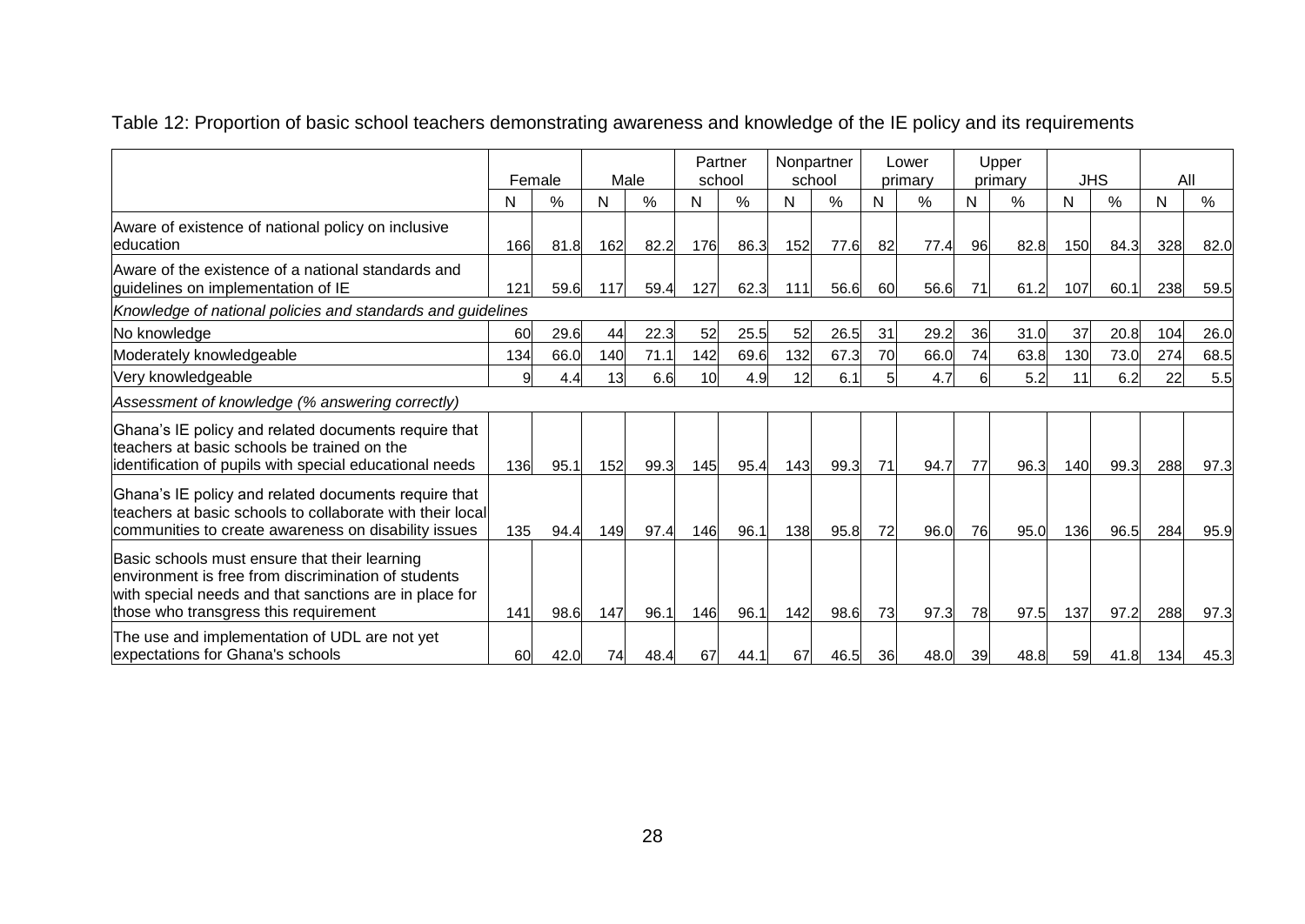A similar knowledge testing exercise was conducted for tutors to ascertain their level of knowledge of some provisions in the IE policy. Apart from knowledge in the areas UDL (64 per cent) and the requirement for concessionary admissions (70 per cent), more than 80 per cent of tutors indicated knowledge in the remaining four requirements in Table 13. While these are subjective assessments of knowledge, it nevertheless signals the extent of awareness of the IE policy among CoE tutors.

|                                                                                                                                           |    | Female tutor |     | Male tutor | All |      |
|-------------------------------------------------------------------------------------------------------------------------------------------|----|--------------|-----|------------|-----|------|
| Test of knowledge (% answering correctly)                                                                                                 | N  | $\%$         | N   | $\%$       | N   | %    |
| IE policy requires that tutors at colleges be<br>trained in the diagnosis of student-teachers with<br><b>SEN</b>                          | 91 | 91           | 206 | 91.6       | 297 | 91.4 |
| IE policy does not require colleges to provide<br>concessionary admission to candidates who<br>manifest SEN                               | 70 | 70           | 156 | 69.3       | 226 | 69.5 |
| IE policy requires colleges of education to<br>collaborate with their local communities to<br>create awareness on disability issues       | 83 | 83           | 198 | 88.0       | 281 | 86.5 |
| IE policy does not require partner schools to<br>ensure that teaching practice internships focus<br>on practices for IE                   | 83 | 83           | 180 | 80.0       | 263 | 80.9 |
| IE policy require colleges of education to ensure<br>that their learning environment is free from<br>discrimination for students with SEN | 93 | 93           | 212 | 94.2       | 305 | 93.8 |
| IE policy suggests that the use and<br>implementation of UDL are not yet expectations<br>for Ghana's schools                              | 65 | 65           | 144 | 64.0       | 209 | 64.3 |

Table 13: Proportion of tutors demonstrating knowledge of some requirements of IE policy

## **4.3 Compliance with IE policy at colleges of education**

The IDIs provided further insights into how the CoEs are complying with the provisions of the IE policy. The CoEs' level of compliance was also assessed on the basis of a scoring rubric. Additionally, perspectives of tutors and student teachers were sought with regard to how the colleges were complying with the IE policy. Finally, basic school teachers' views were sought on the level of compliance of the basic schools with the policy.

### **4.3.1 Assessment of compliance based on scoring rubric**

Two levels of assessment, using the scoring rubric were conducted to ascertain the level of compliance of the CoEs with the IE policy. First, the college specific policies and practices that had been instituted were assessed. Second, the physical infrastructure and environment of the colleges was assessed.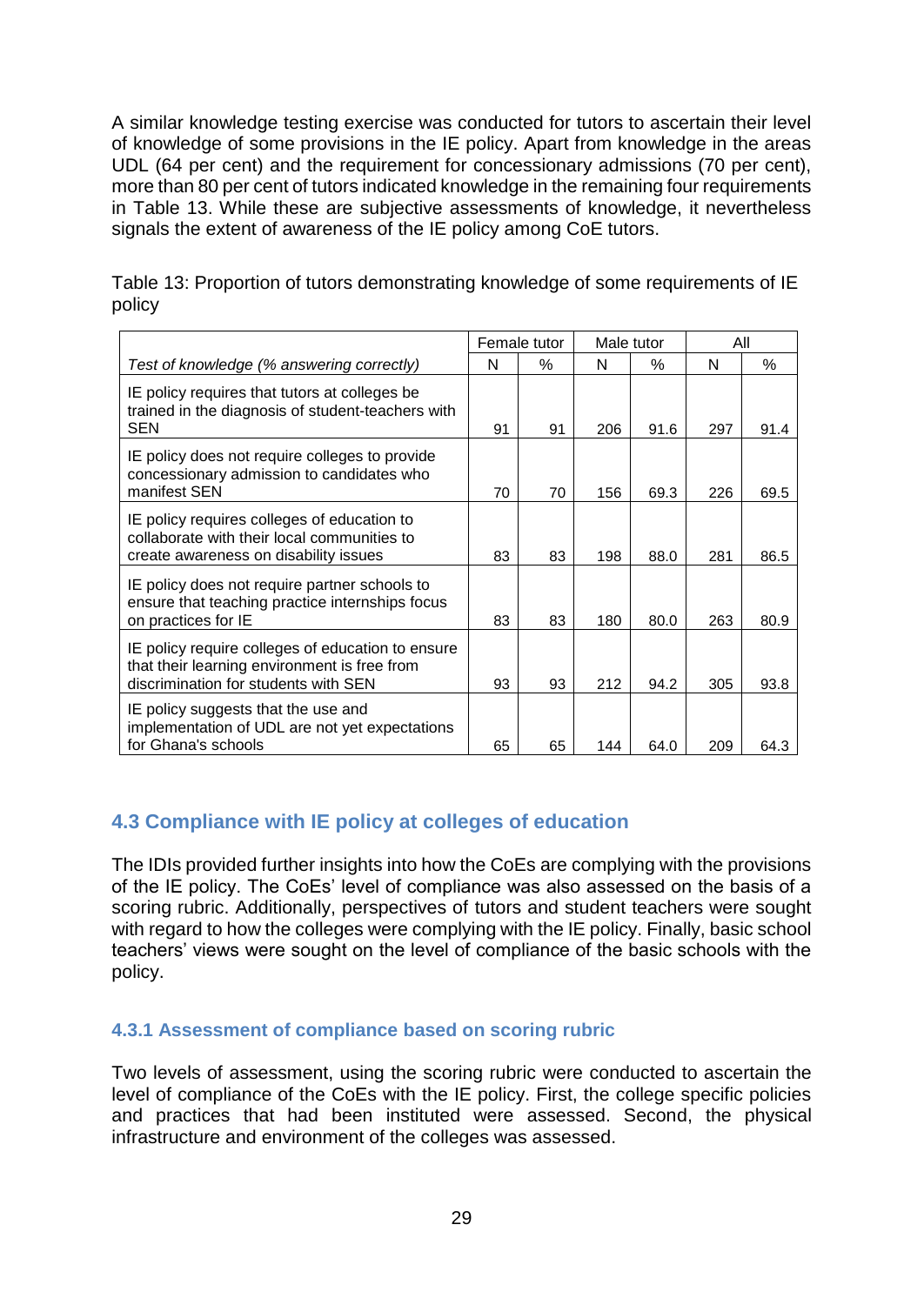On college specific policies and practices, college principals were asked a series of questions on their local policies and how these policies were in consonance with the national policy on IE. The questions ranged from policies guiding admissions, collaboration with communities to create awareness on IE and SEN, enforcement of nondiscriminatory policies for students with SEN, curriculum, to tutor and classroom interactions with student teachers with SEN. Each question was assessed on a scale of -1 to +1. If a particular activity occurred always or very often, it was assigned a value of 1. Activities that happened sometimes or rarely were coded zero. Any activity that had never been undertaken was seen as a drawback to the implementation of IE and SEN and thus scored -1.

In assessing the physical infrastructure of the colleges, six key college infrastructures were considered. These are the dormitory, classroom, library, workshop/laboratory, administration block, and any recreational facility on campus. Each of these facilities was scored from zero to 4 using a number of indicators including the provision of ramps to serve as alternative access routes, accessible doors that are wide enough for a wheelchair, provision of friendly handrails, adequate covering of gutters, clearly demarcated walkways, etc. A facility is scored 4 (clearly evident) if the description reflects in all of the observed items/spaces/buildings. A value of 3 (moderately evident) is assigned if the facility fits about half to three quarters of the items/spaces; while a score of 2 (little evidence) is awarded if about a quarter to a third of the observed facilities reflect the observed items/spaces/buildings; a value of 1 (virtually nonexistent) is assigned if the description fits in less than one tenth of the observed items; and 0 if not applicable. The scores of 4 (clearly evident) and 3 (moderately evident) were recoded as 1; score of 2 (little evidence) was recoded as 0; and score of 1 (virtually nonexistent) was recoded as -1. A total maximum net score of 48 could be obtained for the six focal facilities under consideration. However, any CoE that obtained a minimum net score of 28 was rated highly compliant under this subindicator, whilst those that were moderately compliant with respect to infrastructure obtained at least a net score of 14. All others with a score below 14 were rated poorly compliant. Overall, a CoE rated as highly compliant with IE policy supported by the necessary infrastructure scored at least 38, while CoEs with moderate performance obtained a minimum net score of 19. Table AP1.1A in appendix AP1 provides a summary of the scoring rubric that was used.

Seven of 10 colleges obtained excellent scores on the policy compliance section of the scoring rubric (Table 14). It is important to note that most principals or their representatives (vice or college secretary) noted that prior to the abolition of face-toface interviews as part of the admission process they hardly admitted any applicant with a disability. This was because they could not accommodate the needs of most of such applicants. Knowledge of this practice also deterred interested persons with disabilities from applying to specific colleges. However, with the introduction of the online application system, scrapping of the face-to-face interviews, and advocacy for inclusive education, discriminatory practices associated with admissions have been curbed considerably.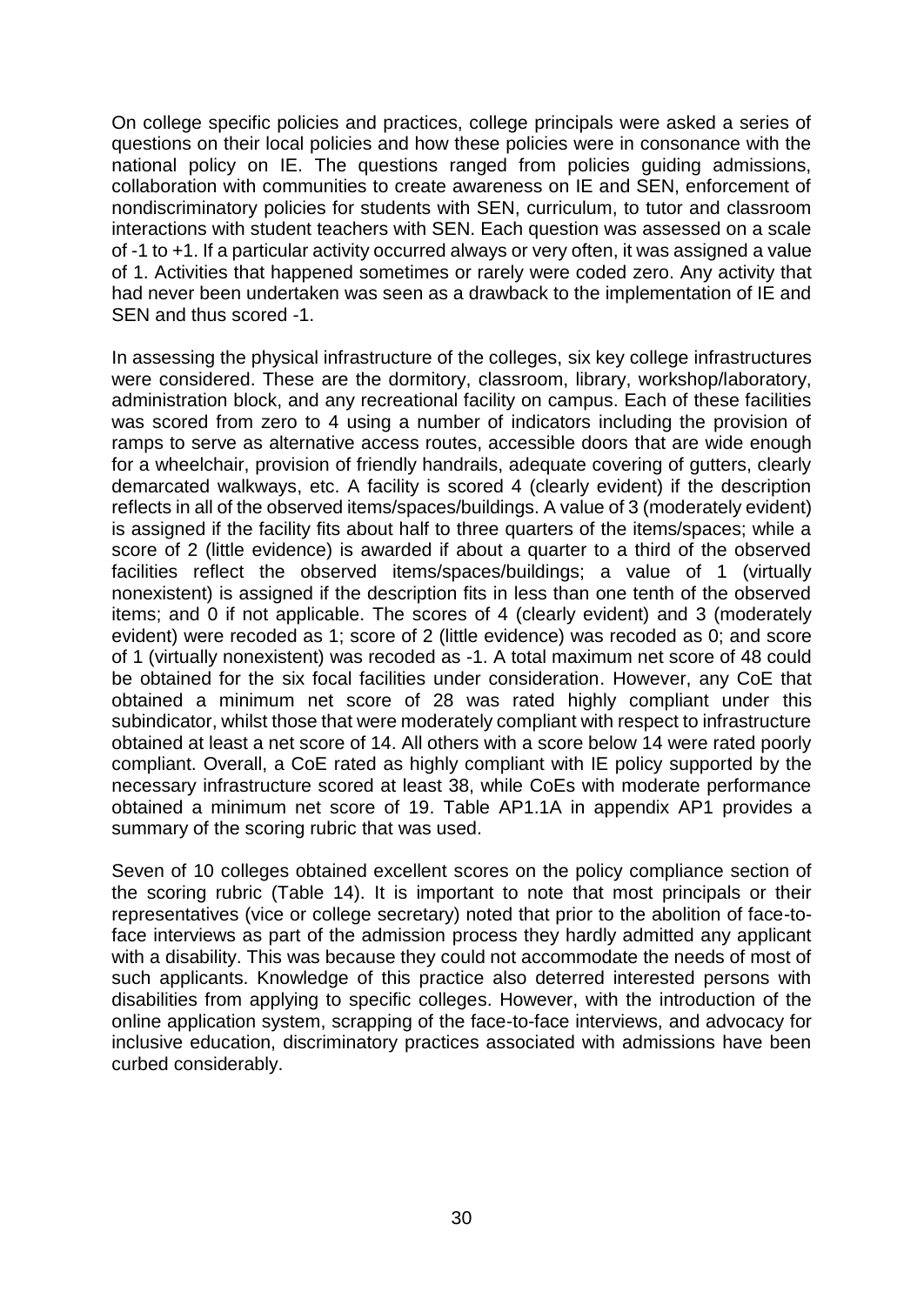| College of Education | Policy compliance | Physical compliance | Total compliance |
|----------------------|-------------------|---------------------|------------------|
| Tamale               | Excellent         | Moderate            | Moderate         |
| Akrokerri            | Moderate          | Poor                | Poor             |
| <b>Berekum</b>       | Excellent         | Excellent           | Excellent        |
| St. Joseph           | Excellent         | Moderate            | Moderate         |
| Jasikan              | Excellent         | Moderate            | Moderate         |
| Accra                | Excellent         | Poor                | Moderate         |
| <b>Mount Mary</b>    | Excellent         | Poor                | Poor             |
| <b>SDA</b>           | Moderate          | Poor                | Poor             |
| Fosu                 | Moderate          | Poor                | Poor             |
| Komenda              | Excellent         | Poor                | Poor             |

| Table 14: Policy and infrastructure compliance levels among CoEs |
|------------------------------------------------------------------|
|------------------------------------------------------------------|

All the sampled CoEs considered the needs of student teachers with special educational needs when decisions regarding assignment to residential facilities were being made. In addition, student teachers were provided with training on how to apply inclusive practices in their (future) classrooms. Furthermore, at least 80 per cent of the CoEs reported practicing the following: (i) enforcement of a nondiscrimination policy for students with special needs, (ii) consideration of the needs of student teachers with special educational needs when decisions are being made regarding assignment to a partner school; and, (iii) tutors employed instructional methods that accommodate the full range of diversity among student teachers (see appendix AP5 for detailed scoring on the compliance levels with the IE policy by the CoEs).

Only Berekum CoE was rated excellent with respect to its physical environment being compliant with inclusive education standards. Six colleges of education obtained a poor score on the rating of the physical environment compliance to inclusive education standards. More than half of the CoEs either did not have the required accommodations in their infrastructure, or had them but were not up to the standard recommended in the *Standards and guidelines for the practice of inclusive education in Ghana* document. Over half of the colleges of education had dormitories and recreational facilities that had no ramps as alternative access routes, while some ramps were not gentle. It was also observed in at least 50 per cent of the CoEs that the floor and ground surfaces of dormitories, classroom building and recreational facilities were not stable, firm and slip resistant. The compounds were also generally uneven, stony or sandy, all of which would make movement difficult for persons who use mobility aids.

It was observed that about half of the CoEs had gentle sloping ramps on campus which were clearly evident, and did not have obstructions such as trees, pillars and gutters on walkways. Furthermore, it was clearly evident for about half of the CoEs that recreational facilities were accessible to student teachers with special educational needs (see appendix AP5 Tables AP5.1 and AP5.2).

Overall, five colleges exhibited poor compliance while four exhibited moderate compliance. Only one CoE was assessed to be excellent. Thus, although the overall results indicate that some efforts are being made by all colleges to be compliant with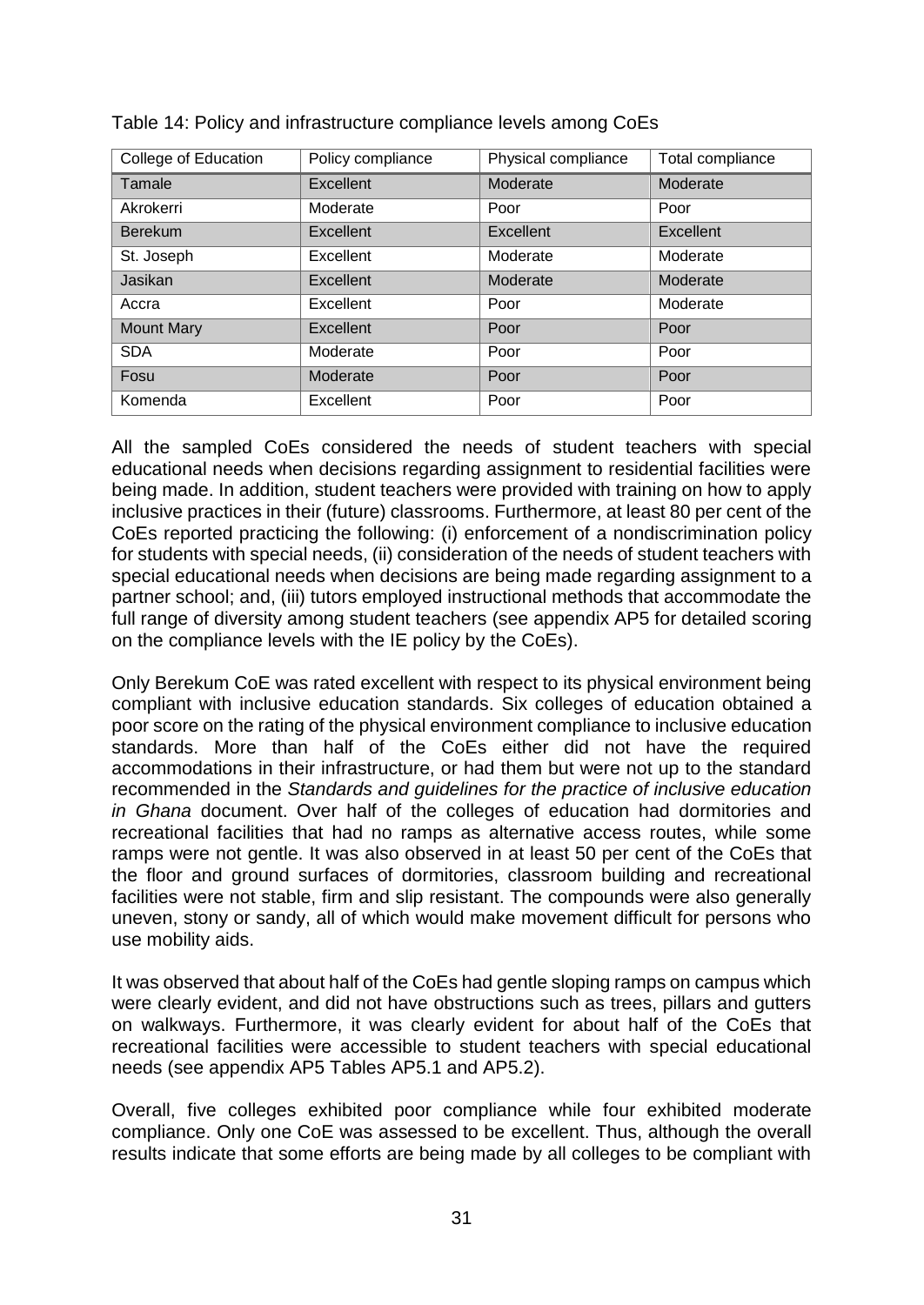the IE policy, more needs to be done by way of improving the physical environment as well as enacting college specific policies to mainstream the IE policy requirements.

### **4.3.2 College-specific compliance policies**

As a way of assessing the colleges' specific policies, principals of CoEs (or their delegated representatives) were interviewed. The objective was to ascertain what was being done to make the colleges compliant with the national policy on IE. The study established that no single document existed on inclusive education in any of the CoEs. Rather, most issues on inclusive education were captured in the gender and inclusion policy of the colleges. This policy we note is the output of a collaborative effort between the colleges and T-TEL. The gender and inclusion policy is therefore expected to serve as a standard local policy to capture the needs of all persons, including those with disabilities or special educational needs. In this regard, it can be inferred that CoEs are making satisfactory efforts in complying with the national policy on inclusive education.

In the area of physical environment, it was noted that recent infrastructure and ongoing projects have been designed to accommodate the physical diversity of student teachers and staff. As such, CoEs are ensuring that all new structures are disabilityfriendly. This is considered somewhat easier in comparison to remodelling existing infrastructure, which may be capital intensive. The CoEs have however constructed ramps to selected lecture halls and other essential facilities (usually to the ground floor) on their premises like the libraries and administration blocks to facilitate access.

*…so far, the new projects we are undertaking, we ensure that they are disability friendly. For instance, the staircases, the doors, as well as the windows in the lecture halls are very accessible"* (Participant, Akrokerri CoE)

*…For instance, the new library and the classroom were constructed; we have disability friendly access at the place. So, after this interview we can go there so you can confirm"* (Participant, SDA CoE).

Two colleges visited admitted they had a lot to do in terms of making their physical space inclusive compliant. The hilly landscapes of these colleges make it extremely expensive for the construction of ramps and walkways. This notwithstanding, one such college indicated provisions had been made in its 2019 budget to commence work on existing infrastructure at the college to make it accessible to all.

These responses show that colleges are receptive to physical environment requirements contained in the government policy. Hitherto, little was done in preparing the physical environment to cater for disabled persons. Altering existing physical structures to be disability friendly was noted across colleges.

Another policy relates to assignment of rooms and lecture halls in situations where student teachers with disability are admitted to the college. Similar arrangements are made for the various hostel facilities at the colleges visited with persons with physical disability assigned to down beds. This we find to be the case in almost all colleges of education visited where they indicated having an uncodified policy of ensuring that ground floor lecture halls are assigned to programmes with students with special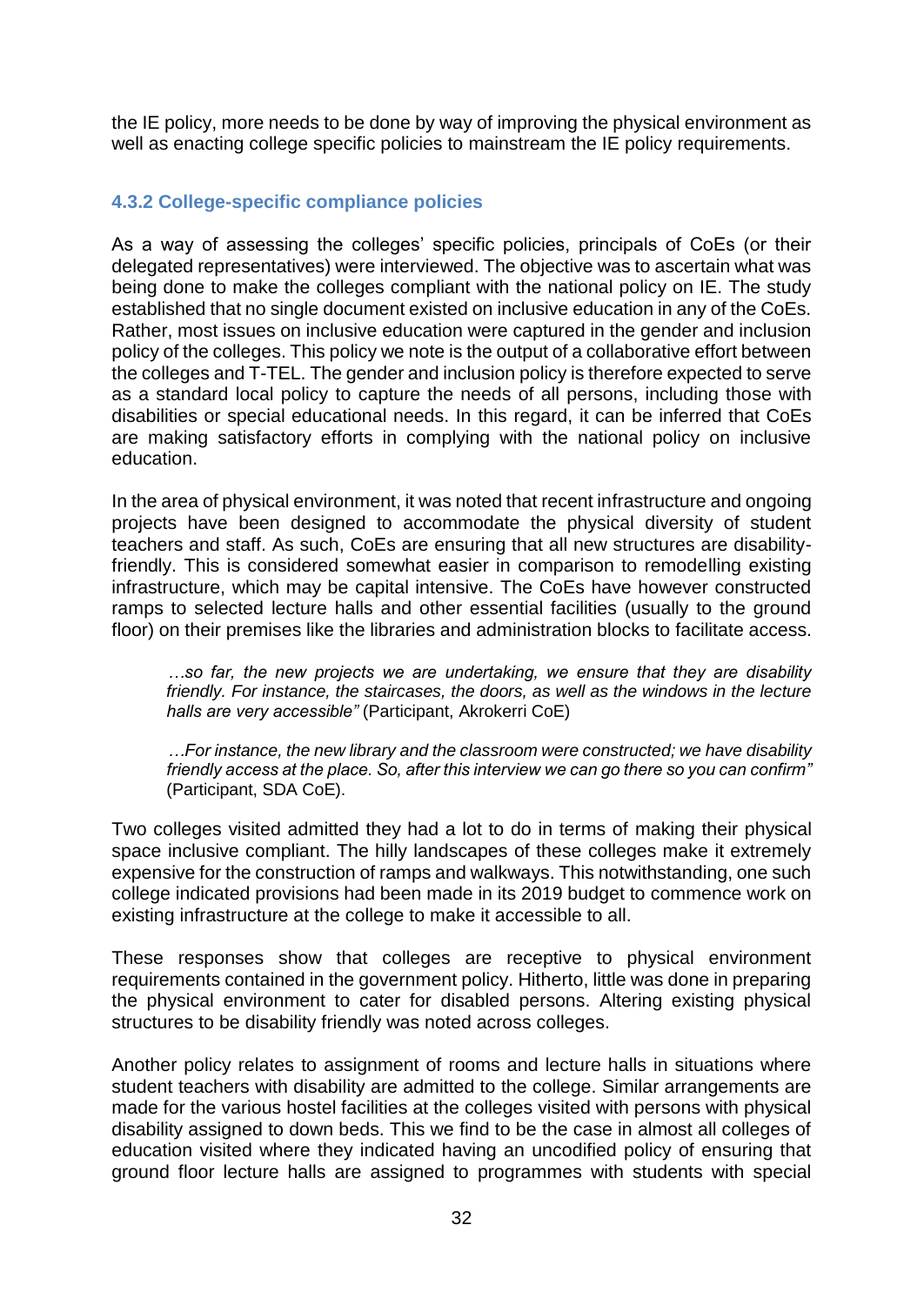educational needs like physical disability except one CoE. The challenge encountered by that CoE was that as a result of the sizes of their lecture halls, the decision to assign a class is based on the number of students in the programme and which lecture hall could accommodate the numbers.

*We don't have any basis for assigning students to lecture halls per se. They [student teachers] have their classes according to the programmes they are offering. We will usually allocate the bigger classrooms to the programme with the largest number of students* [Participant, Komenda College]

In two other CoEs, whereas the various considerations to improve accessibility were made, their science laboratory was situated on an upper floor, and there was little they could do about it although all the student teachers are expected to use the laboratory for lessons. This notwithstanding, deliberate efforts are made to assign students to lecture halls that will make them comfortable.

Although participants admitted that existing buildings were not friendly for disabled persons, they indicated that plans had been made to alter specific areas of existing buildings to accommodate student teachers with physical challenges. One such response was:

*"Honestly we have budgeted for it [renovation] this year. This year's budget, 2019, we will start looking at some of those things. To make existing offices, classrooms and auditorium accessible to disabled students"* (Participant, Mount Mary CoE).

This suggests that in the implementation of IE policies, certain measures have been taken and certain facilities have been put in place to ensure that physical environment requirements are complied with in the colleges. It is important to note that preimplementation measures such as buildings and walkways appear not to have been accorded the deserved attention.

Whereas our assessment of facilities (i.e., access to library, administration blocks, classrooms, etc.) indicate that the CoEs are making satisfactory effort (see Table 14) to make their physical space accessible with the construction of ramps as alternative access routes, we find in most cases that, these ramps do not give complete access to the said facilities. That is, the ramps in most instances lead to the entrance of the facility which has a step or two before accessing the facility. This we find to be the case in all the colleges visited. This pattern, we note, has been so because none of the colleges visited had a student with severe form of disability. As a result, the challenges of accessing the facility in its current form remained abstract. We however note that little was required to make such facilities accessible.

### **4.3.3 College curriculum and the training of student teachers on inclusive education**

In assessing whether it is possible for a student teacher to specialize in inclusive education, all the principals indicated this was not possible, at least at the time of the study. However, a number of the colleges had tutors who had been trained as special education tutors who played pivotal roles in the training and identification of student teachers with special educational needs.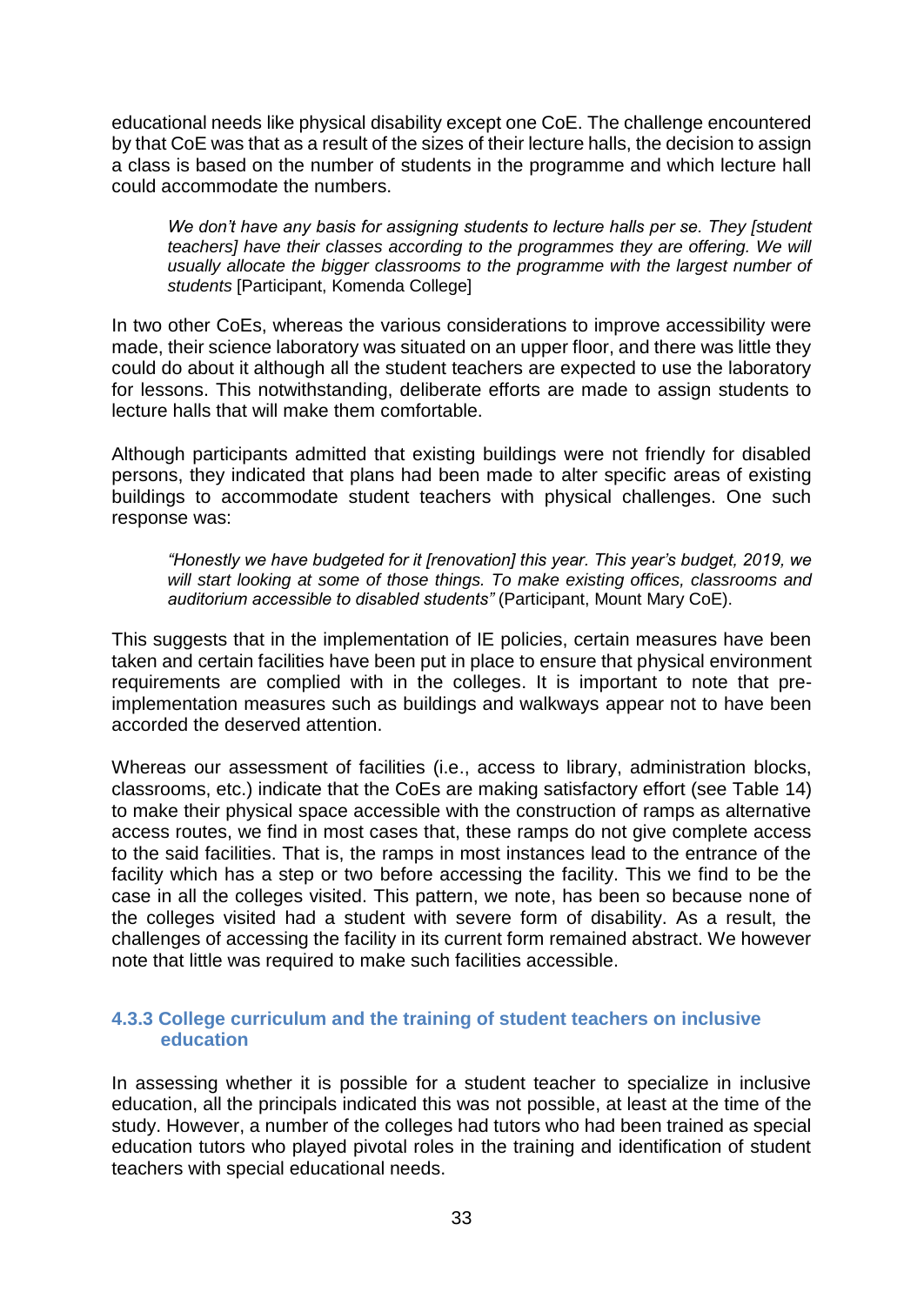Sampled views of the participants include the following:

*"We don't have special educational needs coordinator but there are three staff members who took special education needs as a course to the masters' level so we use their expertise…"* (Participant, Jasikan CoE).

*"Not really, but we have education department and we have tutors who are special education tutors"* (Participant, Mount Mary CoE); *"We don't have a coordinator per say but we have tutors who have specialized in special needs education"* (Participant, Tamale CoE*).* 

Given this understanding on the part of the participants, we can reasonably assume that such tutors with knowledge in special education are aware of the element of diversity in any classroom and would therefore conduct classroom instructions in ways that address the broad spectrum of students' diversity. Such instruction would invariably provide opportunities for student teachers to assimilate critical issues in inclusive education.

The course is designed to be taught by specialists but in most of the colleges, the tutors who are not experts in inclusive education have had some form of training in the area of special needs and so are able to teach that subject. The course introduces student teachers to the general concepts in inclusive education and serves as a foundation for the students to build on in the future. The course also assists student teachers to identify prospective pupils that may have special needs at the various basic schools they would handle in their future classrooms. This professional preparation of student teachers should therefore acquaint them with the history and philosophy of special education, sharpen their tools in pedagogy, and enable them to acquire scientific tools so that they can look at their pupils from a scientific perspective. It should also groom them in the concepts, content, skills and methods of the special education course to enable them select useful content, appropriate teaching and learning strategies, purposeful activities and meaningful problems to guide the teaching-learning enterprise and also develop the right kind of attitude towards pupils with special education needs.

*…it is a semester course compulsory for all students that basically talks about what the special educational needs entails"* (Participant, Komenda CoE)

*Every semester, there is a course. Even the tutor who came here right now, he teaches special education*" (Participant, Seventh Day Adventist (SDA) CoE).

"*There is a course for all student teachers on how to handle pupils with SEN. And, it is mandatory for all students" (*Participant, Akrokerri CoE)*.*

Data from interviews further suggests that the amount of time spent on the special needs course is inadequate and remains largely abstract. It would have been ideal to complement the classroom experience with field trips. The challenge however remains with the large numbers and the inadequacy of resources, including time to effectively achieve this.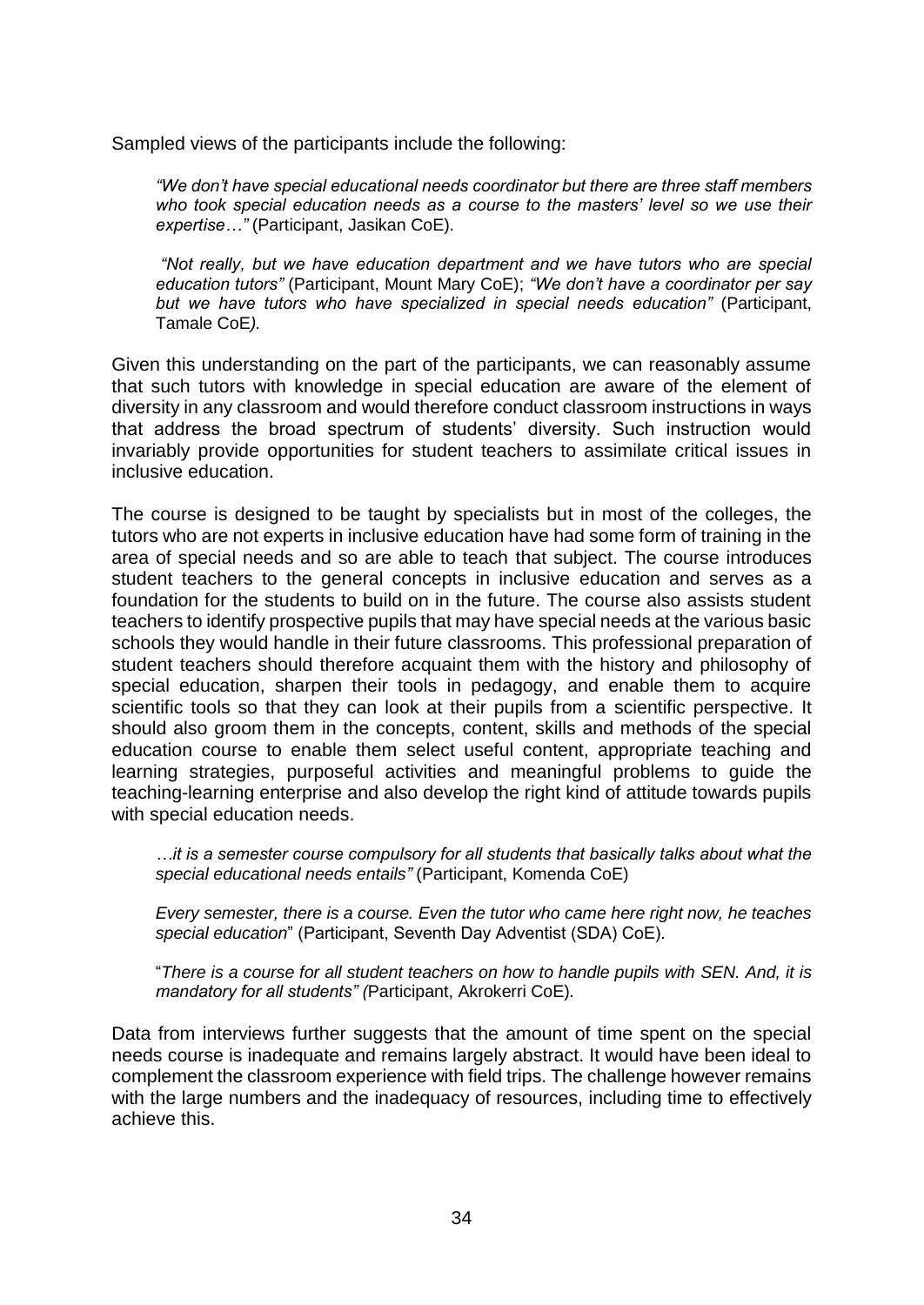### **4.3.4 Admission protocols for students teachers with SEN**

Admissions to the colleges of education are centralized. The CoEs have a common admission brochure that outlines admission requirements together with national requirements. This document clearly indicates to applicants with special educational needs to apply to specific colleges that have the facilities to support their studies. The colleges however expressed optimism that with the current efforts being made to make their physical infrastructure inclusive compliant and friendly to all persons, the current system of admitting students with pronounced disability to specific colleges of education may be a thing of the past.

The following comments are illustrative:

*"And I want to add that we are limited because Cape Coast [University] controls the admissions, the advert and all that, so like, is a form, which is designed from Cape Coast. So, I think we are limited as to what to put on that form"* (Participant, Accra CoE);

*"the admission is generally done at the national level so we don't have any specific brochure"* (Participant, Berekum CoE).

This suggests that colleges do not have control over the specific requirements of the admission processes. One participant's illustration is used to sum up their views.

"*The guidelines are such that some colleges have facilities for people with specific needs and so those are catered for at the point that they are going to apply for admission. This means that at the publication, which actually begins the registration for the admission process, specifies some of the colleges and the special needs that they can accommodate and attend to"* (Participant, Fosu CoE)*.* 

This means that applicants have the opportunity to find out colleges that have facilities for various forms of disabilities. However, apart from applicants with severe forms of disability, most applicants with special educational needs do not usually indicate them during the application processes. They are therefore admitted as regular students until such a time that a tutor or another person at the college identifies them and bring it to the attention of management. This comment was provided*:* 

*"The students are also our informants, so, if we had someone who is disabled, it is the students that inform us that this person is disable so that the college can take an action"* (Participant, SDA CoE).

Regarding concessionary admissions, all colleges indicated that they had no such provisions in their admission protocols as all admissions were centralized. Two of such responses were that:

*"For now, our admission is controlled by a central body. If you meet the basic requirement, you're given admission. If you don't meet the basic requirement your name is not even selected"* (Participant, Jasikan CoE);

One college, however, indicated that it had a relationship with the federation of the disabled who submit a list of qualified applicants to be considered for admission.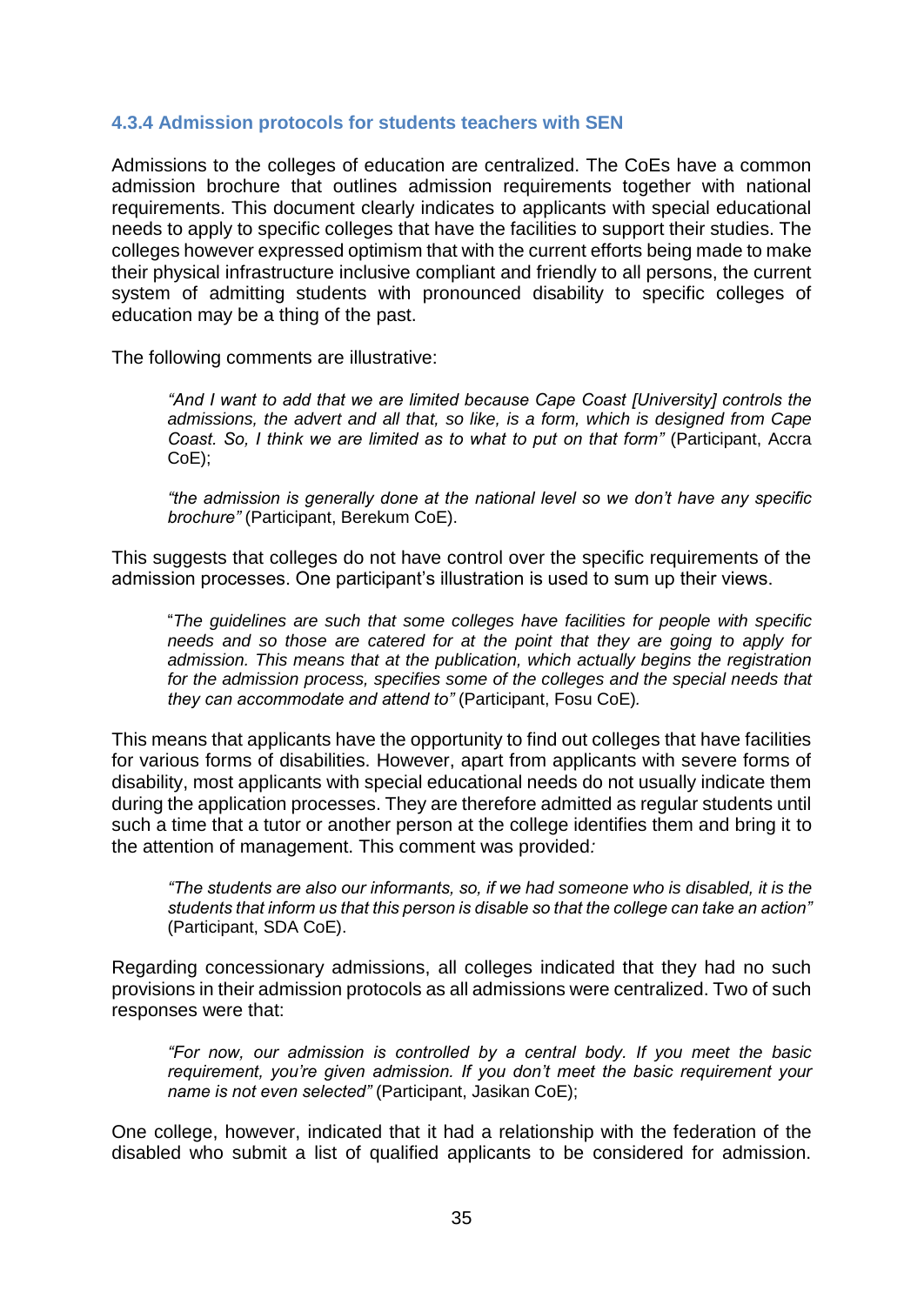Efforts are made to admit such students provided they meet the minimum admission requirements as stated by law.

*We have this association [the federation for the disabled] who periodically come here for assistance especially in the area of admissions. Every year they submit a list of members who want to be admitted here and we compile the list and forward to the appropriate place for considerations* (Participant, Berekum CoE)

Judging from the responses, we are inclined to conclude that the policy requirement for concessionary admission is largely not adhered to.

It was noted from the study that student teachers with special educational needs do not usually make any effort to self-disclose. Rather, what happens is that when tutors suspect the possibility of SEN, they refer such student(s) to the college counsellor. In addition, the study notes that of all the colleges visited, there was no data on student teachers with special educational needs for both past and present students. There was however some appreciable amount of information on SEN scattered across various units of the college, i.e., the vice principal's office, the college counsellor, gender and inclusive committee, tutors, among others. One way of enhancing collegelevel compliance with the IE policy would be to synchronize available data, and for those who do not take records at all to do so. The appointment of a special educational needs coordinator, which we found to be nonexistent in all the colleges visited, would be very useful in this direction.

### **4.3.5 College policy on discrimination**

As part of mechanisms to ensure that the college environment is free from discrimination, safe and friendly to all persons, college principals indicated they have codified rules of engagement at the colleges of education. These rules guide both students and staff on what is permissible or otherwise. Through the effort of the gender and inclusion committee, staff and students continue to be sensitized to celebrate the uniqueness of persons with disability. As such, it is an offense for anyone to discriminate against another person because of their gender or disability. This position was averred to by all college level participants engaged in the study.

*We encourage the student body as well as the tutors to use the right words when describing them. For instance, we don't use disabled person, instead, we say persons*  with disability. The idea is not to stigmatize their condition (Participant, Komenda College)

Discrimination against another person attracts sanctions ranging from manual related work to suspension from school depending on the gravity of the offense. The suspension clause is only triggered after a disciplinary proceeding had been duly concluded, however. In addition, various reporting channels have been instituted to bring to the fore any student teacher who discriminates against another depending on where the act took place.

*We have the disciplinary committee so when that [discrimination] happens the disciplinary committee will take that up* (Participant, Accra College)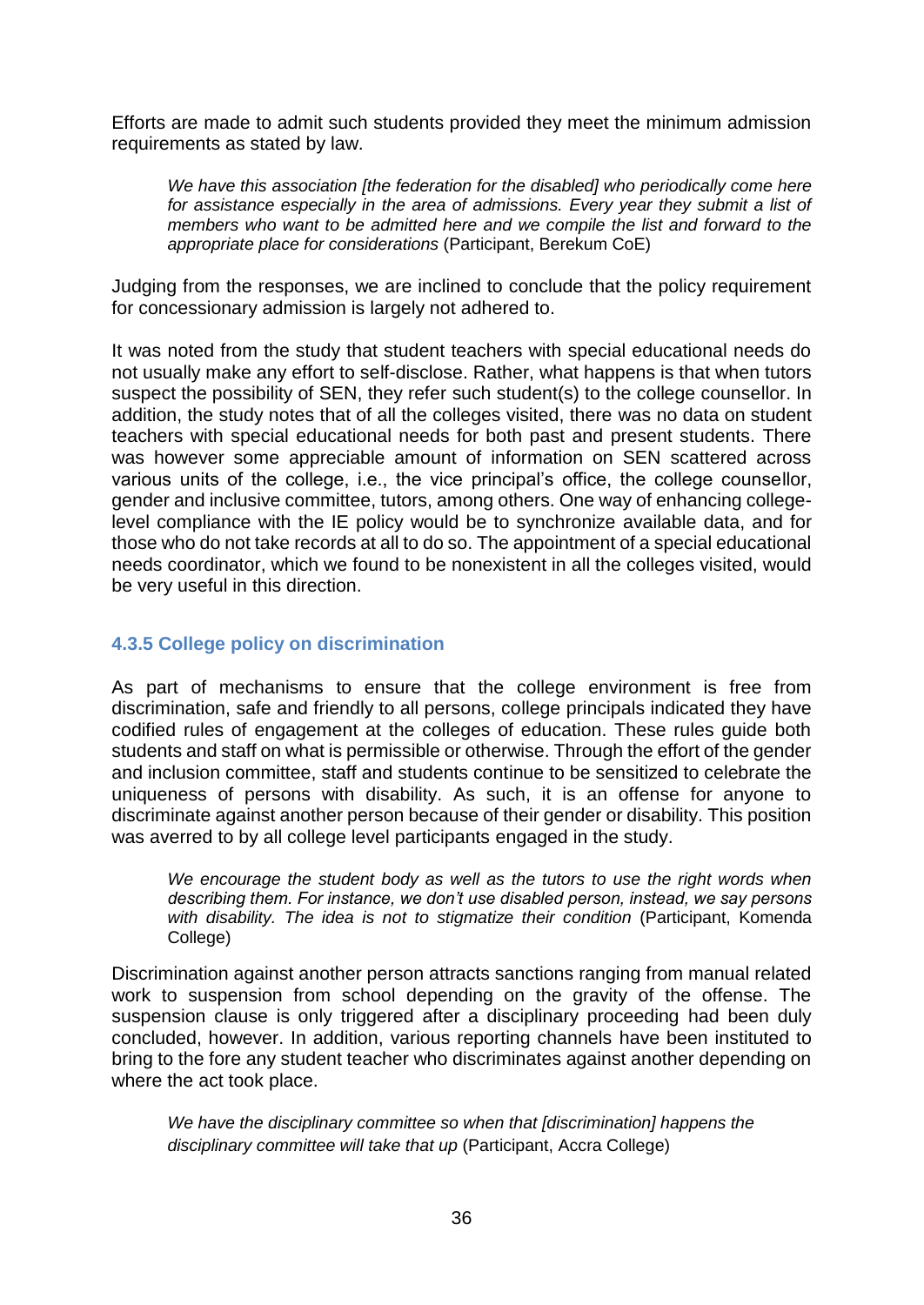For instance, if a student teacher is discriminated against in the dormitory, the first point of reporting will be the warden or master of the particular dormitory.

*We have hall tutors who are responsible for the monitoring at the halls. They ensure that student teachers follow the IE policies of the college* (Participant, Akrokerri College)

Similarly, if the act takes place in the lecture hall, the tutor available is expected to take it up or bring it to the attention of the vice principal of the college. These officers have been given the power to decide appropriate punishment to offenders. In addition, an aggrieved student teacher who has been discriminated against has the option of writing formally to the vice principal of the college to seek redress. The vice principal may decide to address the concern directly or forward it to the gender and inclusion committee or the disciplinary committee for redress.

*If student teachers with SEN feel that their concerns are not satisfactorily addressed, there are formal mechanism through which their issues will be heard and addressed…the two major ones are the college counsellor and the dean of students' affairs* (Participant, Akrokerri College)

## **4.3.6 Teaching practice and inclusive education**

As part of efforts to make CoEs inclusive compliant, colleges embark on collaborative community exercises especially in communities where teaching practices are carried out. This is done to sensitize stakeholders in the communities to have an appreciation for persons with disability and support student teachers with disability in particular. In addition, colleges continue to organize workshops for partner schools. This is usually done to create awareness as a way to foster a safe and friendly environment for student teachers during their teaching practices with the community. For specific student teachers with disabilities that require some special attention, they are usually placed in the college's experimental/model school for their teaching practice. This way, the college is able to monitor their progress and provide any form of support as may be needed.

*When it comes to [student teachers with SEN], we send them during their teaching practices to places closer to Akrokeri CoE* (Participant, Akrokerri College)

Even though colleges are expected to facilitate teaching practice to student teachers in an inclusive setting, we note that pupils with visual and hearing impairment are usually encouraged to sit in the front rows in the classroom. These classrooms are generally overcrowded and make it difficult to rearrange for specific lessons. In addition, the classrooms do not have the requisite teaching and learning aids and support staff that will assist student teachers with SEN.

## **4.3.7 Monitoring and evaluation of compliance**

The IE policy requires that CoEs and other educational institutions set up a monitoring and evaluation unit for dealing with issues of students with SEN. Interviews with college principals indicate that the colleges do not have units specifically for monitoring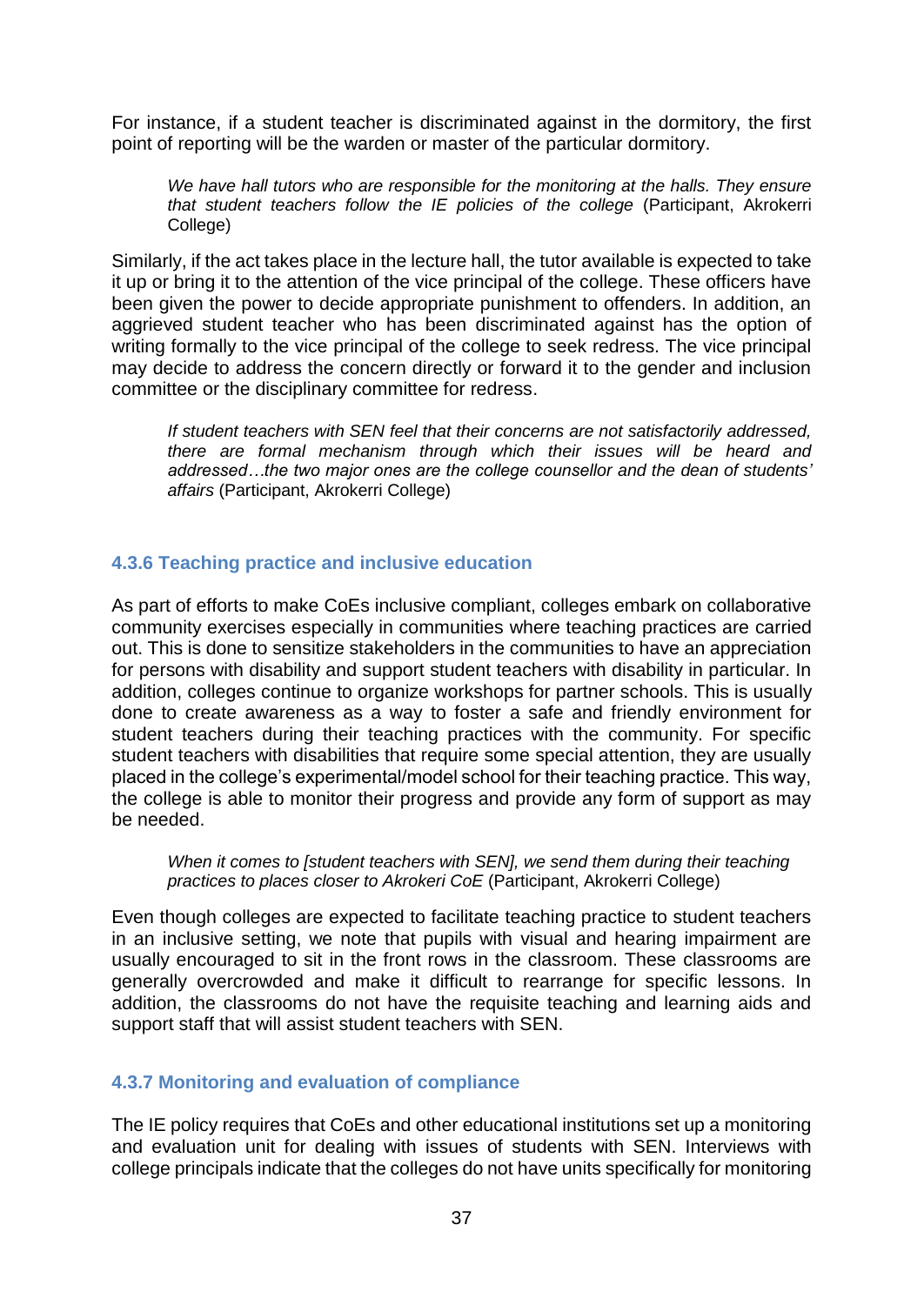compliance with the IE policy. However, monitoring of inclusive education policies at the colleges is by various units of the college. While the colleges' quality assurance units plays a lead role in the monitoring process, other units such as the office of the vice principal, the office of the counselling coordinator, the gender and inclusive committee, the office of the dean of students' affairs, and hall tutors also play supporting roles. However, there is little coordination across the various units. This level of disconnect could be a partial explanation for the lack of consistent and coherent data on persons with SEN at the CoEs.

*We have an appraisal system in place where students are to appraise us if our practices are gender responsive and inclusive* (Participant, Accra College)

*I'm part of the [gender and inclusion] team that makes sure that we follow-up to do the evaluation and monitoring of the gender and inclusion policy* (Participant, Mount Mary College)

*We have different levels of monitoring, we have the quality assurance unit, we have the principal and vice principal, tutors, the academic board and then college council… we don't have monitoring and evaluation unit but their duties are performed by the quality assurance unit* (Participant, Berekum College)

Ghana's IE policy requires the NAB to ensure that all tertiary institutions, including the CoEs, adhere to the principle of UDL. External monitoring of the CoEs is primarily done by the NAB as part of its core mandate of quality assurance in tertiary education in Ghana. We sought to ascertain from the NAB its role in ensuring that the CoEs adhere to the requirements of the IE policy. According to the executive director of NAB, while the NAB in collaboration with T-TEL has visited 40 of the 46 CoEs to evaluate their programmes in line with its mandate as of 2018, it is yet to conduct any assessment on the CoEs with regard to their adherence to the principle of UDL in accordance with the IE policy. The NAB cited human resource constraints as part of the reason for its inability to carry out this assessment since the policy came into force.

From the foregoing, it is clear that more needs to be done for the CoEs to be in meaningful compliance in relation to monitoring of the IE policy. Given the mandate of the quality assurance unit to monitor policies at the colleges, including the inclusive education policy, there would be the need to strengthen these units at the various college with the requisite skilled personnel to deliver on their mandate. This should include monitoring compliance of auxiliary staff at the colleges as this group also has an important role to play. Such an approach will go a long way in enhancing compliance efforts at the CoEs.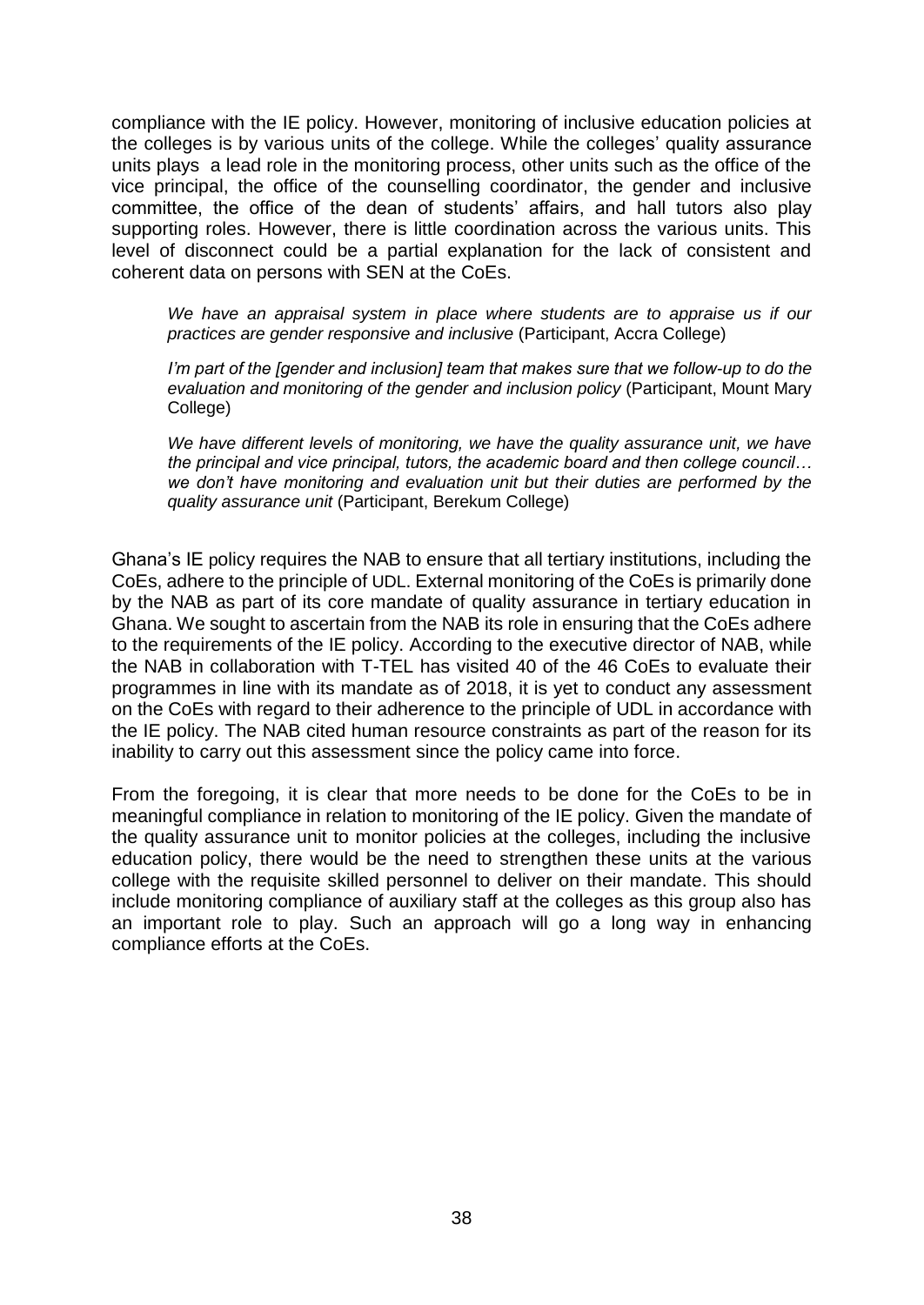#### **4.3.8 Compliance with IE: perspectives of college tutors, student teachers and basic school teachers**

### *College tutors*

In the quantitative survey, tutors and basic school teachers were asked to rate their colleges' and schools' commitment to IE and SEN. Nearly half of tutors at the CoEs rated their institutions' efforts at making the college IE compliant as good or very good. Similar results were recorded for their rating in terms of efforts regarding SEN. Over a quarter, and nearly a fifth of tutors at two CoEs respectively rated their college's commitment to IE as poor. Similar results were observed for their ratings in terms of policies on SEN, with more than a third of tutors rating the CoE as poor (Table 15). These findings were consistent with the data obtained from the qualitative interviews with principals of these colleges.

The perspectives of tutors were also sought to ascertain the extent of compliance of the CoE with the IE policy and its requirements. Table 16 presents the results. About 80 per cent or more of tutors were of the view that their college monitors its compliance with the IE policy and also trains student teachers in inclusive education. About two thirds of colleges were also of the view that their college did not have qualified special educational needs coordinator or have records of student teachers with special educational needs.

|              |    | Female tutor                                                 |     | Male tutor |     | All  |
|--------------|----|--------------------------------------------------------------|-----|------------|-----|------|
|              | N  | %                                                            | N   | ℅          | N   | %    |
|              |    | Rating for college's commitment to inclusive education       |     |            |     |      |
| Poor         | 9  | 9.0                                                          | 20  | 8.9        | 29  | 8.9  |
| Satisfactory | 42 | 42.0                                                         | 97  | 43.1       | 139 | 42.8 |
| Good         | 39 | 39.0                                                         | 87  | 38.7       | 126 | 38.8 |
| Very good    | 10 | 10.0                                                         | 21  | 9.3        | 31  | 9.5  |
|              |    | Rating for college's commitment to special educational needs |     |            |     |      |
| Poor         | 10 | 10.0                                                         | 20  | 8.9        | 30  | 9.2  |
| Satisfactory | 44 | 44.0                                                         | 94  | 41.8       | 138 | 42.5 |
| Good         | 43 | 43.0                                                         | 101 | 44.9       | 144 | 44.3 |
| Very good    | 3  | 3.0                                                          | 10  | 4.4        | 13  | 4.0  |

Table 15: Tutors assessment of their colleges' commitment to IE and SEN

Note: some row cells may exceed 100 per cent due to approximation.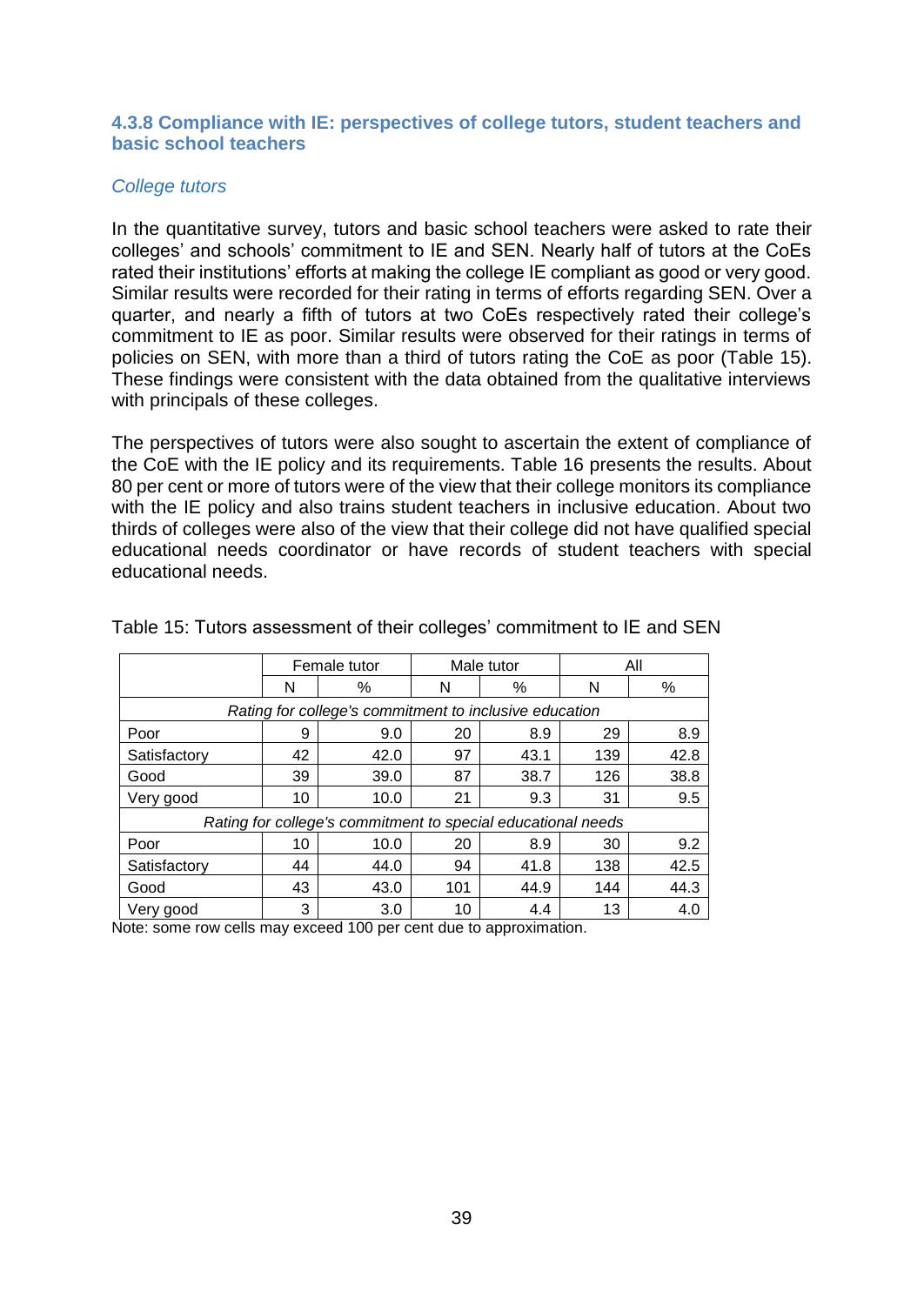### Table 16: Tutors' assessment of their college's level of compliance with IE policy

|                                                                                                                                       |    | Female tutor |     | Male tutor |     | All  |
|---------------------------------------------------------------------------------------------------------------------------------------|----|--------------|-----|------------|-----|------|
|                                                                                                                                       | N  | %            | N   | %          | N   | %    |
| College monitors its compliance with the government's<br>policy on inclusive education                                                | 78 | 78.0         | 190 | 84.4       | 268 | 82.5 |
| College has a person(s) or office responsible for<br>monitoring compliance with the government's policy on<br>inclusive education     | 46 | 46.0         | 126 | 56.0       | 172 | 52.9 |
| College has qualified special educational needs<br>coordinator(s)                                                                     | 34 | 34.0         | 76  | 33.8       | 110 | 33.8 |
| College's admission procedures are suitable for<br>prospective students with special educational needs                                | 68 | 68.0         | 148 | 65.8       | 216 | 66.5 |
| College has a record of all the types of special educational<br>needs among its student-teachers                                      | 37 | 37.0         | 73  | 32.4       | 110 | 33.8 |
| There formal mechanisms within the college to address<br>concerns or complaints of student-teachers with special<br>educational needs | 64 | 64.0         | 139 | 61.8       | 203 | 62.5 |
| College has written policies on IE, particularly relating to<br>student-teachers with special educational needs                       | 61 | 61.0         | 127 | 56.4       | 188 | 57.8 |
| College has a unit or department that focuses specifically<br>on the training of student-teachers with SEN                            | 19 | 19.0         | 57  | 25.3       | 76  | 23.4 |
| College provides training to student-teachers on inclusive<br>education                                                               | 85 | 85.0         | 175 | 77.8       | 260 | 80.0 |
| College provides training to student-teachers on special<br>educational needs                                                         | 80 | 80.0         | 167 | 74.2       | 247 | 76.0 |

### *Student teachers*

The views of student teachers were also sought to ascertain the level of compliance at the respective colleges (Table 17). On average, about a third of student teachers were of the view that their college had a SEN coordinator. A higher percentage of student teachers in year three indicated there was a SEN coordinator than their counterparts in the lower levels. In addition, less than a third of student teachers indicated knowledge of their college collaborating with the community to create awareness on disability issues. Nearly half of student teachers agreed with the statement that their college has a formal mechanism to discuss and address concerns and complaints from student teachers with SEN. More than half (58 per cent) of thirdyear student teachers shared the same position. Only about a fifth of student teachers agree that their college has a unit that specifically focuses on students with SEN. The percentage of third-year student who share this position is 11 per cent. However though less than two thirds of student teachers agree their college provides training in IE and SEN, over 80 per cent of third-year student teachers agree with the statement that, their college train student teachers in IE and SEN. This is indicative that final year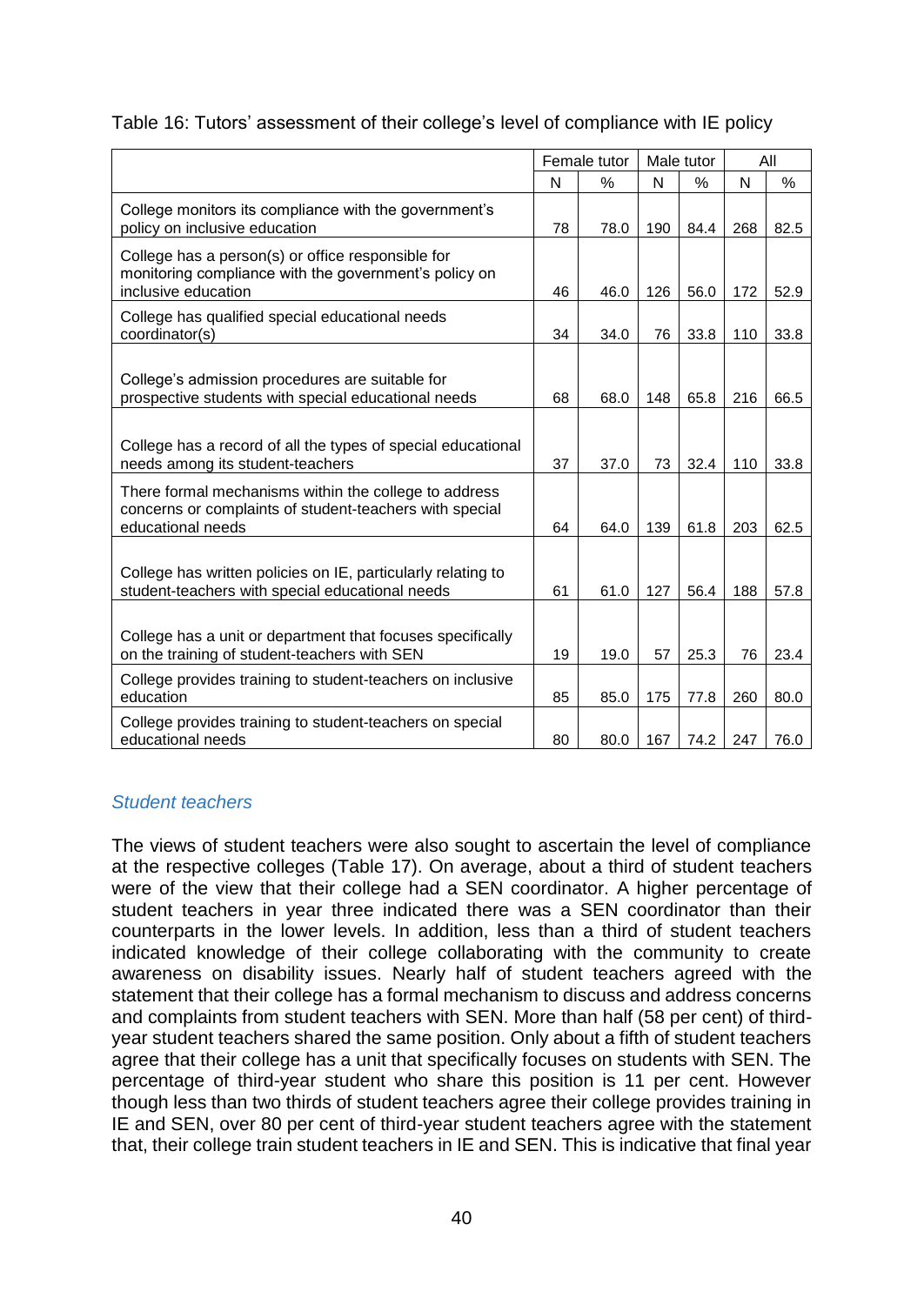student teachers are in a better position to give a fairer assessment of the kind of training their colleges offer them.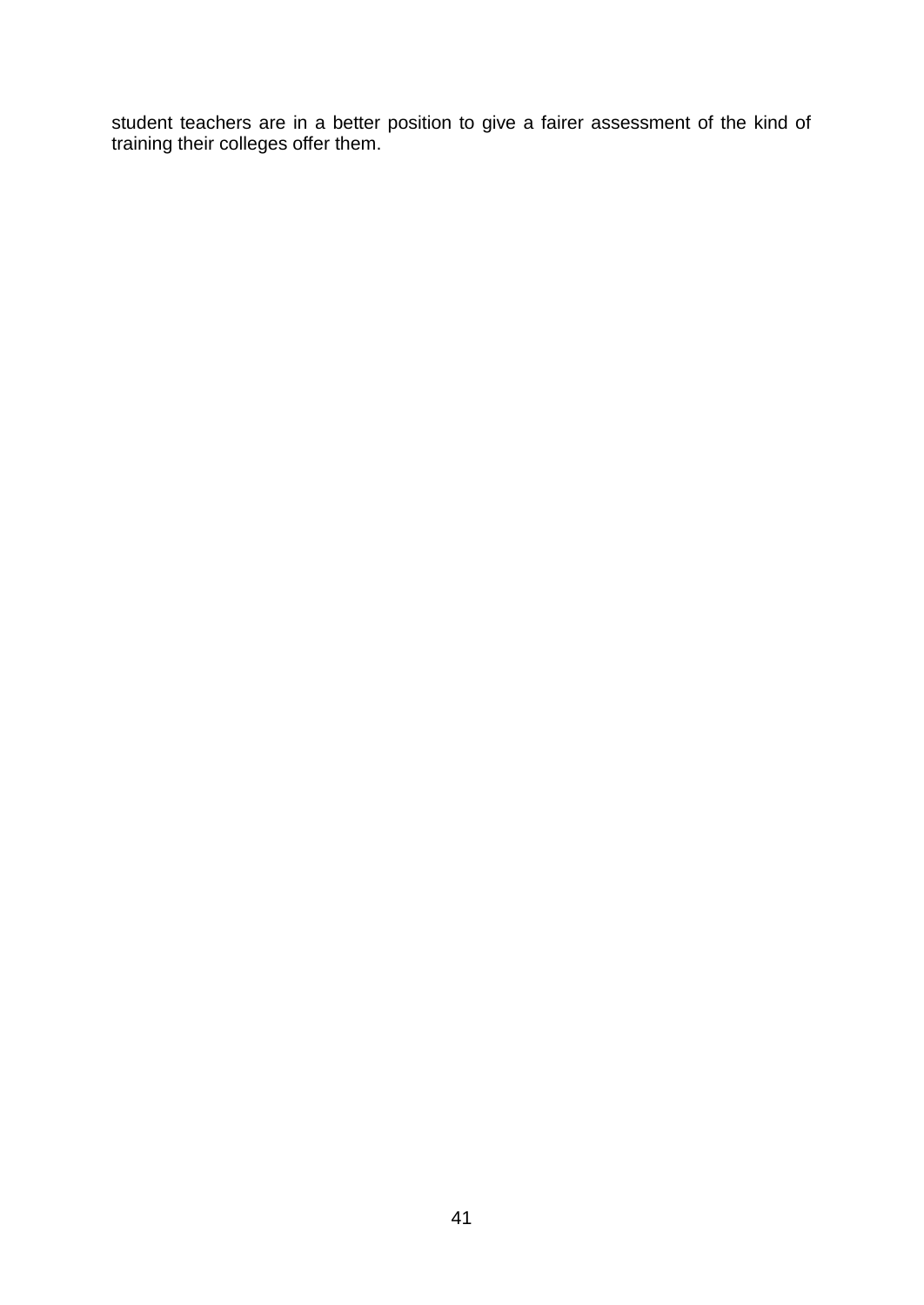|                                                                                                                            |     | Female student<br>teachers |     | Male student<br>teachers |              | 1st year student<br>teachers |     | 2nd year student<br>teachers |                | 3rd year student<br>teachers |     | All student<br>teachers |
|----------------------------------------------------------------------------------------------------------------------------|-----|----------------------------|-----|--------------------------|--------------|------------------------------|-----|------------------------------|----------------|------------------------------|-----|-------------------------|
|                                                                                                                            | N   | %                          | N   | $\%$                     | $\mathsf{N}$ | $\%$                         | N   | $\%$                         | N              | $\%$                         | N   | $\%$                    |
| College has a qualified special educational needs coordinator                                                              |     |                            |     |                          |              |                              |     |                              |                |                              |     |                         |
| Yes                                                                                                                        | 56  | 30.6                       | 73  | 35.4                     | 41           | 27.5                         | 70  | 35.5                         | 18             | 41.9                         | 129 | 33.2                    |
| <b>No</b>                                                                                                                  | 48  | 26.2                       | 51  | 24.8                     | 32           | 21.5                         | 51  | 25.9                         | 16             | 37.2                         | 99  | 25.4                    |
| Don't know                                                                                                                 | 79  | 43.2                       | 82  | 39.8                     | 76           | 51.0                         | 76  | 38.6                         | 9              | 20.9                         | 161 | 41.4                    |
| College collaborates with the community to create awareness on disability issues to foster attitudinal change              |     |                            |     |                          |              |                              |     |                              |                |                              |     |                         |
| Yes                                                                                                                        | 43  | 23.5                       | 58  | 28.2                     | 45           | 30.2                         | 48  | 24.4                         | 8              | 18.6                         | 101 | 26.0                    |
| <b>No</b>                                                                                                                  | 68  | 37.2                       | 70  | 34.0                     | 44           | 29.5                         | 75  | 38.1                         | 19             | 44.2                         | 138 | 35.5                    |
| Don't know                                                                                                                 | 72  | 39.3                       | 78  | 37.9                     | 60           | 40.3                         | 74  | 37.6                         | 16             | 37.2                         | 150 | 38.6                    |
| There are formal mechanisms within the college to consider and address concerns or complaints of student teachers with SEN |     |                            |     |                          |              |                              |     |                              |                |                              |     |                         |
| Yes                                                                                                                        | 72  | 39.3                       | 99  | 48.1                     | 66           | 44.3                         | 80  | 40.6                         | 25             | 58.1                         | 171 | 44.0                    |
| No                                                                                                                         | 55  | 30.1                       | 46  | 22.3                     | 32           | 21.5                         | 62  | 31.5                         | $\overline{7}$ | 16.3                         | 101 | 26.0                    |
| Don't know                                                                                                                 | 56  | 30.6                       | 61  | 29.6                     | 51           | 34.2                         | 55  | 27.9                         | 11             | 25.6                         | 117 | 30.1                    |
| College has policy on Inclusive Education                                                                                  |     |                            |     |                          |              |                              |     |                              |                |                              |     |                         |
| Yes                                                                                                                        | 72  | 39.3                       | 84  | 40.8                     | 66           | 44.3                         | 77  | 39.1                         | 13             | 30.2                         | 156 | 40.1                    |
| <b>No</b>                                                                                                                  | 26  | 14.2                       | 28  | 13.6                     | 15           | 10.1                         | 32  | 16.2                         | $\overline{7}$ | 16.3                         | 54  | 13.9                    |
| Don't know                                                                                                                 | 85  | 46.4                       | 94  | 45.6                     | 68           | 45.6                         | 88  | 44.7                         | 23             | 53.5                         | 179 | 46.0                    |
| College has a written policy on student-teachers with SEN                                                                  |     |                            |     |                          |              |                              |     |                              |                |                              |     |                         |
| Yes                                                                                                                        | 50  | 27.3                       | 61  | 29.6                     | 48           | 32.2                         | 54  | 27.4                         | 9              | 20.9                         | 111 | 28.5                    |
| No                                                                                                                         | 41  | 22.4                       | 39  | 18.9                     | 27           | 18.1                         | 43  | 21.8                         | 10             | 23.3                         | 80  | 20.6                    |
| Don't know                                                                                                                 | 92  | 50.3                       | 106 | 51.5                     | 74           | 49.7                         | 100 | 50.8                         | 24             | 55.8                         | 198 | 50.9                    |
| College has a unit or department that focuses specifically on supporting student teachers with SEN                         |     |                            |     |                          |              |                              |     |                              |                |                              |     |                         |
| Yes                                                                                                                        | 36  | 19.7                       | 50  | 24.3                     | 36           | 24.2                         | 45  | 22.8                         | 5              | 11.6                         | 86  | 22.1                    |
| <b>No</b>                                                                                                                  | 93  | 50.8                       | 98  | 47.6                     | 63           | 42.3                         | 100 | 50.8                         | 28             | 65.1                         | 191 | 49.1                    |
| Don't know                                                                                                                 | 54  | 29.5                       | 58  | 28.2                     | 50           | 33.6                         | 52  | 26.4                         | 10             | 23.3                         | 112 | 28.8                    |
| College provides training to student-teachers in inclusive education                                                       |     |                            |     |                          |              |                              |     |                              |                |                              |     |                         |
| Yes                                                                                                                        | 109 | 59.6                       | 134 | 65.0                     | 91           | 61.1                         | 114 | 57.9                         | 38             | 88.4                         | 243 | 62.5                    |
| <b>No</b>                                                                                                                  | 43  | 23.5                       | 38  | 18.4                     | 28           | 18.8                         | 51  | 25.9                         | $\overline{2}$ | 4.7                          | 81  | 20.8                    |
| Don't know                                                                                                                 | 31  | 16.9                       | 34  | 16.5                     | 30           | 20.1                         | 32  | 16.2                         | 3              | 7.0                          | 65  | 16.7                    |
| College provides training to student-teachers in special educational needs, once those needs are disclosed                 |     |                            |     |                          |              |                              |     |                              |                |                              |     |                         |
| Yes                                                                                                                        | 110 | 60.1                       | 136 | 66.0                     | 83           | 55.7                         | 127 | 64.5                         | 36             | 83.7                         | 246 | 63.2                    |
| No                                                                                                                         | 45  | 24.6                       | 40  | 19.4                     | 37           | 24.8                         | 43  | 21.8                         | 5              | 11.6                         | 85  | 21.9                    |
| Don't know                                                                                                                 | 28  | 15.3                       | 30  | 14.6                     | 29           | 19.5                         | 27  | 13.7                         | $\overline{2}$ | 4.7                          | 58  | 14.9                    |

# Table 17: Proportion of student teachers indicating presence or otherwise of SEN coordinator in their schools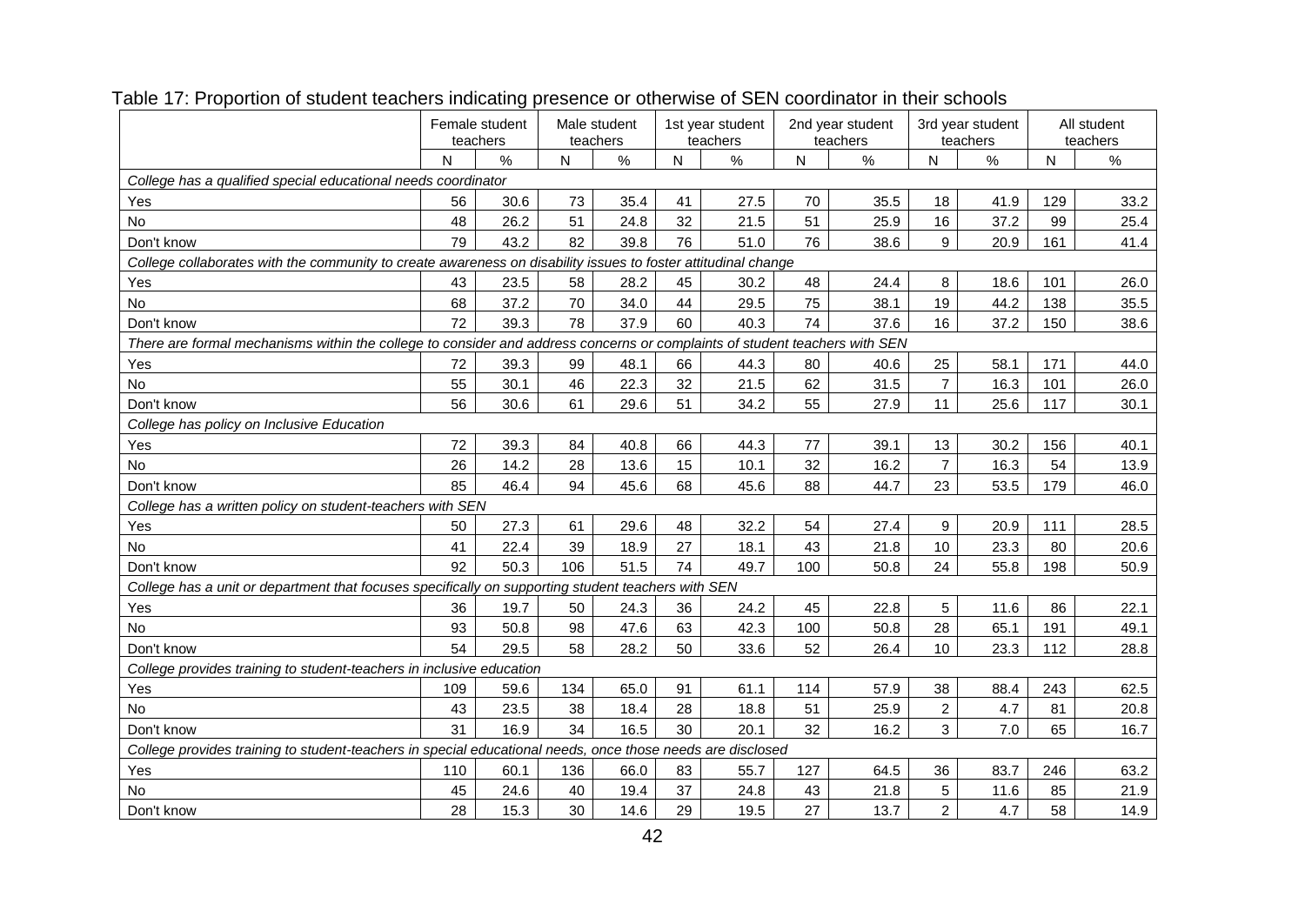### *Basic school teachers*

At the basic school level, less than half of teachers rated their schools as either good or very good in their school's efforts at becoming compliant with the inclusive education policy (Table 18).

| Commitment to IE    | Female |      | Male |      | All |      |  |
|---------------------|--------|------|------|------|-----|------|--|
|                     | N      | %    | N    | %    | N   | %    |  |
| Poor                | 23     | 11.3 | 17   | 8.6  | 40  | 10   |  |
| <b>Satisfactory</b> | 87     | 42.9 | 92   | 46.7 | 179 | 44.8 |  |
| Good                | 64     | 31.5 | 75   | 38.1 | 139 | 34.8 |  |
| <b>Very good</b>    | 29     | 14.3 | 13   | 6.6  | 42  | 10.5 |  |

Table 18: Basic school teachers rating of their school's commitment to IE

Note: some row cells may exceed 100 per cent due to approximation.

One of the compliance requirements of the IE is for schools to have SEN coordinators. Basic school teachers were therefore asked if their school had a SEN coordinator. Eighty three per cent of the teachers responded in the negative while only about 10 per cent responded in the affirmative (Table 19). The remainder indicated lack of knowledge. There are statistically significant differences in the responses across sexes, partner versus nonpartner school as well as grade taught by the teacher. Of the 10 per cent who responded in the affirmative, 92 per cent can identify the SEN coordinator while 95 per cent are certain of his/her responsibilities.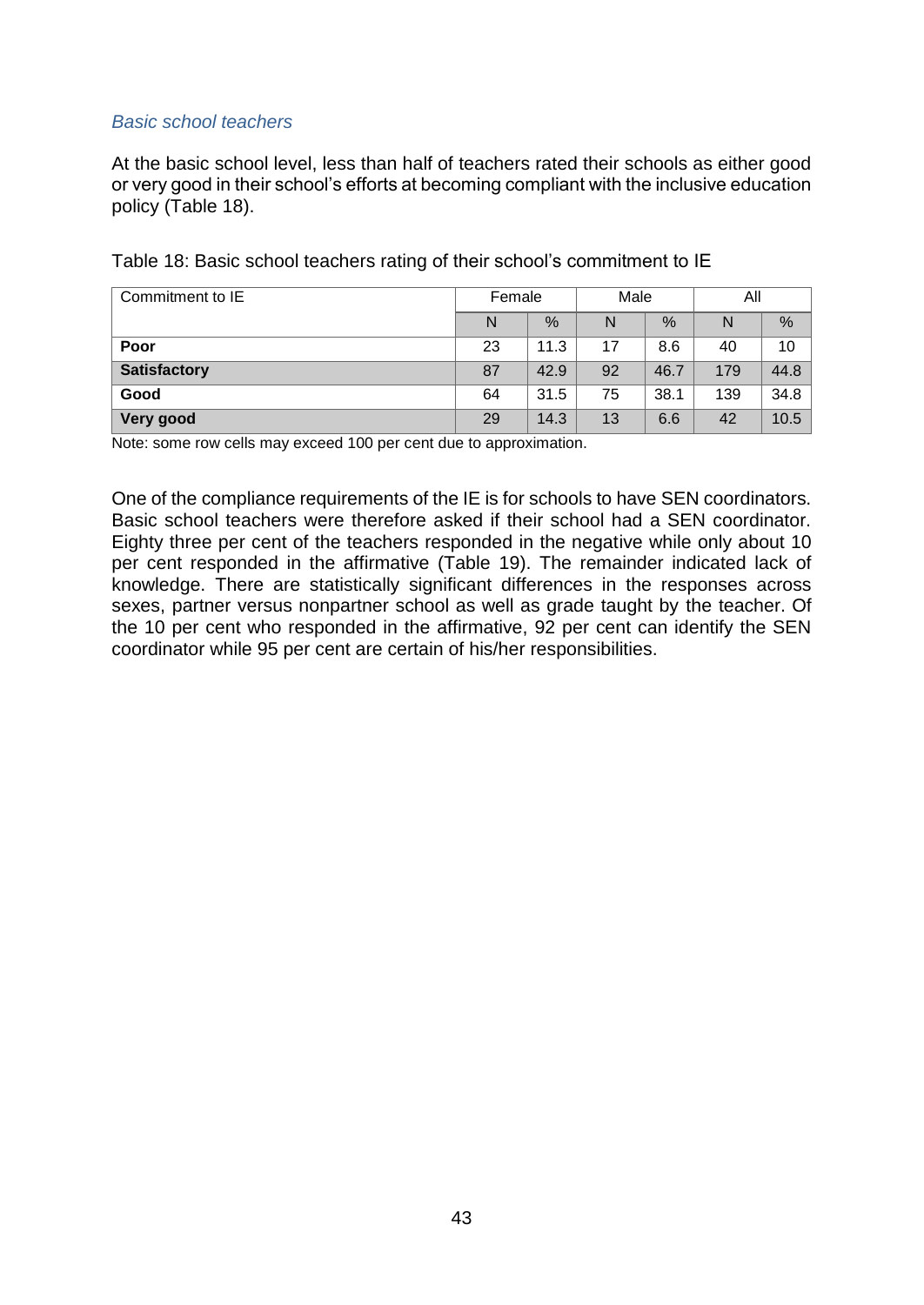|                                         |     |        |     |      |     |         |     | Non-    |                |         |    |         |                 |            |                |      |
|-----------------------------------------|-----|--------|-----|------|-----|---------|-----|---------|----------------|---------|----|---------|-----------------|------------|----------------|------|
|                                         |     |        |     |      |     | Partner |     | partner |                | Lower   |    | Upper   |                 |            |                |      |
|                                         |     | Female |     | Male |     | school  |     | school  |                | primary |    | primary |                 | <b>JHS</b> |                | All  |
|                                         | N   | %      | N   | %    | Ν   | %       | N   | %       | N              | %       | N  | %       | N               | %          | N              | %    |
| School has qualified SEN coordinator(s) |     |        |     |      |     |         |     |         |                |         |    |         |                 |            |                |      |
| Yes                                     | 27  | 13.3   | 11  | 5.6  | 27  | 13.2    | 11  | 5.6     | 15             | 14.2    | 13 | 11.2    | 10              | 5.6        | 38             | 9.5  |
| No                                      | 155 | 76.4   | 176 | 89.3 | 159 | 77.9    | 172 | 87.8    | 78             | 73.6    | 98 | 84.5    | 155             | 87.1       | 331            | 82.8 |
| Don't know                              | 21  | 10.3   | 10  | 5.1  | 18  | 8.8     | 13  | 6.6     | 13             | 12.3    | 5  | 4.3     | 13 <sup>°</sup> | 7.3        | 31             | 7.8  |
| Can identify SEN coordinator            |     |        |     |      |     |         |     |         |                |         |    |         |                 |            |                |      |
| Yes                                     | 25  | 92.6   | 10  | 90.9 | 24  | 88.9    | 11  | 100.0   | 13             | 86.7    | 12 | 92.3    | 10              | 100.0      | 35             | 92.1 |
| No                                      | 2   | 7.4    |     | 9.1  | 3   | 11.1    | 0   | 0.0     | $\overline{2}$ | 13.3    |    | 7.7     | 0               | 0.0        | 3              | 7.9  |
| Know what their responsibilities are    |     |        |     |      |     |         |     |         |                |         |    |         |                 |            |                |      |
| Yes                                     | 26  | 96.3   | 10  | 90.9 | 26  | 96.3    | 10  | 90.9    | 15             | 100.0   | 12 | 92.3    | 9               | 90.0       | 36             | 94.7 |
| No                                      |     | 3.7    |     | 9.1  |     | 3.7     |     | 9.1     | 0              | 0.0     |    | 7.7     |                 | 10.0       | $\overline{2}$ | 5.3  |

Table 19: Proportion of basic school teachers indicating presence or otherwise of SEN coordinator in their schools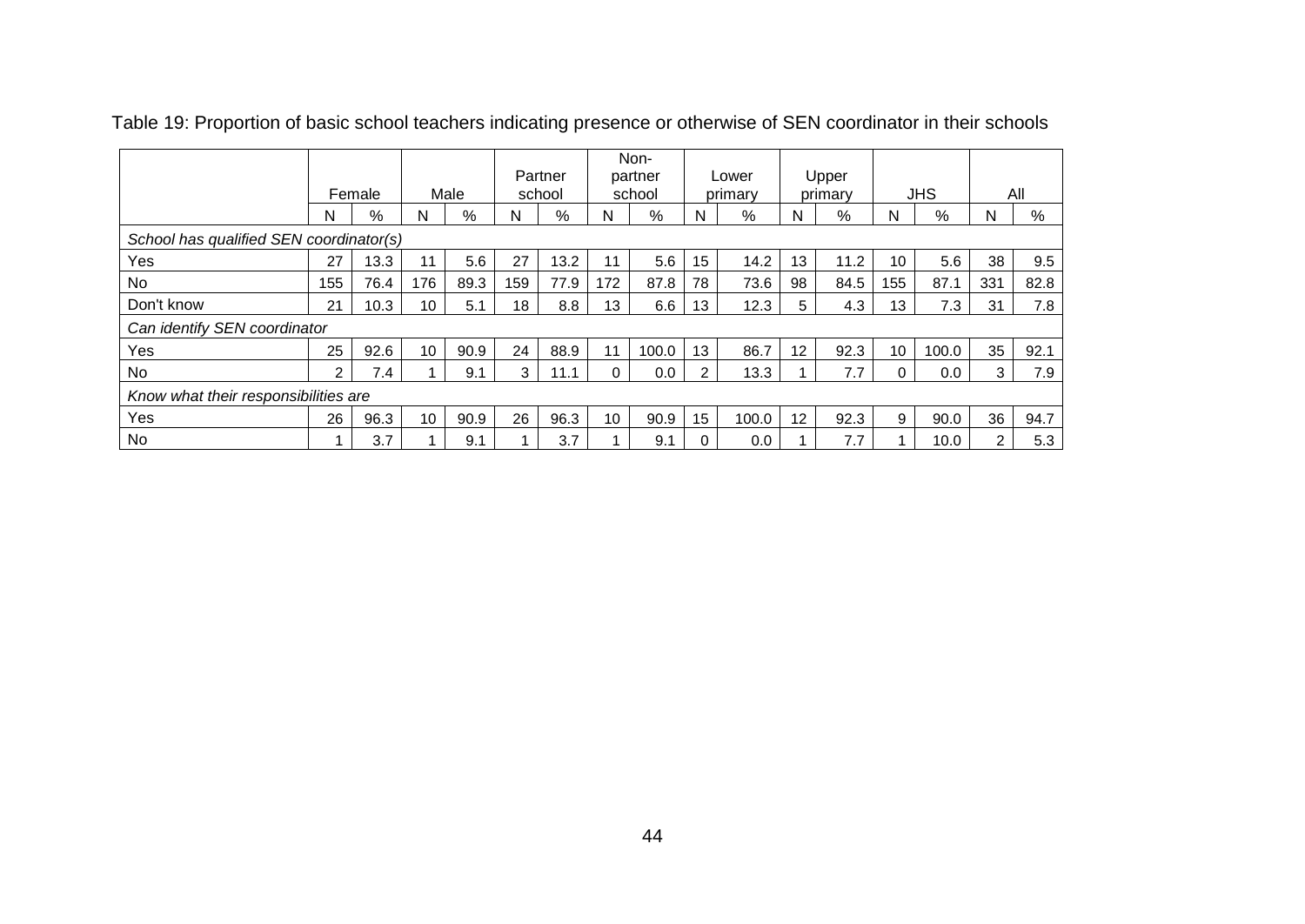## **4.4 Prevalence of SEN among student teachers and pupils**

One of the sub-objectives of this study is to estimate the prevalence of SEN at colleges of education and at the basic school levels. However, as observed in section 4.3, colleges do not keep a database on persons with special educational needs. Moreover, apart from the severe forms of disability, individuals may require a specialist diagnosis to classify their condition appropriately. These services may be unavailable to the CoEs. At best, tutors, teachers and school management could suspect, identify, and classify a student/pupil only as a special needs student based on their knowledge and experience of working with persons with SEN. As a result, the proportions of student teachers identified as having various types of SEN in the survey is largely based on the subjective assessments of tutors and basic school teachers.

At the CoEs, 54 per cent of the tutors indicated that they presently have student teachers with SEN in their class (Table 20). Tutors identified student teachers with physical disabilities (including mobility impairment) as the most prevalent condition, accounting for about 51 per cent of all the SEN cases (Table 20). This is followed by visual impairment (36 per cent) and hearing impairment (30 per cent). Other student teachers identified by tutors with SEN include those with intellectual disability (27 per cent), gifted and talented students (26 per cent) as well as those with attention deficit (21 per cent). The observed pattern in prevalence is the same for both male and female tutors. (See Table 20 for details).

We also sought to have an indication of the number of students with SEN at the CoEs. In so doing, tutors who reported a particular SEN in their class were asked to indicate the number of student teachers with such special needs. We focus on reporting the proportion of tutors indicating at most one, at most two or at most three student teachers with a particular SEN in their class (Table 21). Except for students with intellectual disability, student not living with biological parents and gifted and talented students, at least 50 per cent of college tutors reported at most 3 student teachers with SEN in their class.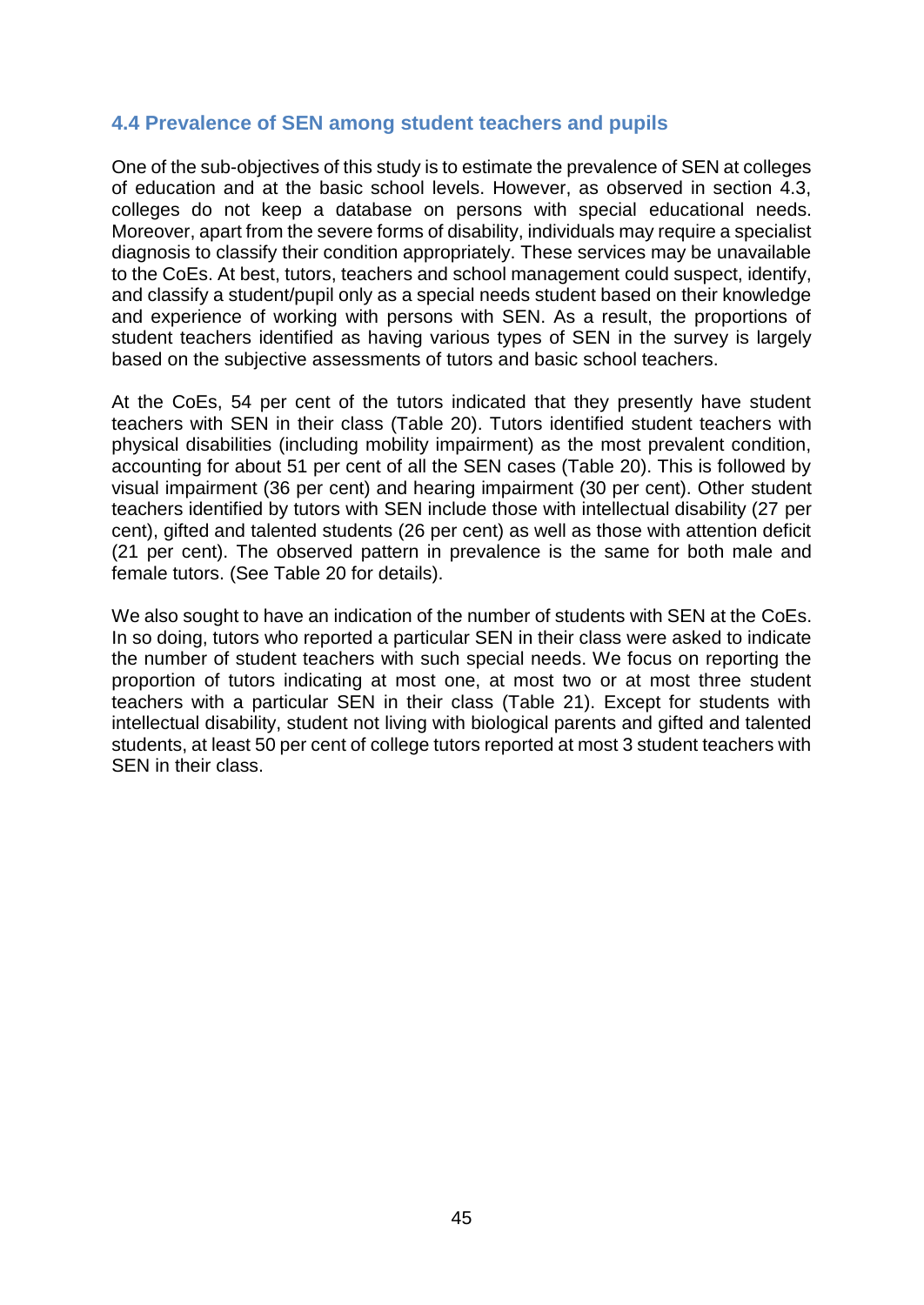#### Table 20: Proportion of CoE tutors reporting various types of disabilities/SEN in their classrooms

|                                                                                        | Female            |      |                |      |                |      |
|----------------------------------------------------------------------------------------|-------------------|------|----------------|------|----------------|------|
|                                                                                        | tutor             |      | Male tutor     |      | All            |      |
|                                                                                        | N                 | $\%$ | N              | %    | $\mathsf{N}$   | $\%$ |
| Proportion of tutors reporting student teachers<br>with SEN in their class currently   | 51                | 51.0 | 123            | 54.7 | 174            | 53.5 |
| Type of SEN they have                                                                  |                   |      |                |      |                |      |
| Student teachers with physical disability (mobility<br>impairment, hunch back, etc.)   | 21                | 41.2 | 67             | 54.5 | 88             | 50.6 |
| Student teachers with visual impairment                                                | 17                | 33.3 | 45             | 36.6 | 62             | 35.6 |
| Student teachers with hearing impairment                                               | 16                | 31.4 | 36             | 29.3 | 52             | 29.9 |
| Gifted and talented student teachers                                                   | 15                | 29.4 | 32             | 26.0 | 47             | 27.0 |
| Student teachers with intellectual disability                                          | 12                | 23.5 | 34             | 27.6 | 46             | 26.4 |
| Student teachers with attention deficit/<br>hyperactivity disorder                     | $12 \overline{ }$ | 23.5 | 24             | 19.5 | 36             | 20.7 |
| Student teachers with emotional and behaviour<br>disorder                              | 10                | 19.6 | 19             | 15.4 | 29             | 16.7 |
| Student teachers with specific learning disability                                     | 10                | 19.6 | 16             | 13.0 | 26             | 14.9 |
| Student teachers with other health impairment<br>(asthma, sickle cell, epilepsy, etc.) | $\overline{7}$    | 13.7 | 18             | 14.6 | 25             | 14.4 |
| Student teachers with speech and<br>communication disorders                            | $\bf 8$           | 15.7 | 13             | 10.6 | 21             | 12.1 |
| Student teachers exploited for financial purpose                                       | 1                 | 2.0  | $\overline{7}$ | 5.7  | 8              | 4.6  |
| Student teachers with both hearing and visual<br>impairment                            | $\overline{2}$    | 3.9  | 5              | 4.1  | $\overline{7}$ | 4.0  |
| Student teachers with multiple disabilities                                            | 5                 | 9.8  | $\overline{2}$ | 1.6  | $\overline{7}$ | 4.0  |
| Student teachers with autism                                                           | 1                 | 2.0  | $\overline{4}$ | 3.3  | 5              | 2.9  |
| Student teachers displaced by natural<br>catastrophes and social conflicts             | $\overline{2}$    | 3.9  | 3              | 2.4  | 5              | 2.9  |
| Student teachers living in extreme social and<br>economic deprivation                  | 1                 | 2.0  | 1              | 0.8  | $\overline{2}$ | 1.1  |
| Student teachers who are not living with their<br>biological parents                   | $\boldsymbol{0}$  | 0.0  | 1              | 0.8  | 1              | 0.6  |
| Student teachers living with HIV\AIDS                                                  | 1                 | 2.0  | $\overline{0}$ | 0.0  | $\mathbf{1}$   | 0.6  |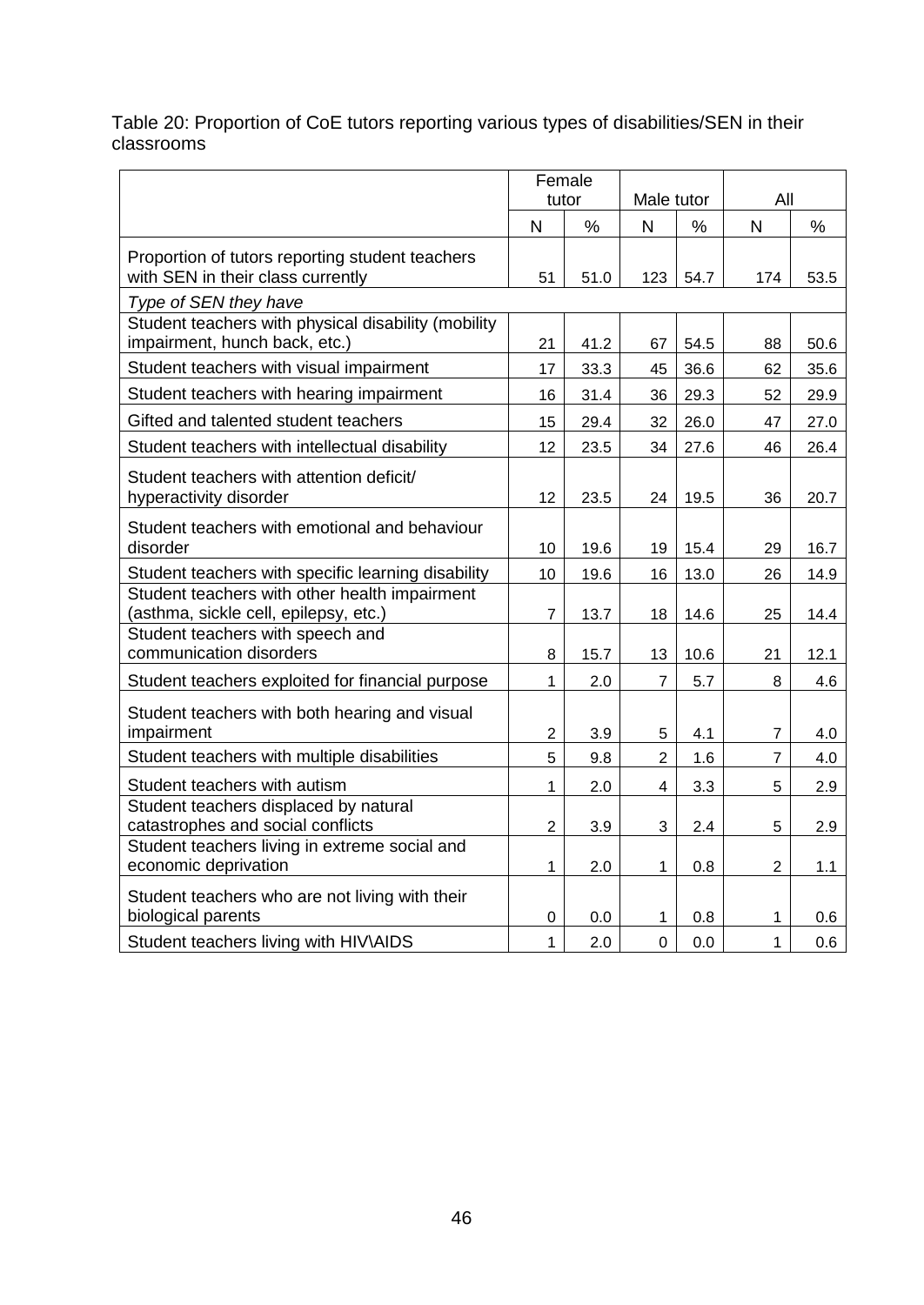Table 21: Proportion of tutors reporting student teachers with SEN in their classroom

|                                                                                        |                                  |                                | Per cent tutors reporting at most: |                                   | Mean<br>number<br>of<br>student            | Minimum<br>number                              | Maximum<br>number of                        |
|----------------------------------------------------------------------------------------|----------------------------------|--------------------------------|------------------------------------|-----------------------------------|--------------------------------------------|------------------------------------------------|---------------------------------------------|
| Type of SEN                                                                            | Number<br>of tutors<br>reporting | student<br>teacher<br>with SEN | 2 student<br>teachers<br>with SEN  | 3 student<br>teachers<br>with SEN | teachers<br>reported<br>with<br><b>SEN</b> | of student<br>teachers<br>reported<br>with SEN | student<br>teachers<br>reported<br>with SEN |
| Student teachers with hearing impairment                                               | 52                               | 51.9                           | 73.1                               | 84.6                              | 2.1                                        | 1                                              | 8                                           |
| Student teachers with visual impairment                                                | 62                               | 45.2                           | 58.1                               | 66.1                              | 3.0                                        | 1                                              | 20                                          |
| Student teachers with both hearing and visual impairment                               | $\overline{7}$                   | 71.4                           | 85.7                               | 100.0                             | 1.4                                        | 1                                              | $\mathbf{3}$                                |
| Student teachers with physical disability (mobility impairment, hunch<br>back, etc.)   | 88                               | 55.7                           | 75.0                               | 89.8                              | 1.9                                        | 1                                              | 6                                           |
| Student teachers with intellectual disability                                          | 46                               | 21.7                           | 39.1                               | 47.8                              | 5.5                                        | 1                                              | 40                                          |
| Student teachers with speech and communication disorders                               | 21                               | 42.9                           | 57.1                               | 71.4                              | 3.0                                        | $\mathbf{1}$                                   | 10                                          |
| Student teachers with attention deficit/ hyperactivity disorder                        | 36                               | 33.3                           | 52.8                               | 61.1                              | 4.2                                        | 1                                              | 24                                          |
| Student teachers with specific learning disability                                     | 26                               | 42.3                           | 61.5                               | 76.9                              | 3.5                                        | 1                                              | 24                                          |
| Student teachers with autism                                                           | 5                                | 80.0                           | 80.0                               | 80.0                              | 3.2                                        | 1                                              | 12                                          |
| Student teachers with multiple disabilities                                            | $\overline{7}$                   | 71.4                           | 85.7                               | 85.7                              | 1.7                                        | 1                                              | $\sqrt{5}$                                  |
| Student teachers with emotional and behaviour disorder                                 | 29                               | 41.4                           | 65.5                               | 75.9                              | 2.4                                        | 1                                              | 8                                           |
| Student teachers with other health impairment (asthma, sickle cell,<br>epilepsy, etc.) | 25                               | 36.0                           | 72.0                               | 80.0                              | 2.8                                        | 1                                              | 20                                          |
| Student teachers who are not living with their biological parents                      |                                  | 0.0                            | 0.0                                | 0.0                               | 6.0                                        | 6                                              | 6                                           |
| Student teachers living in extreme social and economic deprivation                     | $\overline{2}$                   | 50.0                           | 50.0                               | 50.0                              | 5.0                                        | 2                                              | 8                                           |
| Student teachers exploited for financial purpose                                       | 8                                | 37.5                           | 50.0                               | 75.0                              | 2.6                                        | 1                                              | 5                                           |
| Student teachers living with HIV\AIDS                                                  |                                  | 100.0                          | 100.0                              | 100.0                             | 1.0                                        | 1                                              |                                             |
| Student teachers displaced by natural catastrophes and social conflicts                | 5                                | 40.0                           | 60.0                               | 80.0                              | 7.4                                        | 1                                              | 30                                          |
| Gifted and talented student teachers                                                   | 47                               | 10.6                           | 40.4                               | 48.9                              | 4.7                                        | 1                                              | 15                                          |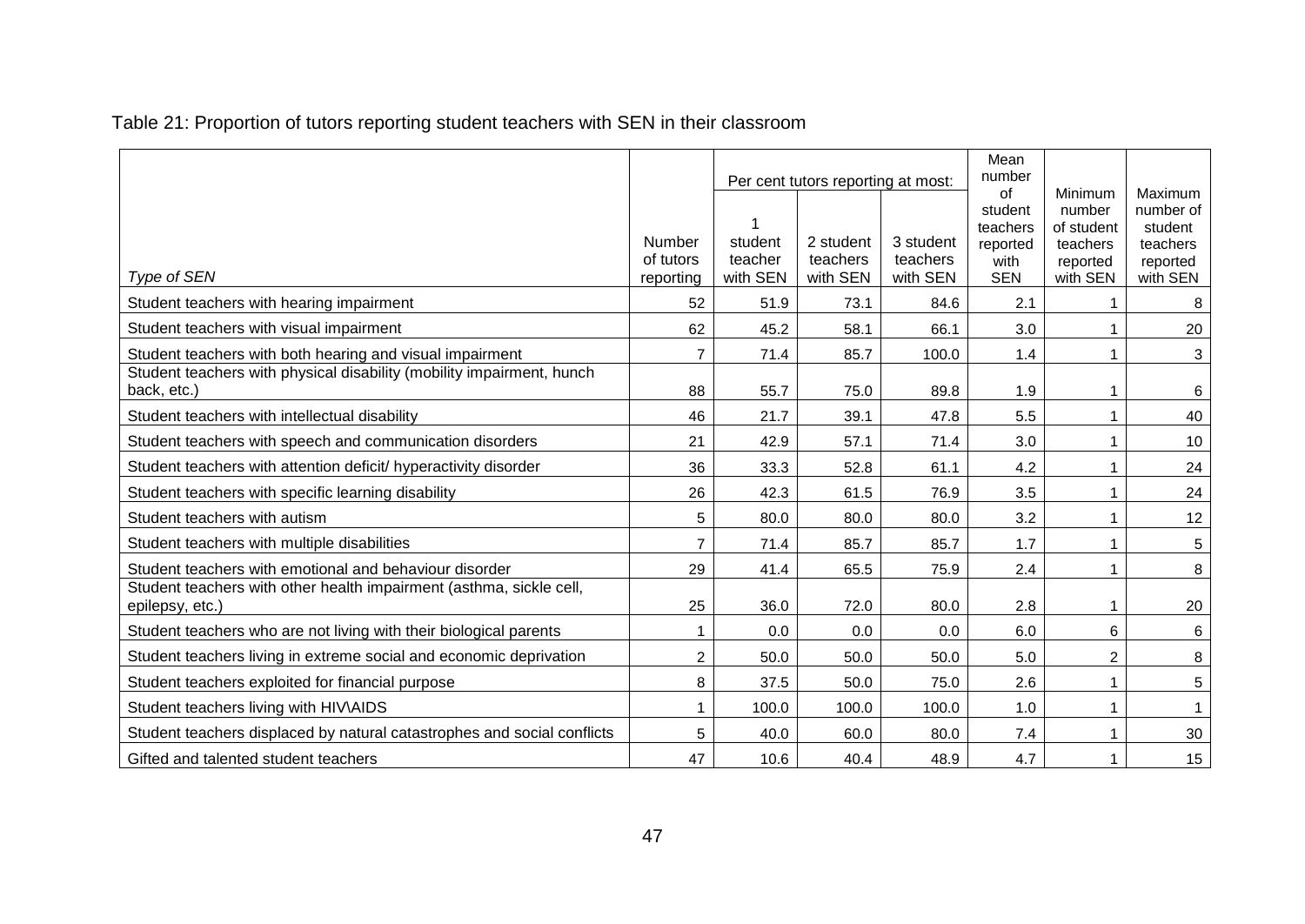The study also sought to gauge the prevalence of SEN at the basic schools. About 70 per cent of basic school teachers in the sample indicated that they currently have at least one pupil with SEN in their respective classrooms (Table 22). There is no statistically significant difference between the proportions of teachers in T-TEL partner- and non-partner schools reporting the presence of SEN pupils in their classroom. The most common types of SEN reported by the basic school teachers are pupils with intellectual disability (43 per cent), visual impairment (29 per cent), speech and communication disorder (23 per cent), and pupils with attention deficit (21 per cent), in that order (Table 22). For most types of SEN, however, more than 50 per cent of the basic school teachers reported only one pupil exhibiting such trait (see Table 23).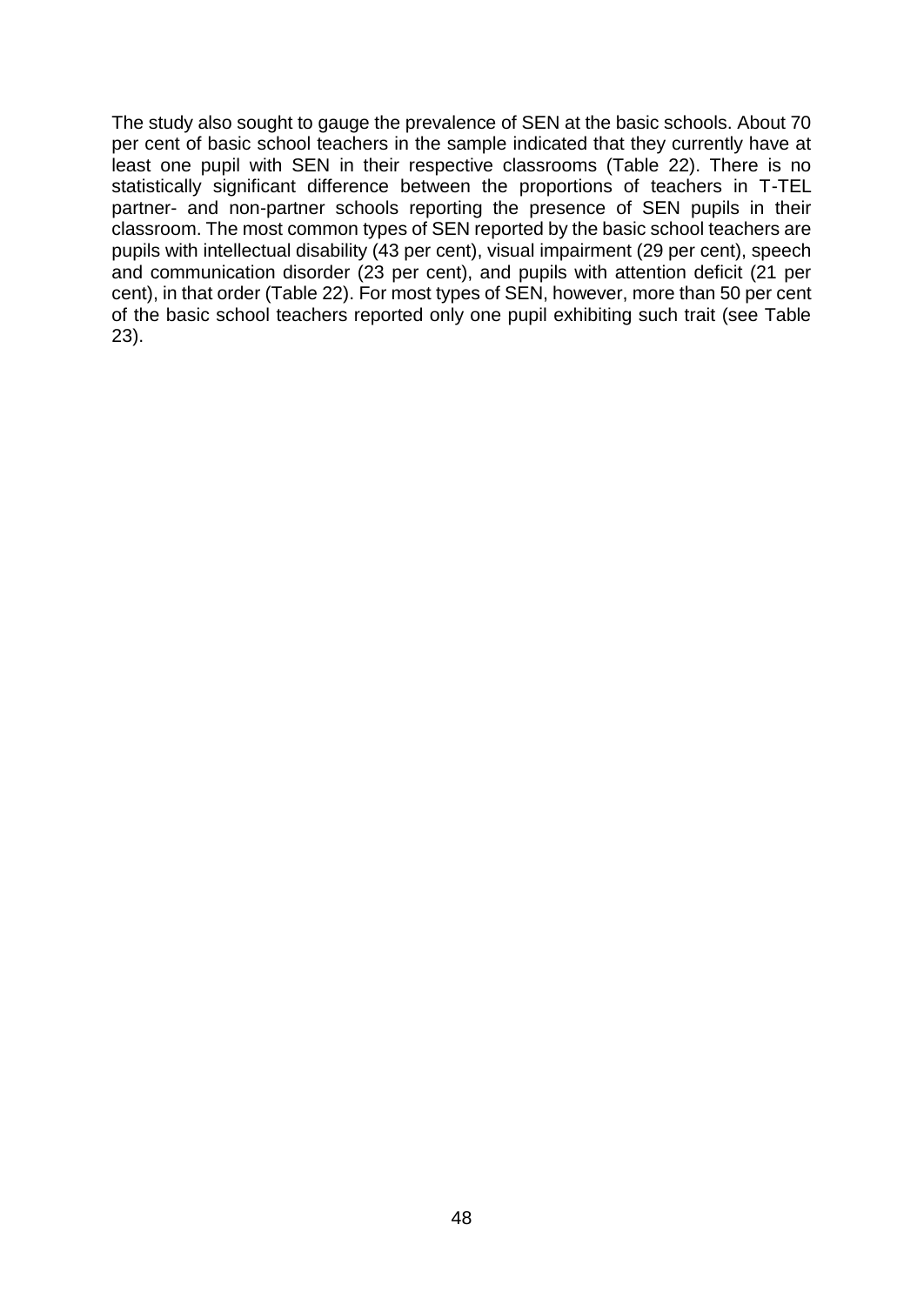Table 22: Proportion of basic school teachers reporting various types of SEN in their classrooms

|                                                                                                              |                | Partner<br>school |                | Nonpartner<br>school |                | All  |
|--------------------------------------------------------------------------------------------------------------|----------------|-------------------|----------------|----------------------|----------------|------|
| Pupil with SEN currently in basic teacher's                                                                  |                |                   |                |                      |                |      |
| class                                                                                                        | N              | %                 | N              | $\%$                 | N              | $\%$ |
| Yes                                                                                                          | 146            | 71.6              | 133            | 67.9                 | 279            | 69.8 |
| <b>No</b>                                                                                                    | 56             | 27.5              | 61             | 31.1                 | 117            | 29.3 |
| Don't know<br>Type of special educational needs they                                                         | 2              | 1.0               | 2              | 1.0                  | 4              | 1.0  |
| have                                                                                                         |                |                   |                |                      |                |      |
| Pupils with intellectual disability                                                                          | 51             | 34.9              | 70             | 52.6                 | 121            | 43.4 |
| Pupils with visual impairment                                                                                | 45             | 30.8              | 35             | 26.3                 | 80             | 28.7 |
| Pupils with speech and communication<br>disorders                                                            | 34             | 23.3              | 29             | 21.8                 | 63             | 22.6 |
| Pupils with attention deficit                                                                                | 33             | 22.6              | 26             | 19.5                 | 59             | 21.1 |
| Pupils with emotional and behaviour                                                                          |                |                   |                |                      |                |      |
| disorder                                                                                                     | 23             | 15.8              | 30             | 22.6                 | 53             | 19.0 |
| Gifted and talented pupils                                                                                   | 25             | 17.1              | 28             | 21.1                 | 53             | 19.0 |
| Pupils with specific learning disability                                                                     | 30             | 20.5              | 16             | 12.0                 | 46             | 16.5 |
| Pupils with hearing impairment                                                                               | 22             | 15.1              | 21             | 15.8                 | 43             | 15.4 |
| Pupils with hyperactivity disorder                                                                           | 19             | 13.0              | 18             | 13.5                 | 37             | 13.3 |
| Pupils with physical disability (mobility<br>impairment, hunch back, etc.)                                   | 9              | 6.2               | 12             | 9.0                  | 21             | 7.5  |
| Pupils with other health impairment and<br>chronic diseases (epilepsy, asthma, sickle<br>cell anaemia, etc.) | 5              | 3.4               | 12             | 9.0                  | 17             | 6.1  |
| Pupils with multiple disabilities                                                                            | 5              | 3.4               | $\overline{7}$ | 5.3                  | 12             | 4.3  |
| Pupils with autism                                                                                           | 8              | 5.5               | $\overline{c}$ | 1.5                  | 10             | 3.6  |
| Street children/ pupils                                                                                      | 4              | 2.7               | 6              | 4.5                  | 10             | 3.6  |
| Pupils exploited for financial purposes                                                                      | 3              | 2.1               | 4              | 3.0                  | $\overline{7}$ | 2.5  |
| Nomadic pupils (shepherd boys, fisher-<br>folks children and domestic child workers)                         | 4              | 2.7               | $\overline{c}$ | 1.5                  | 6              | 2.2  |
| Pupils with both hearing and visual<br>impairment                                                            | $\overline{c}$ | 1.4               | $\overline{c}$ | 1.5                  | 4              | 1.4  |
| Other                                                                                                        | $\overline{2}$ | 1.4               | $\mathbf{1}$   | 0.8                  | 3              | 1.1  |
| Pupils displaced by natural catastrophes<br>and social conflicts                                             | 1              | 0.7               | 0              | 0.0                  | 1              | 0.4  |
| Pupils living with HIV/AIDS                                                                                  | $\overline{0}$ | 0.0               | 0              | 0.0                  | 0              | 0.0  |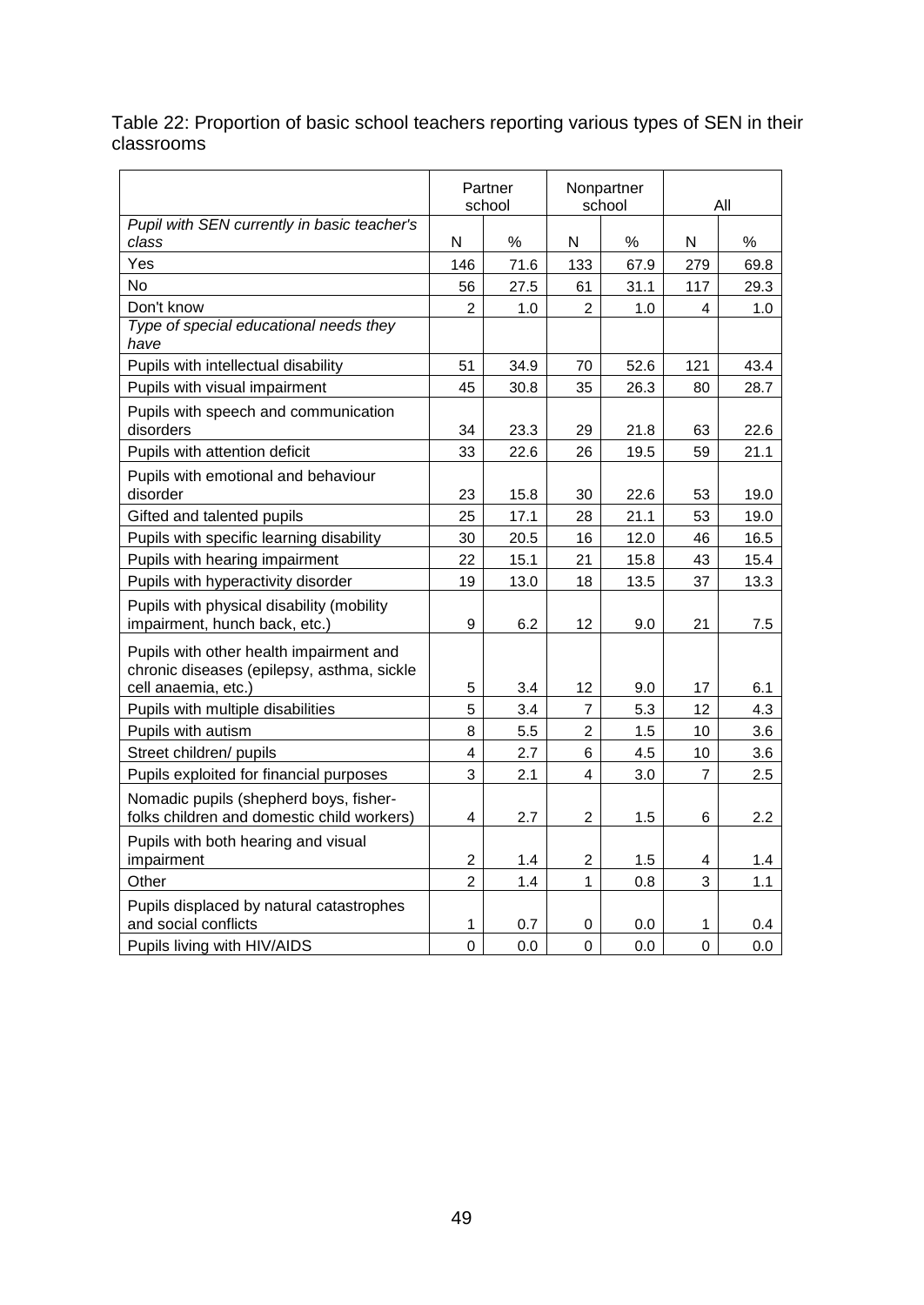Table 23: Proportion of basic school teachers reporting pupils with SEN in their classroom

|                                                                                                           | <b>Number</b>                               |                               | Per cent basic teachers<br>reporting at most |                                   | Mean<br>number                              | Minimum<br>number                           | Maximum                                     |
|-----------------------------------------------------------------------------------------------------------|---------------------------------------------|-------------------------------|----------------------------------------------|-----------------------------------|---------------------------------------------|---------------------------------------------|---------------------------------------------|
| Type of SEN                                                                                               | of basic<br>school<br>teachers<br>reporting | 1 pupil<br>with<br><b>SEN</b> | 2<br>pupils<br>with<br><b>SEN</b>            | 3<br>pupils<br>with<br><b>SEN</b> | of pupils<br>reported<br>with<br><b>SEN</b> | of pupils<br>reported<br>with<br><b>SEN</b> | number<br>of pupils<br>reported<br>with SEN |
| Pupils with hearing impairment                                                                            | 43                                          | 65.1                          | 83.7                                         | 90.7                              | 1.7                                         |                                             | 8                                           |
| Pupils with visual impairment                                                                             | 80                                          | 58.8                          | 72.5                                         | 86.3                              | 2.2                                         |                                             | 15                                          |
| Pupils with both hearing and visual impairment                                                            | 4                                           | 50.0                          | 75.0                                         | 75.0                              | 2.3                                         |                                             | 5                                           |
| Pupils with physical disability (mobility impairment, hunch back, etc.)                                   | 21                                          | 85.7                          | 95.2                                         | 95.2                              | 1.5                                         |                                             | 9                                           |
| Pupils with intellectual disability                                                                       | 121                                         | 42.2                          | 59.5                                         | 76.9                              | 4.1                                         |                                             | 40                                          |
| Pupils with speech and communication disorders                                                            | 63                                          | 74.6                          | 92.1                                         | 96.8                              | 1.4                                         |                                             | 5                                           |
| Pupils with attention deficit                                                                             | 59                                          | 40.7                          | 55.9                                         | 71.2                              | 3.4                                         |                                             | 20                                          |
| Pupils with specific learning disability                                                                  | 46                                          | 30.4                          | 54.4                                         | 73.9                              | 4.0                                         |                                             | 30                                          |
| Pupils with autism                                                                                        | 10                                          | 100.0                         | 100.0                                        | 100.0                             | 1.0                                         |                                             |                                             |
| Pupils with multiple disabilities                                                                         | 12                                          | 83.3                          | 100.0                                        | 100.0                             | 1.2                                         |                                             | $\overline{c}$                              |
| Pupils with emotional and behaviour disorder                                                              | 53                                          | 54.7                          | 75.5                                         | 84.9                              | 2.2                                         |                                             | 11                                          |
| Pupils with other health impairment and chronic diseases (epilepsy, asthma, sickle cell<br>anaemia, etc.) | 17                                          | 94.1                          | 94.1                                         | 100.0                             | 1.1                                         |                                             | 3                                           |
| Street children/ pupils                                                                                   | 10                                          | 40.0                          | 60.0                                         | 70.0                              | 3.2                                         |                                             | 12                                          |
| Nomadic pupils (shepherd boys, fisher-folks children and domestic child workers)                          | 6                                           | 33.3                          | 66.7                                         | 66.7                              | 2.5                                         |                                             | 5                                           |
| Pupils exploited for financial purposes                                                                   | 7                                           | 57.1                          | 71.4                                         | 100.0                             | 1.7                                         |                                             | $\mathbf{3}$                                |
| Pupils living with HIV/AIDS                                                                               | 0                                           | n.a.                          | n.a.                                         | n.a.                              | n.a.                                        | n.a.                                        | n.a.                                        |
| Pupils with hyperactivity disorder                                                                        | 37                                          | 43.2                          | 67.6                                         | 78.3                              | 2.9                                         |                                             | 13                                          |
| Pupils displaced by natural catastrophes and social conflicts                                             | 1                                           | 100.0                         | 100.0                                        | 100.0                             | 1.0                                         |                                             |                                             |
| Gifted and talented pupils                                                                                | 53                                          | 39.6                          | 56.6                                         | 73.6                              | 3.3                                         |                                             | 30                                          |
| Other                                                                                                     | 3                                           | 66.7                          | 100.0                                        | 100.0                             | 1.3                                         |                                             | $\overline{2}$                              |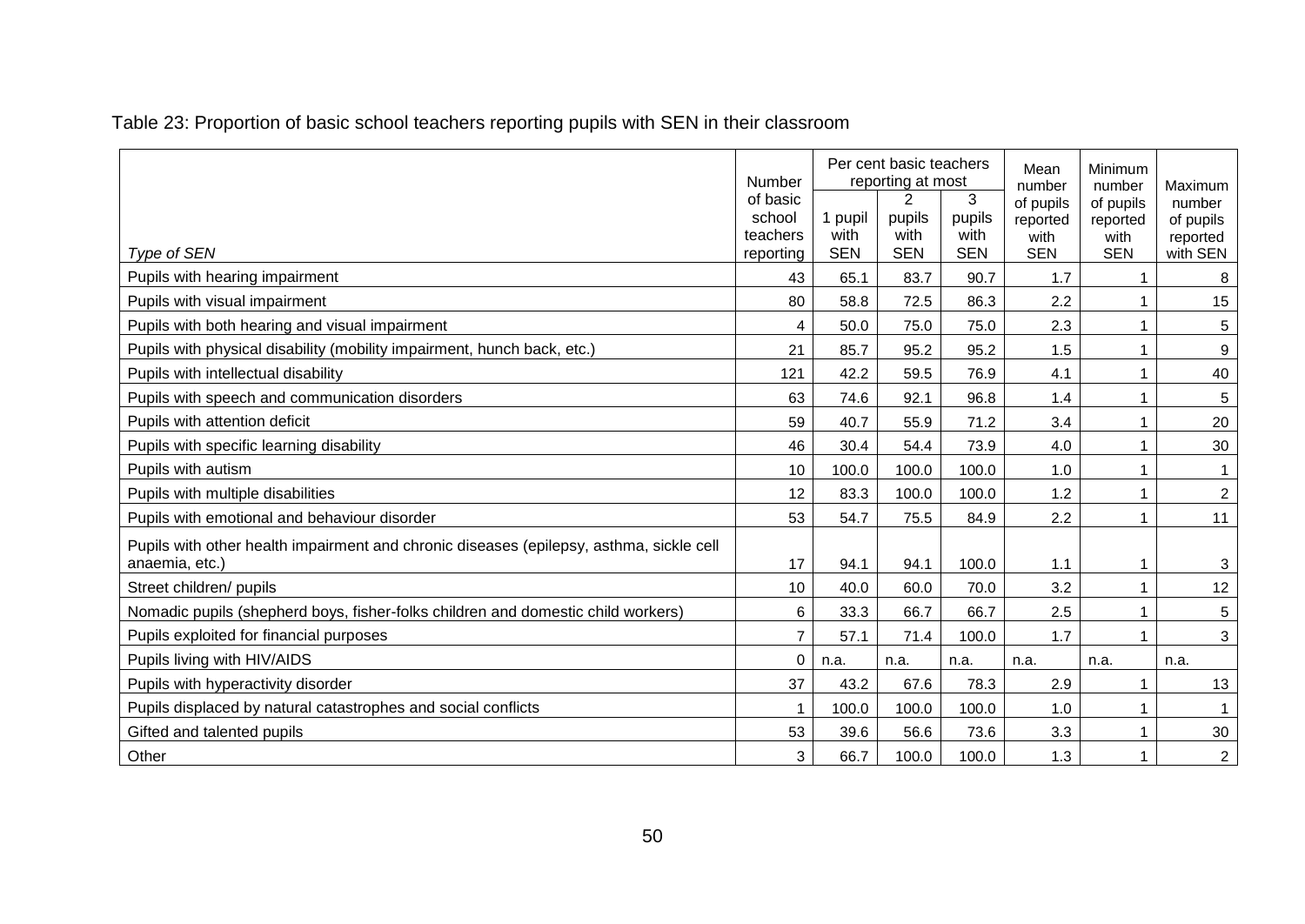## **4.5 Professional development needs**

In assessing the professional development needs of basic school teachers to equip them to effectively handle students with SEN, we first sought to ascertain the proportion of teachers that have had previous postqualification development training. As Table 24 indicates, a fifth of basic school teachers responded in the affirmative. The most popular type of postqualification development training received was in classroom management/ managing student behaviour as indicated by 88 per cent of the teachers. Forty nine per cent of the teachers had received previous training in instructional methods while training in student assessments and academic interventions was reported by 39 per cent and 29 per cent of teachers, respectively. A higher proportion of teachers from nonpartner schools than partner schools benefitted from training in classroom management/ managing student behaviour and this difference is significant at .05 level. Ninety per cent of basic school teachers affirmed (agreed or strongly agreed) that the professional training they received helped them work better with students with SEN (Table 24). Yet, 94 per cent of the teachers expressed need for further training in SEN.

Assessment of the professional development needs of basic school teachers to enable them to effectively handle students with SEN reveals that knowledge and skills are needed in managing students' behaviour, providing appropriate academic interventions, assessing students with SEN, and accommodating learning challenges in inclusive classrooms in that order (Table 25). In terms of skills required, a greater proportion of male teachers than female teachers expressed training needs in accommodating learning challenges in inclusion teaching and this difference is significant. Similarly, a statistically higher proportion of JHS teachers indicated need for training to accommodate learning challenges in inclusion teaching compared to primary level teachers.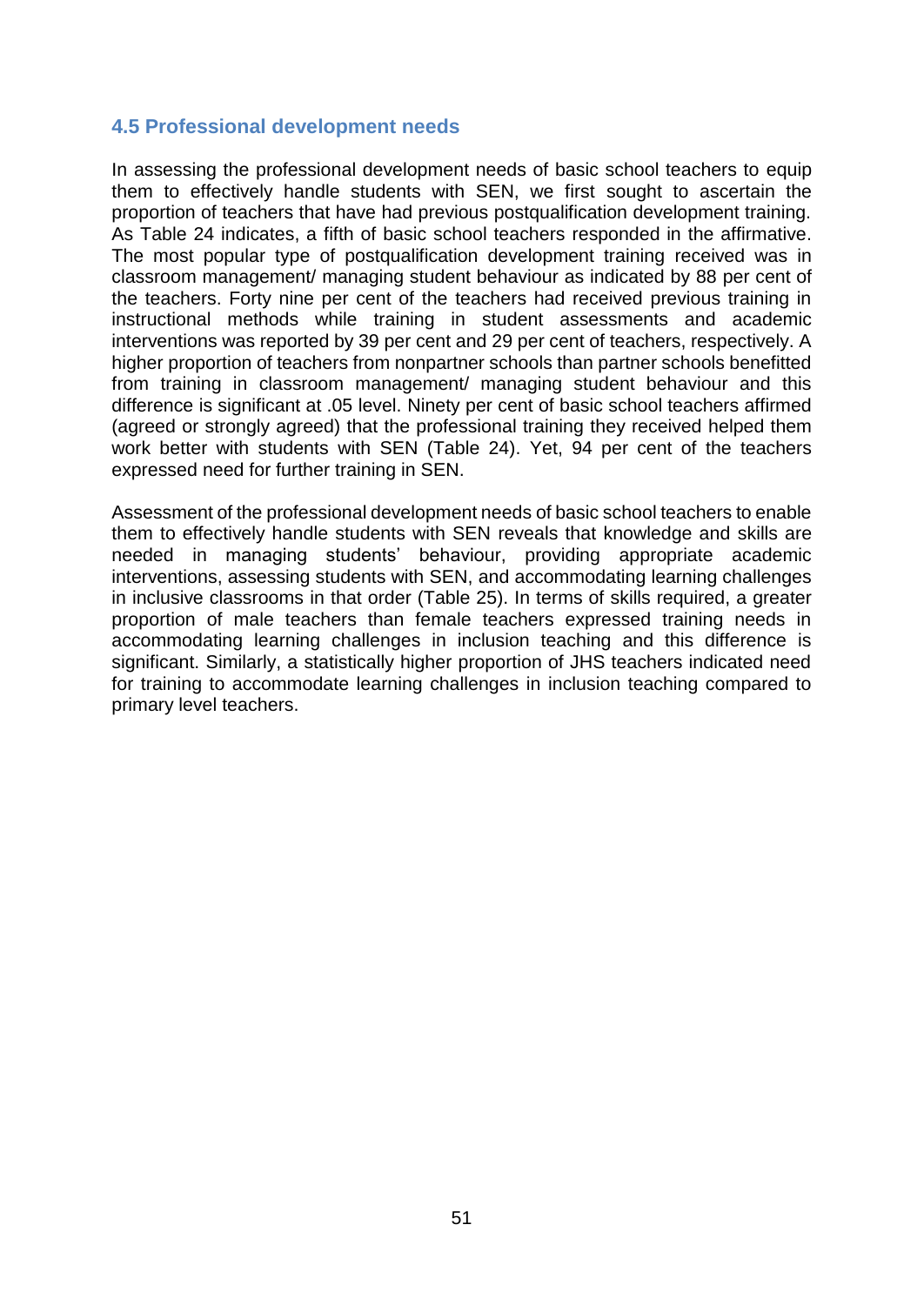|                                                                                 |    | Female | Male |      | Partner<br>school |      | Nonpartner<br>school |       | Lower<br>primary |      | Upper<br>primary |      | <b>JHS</b>      |               | All |      |
|---------------------------------------------------------------------------------|----|--------|------|------|-------------------|------|----------------------|-------|------------------|------|------------------|------|-----------------|---------------|-----|------|
|                                                                                 | N  | $\%$   | N    | %    | N                 | %    | N                    | %     | N                | %    | N                | $\%$ | N               | $\frac{0}{0}$ | N   | $\%$ |
| Have you ever participated in any post-qualification professional development   |    |        |      |      |                   |      |                      |       |                  |      |                  |      |                 |               |     |      |
| Yes                                                                             | 37 | 18.2   | 43   | 21.8 | 46                | 22.5 | 34                   | 17.3  | 18               | 17   | 26               | 22.4 | 36              | 20.2          | 80  | 20   |
| Type of professional development training received                              |    |        |      |      |                   |      |                      |       |                  |      |                  |      |                 |               |     |      |
| Classroom<br>management/ managing                                               |    |        |      |      |                   |      |                      |       |                  |      |                  |      |                 |               |     |      |
| student behaviour                                                               | 34 | 91.9   | 36   | 83.7 | 36                | 78.3 | 34                   | 100.0 | 15               | 83.3 | 23               | 88.5 | 32              | 88.9          | 70  | 87.5 |
| Assistive technology                                                            | 6  | 16.2   | 8    | 18.6 | 9                 | 19.6 | 5                    | 14.7  | 5                | 27.8 | 6                | 23.1 | 3               | 8.3           | 14  | 17.5 |
| Assessment of students                                                          | 14 | 37.8   | 16   | 37.2 | 18                | 39.1 | 12                   | 35.3  | 9                | 50.0 | 10               | 38.5 | 11              | 30.6          | 30  | 37.5 |
| Instructional methods                                                           | 15 | 40.5   | 24   | 55.8 | 19                | 41.3 | 20                   | 58.8  | $\overline{7}$   | 38.9 | 14               | 53.8 | 18              | 50.0          | 39  | 48.8 |
| Academic interventions                                                          | 9  | 24.3   | 14   | 32.6 | 13                | 28.3 | 10                   | 29.4  | 4                | 22.2 | 9                | 34.6 | 10 <sup>°</sup> | 27.8          | 23  | 28.7 |
| Other                                                                           |    | 2.7    | 2    | 4.7  | $\overline{2}$    | 4.3  |                      | 2.9   | $\Omega$         | 0.0  | $\overline{2}$   | 7.7  |                 | 2.8           | 3   | 3.8  |
| The professional training received helped to work better with students with SEN |    |        |      |      |                   |      |                      |       |                  |      |                  |      |                 |               |     |      |
| Disagree                                                                        | 3  | 8.1    |      | 2.3  | 3                 | 6.5  |                      | 2.9   | $\overline{2}$   | 11.1 |                  | 3.8  |                 | 2.8           | 4   | 5.0  |
| Neither agree nor<br>disagree                                                   |    | 2.7    | 3    | 7.0  | $\overline{c}$    | 4.3  | 2                    | 5.9   | $\overline{2}$   | 11.1 | 0                | 0.0  | $\overline{2}$  | 5.6           | 4   | 5.0  |
| Agree                                                                           | 28 | 75.7   | 31   | 72.1 | 33                | 71.7 | 26                   | 76.5  | 11               | 61.1 | 20               | 76.9 | 28              | 77.8          | 59  | 73.8 |
| Strongly agree                                                                  | 5  | 13.5   | 8    | 18.6 | 8                 | 17.4 | 5                    | 14.7  | 3                | 16.7 | 5                | 19.2 | 5               | 13.9          | 13  | 16.3 |
| Do you have need for further training on special educational needs              |    |        |      |      |                   |      |                      |       |                  |      |                  |      |                 |               |     |      |
| Yes                                                                             | 35 | 94.6   | 40   | 93.0 | 44                | 95.7 | 31                   | 91.2  | 17               | 94.4 | 24               | 92.3 | 34              | 94.4          | 75  | 93.8 |

# Table 24: Proportion of basic school teachers who have participated in postqualification development training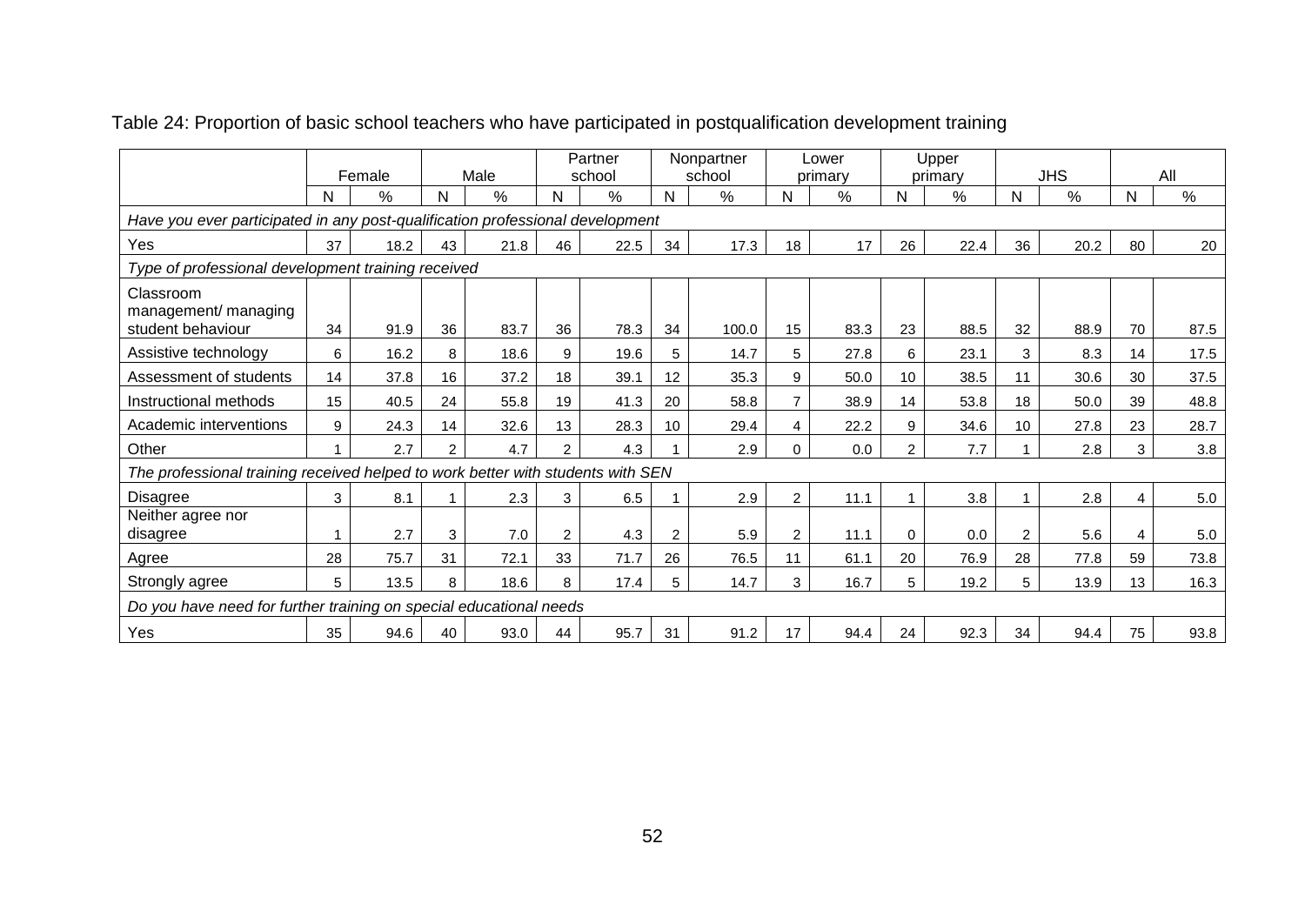|                                                                                                              |     | Female |     | Male          |     | Partner school |     | Nonpartner<br>school |    | Lower primary |    | <b>Upper primary</b> |          | <b>JHS</b>    |     | All           |
|--------------------------------------------------------------------------------------------------------------|-----|--------|-----|---------------|-----|----------------|-----|----------------------|----|---------------|----|----------------------|----------|---------------|-----|---------------|
|                                                                                                              | N   | $\%$   | N   | $\frac{0}{0}$ | N   | $\%$           | N   | $\%$                 | N  | $\%$          | N  | $\frac{0}{0}$        | N        | $\frac{0}{0}$ | N   | $\frac{0}{0}$ |
| What knowledge do you feel you need to be more effective in teaching a class that includes students with SEN |     |        |     |               |     |                |     |                      |    |               |    |                      |          |               |     |               |
| Managing student behaviour                                                                                   | 132 | 65.0   | 127 | 64.5          | 131 | 64.2           | 128 | 65.3                 | 77 | 72.6          | 72 | 62.1                 | 110      | 61.8          | 259 | 64.8          |
| Assessing students with<br>special needs                                                                     | 109 | 53.7   | 115 | 58.4          | 114 | 55.9           | 110 | 56.1                 | 53 | 50.0          | 65 | 56.0                 | 106      | 59.6          | 224 | 56.0          |
| Providing appropriate<br>academic interventions                                                              | 120 | 59.1   | 124 | 62.9          | 123 | 60.3           | 121 | 61.7                 | 60 | 56.6          | 69 | 59.5                 | 115      | 64.6          | 244 | 61.0          |
| Accommodating learning<br>challenges in inclusion<br>teaching                                                | 86  | 42.4   | 103 | 52.3          | 99  | 48.5           | 90  | 45.9                 | 49 | 46.2          | 48 | 41.4                 | 92       | 51.7          | 189 | 47.3          |
| Other                                                                                                        | 3   | 1.5    | 3   | 1.5           | 5   | 2.5            |     | 0.5                  |    | 0.9           | 5  | 4.3                  | $\Omega$ | 0.0           | 6   | 1.5           |
| What skills do you feel you need to be more effective in teaching a class that includes students with SEN    |     |        |     |               |     |                |     |                      |    |               |    |                      |          |               |     |               |
| Managing student behaviour                                                                                   | 129 | 63.5   | 136 | 69.0          | 132 | 64.7           | 133 | 67.9                 | 70 | 66.0          | 79 | 68.1                 | 116      | 65.2          | 265 | 66.3          |
| Assessing students with<br>special needs                                                                     | 108 | 53.2   | 122 | 61.9          | 117 | 57.4           | 113 | 57.7                 | 58 | 54.7          | 63 | 54.3                 | 109      | 61.2          | 230 | 57.5          |
| Providing appropriate<br>academic interventions                                                              | 128 | 63.1   | 118 | 59.9          | 125 | 61.3           | 121 | 61.7                 | 59 | 55.7          | 68 | 58.6                 | 119      | 66.9          | 246 | 61.5          |
| Accommodating learning<br>challenges in inclusion<br>teaching                                                | 92  | 45.3   | 111 | 56.3          | 98  | 48.0           | 105 | 53.6                 | 51 | 48.1          | 49 | 42.2                 | 103      | 57.9          | 203 | 50.7          |
| Other                                                                                                        |     | 2.0    |     | 2.0           | 5   | 2.5            | 31  | 1.5                  |    | 2.8           |    | 3.4                  |          | 0.6           | 8   | 2.0           |

Table 25: Proportion of basic school teachers indicating need for professional development training to teach students with SEN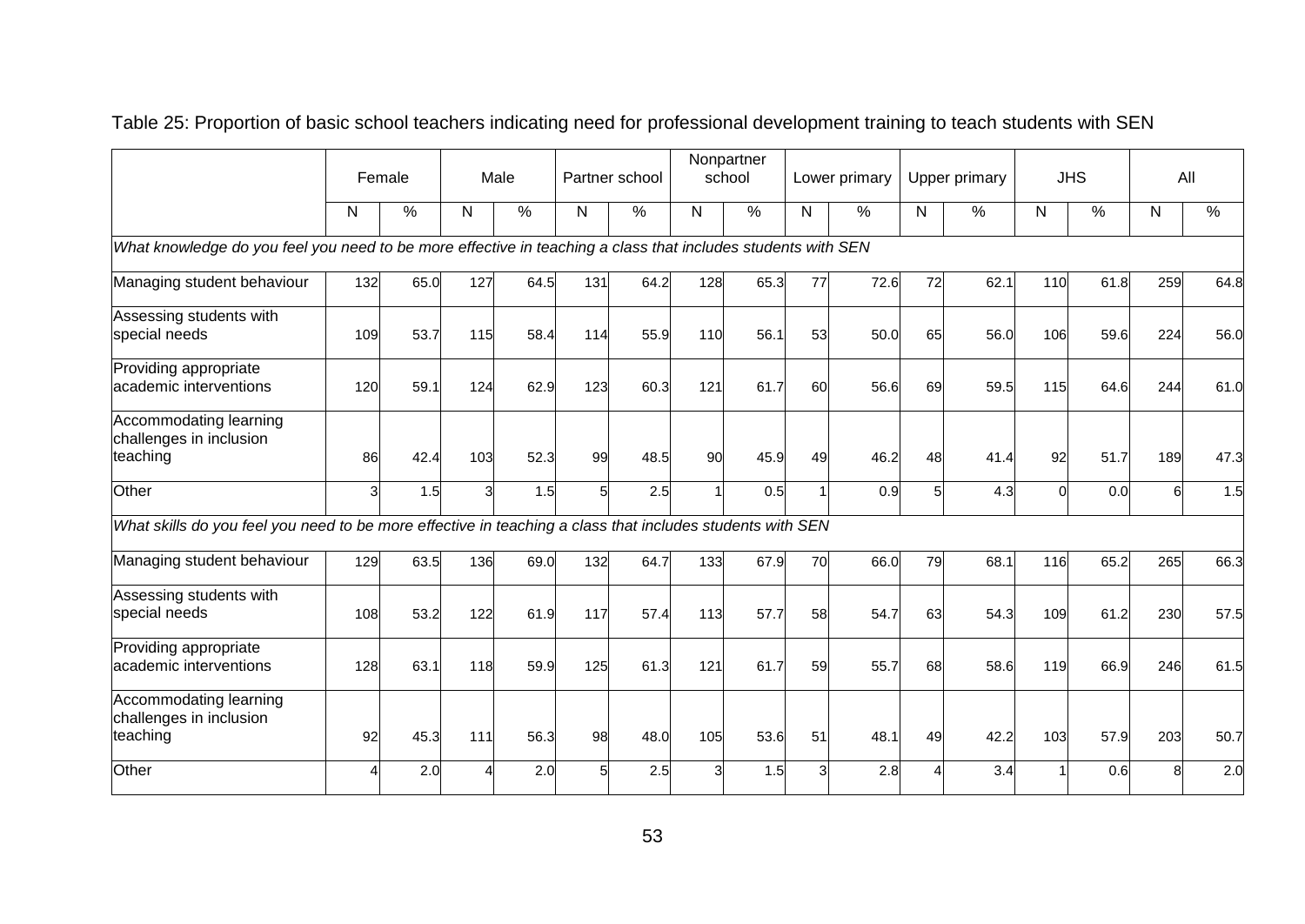Basic school teachers were presented with a list of SEN and asked to identify specific issues that they will require further training to be effective in their respective classrooms. The result is presented in Table 26 and disaggregated along the grades currently taught and partner verses nonpartner schools. Partner school teachers identify training in managing persons with intellectual disability, persons with specific learning disabilities, persons with visual impairment, and persons with hearing impairment as the key areas requiring additional training. Similarly, nonpartner schools identify training to handle persons with intellectual disability, persons with hearing impairment, persons with visual impairment, and persons with attention deficit. Similar results are found for teachers at the lower and upper primaries, and JHS levels. In addition, teachers at the lower and upper primary levels indicated that training in handling persons with speech and communication disorders would enhance their work. At the JHS level, teachers identify training to handle persons with specific learning disorders, and behaviour and emotional disorders.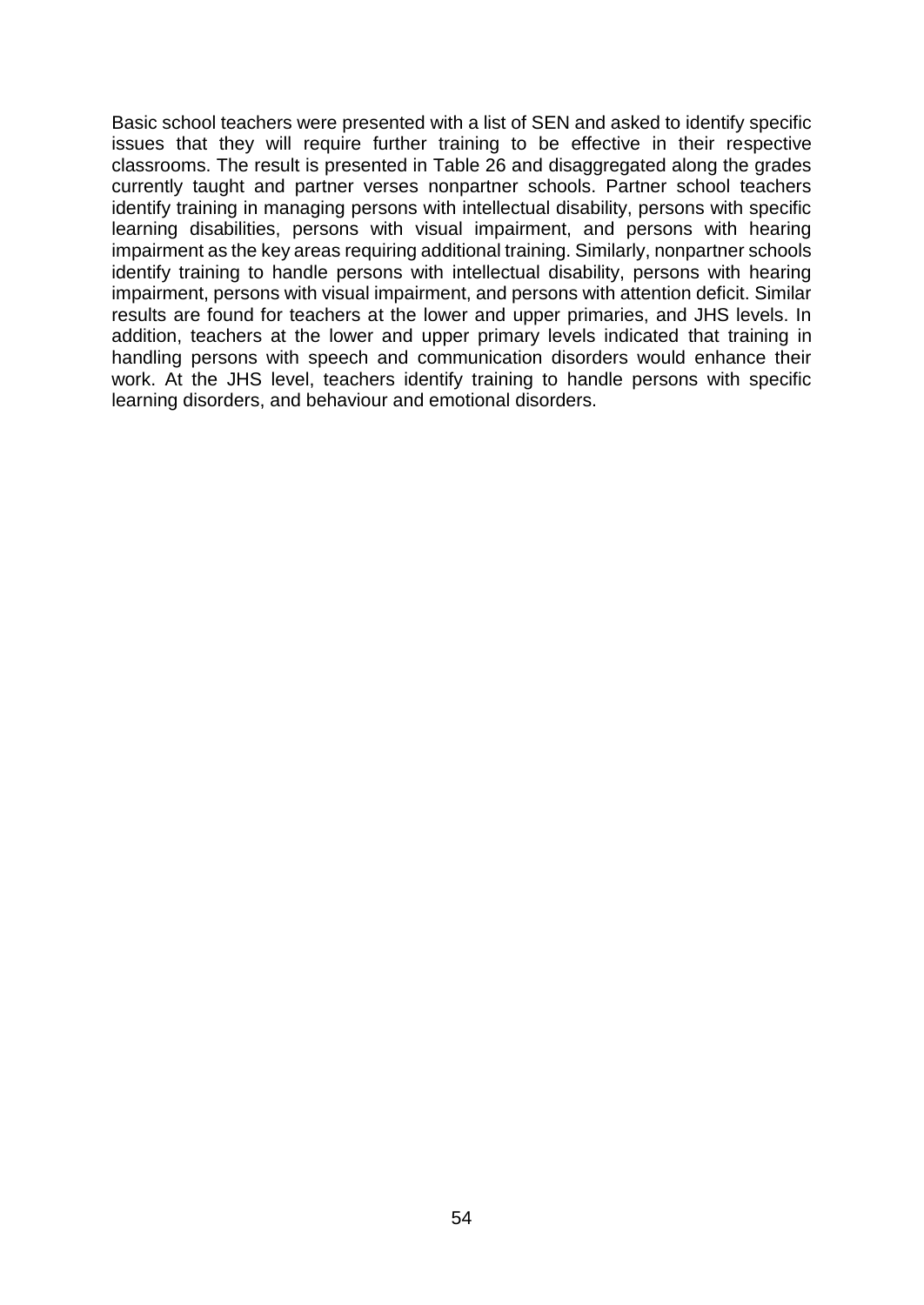| <b>JHS</b><br>Partner school<br>school<br>Total<br>primary<br>primary<br>$%$ of<br>$%$ of<br>$%$ of<br>$%$ of<br>% of<br>% of<br>Specific areas basic school teachers will require further training<br>N<br>N<br>N.<br>N<br>N<br>N<br>cases<br>cases<br>cases<br>cases<br>cases<br>cases<br>5<br>19<br>4<br>6<br>53.3<br>9<br>43.0<br>89<br>50.6<br>93<br>46.0<br>52.3<br>4<br>49.1<br>Persons with Hearing Impairment<br>101<br>5<br>5<br>$\overline{18}$<br>5<br>3<br>77<br>93<br>92<br>52.4<br>46.5<br>43.8<br>46.0<br>47.7<br>5<br>46.8<br>Persons with Visual Impairment<br>$\overline{\mathbf{4}}$<br>$\overline{4}$<br>$\overline{15}$ |
|-----------------------------------------------------------------------------------------------------------------------------------------------------------------------------------------------------------------------------------------------------------------------------------------------------------------------------------------------------------------------------------------------------------------------------------------------------------------------------------------------------------------------------------------------------------------------------------------------------------------------------------------------|
|                                                                                                                                                                                                                                                                                                                                                                                                                                                                                                                                                                                                                                               |
|                                                                                                                                                                                                                                                                                                                                                                                                                                                                                                                                                                                                                                               |
|                                                                                                                                                                                                                                                                                                                                                                                                                                                                                                                                                                                                                                               |
|                                                                                                                                                                                                                                                                                                                                                                                                                                                                                                                                                                                                                                               |
|                                                                                                                                                                                                                                                                                                                                                                                                                                                                                                                                                                                                                                               |
|                                                                                                                                                                                                                                                                                                                                                                                                                                                                                                                                                                                                                                               |
|                                                                                                                                                                                                                                                                                                                                                                                                                                                                                                                                                                                                                                               |
|                                                                                                                                                                                                                                                                                                                                                                                                                                                                                                                                                                                                                                               |
| 6<br>72<br>83<br>9<br>39.1<br>40.4<br>40.9<br>41.1<br>76<br>39.4<br>40.3<br>Persons with both Hearing and Visual Impairment                                                                                                                                                                                                                                                                                                                                                                                                                                                                                                                   |
| Persons with Physical Disability (mobility impairment, hunch back,<br>$\overline{\mathcal{A}}$<br>$\overline{\mathbf{4}}$<br>15                                                                                                                                                                                                                                                                                                                                                                                                                                                                                                               |
| $\overline{c}$<br>36.8<br>73<br>39.1<br>41.5<br>79<br>39.1<br>77<br>39.9<br>6<br>39.5<br>etc.)                                                                                                                                                                                                                                                                                                                                                                                                                                                                                                                                                |
| 6<br>5<br>$\overline{22}$<br>10<br>10                                                                                                                                                                                                                                                                                                                                                                                                                                                                                                                                                                                                         |
| $\overline{c}$<br>5<br>113<br>59.1<br>48.3<br>4<br>59.1<br>8<br>53.5<br>58.6<br>$\mathbf{1}$<br>56.0<br>Persons with Intellectual Disability                                                                                                                                                                                                                                                                                                                                                                                                                                                                                                  |
| $\overline{17}$<br>5<br>$\overline{4}$                                                                                                                                                                                                                                                                                                                                                                                                                                                                                                                                                                                                        |
| $\overline{7}$<br>Persons with Speech and Communication Disorder<br>5<br>41.2<br>5<br>52.4<br>73<br>41.5<br>90<br>44.6<br>85<br>44.0<br>44.3                                                                                                                                                                                                                                                                                                                                                                                                                                                                                                  |
| 16<br>4<br>4                                                                                                                                                                                                                                                                                                                                                                                                                                                                                                                                                                                                                                  |
| 9<br>$\overline{2}$<br>78<br>44.3<br>79<br>39.1<br>90<br>9<br>46.7<br>36.8<br>46.6<br>42.8<br>Persons with Attention Deficit                                                                                                                                                                                                                                                                                                                                                                                                                                                                                                                  |
| 18<br>4<br>$\overline{4}$                                                                                                                                                                                                                                                                                                                                                                                                                                                                                                                                                                                                                     |
| $\overline{7}$<br>44.8<br>6<br>40.4<br>88<br>50.0<br>96<br>47.5<br>85<br>44.0<br>45.8<br>Persons with Specific Learning Disability<br>$\mathbf{1}$                                                                                                                                                                                                                                                                                                                                                                                                                                                                                            |
| $\overline{2}$<br>$\overline{12}$<br>4                                                                                                                                                                                                                                                                                                                                                                                                                                                                                                                                                                                                        |
| 8<br>24.6<br>60<br>34.1<br>69<br>34.2<br>59<br>32.4<br>Persons with Autism<br>0<br>38.1<br>30.6<br>8                                                                                                                                                                                                                                                                                                                                                                                                                                                                                                                                          |
| $\overline{3}$<br>$\overline{3}$<br>14                                                                                                                                                                                                                                                                                                                                                                                                                                                                                                                                                                                                        |
| 6<br>8<br>33.3<br>66<br>37.5<br>76<br>33.2<br>Persons with Multiple Disabilities<br>34.3<br>37.6<br>64<br>$\mathbf 0$<br>35.4                                                                                                                                                                                                                                                                                                                                                                                                                                                                                                                 |
| $\overline{\mathbf{4}}$<br>$\overline{\mathbf{4}}$<br>16                                                                                                                                                                                                                                                                                                                                                                                                                                                                                                                                                                                      |
| $\overline{2}$<br>Persons with Emotional and Behaviour Disorder<br>5<br>39.5<br>81<br>86<br>40.0<br>80<br>45.5<br>40.1<br>44.6<br>$\overline{7}$<br>42.3                                                                                                                                                                                                                                                                                                                                                                                                                                                                                      |
| $\overline{2}$<br>3<br>Persons with other health impairment and chronic diseases<br>11                                                                                                                                                                                                                                                                                                                                                                                                                                                                                                                                                        |
| 9<br>$\boldsymbol{0}$<br>25.4<br>57<br>31.7<br>52<br>26.9<br>6<br>28.6<br>32.4<br>64<br>29.4<br>(Rheumatism, Epilepsy)                                                                                                                                                                                                                                                                                                                                                                                                                                                                                                                        |
| $\overline{2}$<br>$\mathbf{3}$<br>11                                                                                                                                                                                                                                                                                                                                                                                                                                                                                                                                                                                                          |
| $\overline{7}$<br>5<br><b>Street Children</b><br>25.7<br>30.7<br>56<br>31.8<br>60<br>29.7<br>58<br>8<br>29.9<br>30.1                                                                                                                                                                                                                                                                                                                                                                                                                                                                                                                          |
| $\boldsymbol{2}$<br>Nomadic children (shepherd boys, fisher folk children, domestic child<br>$\overline{c}$                                                                                                                                                                                                                                                                                                                                                                                                                                                                                                                                   |
| 3<br>3<br>39<br>22.2<br>47<br>20.2<br>23.3<br>38<br>19.7<br>85<br>21.5<br>21.9<br>workers)                                                                                                                                                                                                                                                                                                                                                                                                                                                                                                                                                    |
| $\overline{2}$<br>$\overline{2}$                                                                                                                                                                                                                                                                                                                                                                                                                                                                                                                                                                                                              |
| $\overline{2}$<br>3<br>Children exploited for financial purposes<br>21.0<br>20.2<br>48<br>27.3<br>48<br>23.8<br>45<br>23.3<br>93<br>23.5                                                                                                                                                                                                                                                                                                                                                                                                                                                                                                      |
| $\overline{2}$<br>$\sqrt{2}$<br>$\overline{11}$                                                                                                                                                                                                                                                                                                                                                                                                                                                                                                                                                                                               |
| $\overline{7}$<br>6<br>23.7<br>58<br>33.0<br>60<br>29.7<br>51<br>26.4<br>Children living with HIV/AIDS<br>24.8<br>$\mathbf{1}$<br>28.1                                                                                                                                                                                                                                                                                                                                                                                                                                                                                                        |
| 12<br>3<br>$\overline{2}$                                                                                                                                                                                                                                                                                                                                                                                                                                                                                                                                                                                                                     |
| $\boldsymbol{2}$<br>65<br>30.5<br>8<br>24.6<br>36.9<br>59<br>29.2<br>66<br>34.2<br>5<br>31.7<br><b>Hyperactivity Disorder</b>                                                                                                                                                                                                                                                                                                                                                                                                                                                                                                                 |
| $\boldsymbol{2}$<br>$\overline{2}$                                                                                                                                                                                                                                                                                                                                                                                                                                                                                                                                                                                                            |
| 23.3<br>48<br>86<br>Children displaced by Natural Catastrophes and Social Conflicts<br>4<br>22.9<br>$\overline{1}$<br>18.4<br>41<br>23.8<br>38<br>19.7<br>21.8                                                                                                                                                                                                                                                                                                                                                                                                                                                                                |
| $\mathbf{3}$<br>3<br>14                                                                                                                                                                                                                                                                                                                                                                                                                                                                                                                                                                                                                       |
| 6<br>9<br>72<br>74<br>$\overline{7}$<br>34.3<br>34.2<br>40.9<br>73<br>37.2<br><b>Gifted and Talented Persons</b><br>36.6<br>37.8                                                                                                                                                                                                                                                                                                                                                                                                                                                                                                              |

# Table 26: Per cent of basic school teachers who require training in specific SEN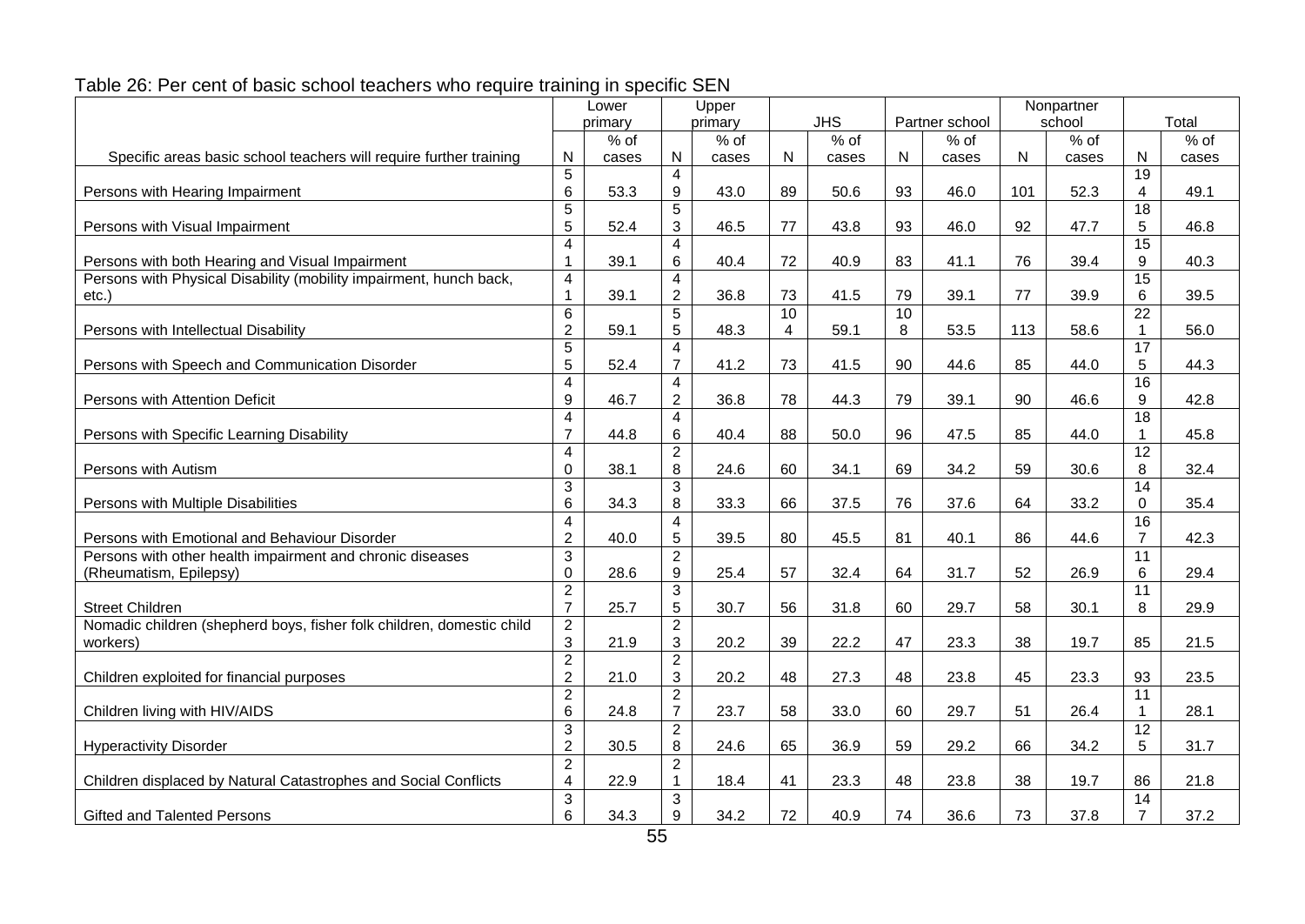## **4.6 Challenges to the implementation of IE policies**

Interviews with college principals identified the challenges to the implementation of the IE policy. These include lack of instructional materials such as assistive devices, infrastructure, lack of funding, and teachers' competency. The absence of the above would limit colleges' ability in the implementation process. For instance, lack of adequate resources to meet the educational needs of disabled student teachers in regular schools may cause most stakeholders to have doubts as to whether the needs of students would be adequately met at the colleges.

The perceptions of basic school teachers and CoE tutors with regard to the challenges facing the implementation of IE policy in their respective institutions corroborate the findings from the qualitative data. Tables 27 and 28 present the results for basic school teachers and tutors, respectively. Both basic teachers and tutors unanimously ranked inadequate school unit infrastructure and inadequate specialised training in special education as the first and second most important barriers, respectively. Thus, from the perspective of tutors (60 per cent) and basic school teachers (55 per cent) infrastructure remains an important barrier to achieving inclusion in the country. As emphasised by the IDIs, nearly all existing infrastructure was constructed without considerations for persons with special needs. As a result, colleges require capital investments to remodel infrastructure to accommodate everyone.

About half of tutors and basic schools teachers interviewed also mentioned inadequate specialised training in special education as a key constraint. Other barriers to implementation from the perspective of basic school teachers are curriculum (41 per cent), attitude of parents (29 per cent), inadequate funding (29 per cent), and failure to provide appropriate special education staff (29 per cent). A greater proportion of nonpartner school teachers (35 per cent) compared to partner school teachers (23 per cent) rated funding as a barrier. This difference is significant at the .05 level. Aside infrastructure and specialised training in special education, 42 per cent of college tutors noted inadequate funding while another 39 per cent indicated failure to provide appropriate special education staff. A statistically greater proportion of male tutors (43 per cent) were of the view that failure to provide appropriate special education staff constituted a barrier to the success of IE compared to female tutors (30 per cent), Other barriers noted by tutors are curriculum issues (32 per cent) and large number of student teachers in the class room (27 per cent).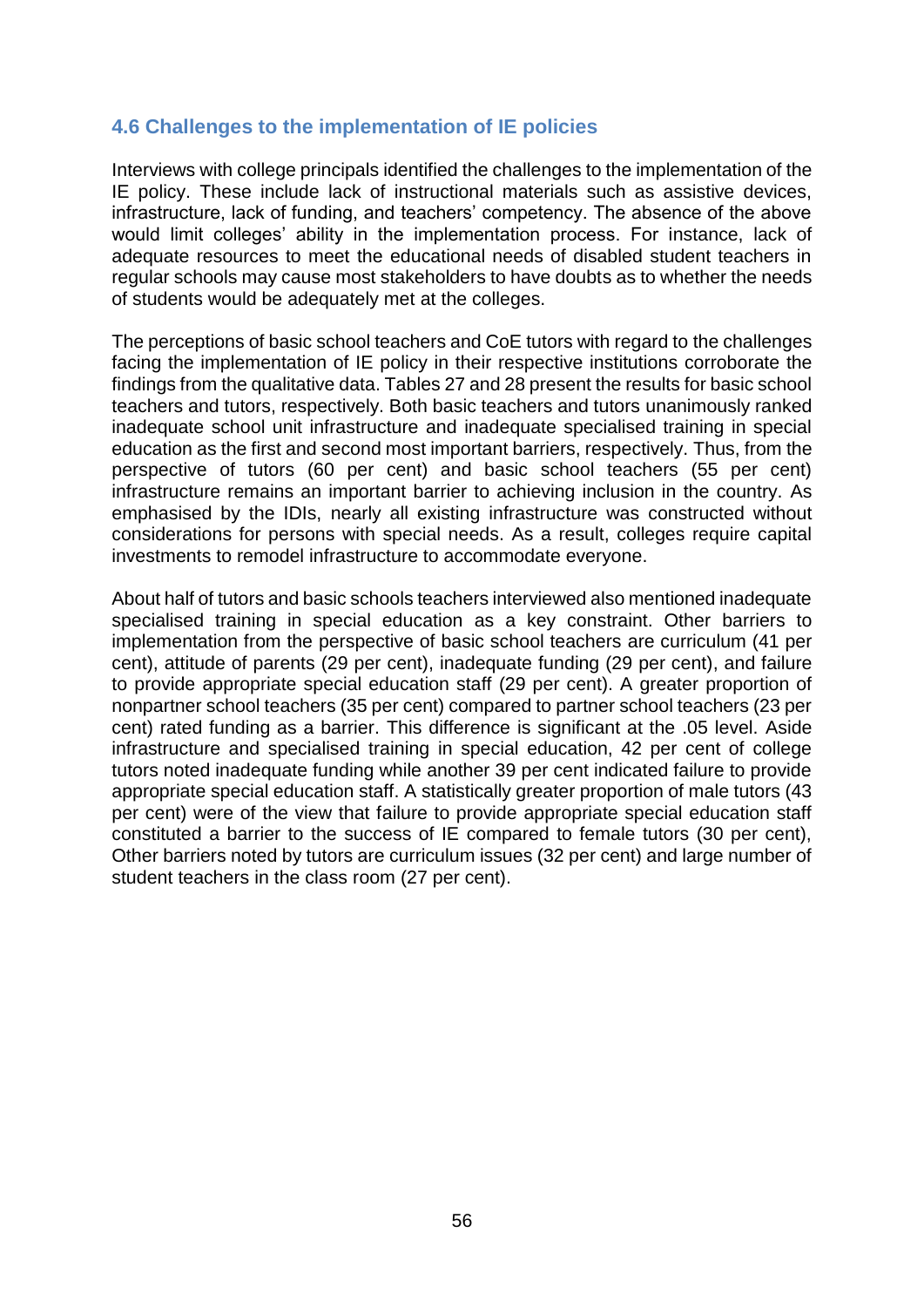|                                                              |     | Partner<br>school |                | Nonpartner<br>school |    | Lower<br>primary |    | Upper<br>primary |                 | <b>JHS</b> |     | All  |
|--------------------------------------------------------------|-----|-------------------|----------------|----------------------|----|------------------|----|------------------|-----------------|------------|-----|------|
| Type of constraint                                           | N   | $\%$              | N              | %                    | N  | $\%$             | N  | $\frac{0}{0}$    | N               | %          | N   | $\%$ |
| School unit                                                  |     |                   |                |                      |    |                  |    |                  |                 |            |     |      |
| infrastructure                                               | 119 | 58.3              | 101            | 51.5                 | 62 | 58.5             | 62 | 53.4             | 96              | 53.9       | 220 | 55.0 |
| Specialized training in<br>special education                 | 98  | 48.0              | 96             | 49.0                 | 49 | 46.2             | 57 | 49.1             | 88              | 49.4       | 194 | 48.5 |
| Curriculum                                                   | 79  | 38.7              | 84             | 42.9                 | 42 | 39.6             | 50 | 43.1             | 71              | 39.9       | 163 | 40.8 |
| Parents' attitudes                                           | 63  | 30.9              | 53             | 27.0                 | 35 | 33.0             | 37 | 31.9             | 44              | 24.7       | 116 | 29.0 |
| Incomplete funding                                           | 47  | 23.0              | 69             | 35.2                 | 29 | 27.4             | 34 | 29.3             | 53              | 29.8       | 116 | 29.0 |
| Failure to provide<br>appropriate special<br>education staff | 57  | 27.9              | 58             | 29.6                 | 29 | 27.4             | 25 | 21.6             | 61              | 34.3       | 115 | 28.7 |
| Large number of<br>pupils in the<br>classroom                | 60  | 29.4              | 46             | 23.5                 | 23 | 21.7             | 33 | 28.4             | 50              | 28.1       | 106 | 26.5 |
| Teacher's reluctance                                         | 32  | 15.7              | 29             | 14.8                 | 13 | 12.3             | 21 | 18.1             | 27              | 15.2       | 61  | 15.3 |
| Special and general<br>teacher collaboration                 | 22  | 10.8              | 24             | 12.2                 | 14 | 13.2             | 10 | 8.6              | 22              | 12.4       | 46  | 11.5 |
| Legislative framework                                        | 13  | 6.4               | $\overline{7}$ | 3.6                  | 5  | 4.7              | 5  | 4.3              | 10 <sup>°</sup> | 5.6        | 20  | 5.0  |
| Other                                                        | 3   | 1.5               | 0              | 0.0                  | 1  | 0.9              | 1  | 0.9              | 1               | 0.6        | 3   | 0.8  |

Table 27: Teachers' perception of barriers to implementing IE in the basic schools

Note: Percentages sum up to more than 100 because of multiple responses.

| Table 28: CoE tutors' perception of barriers to implementing IE at the CoEs |
|-----------------------------------------------------------------------------|
|-----------------------------------------------------------------------------|

|                                           |    | Female tutor |     | Male tutor | All |      |  |
|-------------------------------------------|----|--------------|-----|------------|-----|------|--|
|                                           | N  | $\%$         | N   | $\%$       | N   | $\%$ |  |
| School unit infrastructure                | 60 | 60.0         | 135 | 60.0       | 195 | 60.0 |  |
| Specialized training in special education | 55 | 55.0         | 105 | 46.7       | 160 | 49.2 |  |
| Incomplete funding                        | 41 | 41.0         | 94  | 41.8       | 135 | 41.5 |  |
| Failure to provide appropriate special    |    |              |     |            |     |      |  |
| education staff                           | 30 | 30.0         | 97  | 43.1       | 127 | 39.1 |  |
| Curriculum                                | 39 | 39.0         | 66  | 29.3       | 105 | 32.3 |  |
| Large number of student teachers in the   |    |              |     |            |     |      |  |
| classroom                                 | 22 | 22.0         | 65  | 28.9       | 87  | 26.8 |  |
| Legislative framework                     | 17 | 17.0         | 35  | 15.6       | 52  | 16.0 |  |
| Teachers' reluctance                      | 12 | 12.0         | 22  | 9.8        | 34  | 10.5 |  |
| Special and general teacher collaboration | 11 | 11.0         | 23  | 10.2       | 34  | 10.5 |  |
| Parents' attitudes                        | 6  | 6.0          | 18  | 8.0        | 24  | 7.4  |  |
| Other                                     | 0  | 0.0          | 2   | 0.9        | 2   | 0.6  |  |

Note: Percentages sum to more than 100 per cent due to multiple responses.

Participants in the IDIs further provided suggestions to help meet IE needs at the colleges. These included the provision of appropriate instructional materials, the construction of special infrastructure for better inclusive education practices, training of tutors, among others. For instance, one principal intimated: *"If I take you round our campus, you will realise that there are no ramps for wheel chairs for instance. All we have are steps. The toilets are also not conducive for students with special education needs. A lot needs to be done."* This comment is in line with UNESCO's (2004) assertion that the successful accommodation of learners with special educational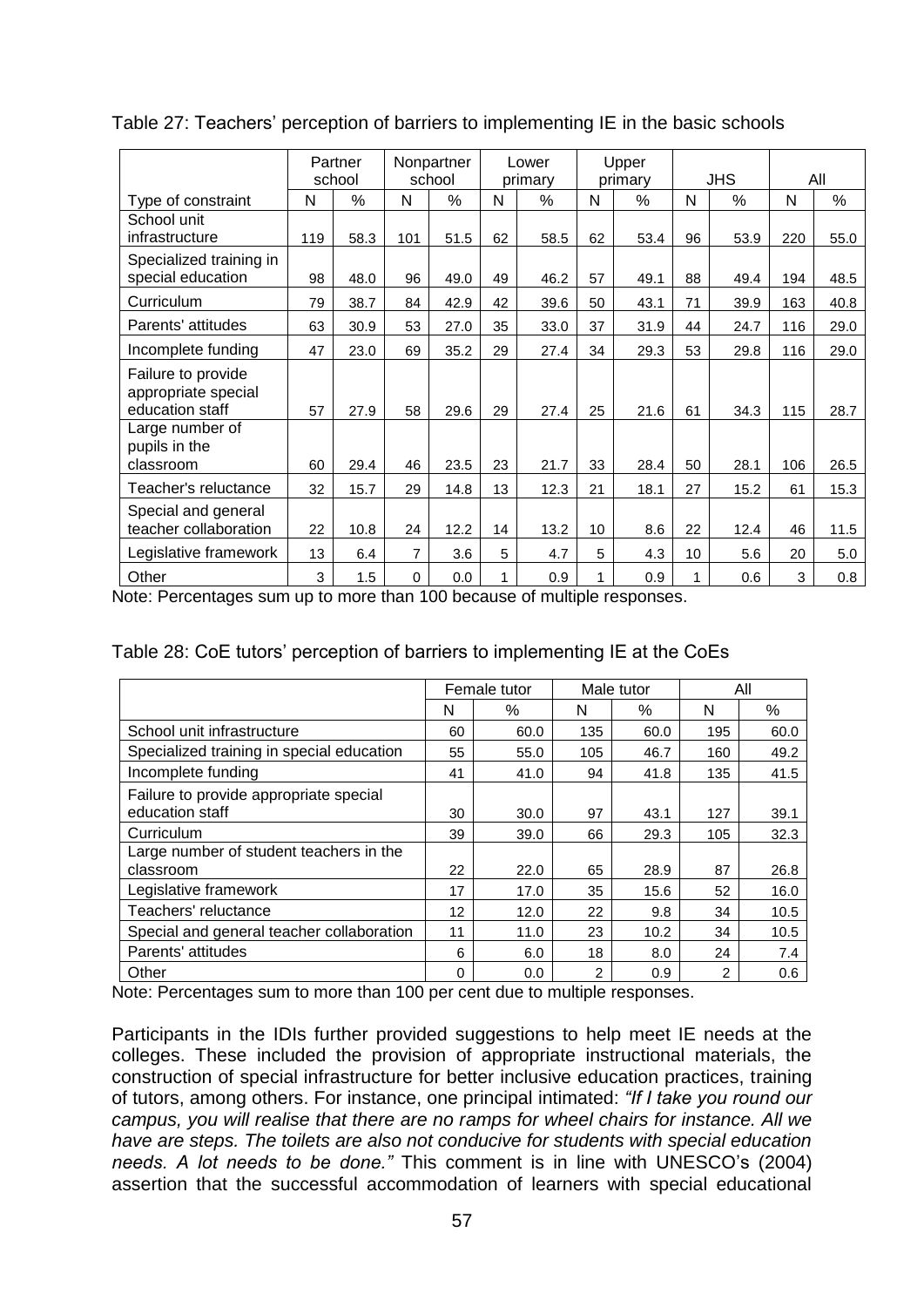needs require facilities, assistive devices and accessible buildings appropriate to learners with SENs. Similarly, the government of Ghana's IE policy (2015) also put emphasis on learning institutions to ensure that learners with SEN are provided with appropriate resources for quality learning.

With the development of a new curriculum for the CoEs, there will be the need to organize continuous professional development trainings for tutors to be abreast with issues of IE and SEN. This is important because not all tutors are familiar with such policies. One participant communicated the concern this way:

*The next issue I'll want address has to do with the curriculum…I know they are working on a new curriculum for the colleges of education. Once that is done, we need to organize refresher training for our tutors, student teachers, and partner schools. A similar thing was done for gender with support from T-TEL.* [Participant, Mount Mary College]

Another obstacle identified as having the potential to hinder the implementation of the inclusive education policy relates to the lack of training in special needs education for teaching and nonteaching staff at the basic schools and colleges of education. Some of these important stakeholders do not have an understanding of IE and SEN and may hinder their approach and attitude towards such students. One way of handling this will be to increase awareness at the colleges. It is thus important to train the entire community to be familiar with the policy on inclusive education and what is expected of all stakeholders to actualize it:

*There is the need to create awareness among both the teaching and nonteaching staff because the attitude of some people towards persons with disability is bad… so these people will need to be educated ….we still need to have posters around campus to create awareness…it should be posted in the classrooms too and all other notice boards*  [Participant, Mount Mary College]

*…there is the need for more sensitization on issues of disability and the physically challenged… if we are able to do the sensitization that means people will accept them as part of us. The sensitization can be done by maybe a body set up by the NCTE. T-TEL has done a lot by helping us with policies…but they will soon wrap up their work in Ghana so the NCTE has to take it up* [Participant, Berekum College]

Another challenge to the smooth implementation of IE policies has to do with the identification and diagnosis of pupils and student teachers with special educational needs. In instances where teachers and tutors identify a student requiring special needs based on experience and knowledge, the extent of support required by such pupils or student teachers is usually unknown. This is so or because teachers and tutors do not have the skills and expertise to diagnose such pupils/student teachers.

*At times the inability to identify some of these needs is a big problem. The other one is about the tutor and staff understanding of these special educational needs.*  [Participant, Komenda College]

*There is a second-year student in this college who has mobility impairment. His dormitory bed was initially upstairs but when our attention was drawn to his condition,*  we decided to relocate him to the ground floor and to a lower bed. This student came *here and protested the decision. He said he had not complained that he couldn't*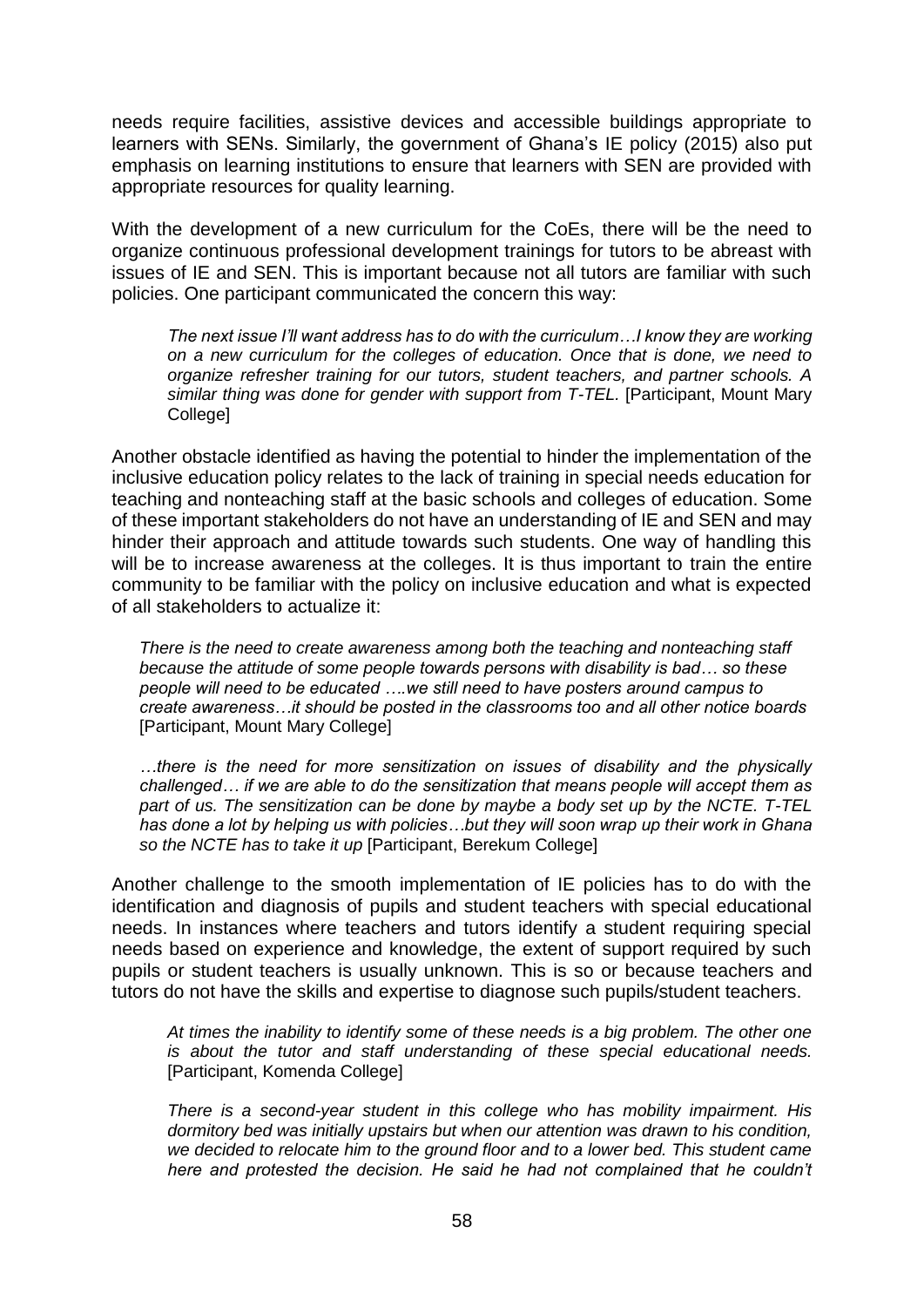*access the facility. In effect, we had to allow him to keep to the first floor* [Participant, St. Joseph College]

The other challenge relates to funding the implementation of the IE policy. Although the policy helps to bring everyone on board to explore their full potentials, finding the needed resources remains a challenge to its smooth implementation. Some of the compliance requirements are capital intensive and colleges have to make tough decisions of allocating scarce resources to competing urgent needs. This sometimes leaves very little or nothing at all to finance some of these capital expenditures.

*In fact, we have a challenge with infrastructure. At the moment our classrooms do not provide easy access and comfort for students with special needs. In the Central region, Komenda College has been earmarked for the practice of inclusive education by NCTE. They advised that we change the face of some of our infrastructure but we are financially constrained* [Participant, Komenda College].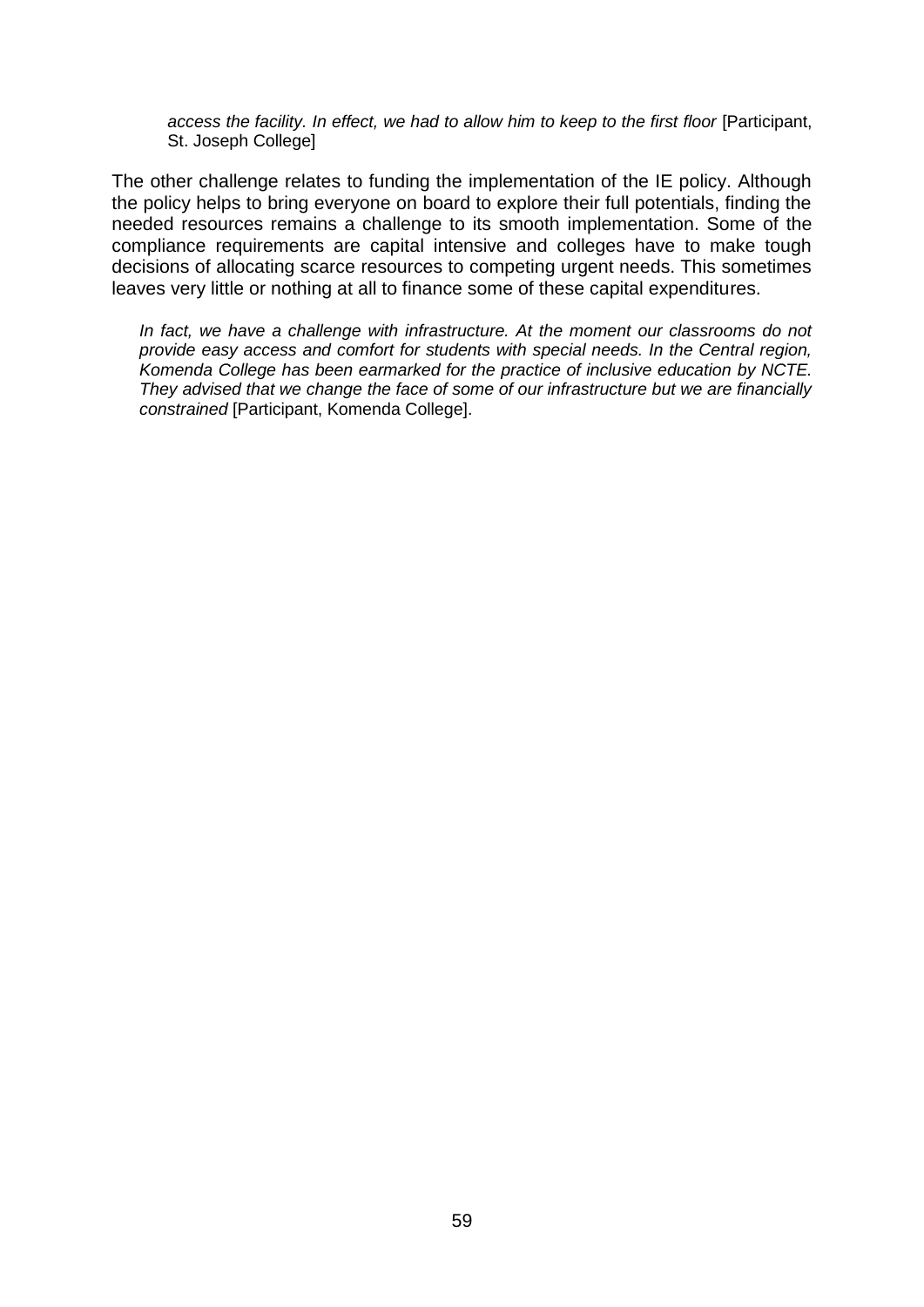## **5. Conclusions and recommendations**

## **5.1 Conclusion**

This report presents findings from a study to assess the extent to which public CoEs in Ghana are adhering to the national policy and guidelines on inclusive education. It also assesses the knowledge level of college tutors and basic school teachers in IE and the level of training being given student teachers at the CoEs. Based on interviews of college principals and assessments of the college environment using a scoring rubric, it is evident that efforts are being made by colleges to be in meaningful compliance. This is by way of college-specific initiatives that are being pursued. While altering existing infrastructure requires resources, there is the need for colleges to prioritise in the area of resource allocation if they are to increase their level of compliance with the national IE policy.

Training programmes have been instituted as a means to prepare prospective teachers in identifying and teaching students with SEN in their future classrooms. The tutor lesson observations suggest that little is done in terms of classroom setting in teaching student teachers with and without SEN. While colleges of education are making efforts to be IE compliant, much of the efforts have concentrated on student teachers and tutors.

We further conclude on the general lack of data on students with SEN at both CoEs and basic schools, even though there exist students with SEN in these institutions. The lack of data makes it difficult to estimate the prevalence of students with SEN across basic schools and CoEs. This could be partly due to the inadequate training of the teaching and nonteaching staff of these institutions. Another probable reason is the absence of special needs coordinators at both CoEs and basic schools. The lack of dedicated tutors and teachers impede the implementation of classroom protocols.

Finally, in many instances we do not find statistically significant differences between T-TEL partner and nonpartner schools with respect to IE issues discussed in the study. Apart from awareness of the existence of an IE policy, in-service training on IE and SEN, presence of a SEN coordinator in the school, participation in postqualification training and funding as a constraint to the implementation of IE policy, partner and nonpartner schools are similar with regard to IE issues.

## **5.2 Recommendations**

First, awareness about the IE policy and its requirements and provisions, particularly, the IE implementation guidelines and standards is required for all CoEs and basic public schools. As revealed by the study, while tutors and basic school teachers selfreported knowledge of the policy, they were generally unaware of the guidelines and standards. In particular, knowledge seems to be weak in specific requirements such as universal design for learning.

Second, the establishment of the office of students with special needs and subsequent appointment of a coordinator should be given urgent attention to give meaning to the IE policy's requirement for the establishment of SEN monitoring and evaluation units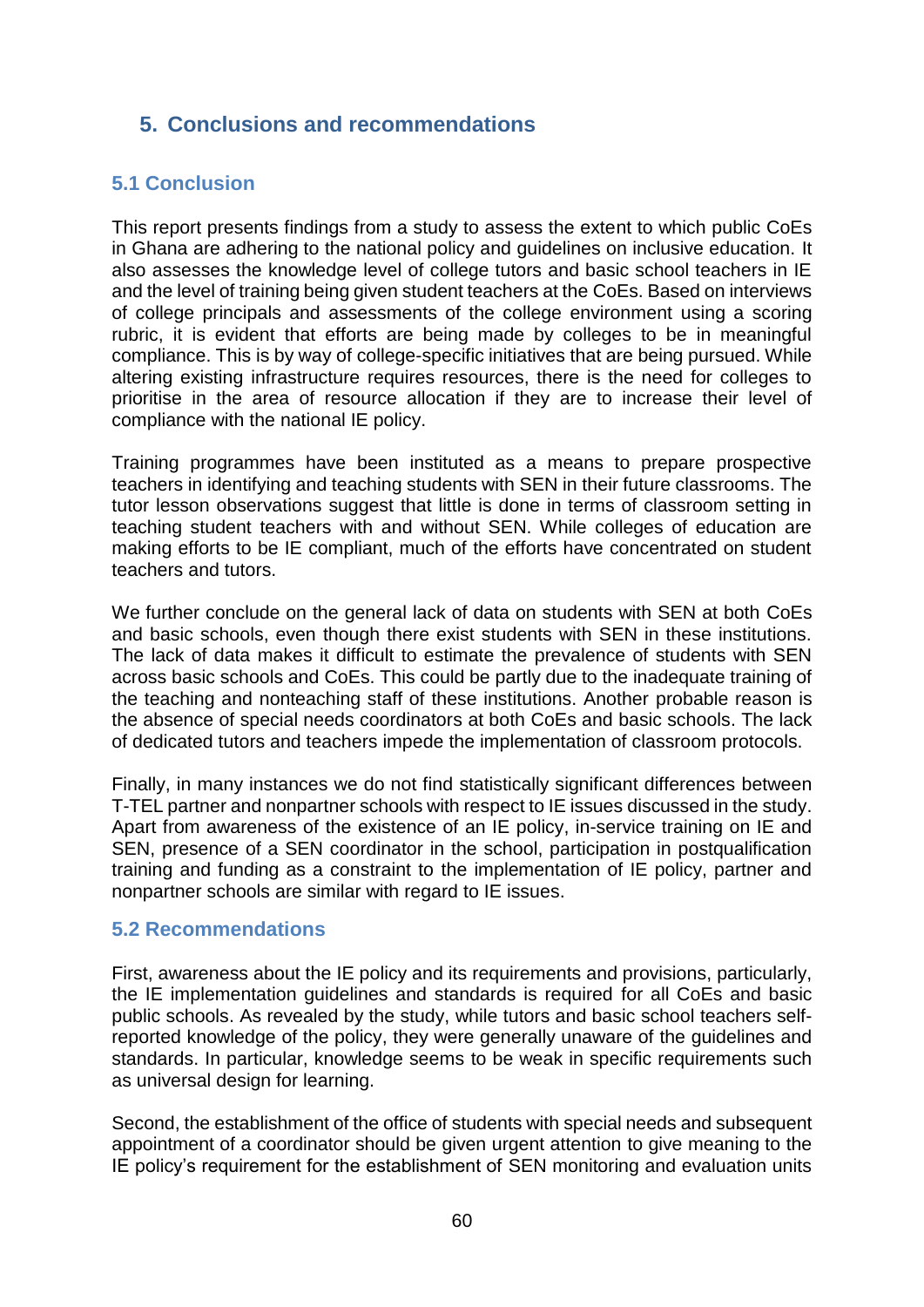in all educational institutions. This has the potential of facilitating activities relating to the implementation of the IE policy in all CoEs and basic schools. The coordinator and his/her office must be tasked with ensuring the implementation of the provisions of the policy to enhance compliance. In addition, this unit can serve as a data collation unit for students with SEN and disabilities.

Third, the Persons with Disability Act in its current state does not elaborate on the study of disability and disability-related issues in the curricula of teacher training institutions or colleges for teaching professionals to train and equip teachers to teach in inclusive classrooms. There is, therefore, the need for action by the MoE, the GES and other stakeholders to ensure the curricula of the CoEs incorporate components relating to teaching in inclusive settings.

Fourth, although 80 per cent of basic school teachers indicated knowledge about SEN, about half of the teachers surveyed cited lack of specialised training in SEN as a barrier to the successful implementation of IE. Clearly, knowledge does not necessarily translate into skill in handling students with SEN. There must be increased efforts at the CoEs to train student teachers in IE and SEN. In particular, the teaching practice component must be strengthened to ensure that student teachers benefit immensely from mentorship that will enhance their knowledge and skills at teaching and handling students and pupils with SEN. Additionally, training on SEN should be part of continuous professional development, through workshops and seminars, for basic school teachers and CoE tutors so as to keep them abreast with current developments in handling students and pupils with SEN as it is clear from the study that the level of training received by teachers at the CoE might not be adequate. In this regard, it is recommended that, the MoE and GES in collaboration with other stakeholders should design and rollout a professional development programme for tutors of CoEs and teachers of basic schools to ensure that they are constantly abreast with current developments in IE and the handling of students with SEN.

Fifth, it is recommended that CoEs sensitise both teaching and nonteaching staff as well as the partner schools about the contents of the IE policy and what is expected of all stakeholders to engender meaningful compliance. One way is to have posters at strategic locations on college campuses to draw attention about the need to have all hands on deck. In addition, gender and inclusion clubs could be formed to champion the concerns of student teachers with SEN.

Sixth, the Ministry of Education through the NCTE and GES should work together to ensure that colleges are well resourced to enable them to build user friendly infrastructure for learners with SEN and provide essential support services including the provision of assistive devices. That said, there is much that CoEs and basic schools can do without additional funding, such as being aware of which of their students have disabilities or special needs and creating awareness about SEN in their institutions,

Seventh, partner and nonpartner schools are similar with regard to IE issues. While differences exist, which can be read as an indication of the impact of T-TEL's activities, more needs to be done if partner schools are to exhibit greater compliance with the IE policy and serve as a model for emulation.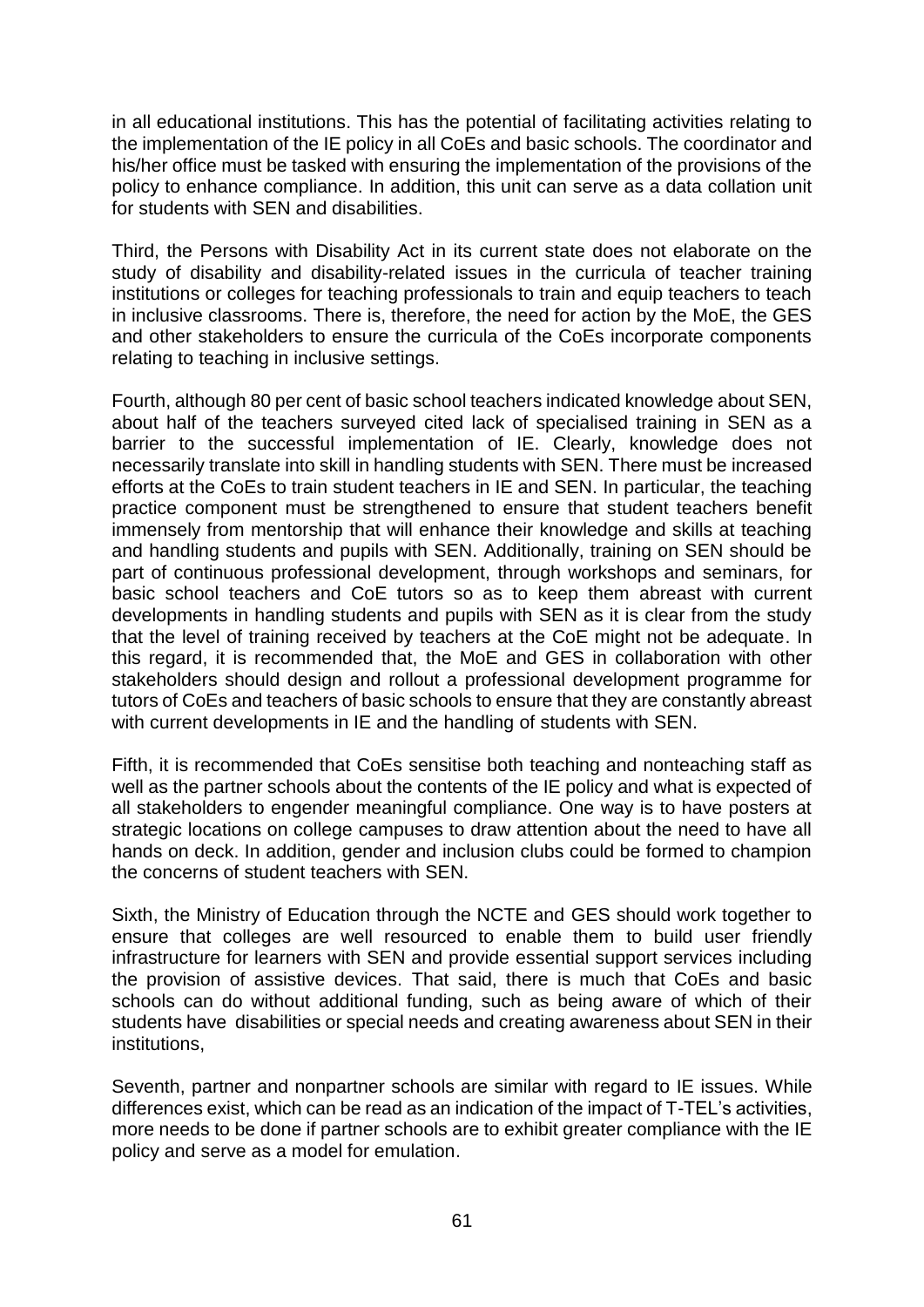Finally, it is recommended that the NAB conducts an assessment of the CoEs to ensure that the CoEs are in compliance with UDL in accordance with the IE policy.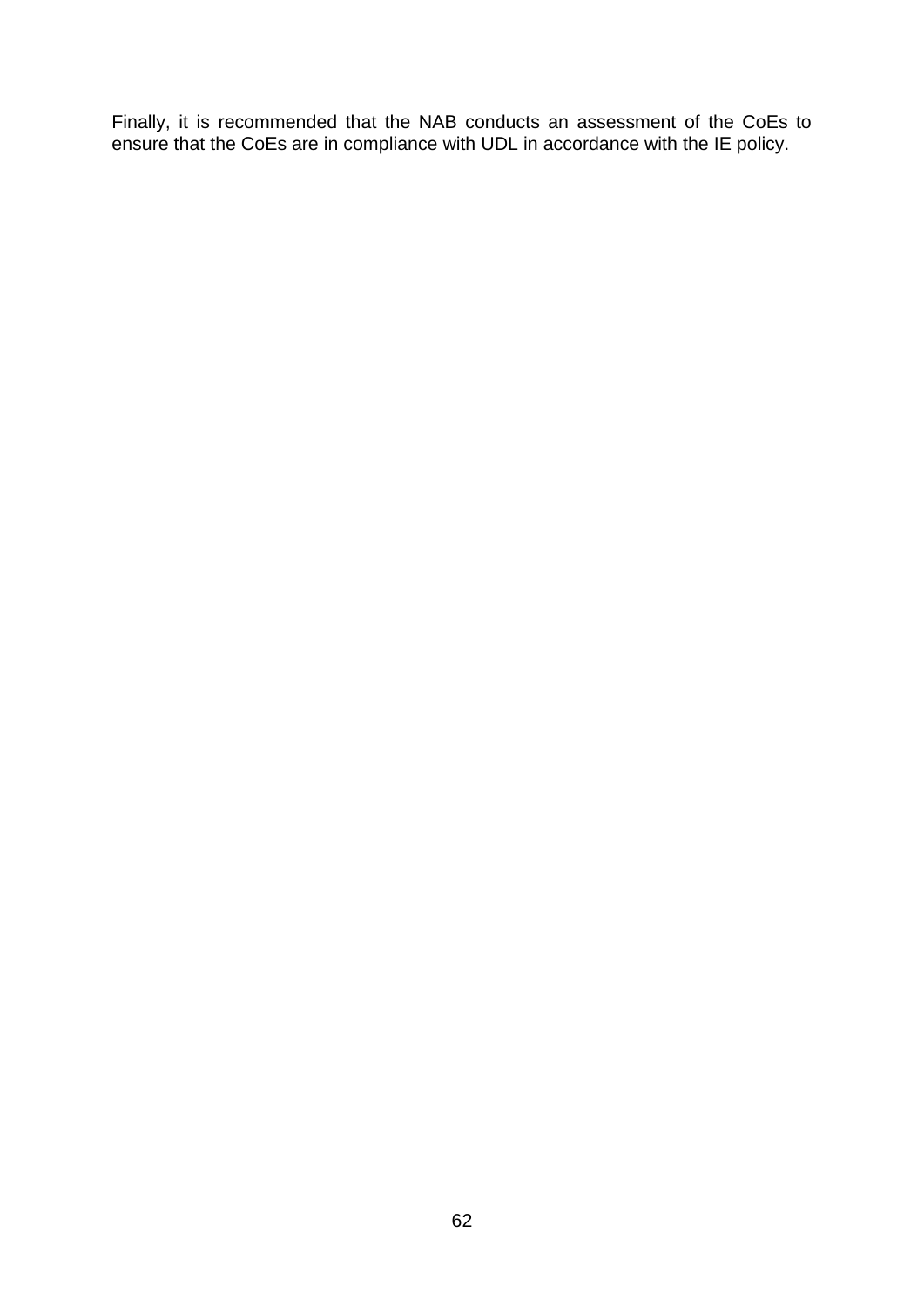# **References**

- Ackah, F. R. and Deku, P. (2012). Teachers' conceptualization of inclusive education in Ghana. *Ife Psychologia: An International Journal*, *20*(1), 152-164.
- Agbenyega, J. (2007). Examining teachers' concerns and attitudes to inclusive education in Ghana. *International Journal of Wholeschooling, 3*(1), 41-56
- Agbenyega, J. and Deku, P. (2011). Building new identities in teacher preparation for inclusive education in Ghana. *Current Issues in Education*, *14*(1). Available at <http://cie.asu.edu/ojs/index.php/cieatasu/article/view/554/166>
- Akinyi, L. E., Nyangia, O.E., and Orodho, A. J. (2015). Challenges facing implementation of inclusive education in public secondary schools in Rongo Sub-County, Migori County, Kenya. *Journal of Humanities and Social Science, 20*(4), 39-50.
- Buli-Holmberg, J. and Jeyaprathaban (2016). Effective practice in inclusive and special needs education. *International Journal of Special Education, 31*(1), 119-134.
- Cortiella, C. (2009). *The state of learning disabilities*. New York, NY: National Center for Learning Disabilities. [www.LD.org/stateofld](http://www.ld.org/stateofld)
- Destefano, L., Shriner, J. G., and Lloyd, C. A. (2001). Teacher decision making in participation of students with disabilities in large scale assessments. *Exceptional Children*, *68*(1), 7-22.
- Florian L. (2008). Special or inclusive education: future trends. *British Journal of Special Education*, *35*(4), 202-308.
- Ghana Statistical Service (GSS) (2014). Ghana Living Standards Survey Round 6. Accra, Ghana: GSS.
- Gichura, S. (1999). Education for all (EFA) 2000: *Assessment Progress of Kenya: Report Draft.* UNESCO.
- Government of Ghana (GoG) (2006). Disability Act 2006. Act 715. Accra.
- Government of Ghana (GoG) (2015a). Inclusive Education Policy. Ministry of Education, Accra.
- Government of Ghana (GoG) (2015b). Inclusive Education Policy: Implementation Plan. Ministry of Education, Accra.
- Gyimah, E. K., Sugden, D., and Pearson, S. (2009). Inclusion of children with special educational needs in mainstream schools in Ghana: Influence of teachers' and children's characteristics. *International journal of Inclusive Education*, *13*(8), 787-804.
- Hatchel, E. (2009). *Regular education and special Education teacher attitudes toward inclusion*. A research paper submitted in partial fulfillment of the requirements for the Master of Science degree in Education. The Graduate School, University of Wisconsin-Stout; Menomonie, WI. Retrieved from
- Hodkinson, A. and Devarakonda, C. (2009). Conceptions of inclusion and inclusive education. A critical examination of the perspectives and practices of teachers in India. *Research in Education*, *82*, 85-99.
- Kauffman, J.M. (1995). The Illusion of Full Inclusion: A Comprehensive Critique of Current Special Education Bandwagon. Austin, Tex.: PRO-ED.
- Kilinc, S., Farrand, K., Chapman, K., Kelley, M., Millinger, J., and Adams, K. (2017). Expanding opportunities to learn to support inclusive education through drama-enhanced practices. *British Journal of Special Education, 44*(4), 431- 447. doi:10.1111/1467-8578.12186
- Kuyini, A. B. and Desai, I. (2007). Principals' and teachers' attitudes and knowledge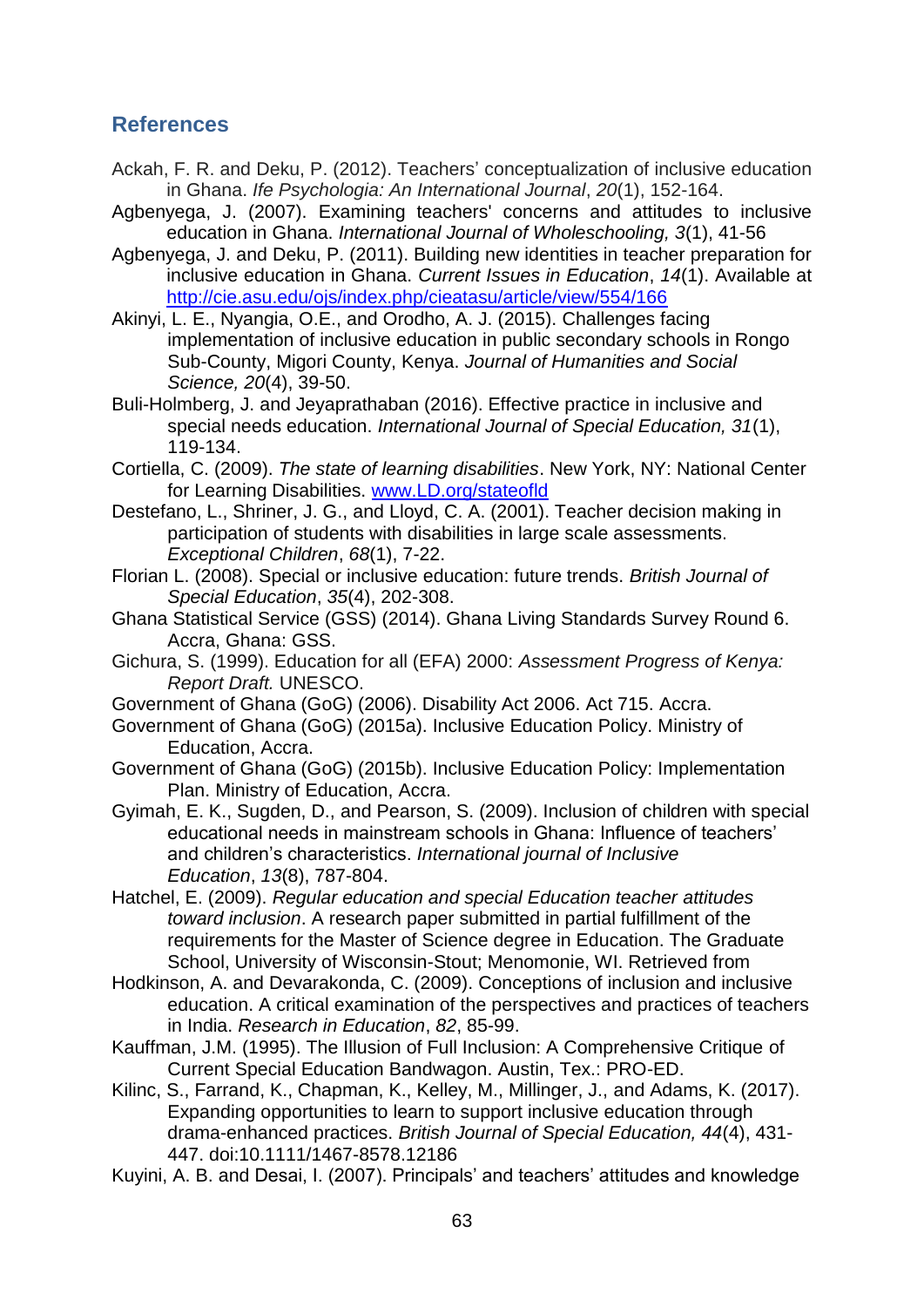of inclusive education as predictors of effective teaching practices in Ghana. *Journal of Research in Special and Inclusive Education*, *7* (2), 104-113

- Kuyini, A. B. and Desai, I. (2008).Providing instruction to students with special needs in inclusive classrooms in Ghana: Issues and challenges. *International Journal of Whole Schooling*, *4*(1), 22-39.
- Kuyini, A. B. and Mangope, B. (2011). Student teachers' attitudes and concerns about inclusive education in Ghana and Botswana. *International Journal of Whole Schooling, 7*(1), 20-37.
- Loreman,T. (2007).Seven pillars of support for inclusive education: *Moving from "why?" to "how?"International Journal of Whole Schooling, 3*(2), 22-38.
- Motitswe, J. M. (2011). Teaching and learning methods in inclusive classrooms in the fouundation phase. Mphuphuthe, South Africa: Master's Thesis, Department of Inclusive Education. Faculty of Education. University of South Africa.
- Muchiri, N. and Robertson, L. (2000). *Including the excluded: An inclusive education project in* Congress, *North Kenya.* Paper presented at the beginning of the International special Education University of Manchester.
- Obi, E., Mamah, V., and Avoke, K. (2007). Inclusive education in an emerging country: The state of teacher preparedness in Ghana. *Journal of International Special Needs Education, 10,* 31-39*.*
- Ocloo, M. A. and Subbey, M. (2008): Perception of basic education school teachers towards inclusive education in the Hohoe District of Ghana. *International Journal of Inclusive Education,12(*5-6), 639-650.
- OECD (2011). *Education at a glance: OECD Indicators.* Organization for Economic Co-operation and Development, OECD Publishing. Available at <http://dx.doi.org/10.1787/eag-2011-en>
- Oriedo, T. (2003). *The state of persons with disabilities in Kenya*. Council for Exceptional Children: Division of International Special Education and Services. Retrieved from http//www.cec.sped.org/ind/natlover.html
- Porter, G. L., and Smith, D. (Eds.). (2011). *Exploring inclusive practices through professional enquiry*. Rotterdam: Sense publishers.
- Rae, H., McKenzie, K., and Murray, G. (2011). The impact of training on teacher knowledge about children with an intellectual disability. *Journal of Intellectual Disabilities, 15*(1), 21–30. DOI: 10.1177/1744629511401168
- Scruggs, T. E., and Mastropieri, M. A. (1996). Teacher perceptions of mainstreaming/ inclusion, 1958-1995: A research synthesis. *Exceptional Children*, 63(1), 59-74.
- Shadreck, M. (2012). Bachelor of education in-service teacher trainees' perceptions and attitudes on inclusive education in Zimbabwe. *Asian Social Science, 8*(13), 227-232.
- Slikker,J. ( 2009). *Attitudes towards persons with disability In Ghana.* VSO Ghana*.* https://www.medbox.org/gh-disability/attitudes-towards-persons-withdisability-in-ghana/preview?
- Stanovich, P. J., and Jordan A. (2002): Preparing general educators to teach in inclusive classrooms: Some food for thought. *The Teacher Educator,* 37(3), 173-185.
- Swart, E., Engelbrecht, P., Eloff, I., and Pettipher, R. (2002). Implementing inclusive education in South Africa: teachers' attitudes and experiences. Acta Academica Vol. 34(1),175-1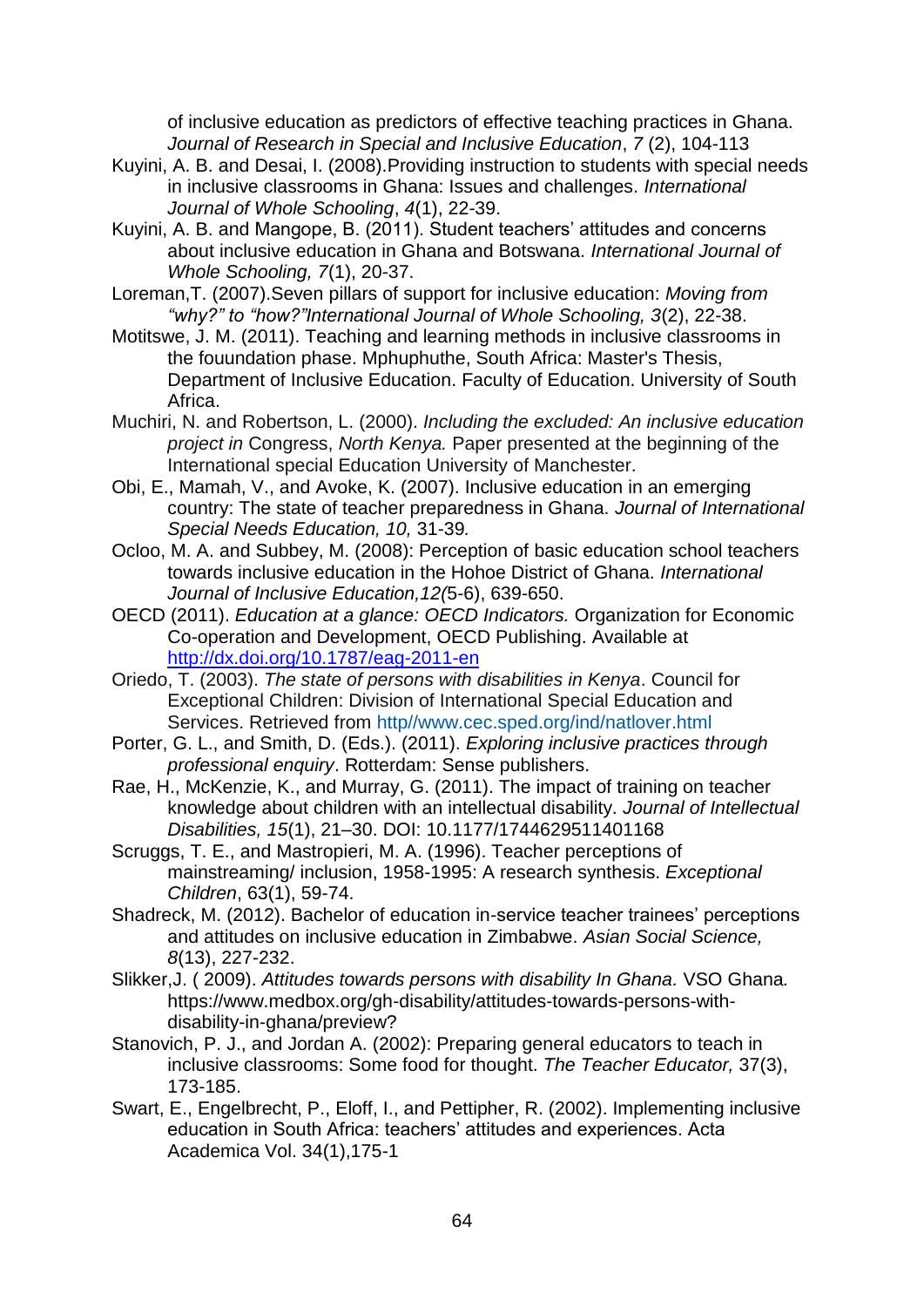UNESCO (1994). The Salamanca statement and framework for action on special needs education. Author

- UNESCO (2005). *Guidelines for Inclusion: Ensuring Access to Education for All*. Paris:
- UNESCO (2009). *''Inclusive Education: The Way of the Future''*. International Conference on Education48th Session Geneva, Switzerland, 25-28 November 2008, Final Report. Paris: Author
- UNICEF (2003). *The state of the world's children 2003*. New York: Author.
- UNICEF (2007). Promoting the rights of children with disabilities. *Innocenti Digest No. 13*, Innocenti Research Centre: Author.
- UNICEF (2011).*The Right of Children with Disabilities to Education: A Rights-Based Approach to Inclusive Education.* Geneva: UNICEF Regional Office for Central and Eastern Europe and the Commonwealth of Independent States (CEECIS).
- UNICEF (2013). *The state of the world's children report: Children with disabilities*. New York: Author.
- UNICEF Ghana (2017). *Country programme 2018-2022: Programme Strategy Note: Education*. Accra: Author
- WHO (2011). *World report on disability*. Geneva: WHO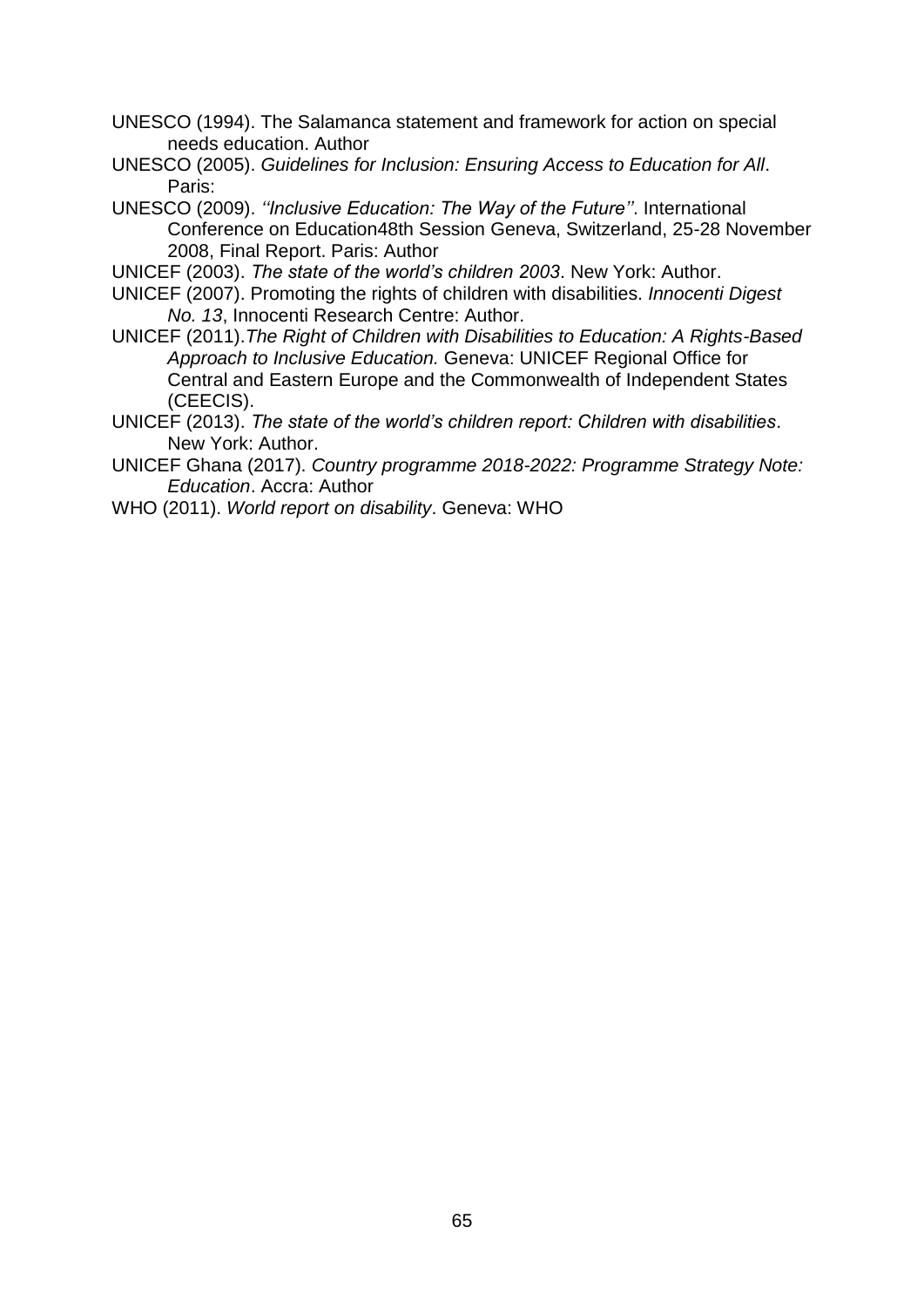# **Appendix AP1: Research Instruments**

# *Table AP1.1 Scoring Rubric*

#### **National Council for Tertiary Education (NCTE) and Transforming Teacher Education and Learning (T-TEL) Study on**

**Inclusive Education: Learners with Disabilities and Special Education Needs in Ghana** 

# **SCORING RUBRIC**

A rubric is designed to assess CoEs' compliance with the government's substantive requirements for its policies and practices on inclusive education.

#### *Introduction and Consent*

Good morning/ afternoon. My name is …………………………………….. I work with Research Trust Limited and we are conducting research on behalf of the National Council for Tertiary Education (NCTE) and Transforming Teacher Education and Learning (T-TEL), Ghana, on *Inclusive Education* practices at Colleges of Education (CoEs) in Ghana. The information we collect will help the government (Ministry of Education) and other stakeholders to plan education delivery, especially as it relates to learners with disabilities and special educational needs. Your college of education was selected for the study. I would like to ask you to respond to some issues pertaining to the compliance of your college with the requirements of the inclusive education policy particularly, with respect to learners with disabilities and special educational needs. The session will last about 30 to 40 minutes. Your responses will be treated with utmost confidentiality, and no information that identifies you will be included in our report. All the information you provide shall be stored, used and processed only for research purposes. The findings of the study will provide empirical evidence to guide policies that would enhance the provision of inclusive education for learners with disabilities and special educational needs.

In case you need more information about the study, you may contact the person(s) listed on this card.

Would you be willing to help us with our research and participate in our study/survey?

Yes No

Name of Participant **Name of Participant Date Date** Signature Signature

П  $\Box$ 

#### *Definitions:*

For the purpose of this using this rubric, it is important you understand some terminologies or definitions so as to ensure mutual understanding of these terminologies throughout the interview.

#### **Learners with Special Educational Needs (SEN)**

Learners with special educational needs include persons with hearing impairment, persons with visual impairment, persons with intellectual disability, persons with physical disability, persons with deafblindness, persons with multiple disabilities, persons with speech and communication disorders, persons with attention deficit, hyperactivity disorder, gifted and talented persons, persons with specific learning disability, persons with autism, persons with other health impairment (asthma, etc), children displaced by natural catastrophes and social conflicts, nomadic children (shepherd boys, fisher-folks' children and domestic child workers), children living in extreme social and economic deprivation, children exploited for financial purpose, orphans and children who are not living with their biological parents. It also includes a wide variety of reasons that are known to act as barriers to the optimal progress in learning and development of the child.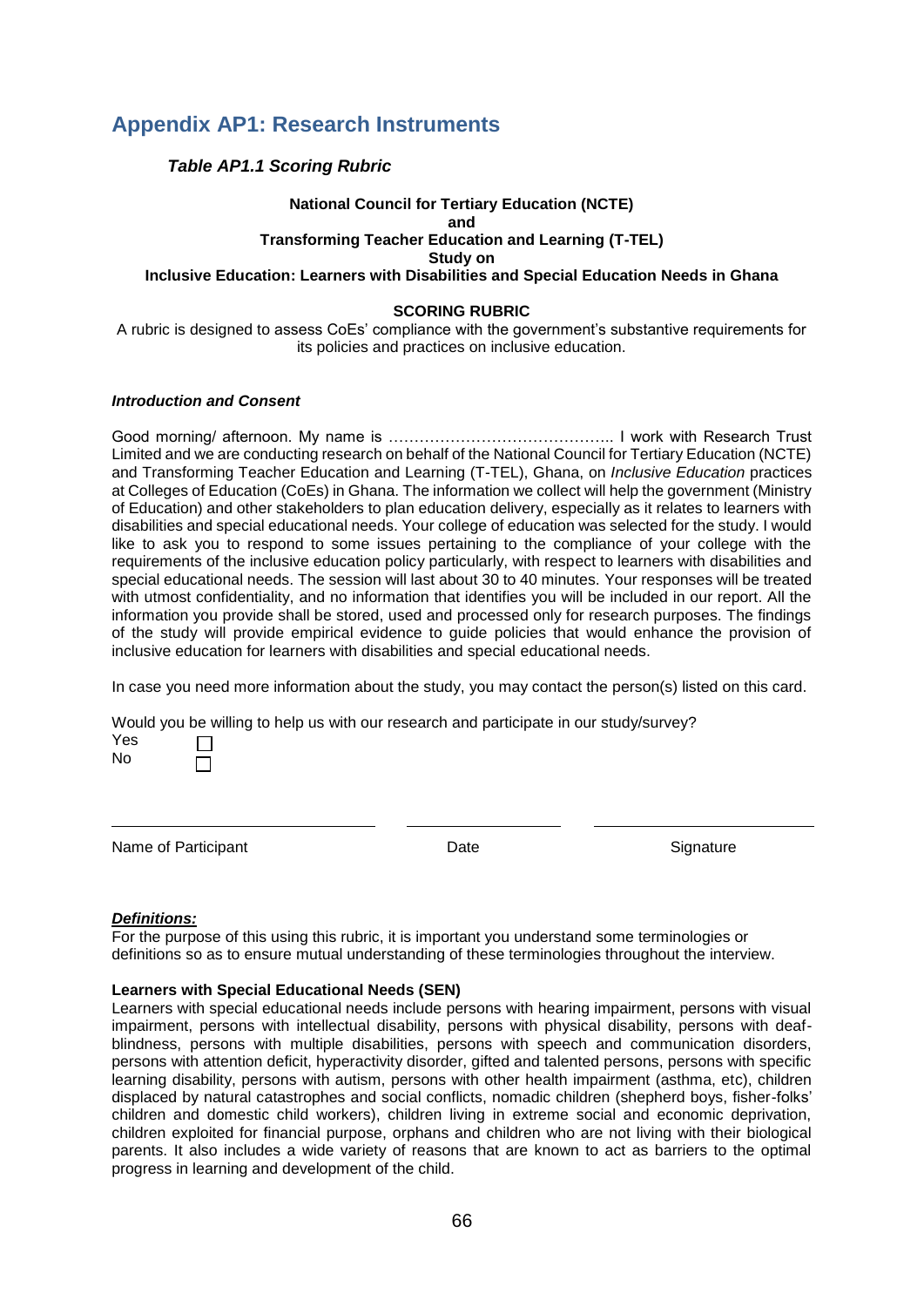#### **Inclusive Education (IE)**

Inclusion is defined in its broadest sense as ensuring access and learning for all children: especially those disadvantaged from linguistic, ethnic, gender, geographic or religious minority, from an economically impoverished background as well as children with special needs including those with disabilities.

## **Learners with Disabilities**

Persons pursuing education in a formal, non-formal or informal, public or private education setting, who have long-term physical, mental, intellectual or sensory impairments which, in interaction with various barriers, may hinder their full and effective participation in society on an equal basis with others.

#### **Accessibility**

Accessibility refers to the design of products, devices, services, or environments for people with disabilities, so that barriers that limit their movements, senses, or activities are removed.

### **Universal Design for Learning**

The architectural principles of *Universal Design for Learning (UDL)* serve the general purpose of making learning accessible to more learners in inclusionary programmes. The idea is that with modifications of *representation* (materials), *expression* (methods of communication), and *engagement* (how learners respond to curriculum) a much wider range of learners can be included in regular classroom instruction. The principle of Universal Design for Learning (UDL) offers:

*• Multiple means of representation,* to give learners various ways of acquiring information and knowledge;

*• Multiple means of expression,* to provide learners alternatives for demonstration of what they know; and

*• Multiple means of engagement,* to tap into learners' interests, offer appropriate challenges, and increase motivation.

# **College of Education (CoE)**

A college of education refers to a professional institution where school teachers are trained.

#### **College Principal (CP)**

This refers to a member of staff with the most responsibility for the day to day management of the college. He/she is also the administrative head of the college of education. The College Principal instrument will be admin

#### **College Tutor (CT)**

A college tutor is an individual charged with the responsibility to instruct and guide students in a particular subject area. Tutors also have the responsibility to encourage and assist their students to gain mastery in the subjects they are taught so as to make them competent and prepared as professional teachers.

#### **Student Teacher (ST)**

These are individuals who have gained admission to a college of education to be instructed and guided into becoming professional teachers.

# **NAME OF COLLEGE**: ……………………………………………………………… **COLLEGE**

| ID:                |  |
|--------------------|--|
| Region:            |  |
| District:          |  |
| Date of interview: |  |
| Enumerator's name: |  |
| Supervisor's name: |  |

#### **Section A: General Information**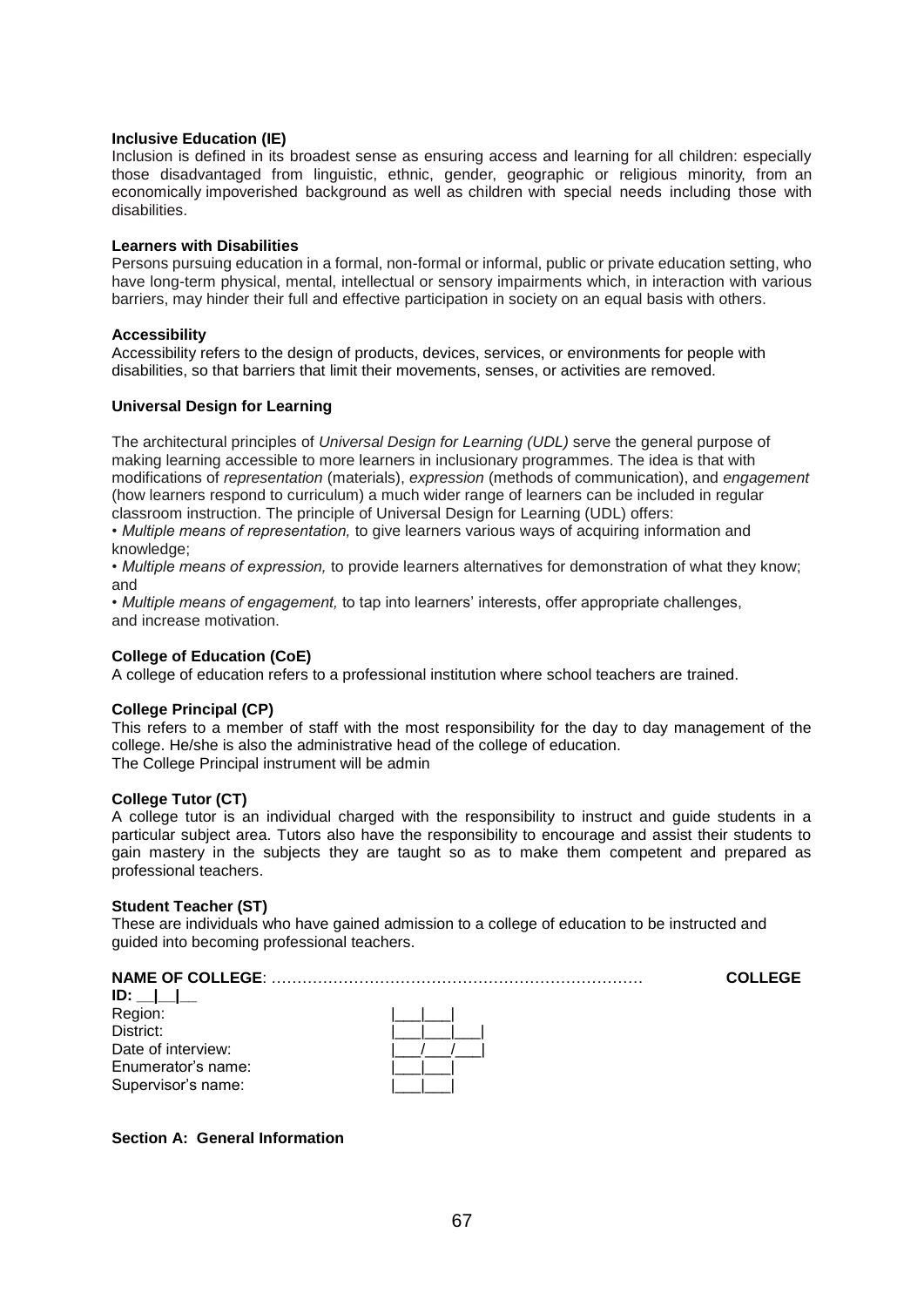|   | What is your position in this college                             | Principal<br>1.<br>Assistant principal<br>2.<br>Other (specify)<br>3. |
|---|-------------------------------------------------------------------|-----------------------------------------------------------------------|
| 2 | How many years have you been in this<br>role/position?            |                                                                       |
| 3 | Does the college have students with special<br>educational needs? | 1. Yes<br>2. No                                                       |
|   | If Yes, how many?                                                 |                                                                       |

\*(Someone in the college's admission office can be asked a few questions about the # of applicants with special needs and their acceptance rate compared with applicants without special needs)

### **SECTION B: Compliance with Inclusive Education Policy (and accompanying Standards and Guidelines)**

|                |                                                                                                      | <b>Always</b> | <b>Very</b><br>Often | <b>Sometimes</b> | Rarely         | <b>Never</b> |
|----------------|------------------------------------------------------------------------------------------------------|---------------|----------------------|------------------|----------------|--------------|
|                |                                                                                                      |               |                      |                  |                |              |
| $\mathbf{1}$   | The college admits<br>applicants with special<br>educational needs.                                  | $\mathbf{1}$  | 1                    | $\Omega$         | $\Omega$       | $-1$         |
| $\overline{2}$ | Admission of students with<br>special needs to this college<br>is on a concessionary basis.          | 1             | 1                    | $\Omega$         | $\overline{0}$ | $-1$         |
| 3              | The college collaborates with<br>local communities to create<br>awareness on disability<br>issues.   | $\mathbf{1}$  | 1                    | $\mathbf 0$      | $\Omega$       | $-1$         |
|                | Kindly Provide examples:                                                                             |               |                      |                  |                |              |
|                |                                                                                                      |               |                      |                  |                |              |
| $\overline{4}$ | The college collaborates with<br>local communities to create<br>awareness on inclusive<br>education. | 1             | 1                    | $\Omega$         | $\Omega$       | $-1$         |
|                | Kindly Provide examples:                                                                             |               |                      |                  |                |              |
|                |                                                                                                      |               |                      |                  |                |              |
| 5              | The college enforces a<br>non-discrimination policy for<br>students with special needs.              | $\mathbf{1}$  | 1                    | $\mathbf 0$      | $\mathbf 0$    | $-1$         |
| $6\phantom{1}$ | This college has sanctions in<br>place for discriminating<br>against students with special<br>needs. | $\mathbf{1}$  | 1                    | $\mathbf 0$      | $\overline{0}$ | $-1$         |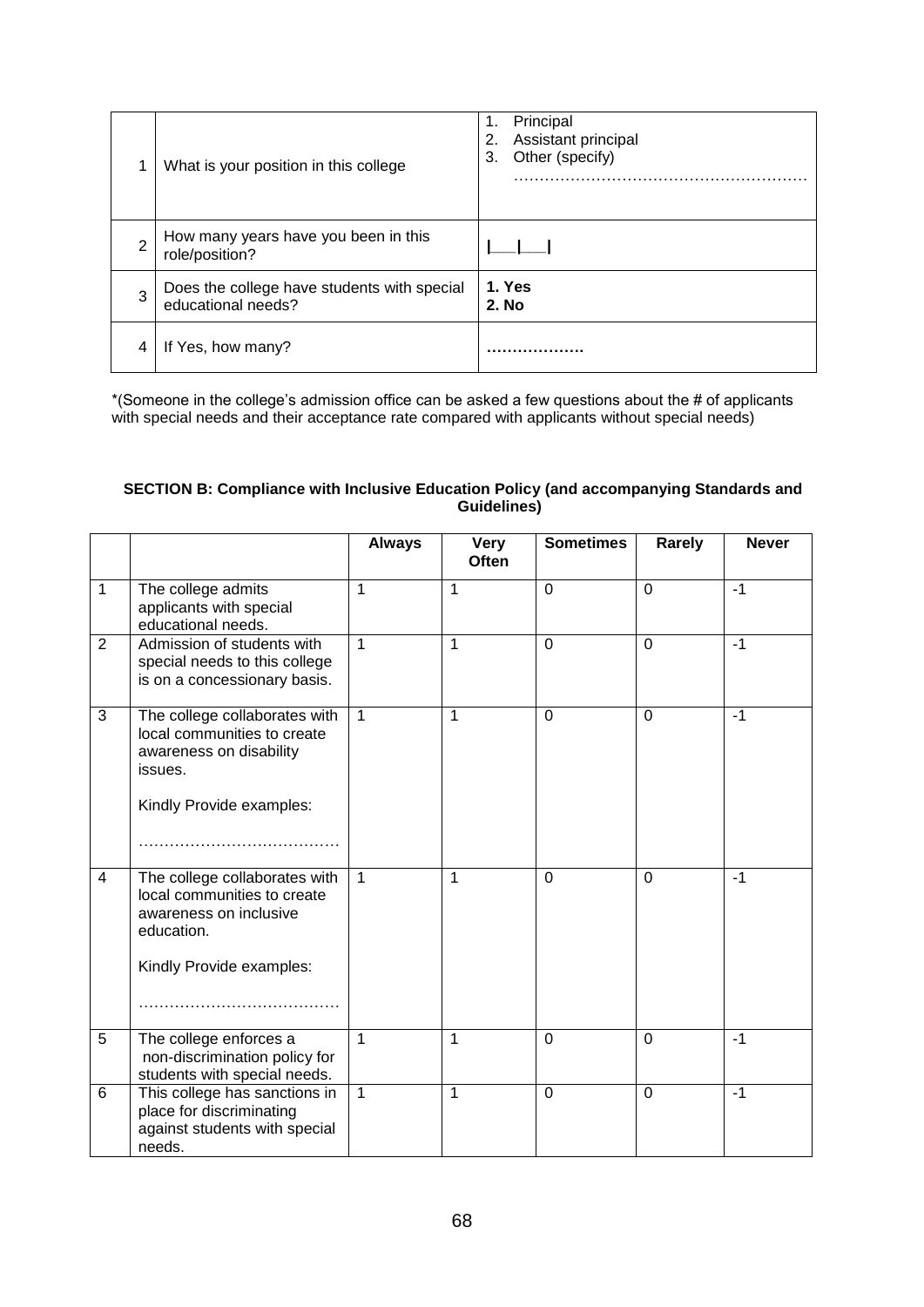| $\overline{7}$ | The college has a qualified<br>special educational needs<br>coordinator.                                                                                                                                                                   | 1            | $\mathbf{1}$ | $\mathbf 0$    | $\mathbf 0$    | $-1$ |
|----------------|--------------------------------------------------------------------------------------------------------------------------------------------------------------------------------------------------------------------------------------------|--------------|--------------|----------------|----------------|------|
| 8              | "Person First" language is<br>used by members of the<br>college in making reference<br>to persons with special<br>educational needs in the<br>college (e.g. 'person with<br>disability' and not 'disabled<br>person').                     | 1            | $\mathbf{1}$ | $\mathbf 0$    | $\mathbf 0$    | $-1$ |
| 9              | The curricular used in the<br>college reflect Universal<br>Design for Learning (See List<br>of Definitions)                                                                                                                                | 1            | $\mathbf{1}$ | $\Omega$       | $\mathbf 0$    | $-1$ |
| 10             | Student teachers are trained<br>in applying inclusive<br>practices in their (future)<br>classrooms.                                                                                                                                        | 1            | $\mathbf{1}$ | $\mathbf 0$    | $\mathbf 0$    | $-1$ |
| 11             | Student teachers with<br>special educational needs<br>are given more time to<br>complete assessment tasks<br>(depending on their unique<br>needs).                                                                                         | 1            | $\mathbf{1}$ | $\overline{0}$ | $\mathbf 0$    | $-1$ |
| 12             | Student teachers who<br>require assistive technology<br>(e.g. white canes, special<br>computers, hearing aids,<br>etc.) are allowed to use them<br>without restriction.                                                                    | 1            | $\mathbf{1}$ | $\overline{0}$ | $\mathbf 0$    | $-1$ |
| 13             | Student teachers with<br>special educational needs<br>have their needs considered<br>when decisions regarding<br>assignment to residential<br>facilities are being made<br>(including the hall, the floor<br>(level), the room, bed, etc.) | 1            | $\mathbf{1}$ | $\mathbf 0$    | $\Omega$       | $-1$ |
| 14             | Student teachers with<br>special educational needs<br>have their needs considered<br>when decisions regarding<br>assignment to a partner<br>school are being made                                                                          | 1            | $\mathbf{1}$ | $\Omega$       | $\mathbf 0$    | $-1$ |
| 15             | Tutors in this college are<br>trained to identify student<br>teachers with special<br>educational needs.                                                                                                                                   | 1            | $\mathbf{1}$ | $\Omega$       | $\mathbf 0$    | $-1$ |
| 16             | Tutors employ instructional<br>methods that accommodate<br>the full range of diversity<br>among student teachers.                                                                                                                          | $\mathbf{1}$ | $\mathbf{1}$ | $\overline{0}$ | $\overline{0}$ | $-1$ |
| 17             | Tutors provide student<br>teachers with special<br>educational needs with non-                                                                                                                                                             | 1            | $\mathbf{1}$ | $\Omega$       | $\Omega$       | $-1$ |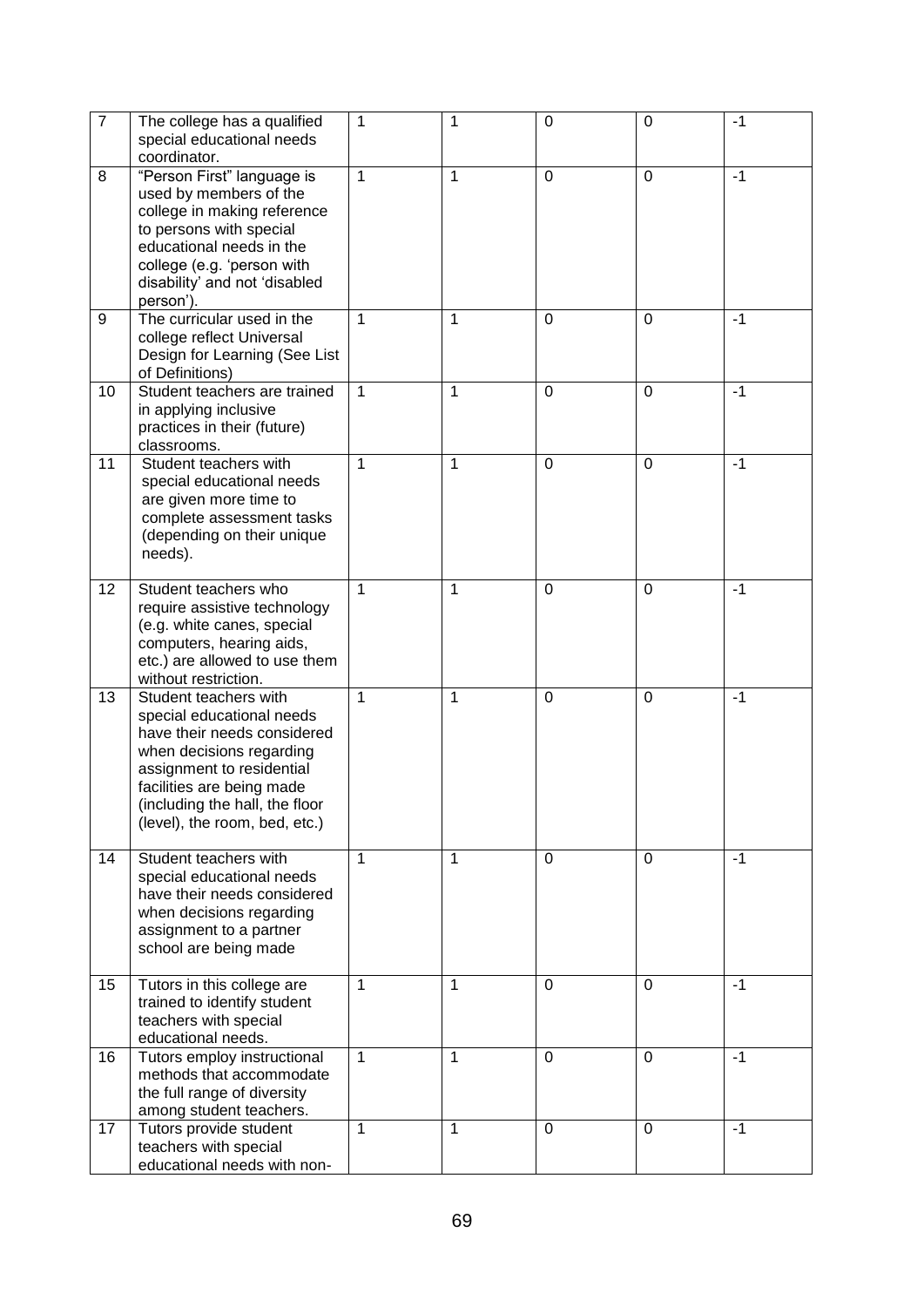|    | stigmatizing attention during<br>instructional periods.                                                             |  |          |  |
|----|---------------------------------------------------------------------------------------------------------------------|--|----------|--|
| 18 | Tutors provide formative<br>feedback to student<br>teachers with special<br>educational needs.                      |  | O        |  |
| 19 | Tutors employ alternative<br>assessment tasks to help<br>students with special<br>educational needs work<br>better. |  | $\theta$ |  |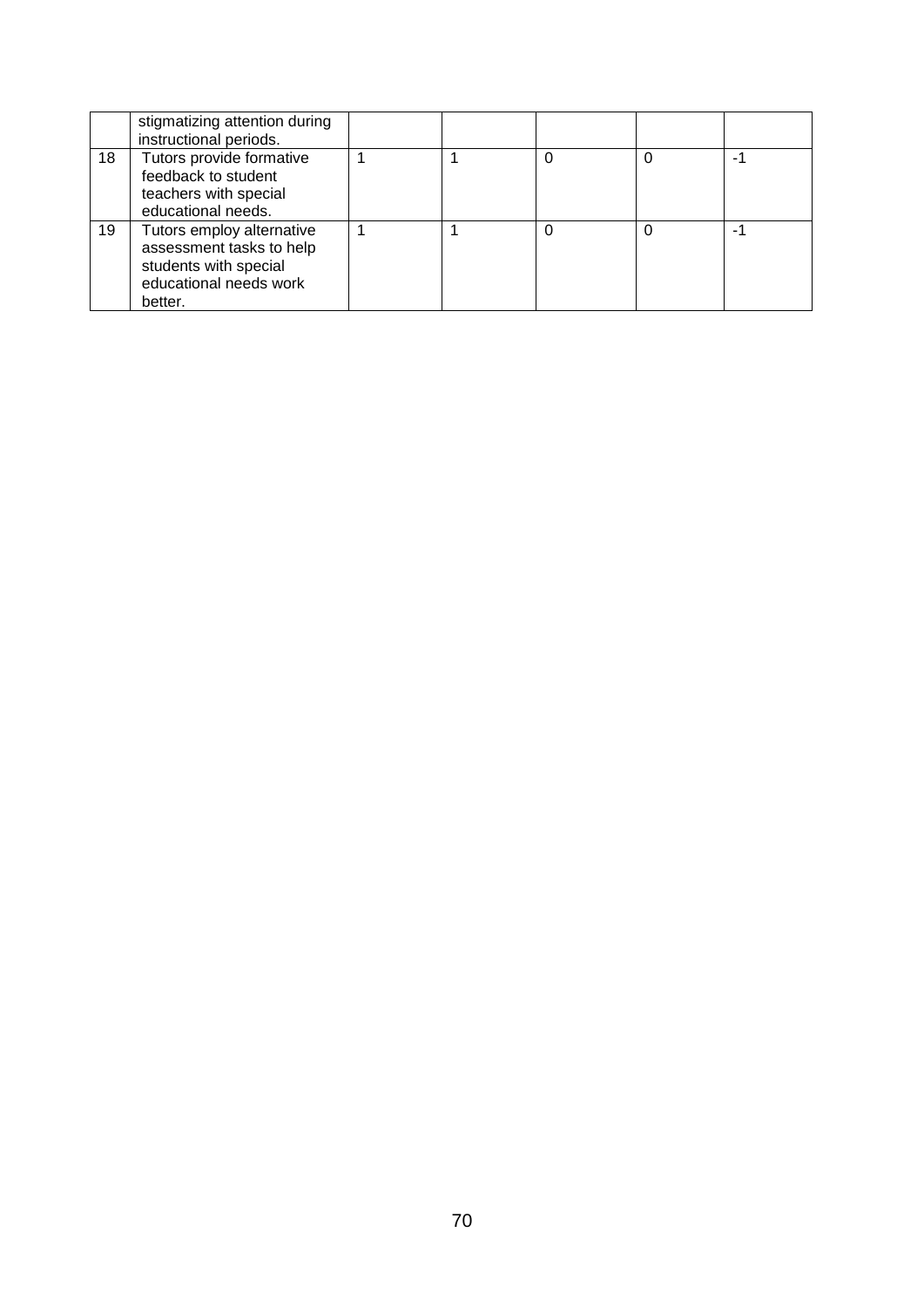# **SECTION C: Observation of the Physical Environment (***To be completed through observation by the enumerator)*

**Clearly evident means (4)** - The description fits in all or most of the observed item(s) /space(s)/ building(s) (80-100%) **Moderately evident means (3)**– The description fits in about half to three-quarters of the observed item(s)/space(s)/building(s) (40-80%) time, etc. Little evidence means (2) - The description fits in only about a quarter to one-third of the observed item(s)/space(s)/building(s) (10-40%) **Virtually Non-existent means (1)** – The description fits in less than one-tenth of the observed item(s)/space(s)/building(s) (0-10 %) **Not Applicable (0)** – The item(s)/space(s)/building(s) to be observed is not available on the college premises

|                 | <b>Dormitory</b>                                                                                                                         |              |                |              | <b>Classroom</b><br>building |                |                |              | Library      |      |                |              | Workshop/<br>Laboratory |                |      | Administration<br>building |              |                |              | <b>Recreational</b><br>facility |                |                |                         |                |      |                |                |                |              |             |              |
|-----------------|------------------------------------------------------------------------------------------------------------------------------------------|--------------|----------------|--------------|------------------------------|----------------|----------------|--------------|--------------|------|----------------|--------------|-------------------------|----------------|------|----------------------------|--------------|----------------|--------------|---------------------------------|----------------|----------------|-------------------------|----------------|------|----------------|----------------|----------------|--------------|-------------|--------------|
|                 |                                                                                                                                          |              |                | # Observed   |                              |                |                |              | # Observed   |      |                |              |                         | # Observed     |      |                            |              | # Observed     |              |                                 |                |                | # Observed              |                |      |                |                |                | # Observed   |             |              |
|                 | <b>Observation codes</b>                                                                                                                 | 4            | 3              | $\mathbf{2}$ | 1                            | $\bf{0}$       | 4              | 3            | $\mathbf{2}$ | 1    | $\bf{0}$       | 4            | $\mathbf{3}$            | $\mathbf{2}$   |      | $\bf{0}$                   | 4            | 3              | $\mathbf{2}$ |                                 | $\bf{0}$       | 4              | 3                       | $\mathbf{2}$   |      | $\bf{0}$       | 4              | 3              | $\mathbf{2}$ | $\mathbf 1$ | $\mathbf{0}$ |
|                 | There are ramps (or<br>elevators) that serve as<br>alternative access<br>routes to this place.                                           |              | $\mathbf{1}$   | $\Omega$     | $-1$                         | $\mathbf{0}$   | $\overline{1}$ | 1            | $\mathbf 0$  | $-1$ | $\mathbf{0}$   | $\mathbf{1}$ | $\mathbf{1}$            | $\mathbf 0$    | $-1$ | $\overline{0}$             | $\mathbf{1}$ | $\overline{1}$ | $\Omega$     | $-1$                            | $\overline{0}$ | $\overline{1}$ | 1                       | $\Omega$       | $-1$ | $\mathbf{0}$   | $\overline{1}$ | $\overline{1}$ | $\mathbf 0$  | $-1$        |              |
| $\overline{2}$  | Ramps are gentle (i.e.<br>not steep)                                                                                                     |              | $\mathbf 1$    | $\Omega$     | $-1$                         | $\overline{0}$ | $\overline{1}$ | 1            | $\mathbf 0$  | $-1$ | $\overline{0}$ | $\mathbf{1}$ | $\mathbf 1$             | $\overline{0}$ | $-1$ | $\overline{0}$             | $\mathbf{1}$ | $\mathbf{1}$   | $\mathbf 0$  | $-1$ .                          | $\Omega$       | $\mathbf{1}$   | 1                       | $\Omega$       | -1   | $\Omega$       | $\overline{1}$ |                | $\Omega$     |             | $-1$ 0       |
| 3               | Each accessible<br>entrance has at least<br>one accessible door or<br>doorway, wide enough<br>(at least 915mm for a<br>wheelchair user). |              | $\overline{1}$ | $\mathbf 0$  | $-1$                         | $\overline{0}$ | $\overline{1}$ | 1            | $\mathbf 0$  | $-1$ | $\overline{0}$ | $\mathbf{1}$ | $\mathbf{1}$            | $\mathbf 0$    | $-1$ | $\mathbf{0}$               | $\mathbf{1}$ | $\mathbf{1}$   | $\Omega$     | $-1$                            | $\overline{0}$ | $\overline{1}$ | $\overline{\mathbf{1}}$ | $\Omega$       | -1   | $\mathbf{0}$   | 1              |                | $\Omega$     |             | $-1$ 0       |
| $\overline{4}$  | There are grip-friendly<br>handrails (marking the<br>edge or border of the<br>stairway) to support<br>users.                             |              |                | $\Omega$     | $-1$                         | $\overline{0}$ | $\mathbf 1$    | 1            | $\mathbf 0$  | $-1$ | $\overline{0}$ | $\mathbf{1}$ | $\mathbf 1$             | $\overline{0}$ | $-1$ | $\mathbf{0}$               | $\mathbf{1}$ | $\mathbf{1}$   | $\mathbf 0$  | $-1$                            | $\overline{0}$ | $\mathbf{1}$   | 1                       | $\Omega$       | -1   | $\mathbf{0}$   | 1              |                | $\Omega$     |             | $-1$ 0       |
| $5\overline{)}$ | Floor or ground<br>surfaces are stable,<br>firm and slip resistant                                                                       |              | $\mathbf{1}$   | $\mathbf 0$  | $-1$                         | $\mathbf{0}$   | $\mathbf{1}$   | 1            | $\mathbf 0$  | $-1$ | $\mathbf{0}$   | $\mathbf{1}$ | $\mathbf{1}$            | $\mathbf 0$    | $-1$ | $\overline{0}$             | $\mathbf{1}$ | $\mathbf{1}$   | $\mathbf 0$  | $-1$                            | $\overline{0}$ | $\mathbf{1}$   | $\mathbf 1$             | $\Omega$       | $-1$ | $\overline{0}$ | $\overline{1}$ | $\overline{1}$ | $\mathbf 0$  |             | $-1$ 0       |
| 6               | Toilet facilities have<br>grab bars for users<br>who would require<br>them.                                                              | $\mathbf{1}$ | $\mathbf{1}$   | $\mathbf 0$  | $-1$                         | $\overline{0}$ | $\overline{1}$ | $\mathbf{1}$ | $\mathbf 0$  | $-1$ | $\mathbf{0}$   | $\mathbf{1}$ | $\mathbf{1}$            | $\overline{0}$ | $-1$ | $\overline{0}$             | $\mathbf{1}$ | $\mathbf{1}$   | $\mathbf 0$  | $-1$                            | $\overline{0}$ | $\overline{1}$ | $\mathbf{1}$            | $\overline{0}$ | $-1$ | $\Omega$       | $\overline{1}$ | $\overline{1}$ | $\mathbf 0$  |             | $-1$ 0       |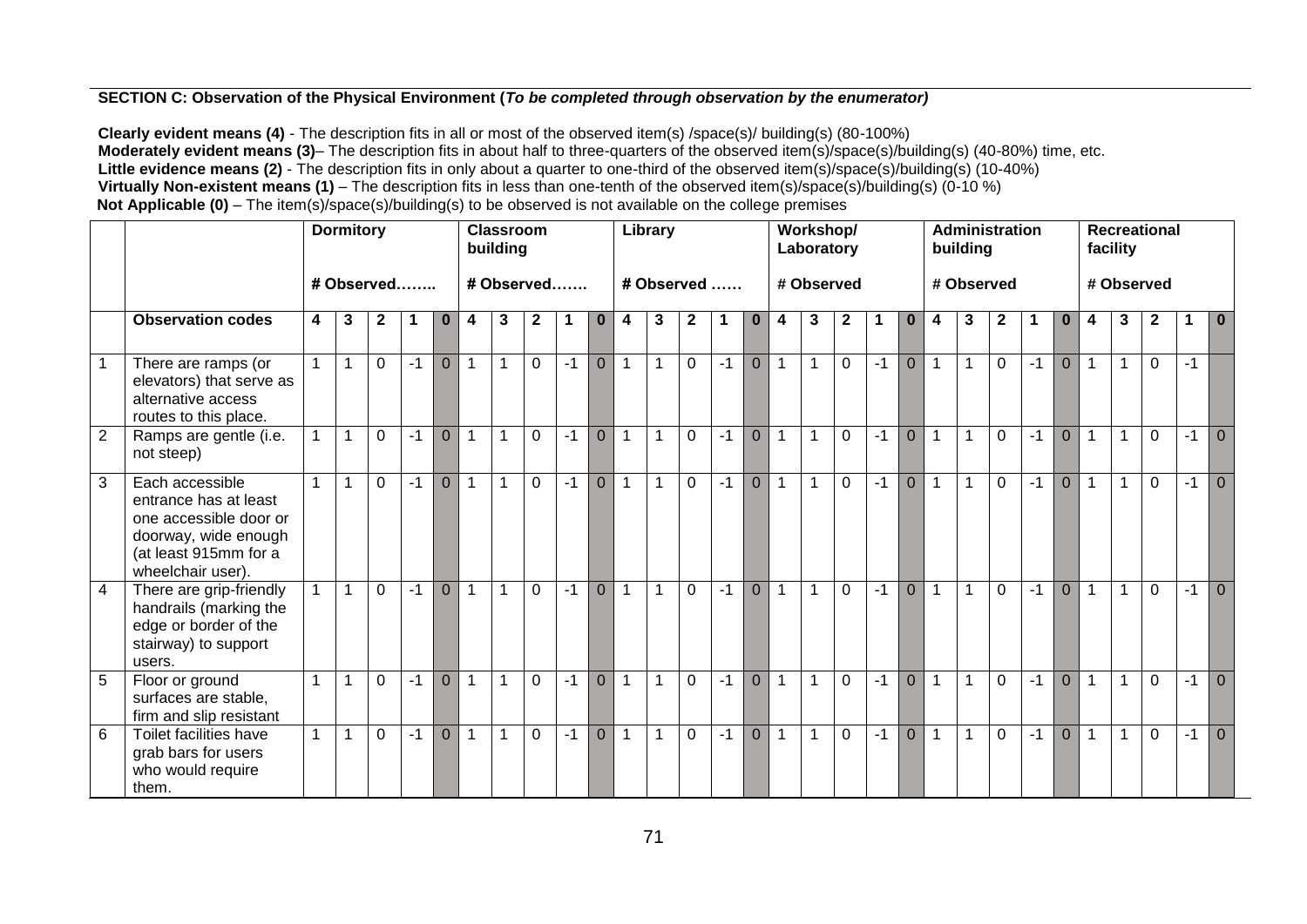|                |                                                                                                                                                               | <b>Clearly</b><br><b>Evident</b> | <b>Moderately</b><br><b>Evident</b> | Little<br>evidence      | <b>Virtually</b><br>Non-<br>existent | <b>Not</b><br><b>Applicable</b> |
|----------------|---------------------------------------------------------------------------------------------------------------------------------------------------------------|----------------------------------|-------------------------------------|-------------------------|--------------------------------------|---------------------------------|
| 1              | There are ramps (or<br>elevators) as alternative<br>access routes to places<br>that staircases lead to.                                                       | $\mathbf{1}$                     | $\mathbf{1}$                        | $\mathbf 0$             | $-1$                                 | $\mathbf 0$                     |
| $\overline{2}$ | There are grip-friendly<br>handrails (marking the<br>edge or border of the<br>stairway) to support users.                                                     | 1                                | 1                                   | $\mathbf 0$             | $-1$                                 | $\mathbf 0$                     |
| 3              | All ramps on campus are<br>gentle (i.e. not steep)                                                                                                            | 1                                | $\mathbf 1$                         | $\mathbf 0$             | $-1$                                 | $\mathbf 0$                     |
| 4              | Ramps have landings at<br>appropriate intervals, at<br>both the top and bottom of<br>the ramp.                                                                | 1                                | 1                                   | $\mathbf 0$             | $-1$                                 | $\mathbf 0$                     |
| 5              | Each accessible entrance<br>to a building has at least<br>one accessible door or<br>doorway (e.g. wide<br>enough for a wheelchair<br>user).                   | $\mathbf{1}$                     | 1                                   | $\bf{0}$                | $-1$                                 | $\mathbf 0$                     |
| 6              | Gutters on the college<br>compound are adequately<br>covered (particularly along<br>routes that members of<br>the college community<br>use on a daily basis). | 1                                | 1                                   | $\bf{0}$                | $-1$                                 | $\bf{0}$                        |
| $\overline{7}$ | Obstructions like trees,<br>pillars and gutters are not<br>on walkways.                                                                                       | 1                                | 1                                   | $\bf{0}$                | $-1$                                 | $\mathbf 0$                     |
| 8              | Recreational facilities are<br>accessible to student<br>teachers with special<br>educational needs.                                                           | $\mathbf{1}$                     | 1                                   | $\bf{0}$                | $-1$                                 | $\mathbf 0$                     |
| 9              | Wheelchair users can<br>safely use walkways/<br>pavements without<br>obstructions.                                                                            | 1                                | $\blacktriangleleft$                | $\overline{\mathbf{0}}$ | $-1$                                 | $\overline{\mathbf{0}}$         |
| 10             | Car parks have special<br>allotments for persons<br>with disabilities.                                                                                        | $\mathbf{1}$                     | $\mathbf{1}$                        | $\mathbf 0$             | $-1$                                 | $\mathbf 0$                     |
| 11             | Vehicles are not parked in<br>a manner that obstructs<br>pedestrians (e.g. along<br>routes that are designated<br>as walkways for<br>pedestrians).            | $\mathbf{1}$                     | $\mathbf{1}$                        | $\mathbf 0$             | $-1$                                 | $\mathbf 0$                     |
| 12             | Ground surfaces on the<br>college compound (where<br>observed) are stable, firm<br>and slip resistant                                                         | $\mathbf{1}$                     | 1                                   | $\mathbf 0$             | $-1$                                 | $\mathbf 0$                     |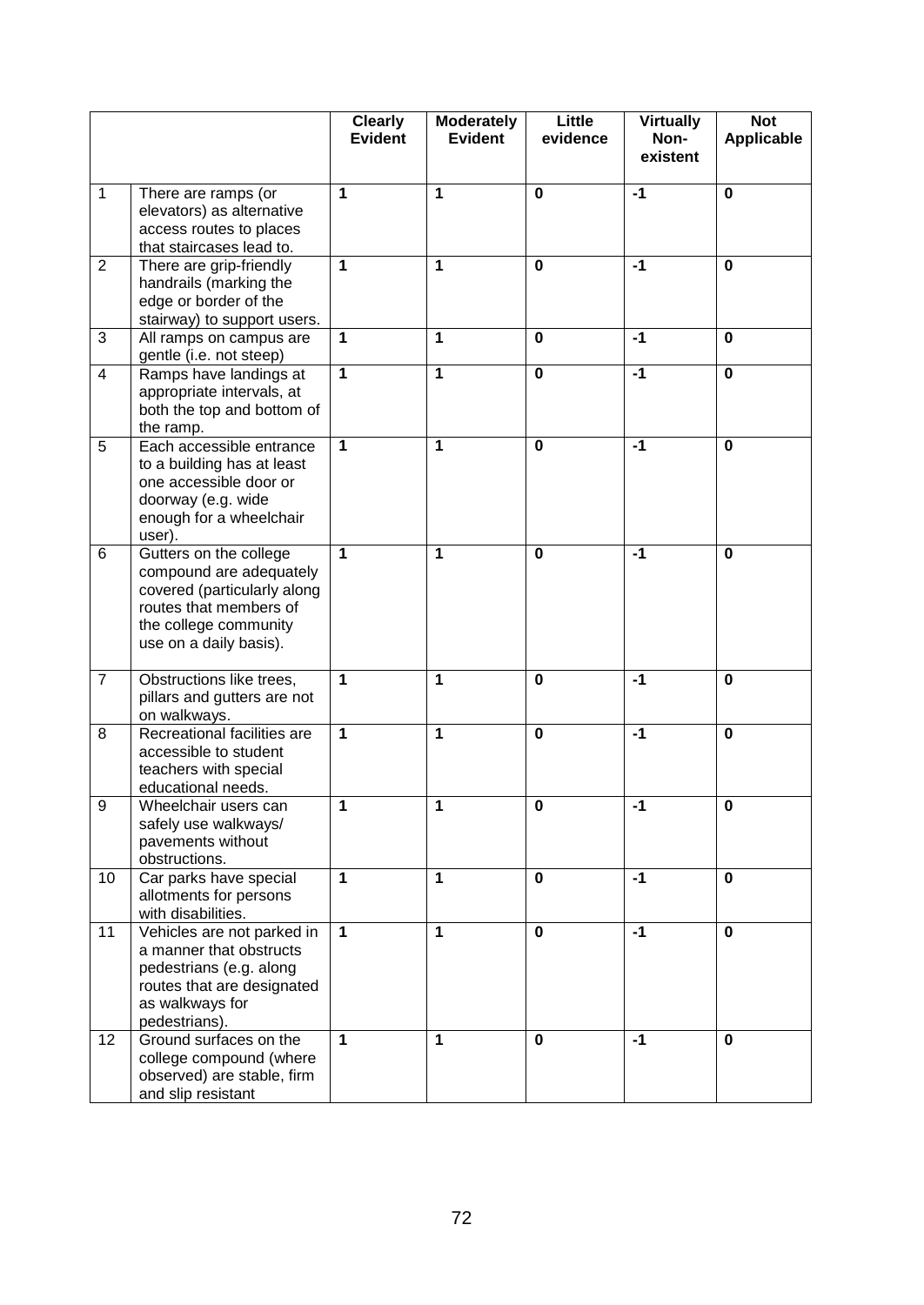## *SCORING RUBRIC*

The following scores shall be assigned to Always (1), Very often (1), Sometimes (0), Rarely (-1) and Never (-1). A highly compliant college of education (CoE) should have a minimum net score of 10 and a moderately compliant CoE should have a minimum net score of 5. Any school that fails to obtain a minimum net score of 5 shall be rated as poor in its compliance with inclusive education (IE) policy. Both "Clearly evident" and "Moderately evident" under the physical environment section shall be assigned a score of 1, "Virtually non-existent" shall be assigned a score of -1 whilst "Little evidence" and "Not applicable" get a score of 0. A total maximum net score of 48 could be obtained for the six focal facilities under consideration. However, any college of education that obtains a minimum net score of 28 shall be rated highly compliant under this sub-indicator, whilst colleges moderately compliant with IE with respect to infrastructure should obtain at least a net score of 14 and all others shall be rated poorly compliant.

Overall, a college of education shall be rated as highly compliant with IE policy supported by the necessary infrastructure when it scores at least 38, whilst colleges with moderate performance should have a minimum net score of 19. The table below provides a summary of the scoring rubric.

| <b>Indicator</b>                                | <b>Excellent</b> | Moderate  | Poor         |
|-------------------------------------------------|------------------|-----------|--------------|
| Compliance with Inclusive Education Policy (and | $10 - 19$        | $5 - 9$   | Less than 5  |
| accompanying Standards and Guidelines)          | $28 - 48$        | 14 - 27   |              |
| Observed physical environment                   |                  |           | Less than 14 |
| Total                                           | $38 - 67$        | $19 - 36$ | Less than 19 |

### **Table AP1.1A Summary of scoring rubric for CoEs**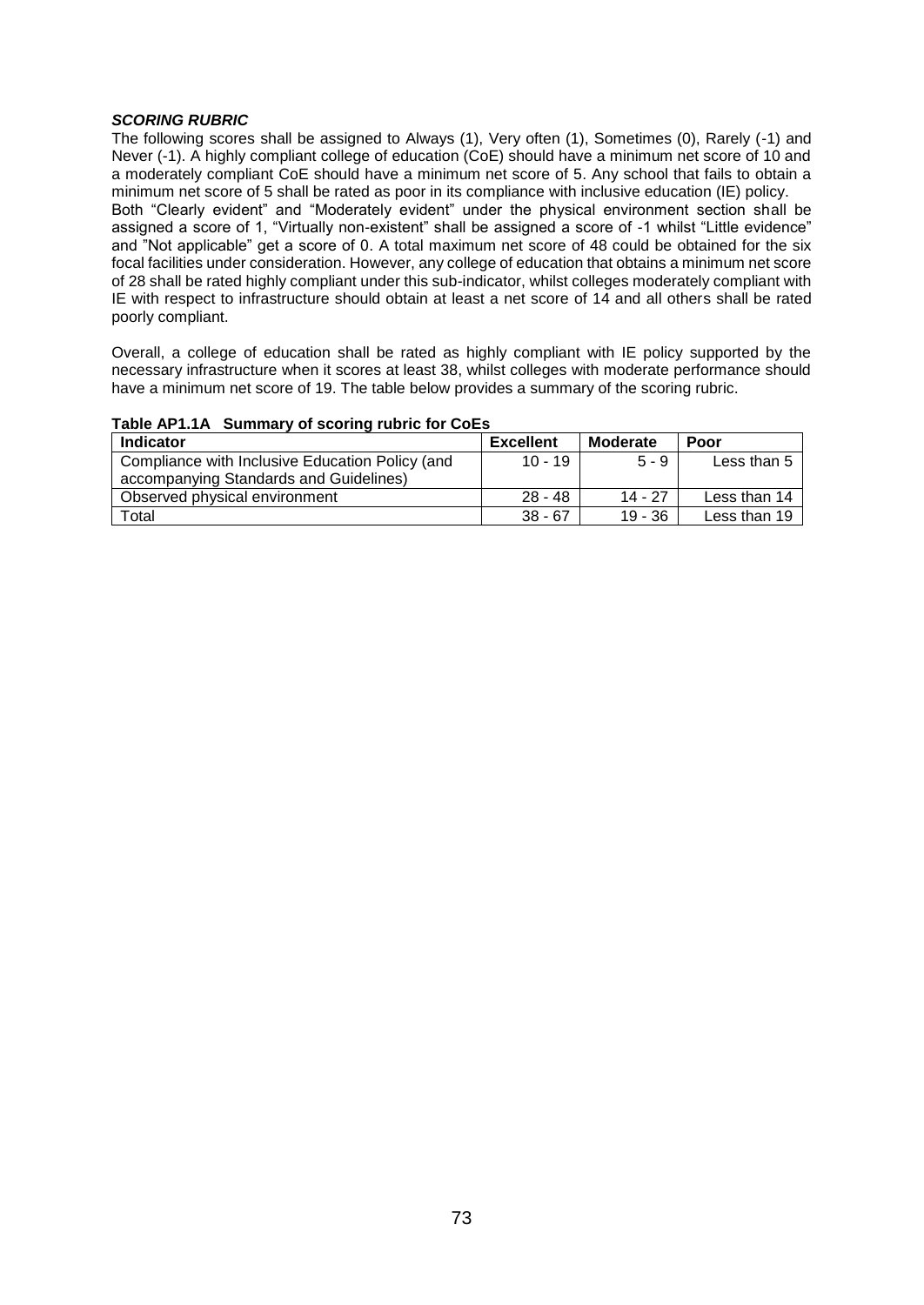# *Table AP 1.2: Student Teacher Instrument*

# **National Council for Tertiary Education (NCTE) and Transforming Teacher Education and Learning (T-TEL) Study on Inclusive Education: Learners with Disabilities and Special Education Needs in Ghana**

# **Questionnaire for Student-Teachers at Colleges of Education**

### *Introduction and Consent*

This research is being conducted on behalf of the National Council for Tertiary Education (NCTE) and Transforming Teacher Education and Learning (T-TEL), Ghana, on *Inclusive Education* practices at Colleges of Education (CoEs) in Ghana. The information we collect will help the government (Ministry of Education) and other stakeholders to plan education delivery, especially as it relates to learners with disabilities and special educational needs. Your college of education was selected for the study. I would like you to answer the questions in this questionnaire. The items are related to your college and its practices relating to inclusive education, particularly, with respect to learners with disabilities and special educational needs. Your responses will be treated with utmost confidentiality, and no information that identifies you will be included in our report. All the information you provide, shall be stored, used and processed only for research purposes. The study will provide empirical evidence to guide policies that will enhance inclusive education for learners with disabilities and special educational needs.

### *Definitions:*

For the purpose of this questionnaire, it is important you understand some terminologies or definitions so as to ensure mutual understanding of these terminologies throughout the interview.

### **1) Learners with Disabilities**

Persons pursuing education in a formal, non-formal or informal, public or private education setting at all educational levels who have long-term physical, mental, intellectual or sensory impairments that, in interaction with various barriers, may hinder their full and effective participation in society on an equal basis with others.

#### **2) Learners with Special Educational Needs (SEN)**

For the purpose of this study, learners with special educational needs are people who have a disability, including visual, hearing, locomotor, or intellectual impairments and those people who are failing in school, as well as a wide variety of reasons that are known to act as barriers to their optimal progress in learning and development. [*Please see Table 1 attached*]

# **3) Inclusive Education (IE)**

Inclusion is defined in its broadest sense as ensuring access and learning for all students, especially those disadvantaged from linguistic, ethnic, gender, geographic or religious minority, from an economically impoverished background as well as children (and student teachers) with special needs including those with disabilities.

#### **Section A: Demographic Data**

- 1. What is your age? …… years
- 2. What is your sex?
	- o Female
	- o Male
- 3. A) What teacher training certification are you studying for?
	- o DBE
	- o BEd
	- o Other (please specify) ……………..
	- B) Which year of college are you in?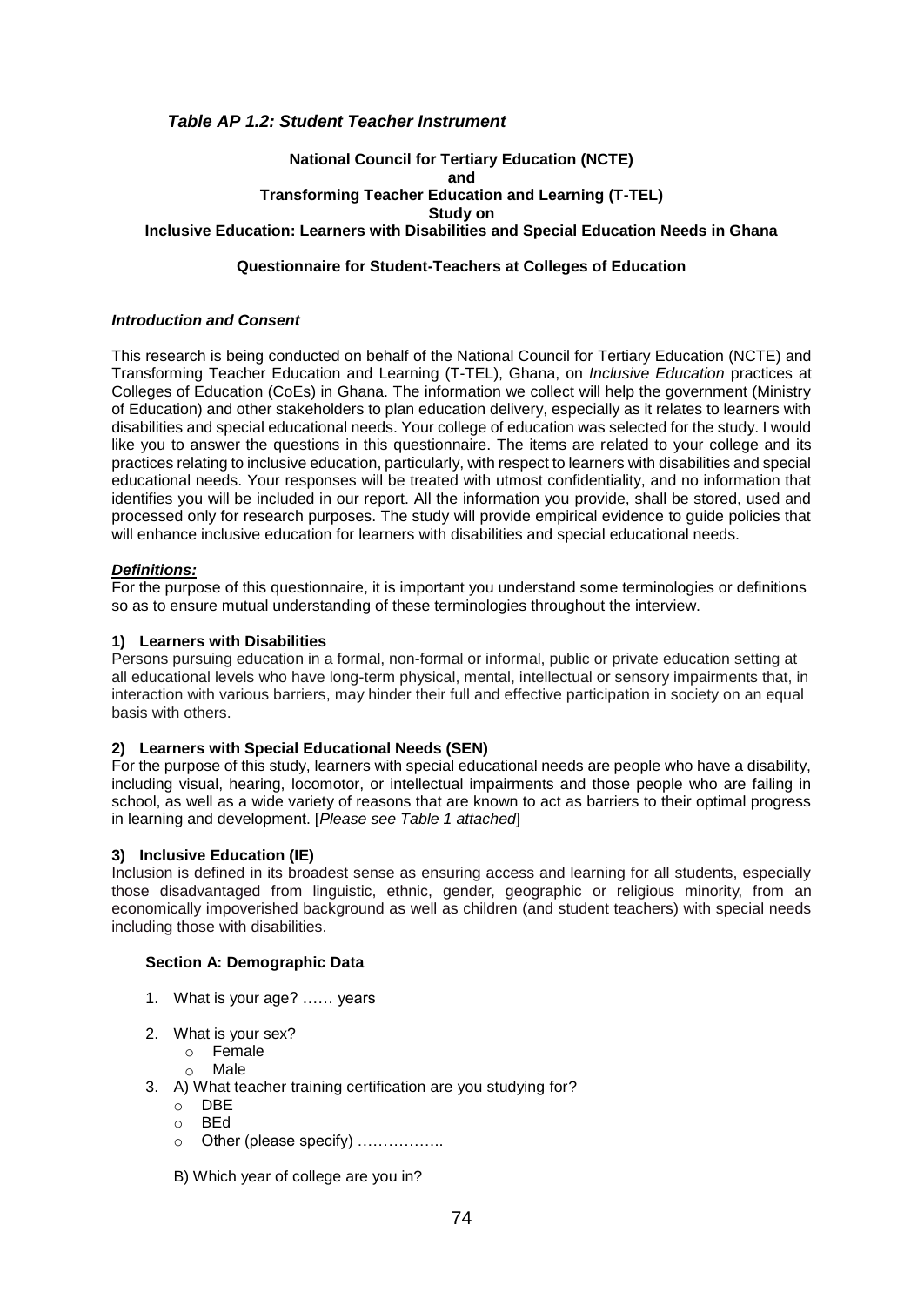- o First year
- o Second year
- o Third year

## **Section B: Knowledge of and Training on Special Needs/Inclusive Education**

- 4. What are you training to become?
	- o General education teacher
	- o Early childhood education teacher
	- o ICT Teacher
	- o Other (please specify)…………………….
- 5. A) Do you have any idea what inclusive education (IE) means? [
	- o Yes
	- o No
	- o Not sure
	- B) Do you have any idea what special educational needs (SEN) means?
		- o Yes
		- o No [Skip to Q8?]
		- o Not sure
- 6. Are you receiving training in special educational needs at your CoE?
	- o Yes
	- o No
	- o Don't know
- 7. Are you receiving training in inclusive education at your CoE?
	- o Yes
	- o No
	- o Don't know
- 8. A) Are you currently taking (or have you taken) any course specifically designed to increase your effectiveness in teaching students with special educational needs?
	- o Yes. [If yes, skip to Question 9].
	- o No.

B) If you wanted to take such a course, do you know whether it would be possible to do so at your college?

- o Yes
- o No
- o Don't know
- 9. With which of the following special educational needs can you identify when present in your future classroom?
- a) Pupils with Hearing Impairment b) Pupils with Visual Impairment c) Pupils with both Hearing and Visual Impairment d) Pupils with Physical Disability (mobility impairment, hunch back, etc.) e) Pupils with Intellectual Disability f) Pupils with Speech and Communication Disorders g) Pupils with Attention Deficit h) Pupils with Specific Learning Disability i) Pupils with Autism

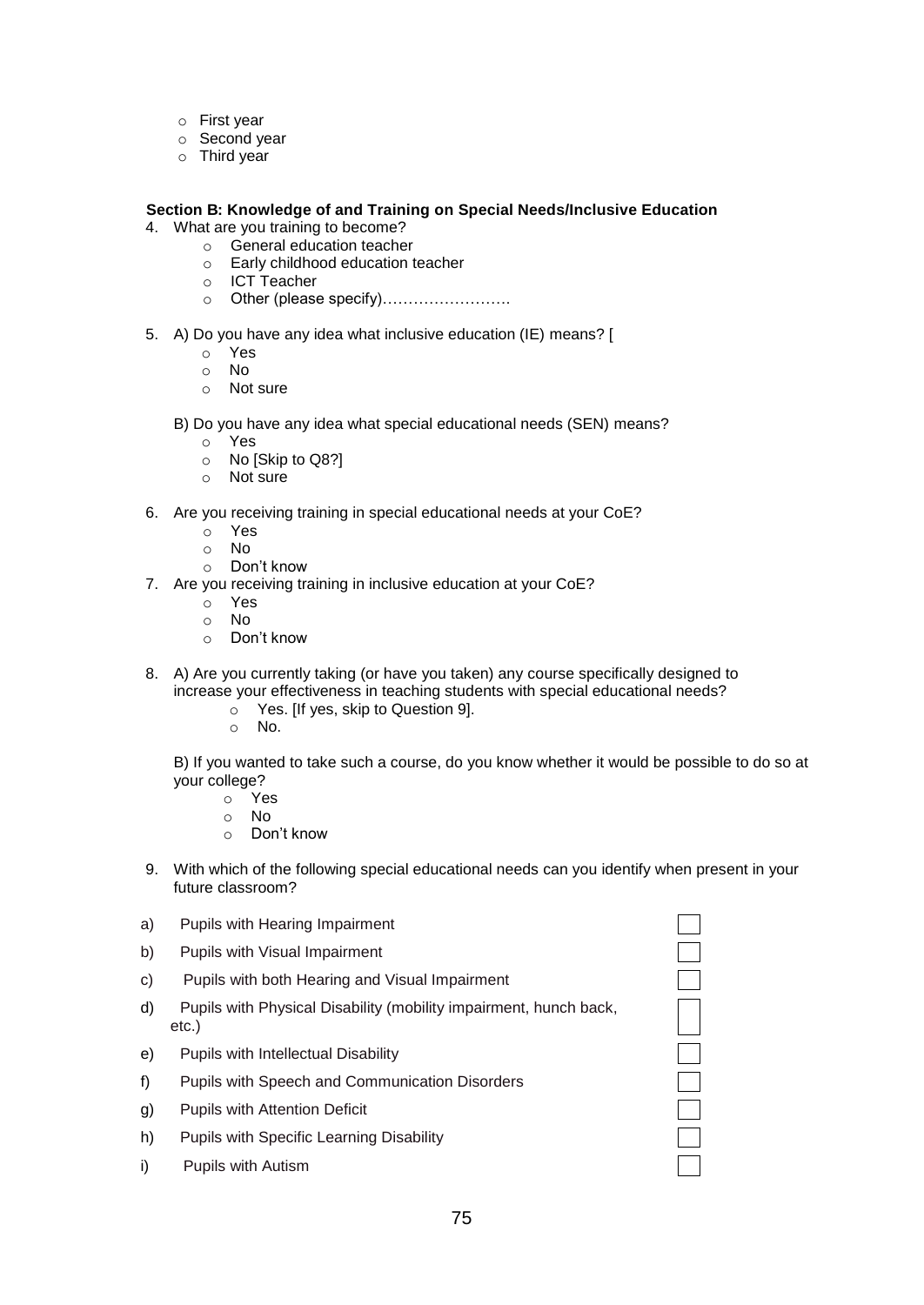| j) | <b>Pupils with Multiple Disabilities</b>                                                                                                  |  |
|----|-------------------------------------------------------------------------------------------------------------------------------------------|--|
| k) | Pupils with Emotional and Behaviour Disorder                                                                                              |  |
| I) | Pupils with other health impairment and chronic diseases<br>(Rheumatism, Epilepsy, Asthma, Spina Bifida and Sickle Cell<br>Anaemia, etc.) |  |
| m) | <b>Street Children</b>                                                                                                                    |  |
| n) | Nomadic children (shepherd boys, fisher-folks' children and<br>domestic child workers)                                                    |  |
| O) | Children exploited for financial purposes                                                                                                 |  |
| p) | Children living with HIV/AIDS                                                                                                             |  |
| q) | <b>Hyperactivity Disorder</b>                                                                                                             |  |
| r) | Children displaced by Natural Catastrophes and Social Conflicts                                                                           |  |
| s) | Gifted and Talented Pupils                                                                                                                |  |
|    | t) Pupils with Albinism                                                                                                                   |  |
| u) | Other, please specify                                                                                                                     |  |

## **Section C: Student-Teachers awareness**

[Enumerator: I am about to list a number of items to which you should kindly indicate the extent to which you agree with them. Please answer using this rating scale:

# **SD=Strongly Disagree; D=Disagree; DN=Don't know; A=Agree; SA=Strongly Agree; NA=Not Applicable**

|                | <b>Statement</b>                                                                                                                                                                                                                              | <b>SD</b> | D<br>$\mathbf{2}$ | <b>DN</b><br>3 | A<br>4 | <b>SA</b><br>5 |
|----------------|-----------------------------------------------------------------------------------------------------------------------------------------------------------------------------------------------------------------------------------------------|-----------|-------------------|----------------|--------|----------------|
| $\mathbf 1$    | The college's assessment procedures are fair for all<br>student teachers, including those with special educational<br>needs.                                                                                                                  |           |                   |                |        |                |
| $\overline{2}$ | The college's learning materials are accessible and<br>appropriate for all student-teachers, including those with<br>special educational needs.                                                                                               |           |                   |                |        |                |
| 3              | The training you are receiving in your college includes<br>training on inclusive education that is sufficiently broad to<br>enable you to provide a quality education to students with<br>special educational needs in your future classroom. |           |                   |                |        |                |
| 4              | The training you are receiving in your college equips you<br>with relevant teaching and learning strategies to meet the<br>needs of all learners in your future classroom.                                                                    |           |                   |                |        |                |
| 5              | I personally know one or more colleagues who have<br>special educational needs in this college                                                                                                                                                |           |                   |                |        |                |
| 6              | Teaching practice internships for all student teachers are<br>organised in inclusive settings.                                                                                                                                                |           |                   |                |        |                |
| $\overline{7}$ | The college permits student-teachers to record their<br>answers on tape recorder, or word processor where the<br>student-teacher has difficulty in writing.                                                                                   |           |                   |                |        |                |
| 8              | The college provides large print question papers for<br>student-teachers with low vision.                                                                                                                                                     |           |                   |                |        |                |
| 9              | The college provides Braille versions of question papers<br>for the blind.                                                                                                                                                                    |           |                   |                |        |                |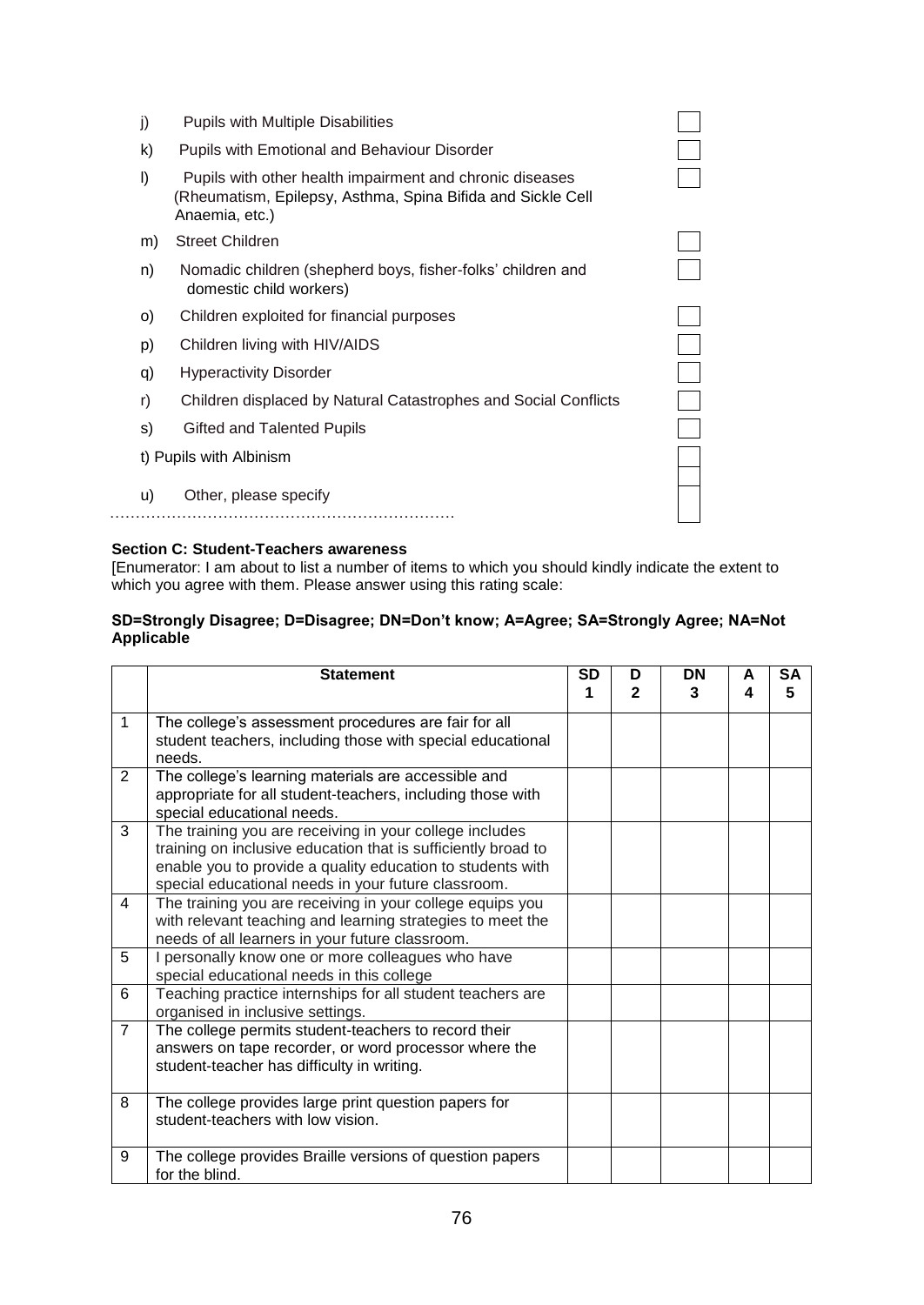| 10 | The college provides computers on which student<br>teachers with visual impairments can use to take<br>examinations.                                                                            |  |  |  |
|----|-------------------------------------------------------------------------------------------------------------------------------------------------------------------------------------------------|--|--|--|
| 11 | Since the time you were admitted into this college, the<br>college has modified its physical infrastructure to enhance<br>opportunities for student teachers with special educational<br>needs. |  |  |  |
| 12 | The college has made it known to all student teachers that<br>supports can be provided for student teachers with special<br>educational needs, once those needs are disclosed.                  |  |  |  |

[Enumerator: I am about ask a number of questions to which you should kindly respond. Please answer by indicating **either 'yes', 'no' or 'don't know'** 

|    | <b>Statement</b>                                                      | Yes | <b>No</b> | Don't<br>Know |
|----|-----------------------------------------------------------------------|-----|-----------|---------------|
|    |                                                                       | 1   | 2         | 3             |
| 13 | Does your college have a qualified special educational needs          |     |           |               |
|    | coordinator? [ If Yes, Skip to 15]                                    |     |           |               |
| 14 |                                                                       |     |           |               |
| 15 | Does your college collaborate with the community to create            |     |           |               |
|    | awareness on disability issues to foster attitudinal change?          |     |           |               |
| 16 | Are there formal mechanisms within your college to consider and       |     |           |               |
|    | address concerns or complaints of student-teachers with special       |     |           |               |
|    | educational needs?                                                    |     |           |               |
| 17 | Does your college have any policy on Inclusive Education (IE)?        |     |           |               |
| 18 | Does your college have a written policy on student-teachers with      |     |           |               |
|    | special educational needs (SEN)?                                      |     |           |               |
| 19 | Does your college have a unit or department that focuses specifically |     |           |               |
|    | on supporting student-teachers with SEN?                              |     |           |               |
| 20 | Does your college provide training to student-teachers in inclusive   |     |           |               |
|    | education?                                                            |     |           |               |
| 21 | Does your college provide training to student-teachers in special     |     |           |               |
|    | educational needs?                                                    |     |           |               |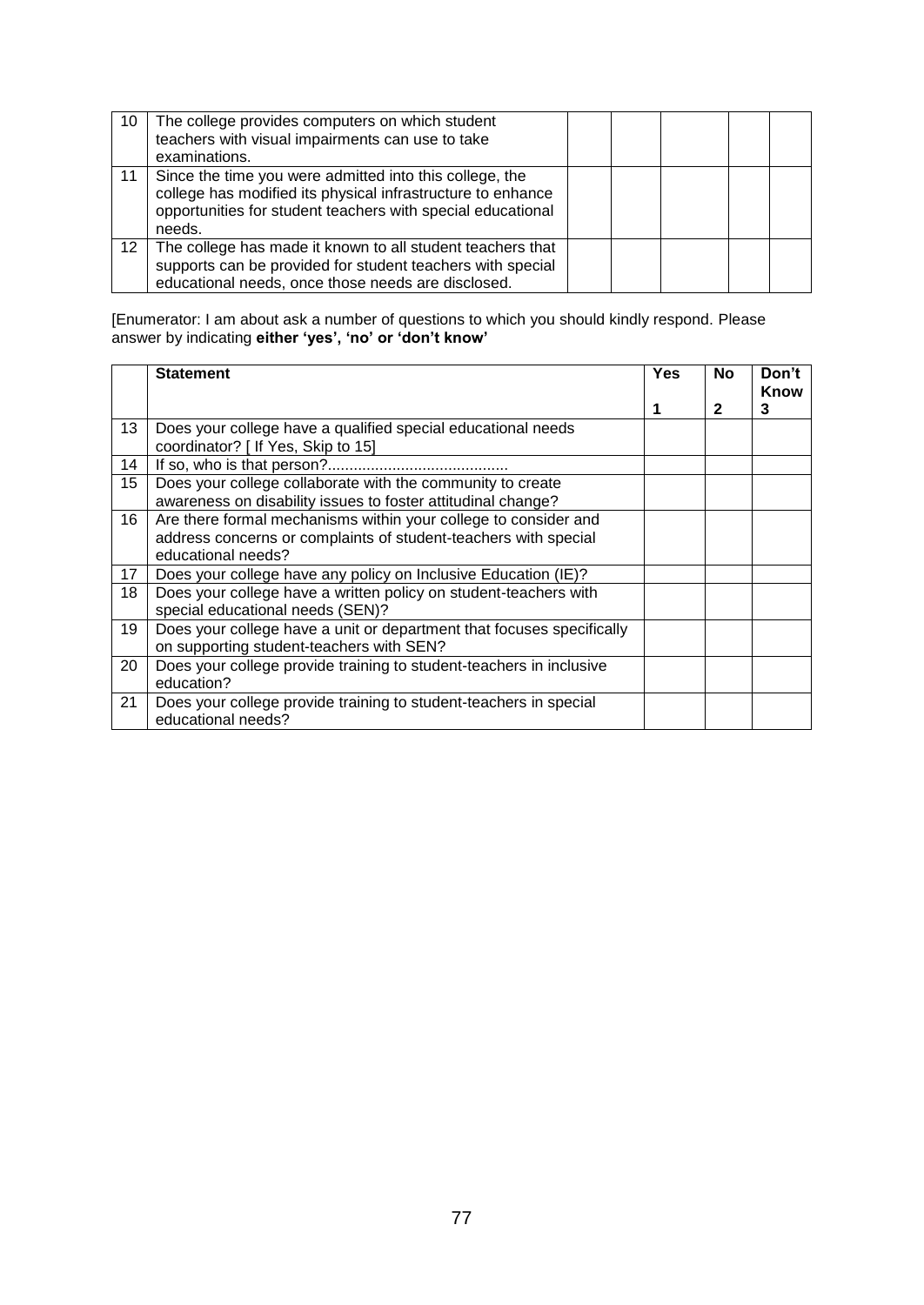# *Table AP1.3: College Tutor Instrument* **National Council for Tertiary Education (NCTE) and Transforming Teacher Education and Learning (T-TEL) Study on Inclusive Education: Learners with Disabilities and Special Education Needs in Ghana**

# **Questionnaire for Tutors at Colleges of Education**

#### *Introduction and Consent*

This research is being conducted on behalf of the National Council for Tertiary Education (NCTE) and Transforming Teacher Education and Learning (T-TEL), Ghana, on *Inclusive Education* practices at Colleges of Education (CoEs) in Ghana. The information we collect will help the Ministry of Education and other stakeholders to plan education delivery, especially as it relates to learners with disabilities and special educational needs. Your college of education was selected for the study. I would like to ask you some questions about your college and its practices relating to inclusive education, particularly, with respect to learners with disabilities and special educational needs. The interview will last about 20 to 30 minutes. Your responses will be treated with utmost confidentiality, and no information that identifies you will be included in our report. All the information you provide, shall be stored, used and processed only for research purposes. It is anticipated that the findings of the study will provide empirical evidence to guide policies that will enhance inclusive education for learners with disabilities and special educational needs.

#### *Definitions:*

For the purpose of this interview, it is important you understand some terminologies or definitions so as to ensure mutual understanding of these terminologies throughout the interview.

#### **Learners with Disabilities**

Persons pursuing education in a formal, non-formal or informal, public or private education setting at all educational levels who have long-term physical, mental, intellectual or sensory impairments that in interaction with various barriers may hinder their full and effective participation in society on an equal basis with others.

#### **Learners with Special Educational Needs (SEN)**

Learners with special educational needs include persons with hearing impairment, persons with visual impairment, persons with intellectual disability, persons with physical disability, persons with deafblindness, persons with multiple disabilities, persons with speech and communication disorders, persons with attention deficit, hyperactivity disorder, gifted and talented persons, persons with specific learning disability, persons with autism, persons with other health impairment (asthma, etc), children displaced by natural catastrophes and social conflicts, nomadic children (shepherd boys, fisher-folks' children and domestic child workers), children living in extreme social and economic deprivation, children exploited for financial purpose, orphans and children who are not living with their biological parents. It also includes a wide variety of reasons that are known to act as barriers to the optimal progress in learning and development of the child

#### **Inclusive Education (IE)**

Inclusion is defined in its broadest sense as ensuring access and learning for all students, especially those disadvantaged from linguistic, ethnic, gender, geographic or religious minority, from an economically impoverished background as well as children (and student teachers) with special needs including those with disabilities.

#### **Section A: Demographic data**

1-What is your age?

- o 20-29
- o 30-39
- $\circ$  40-49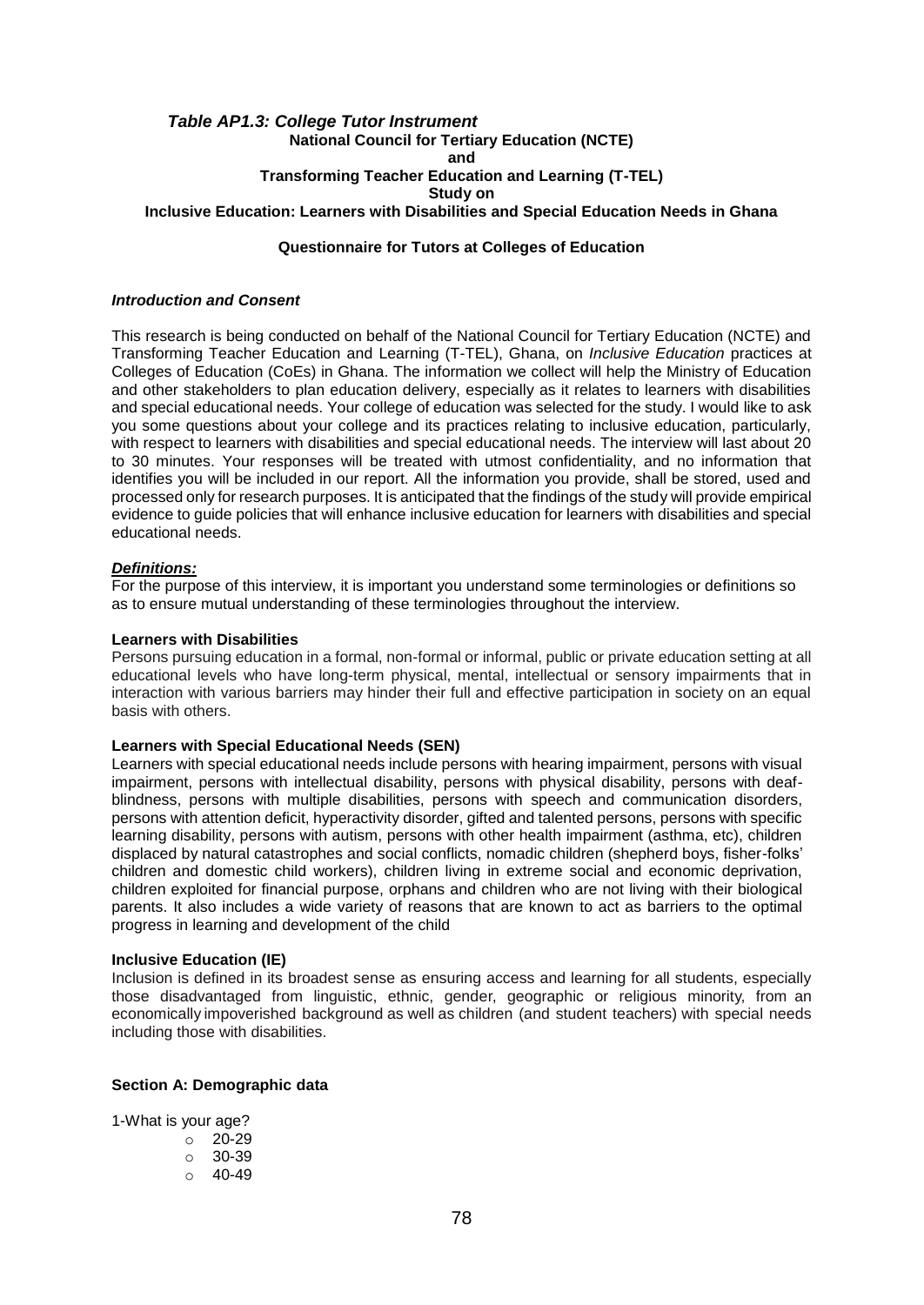- o 50 or over
- 2-What is your sex?
	- o Female
	- o Male

3-Are you a trained teacher?

- o Yes
- o No [Skip to Q5]
- 4 What is your training status?
	- o General education teacher
	- o Special educational needs teacher
	- o Early childhood development
	- o ICT

5-What is the highest level of education you have completed?

- o Diploma in Basic Education<br>
o Bachelor's degree in Educat
- 
- Bachelor's degree in Education<br>○ Bachelor's degree other than BE Bachelor's degree other than BEd
- o Post-Graduate Diploma in Education
- o
- o Master's degree
- $\circ$  Other (please specify) .................

6- How many years of experience do you have as a tutor?……years

# **Section B: Knowledge of and Training in Inclusive/Special Educational Needs**

- 1. Have you had any training in special education needs?
	- o Yes
	- o No [skip to Q4]
- 2. Where did you receive this training?
	- o Teacher training college
	- o University
	- o Special training programme on special needs education
	- o Other (please specify) ………………….
- 3. What was the duration of the training? [days/months/years]
- 3.b How would you rate the adequacy of the duration of the training
	- o Very inadequate
	- o Inadequate
	- o Somewhat adequate or Fair
	- o Adequate
	- o Very Adequate

3c. Which of the following disabilities and/or special educational needs have you been trained to identify? [*Tick all that apply*]

|              | <b>Disability</b>                                              |  |
|--------------|----------------------------------------------------------------|--|
|              | Student-teachers with Hearing Impairment                       |  |
| ji           | Student-teachers with Visual Impairment                        |  |
| iii          | Student-teachers with Intellectual Disability                  |  |
| iv           | Student-teachers with physical disability                      |  |
| $\mathsf{V}$ | Student-teachers with Deaf-blindness                           |  |
| vi           | Student-teachers with Multiple disabilities.                   |  |
| vii          | Student-teachers with Speech and Communication disorders       |  |
| viii         | Student-teachers with Attention Deficit Hyperactivity Disorder |  |
| iх           | Gifted and Talented student-teachers                           |  |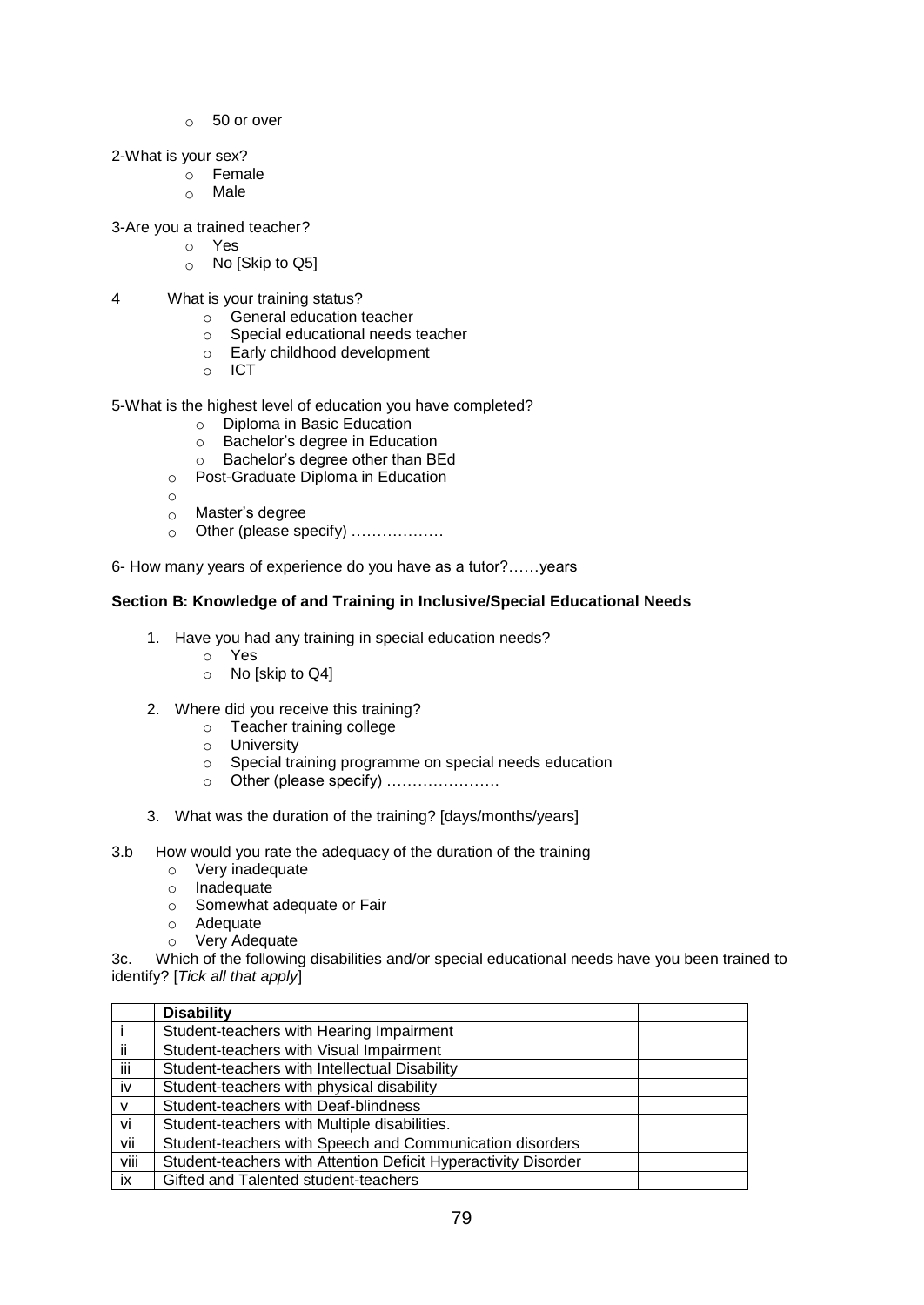| $\mathsf{x}$ | Student-teachers with Specific Learning Disability                 |  |
|--------------|--------------------------------------------------------------------|--|
| xi           | Student-teachers with Autism                                       |  |
| xii          | Student-teachers with Emotional and behaviour order                |  |
| xiii         | Student-teachers with other health impairment (asthma, etc)        |  |
| xiv          | Student-teachers displaced by natural catastrophes and social      |  |
|              | conflicts                                                          |  |
| XV           | Student-teachers living in extreme social and economic deprivation |  |
| xvi          | Student-teachers exploited for financial purpose                   |  |
| xvii         | Student-teachers who are not living with their biological parents  |  |
| xviii        | Student-teachers living with HIV\AIDS                              |  |

- 4. Have you had any training in inclusive education?
	- o Yes
	- o No [skip to Q7]
- 5. Where did you receive this training?
	- o Teacher training college
	- o University
	- o Special training programme on special needs education
	- o Other (please specify)………………….

6a. What was the duration of the training? [days/months/years]

6b. How would you rate the adequacy of the duration of the training

- o Very inadequate
- o Inadequate
- o Somewhat adequate or Fair
- o Adequate
- o Very Adequate

7. Did you take a CoE or university course specifically designed for working with students with special educational needs?

- o Yes
- o No

8. Do you currently have any student-teachers with special educational needs in your classroom?

- o Yes
- o No [skip to 9]
- 8b. What type of special educational needs do they have?

|                           | <b>Disability</b>                                              | <b>Tick</b><br>all<br>that<br>apply | <b>Number</b> |
|---------------------------|----------------------------------------------------------------|-------------------------------------|---------------|
|                           | Student-teachers with Hearing Impairment                       |                                     |               |
| ji                        | Student-teachers with Visual Impairment                        |                                     |               |
| iii                       | Student-teachers with Intellectual Disability                  |                                     |               |
| iv                        | Student-teachers with physical disability                      |                                     |               |
| v                         | Student-teachers with Deaf-blindness                           |                                     |               |
| vi                        | Student-teachers with Multiple disabilities.                   |                                     |               |
| vii                       | Student-teachers with Speech and Communication disorders       |                                     |               |
| viii                      | Student-teachers with Attention Deficit Hyperactivity Disorder |                                     |               |
| iх                        | Gifted and Talented student-teachers                           |                                     |               |
| $\boldsymbol{\mathsf{x}}$ | Student-teachers with Specific Learning Disability             |                                     |               |
| xi                        | Student-teachers with Autism                                   |                                     |               |
| XII                       | Student-teachers with Emotional and behaviour order            |                                     |               |
| xiii                      | Student-teachers with other health impairment (asthma, etc)    |                                     |               |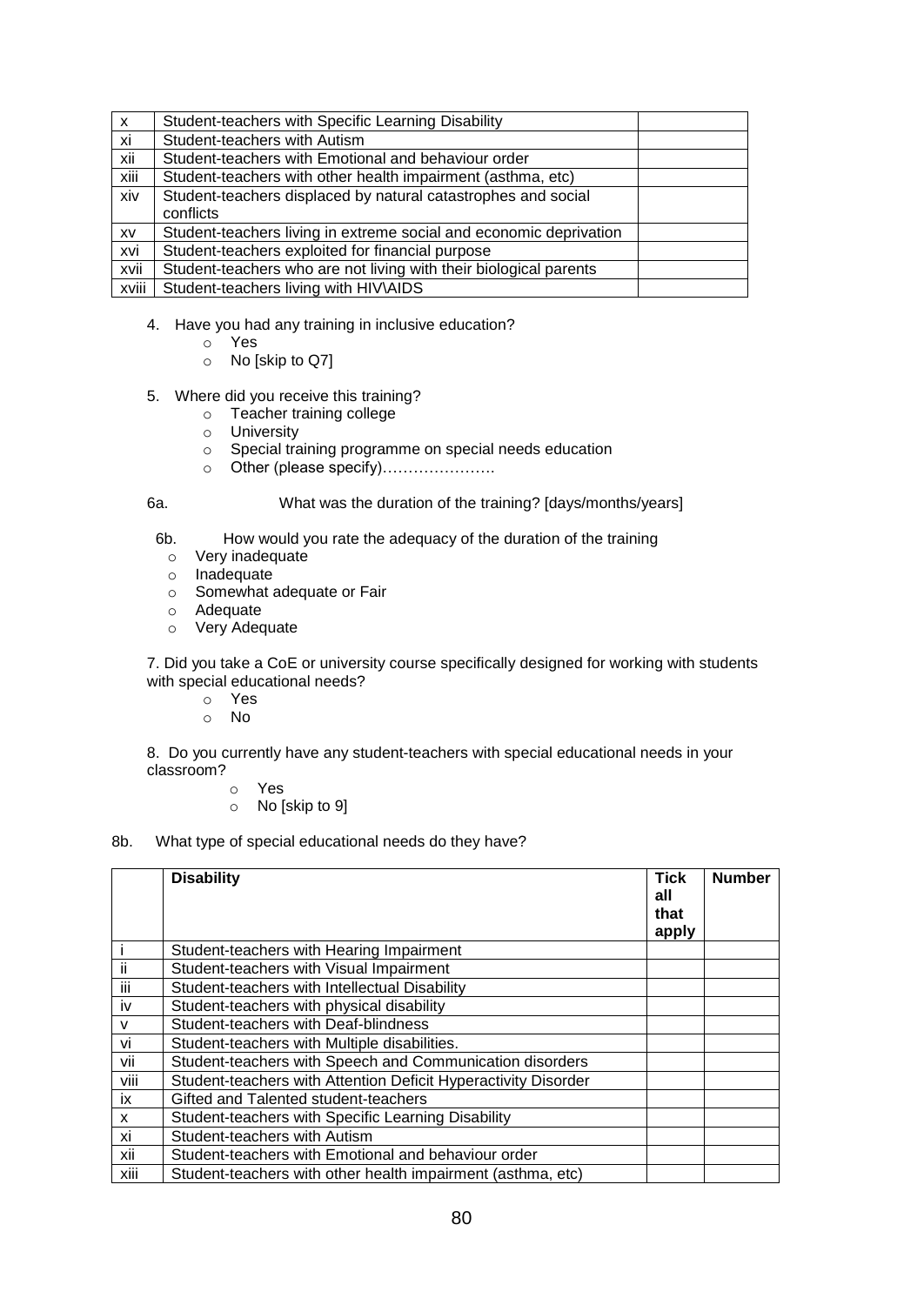| xiv       | Student-teachers displaced by natural catastrophes and social      |  |
|-----------|--------------------------------------------------------------------|--|
|           | conflicts                                                          |  |
| <b>XV</b> | Student-teachers living in extreme social and economic deprivation |  |
| xvi       | Student-teachers exploited for financial purpose                   |  |
| xvii      | Student-teachers who are not living with their biological parents  |  |
| xviii     | Student-teachers living with HIV\AIDS                              |  |

9. Have you ever had student-teachers with special educational needs in your classroom?

- o Yes
- o No [skip to next section]

10. In a typical year, about how many students with special educational needs would you have in any of your classes? ……………

# **Section C: Tutors' knowledge and awareness**

| 11           | Ghana's Inclusive Education Policy and related documents          | <b>True</b> | <b>False</b> |
|--------------|-------------------------------------------------------------------|-------------|--------------|
| a            | require that tutors at colleges be trained in the diagnosis of    |             |              |
|              | student-teachers with special educational needs                   |             |              |
| $\mathsf{h}$ | do not require colleges to provide concessionary admission to     |             |              |
|              | candidates who manifest or disclose special needs when colleges   |             |              |
|              | are not able to accommodate these needs.                          |             |              |
| $\mathsf{C}$ | require colleges of education to collaborate with their local     |             |              |
|              | communities to create awareness on disability issues              |             |              |
| d            | do not require partner schools to ensure that teaching practice   |             |              |
|              | internships focus on practices for inclusive education.           |             |              |
| e            | require colleges of education to ensure that their learning       |             |              |
|              | environment is free from discrimination for students with special |             |              |
|              | educational needs and that sanctions are in place for those who   |             |              |
|              | transgress this requirement                                       |             |              |
|              | suggest that the use and implementation of Universal Design for   |             |              |
|              | Learning are not yet expectations for Ghana's schools             |             |              |

| 12           | Colleges' compliance with national policies and                                                          | <b>Yes</b> | No |
|--------------|----------------------------------------------------------------------------------------------------------|------------|----|
|              | requirements                                                                                             |            |    |
| a            | Does your college monitor its compliance with the government's                                           |            |    |
|              | policy on inclusive education?                                                                           |            |    |
| b            | Does your college have a person or office responsible for                                                |            |    |
|              | monitoring compliance with the government's policy on inclusive                                          |            |    |
|              | education?                                                                                               |            |    |
| C            | Does your college have a qualified special educational needs<br>coordinator? If yes, who is that person? |            |    |
| <sub>d</sub> | Are your college's admission procedures suitable for prospective                                         |            |    |
|              | students with special educational needs?                                                                 |            |    |
| e            | Does your college have a record of all the types of special                                              |            |    |
|              | educational needs among your student-teachers?                                                           |            |    |
| f            | Are there formal mechanisms within your college to address                                               |            |    |
|              | concerns or complaints of student-teachers with special                                                  |            |    |
|              | educational needs?                                                                                       |            |    |
| g            | Does your college have written policies on Inclusive Education                                           |            |    |
|              | (IE), particularly relating to student-teachers with special                                             |            |    |
|              | educational needs (SEN)?                                                                                 |            |    |
| h.           | Does your college have a unit or department that focuses                                                 |            |    |
|              | specifically on the training of student-teachers with SEN?                                               |            |    |
|              | Does your college provide training to student-teachers on                                                |            |    |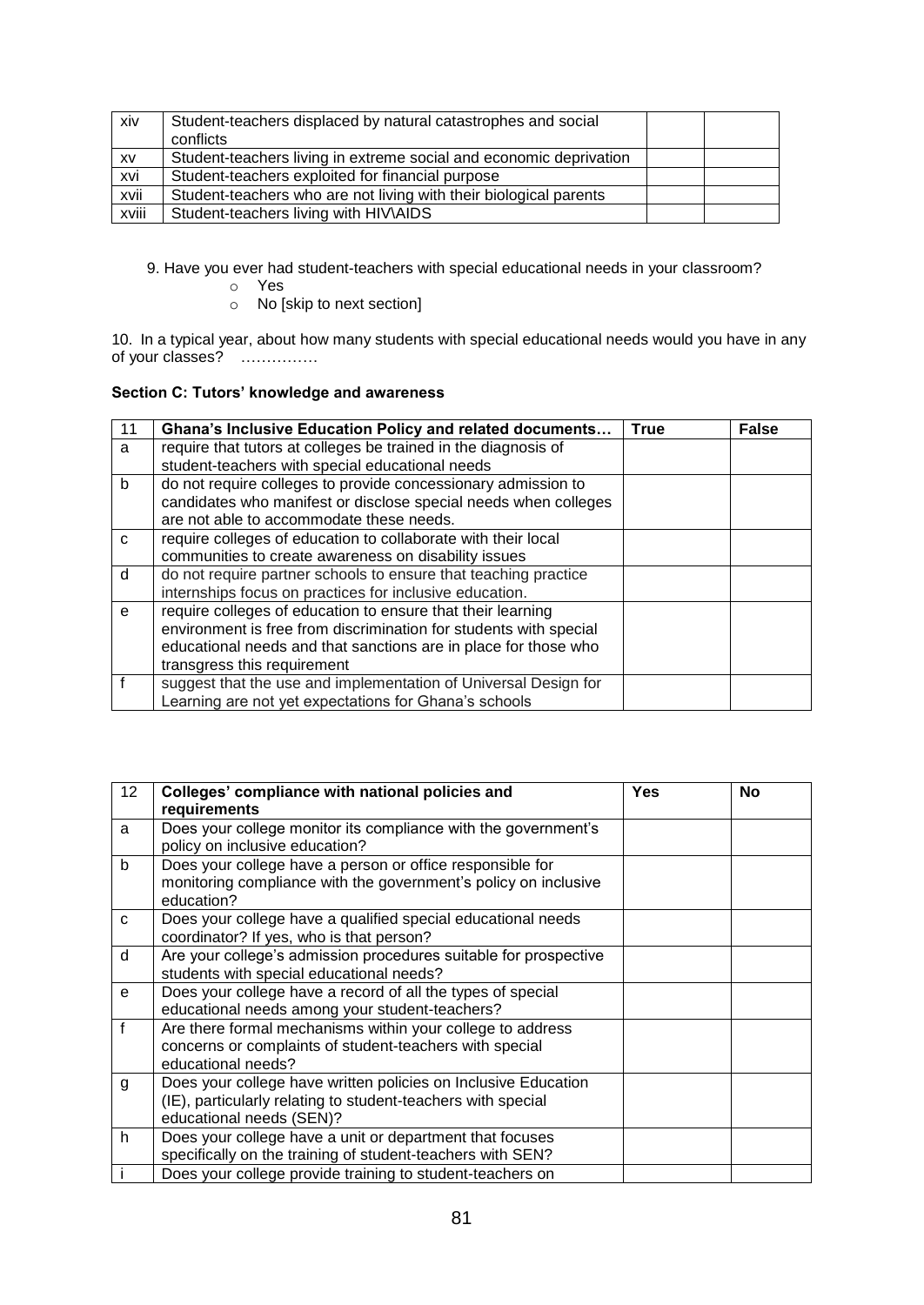| inclusive education?                                              |  |
|-------------------------------------------------------------------|--|
| Does your college provide training to student-teachers on special |  |
| educational needs?                                                |  |

To what extent do you agree with the statements below? Please rate the following statements by checking the box corresponding to your response using this scale:

SD=Strongly Disagree; D=Disagree; NS=Not sure; A=Agree; SA=Strongly Agree

|                | Colleges' commitment to the needs of student-                                                                 | <b>SD</b> | D | <b>NS</b> | Α | <b>SA</b> | <b>NA</b> |
|----------------|---------------------------------------------------------------------------------------------------------------|-----------|---|-----------|---|-----------|-----------|
|                | teachers with special educational needs                                                                       |           |   |           |   |           |           |
| $\mathbf{1}$   | The college's curriculum is appropriate for all student-                                                      |           |   |           |   |           |           |
|                | teachers, including those with special educational                                                            |           |   |           |   |           |           |
|                | needs.                                                                                                        |           |   |           |   |           |           |
| $\overline{2}$ | The college's assessment procedures are fair to all                                                           |           |   |           |   |           |           |
|                | student-teachers, including those with special                                                                |           |   |           |   |           |           |
|                | educational needs.                                                                                            |           |   |           |   |           |           |
| 3              | The college's learning materials are accessible and                                                           |           |   |           |   |           |           |
|                | appropriate for all student-teachers, including those                                                         |           |   |           |   |           |           |
|                | with special educational needs.                                                                               |           |   |           |   |           |           |
| 4              | The training of student-teachers includes training on                                                         |           |   |           |   |           |           |
|                | inclusive education that is sufficiently broad to enable                                                      |           |   |           |   |           |           |
|                | student-teachers to provide a quality education to                                                            |           |   |           |   |           |           |
|                | students with special educational needs.                                                                      |           |   |           |   |           |           |
| 5              | The training of student-teachers at your college equips                                                       |           |   |           |   |           |           |
|                | them with relevant teaching strategies to meet the                                                            |           |   |           |   |           |           |
|                | needs of all learners, including those with special                                                           |           |   |           |   |           |           |
|                | educational needs.                                                                                            |           |   |           |   |           |           |
| 6              | The college makes use of support services (resource                                                           |           |   |           |   |           |           |
|                | teachers, assessment personnel, health workers,                                                               |           |   |           |   |           |           |
|                | psychologists, etc.) to identify and work with student-                                                       |           |   |           |   |           |           |
|                | teachers with special educational needs.                                                                      |           |   |           |   |           |           |
| 9<br>10        |                                                                                                               |           |   |           |   |           |           |
|                | Teaching practice internships for all student-teachers<br>include sessions on inclusive education.            |           |   |           |   |           |           |
| 11             |                                                                                                               |           |   |           |   |           |           |
|                | The college, where appropriate, provides appropriate<br>assistive devices to support classroom teaching in an |           |   |           |   |           |           |
|                | inclusive school environment.                                                                                 |           |   |           |   |           |           |
| 12             | The college makes use of sign language interpreters to                                                        |           |   |           |   |           |           |
|                | sign for the hearing-impaired during classroom                                                                |           |   |           |   |           |           |
|                | instruction and examination.                                                                                  |           |   |           |   |           |           |
| 13             | The college permits student-teachers to record their                                                          |           |   |           |   |           |           |
|                | answers on tape recorder, or word processor where the                                                         |           |   |           |   |           |           |
|                | student-teacher has difficulty in writing.                                                                    |           |   |           |   |           |           |
|                |                                                                                                               |           |   |           |   |           |           |
| 14             | The college provides large print question papers for                                                          |           |   |           |   |           |           |
|                | student-teachers with low vision.                                                                             |           |   |           |   |           |           |
|                |                                                                                                               |           |   |           |   |           |           |
| 15             | The college provides Braille versions of question                                                             |           |   |           |   |           |           |
|                | papers for the blind.                                                                                         |           |   |           |   |           |           |
|                |                                                                                                               |           |   |           |   |           |           |
| 16             | Since the time that you began working at this college,                                                        |           |   |           |   |           |           |
|                | the college has modified its physical infrastructure to                                                       |           |   |           |   |           |           |
|                | enhance opportunities for student-teachers with special                                                       |           |   |           |   |           |           |
|                | educational needs.                                                                                            |           |   |           |   |           |           |

34a. How would you rate your college's commitment to Inclusive Education?

o Poor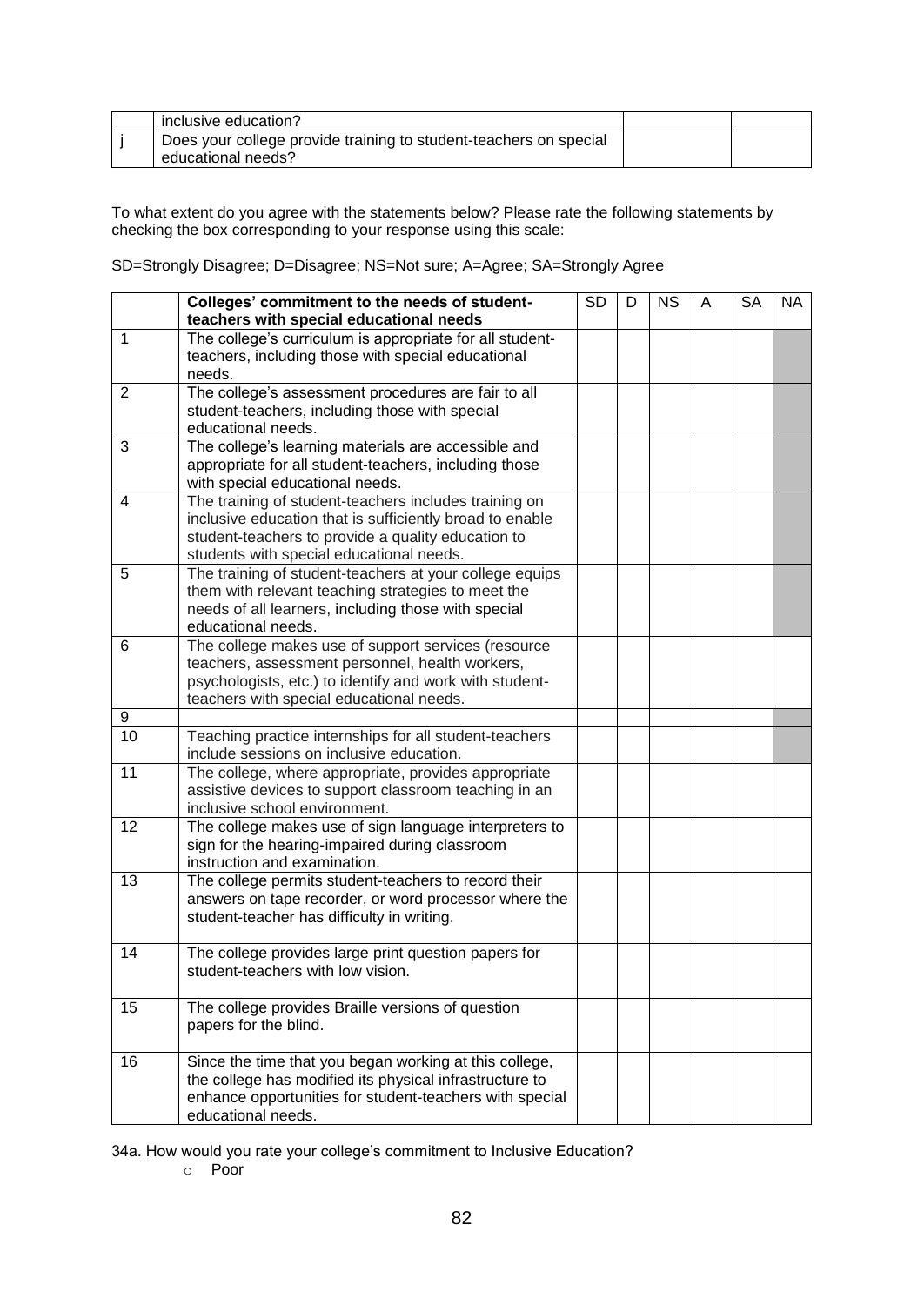- o Satisfactory
- o Good
- o Very good

34b. How would you rate your college's commitment to SEN?

- o Poor
- o Satisfactory
- o Good
- o Very good
- 53. What do you consider to be some of the barriers to the implementation of Inclusive Education practices in your college? [Please check 3 most important]
	- o Specialized Training in Special Education
	- o Teacher's reluctance
	- o Curriculum
	- o School Unit Infrastructure
	- o Parents' attitudes
	- o Incomplete Funding
	-
	- **Information**<br>
	 Legislative framework<br>
	 Special and General te
	- Large number of children in the classroom
	- ⊙ Special and General teacher collaboration<br>
	 Large number of children in the classroom<br>
	 Failure to provide appropriate special educ Failure to provide appropriate special education staff
	- o Other (please specify) …………………………………..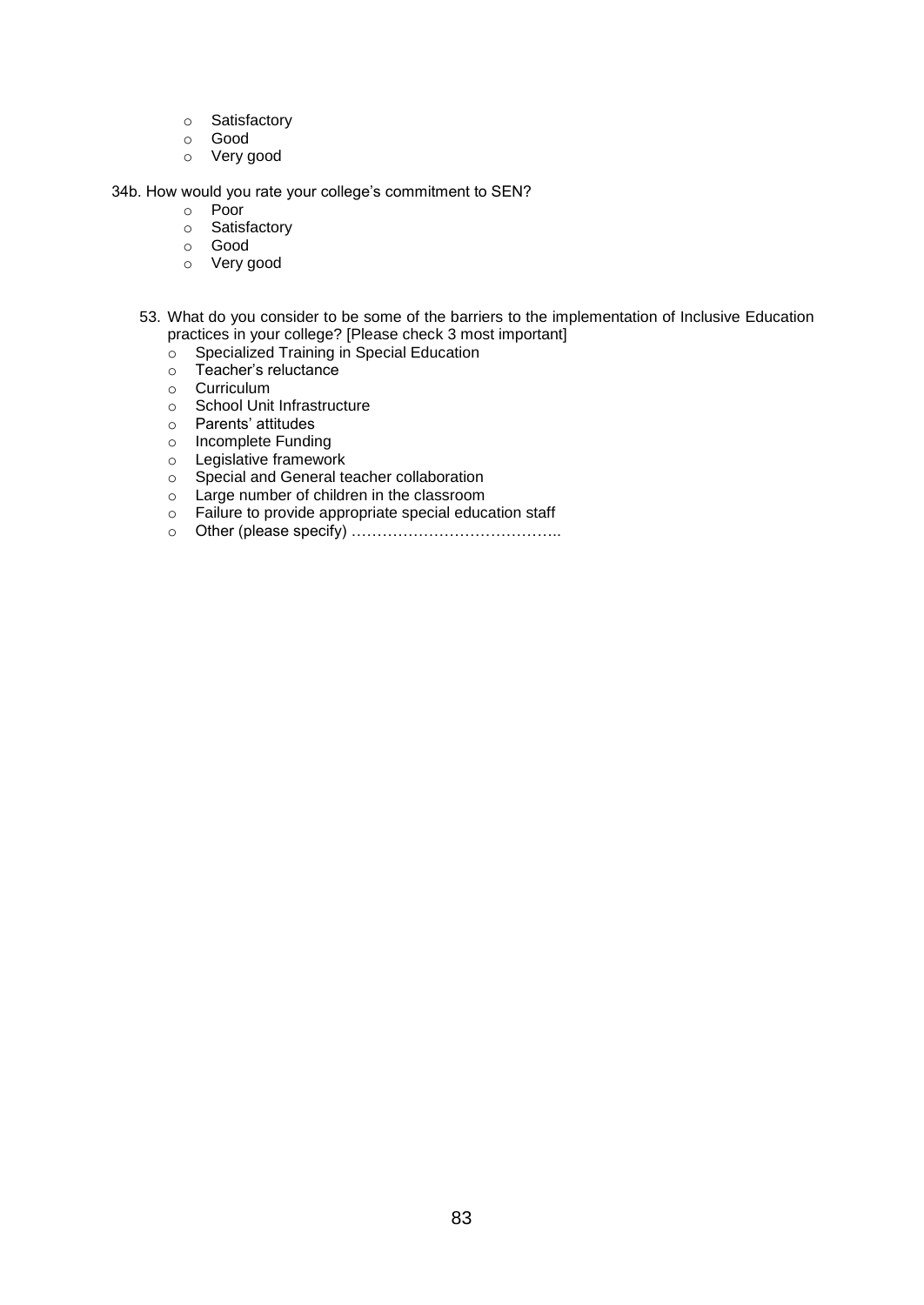# *Table AP1.4: Basic School Teacher*

# **National Council for Tertiary Education (NCTE) Transforming Teacher Education and Learning (T-TEL) Study on** *Inclusive Education: Learners with Disabilities and Special Educational Needs in Ghana*

# **Questionnaire for Teachers in Public Basic Schools**

#### *Introduction and Consent*

Good morning/ afternoon. My name is …………………………………….. I work with Research Trust Limited and we are conducting research on behalf of the National Council for Tertiary Education (NCTE) and Transforming Teacher Education and Learning (T-TEL), Ghana, on *Inclusive Education* practices at Colleges of Education (CoEs) in Ghana. The information we collect will help the Ministry of Education and other stakeholders to plan education delivery, especially as it relates to learners with disabilities and special educational needs. Your school was selected for the study. I would like to ask you some questions about your school and its practices relating to inclusive education, particularly, with respect to learners with disabilities and special educational needs. The interview will last about 20 to 30 minutes. Your responses will be treated with utmost confidentiality, and no information that identifies you will be included in our report. All the information you provide, shall be stored, used and processed only for research purposes. It is anticipated that the findings of the study will provide empirical evidence to guide policies that will enhance inclusive education for learners with disabilities and special educational needs.

If you need more information about the study, you may contact the person(s) listed on this card.

Would you be willing to help us with our research and participate in our study/survey? Yes/ No.

#### *Definitions:*

For the purpose of this interview, it is important you understand some terminologies or definitions so as to ensure mutual understanding of these terminologies throughout the interview.

#### **Learners with Disabilities**

Persons pursuing education in a formal, non-formal or informal, public or private education setting at all educational levels who have long-term physical, mental, intellectual or sensory impairments that, in interaction with various barriers, may hinder their full and effective participation in society on an equal basis with others.

#### **Learners with Special Educational Needs (SEN)**

Learners with special educational needs include persons with hearing impairment, persons with visual impairment, persons with intellectual disability, persons with physical disability, persons with deafblindness, persons with multiple disabilities, persons with speech and communication disorders, persons with attention deficit, hyperactivity disorder, gifted and talented persons, persons with specific learning disability, persons with autism, persons with other health impairment (asthma, etc), children displaced by natural catastrophes and social conflicts, nomadic children (shepherd boys, fisher-folks' children and domestic child workers), children living in extreme social and economic deprivation, children exploited for financial purpose, orphans and children who are not living with their biological parents. It also includes a wide variety of reasons that are known to act as barriers to the optimal progress in learning and development of the child

#### **Inclusive Education (IE)**

Inclusion is defined in its broadest sense as ensuring access and learning for all children: especially those disadvantaged from linguistic, ethnic, gender, geographic or religious minority, from an economically impoverished background as well as children with special needs including those with disabilities.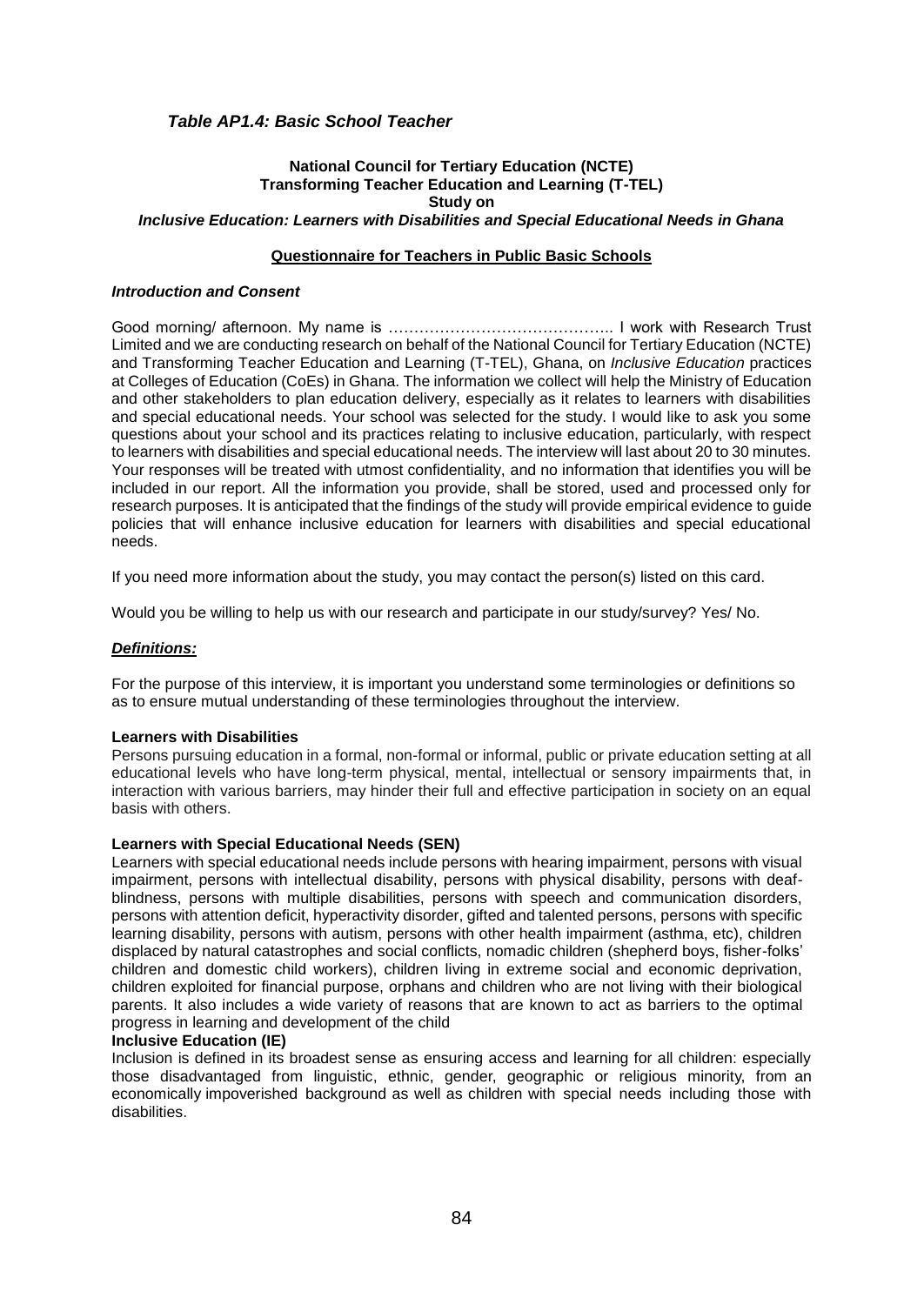# **Questionnaire for Teachers in Public Basic Schools**

|                                       | Name of school:                                                                                                                                                                                                                                |                   |       |
|---------------------------------------|------------------------------------------------------------------------------------------------------------------------------------------------------------------------------------------------------------------------------------------------|-------------------|-------|
|                                       | School is partner school:                                                                                                                                                                                                                      | 1. Yes            | 2. No |
|                                       | Name of CoE affiliated to:                                                                                                                                                                                                                     |                   |       |
|                                       | Date of interview:                                                                                                                                                                                                                             | $\frac{\mu}{\mu}$ |       |
|                                       | Enumerator's name:                                                                                                                                                                                                                             |                   |       |
|                                       | Supervisor's name:                                                                                                                                                                                                                             |                   |       |
|                                       | Section A: Demographic data                                                                                                                                                                                                                    |                   |       |
| 1.<br>$020-29$<br>$030-39$<br>o 40-49 | What is your age?<br>o 50 or over                                                                                                                                                                                                              |                   |       |
| 2.<br>o Female<br>o Male              | What is your sex?                                                                                                                                                                                                                              |                   |       |
| 3а.<br>o Yes                          | Are you a trained teacher?<br>o No [Skip to Q4a]                                                                                                                                                                                               |                   |       |
| 3b.                                   | What is you training status?<br>General education teacher<br>$\circ$<br>○ Special needs teacher<br>o Early childhood development<br><b>ICT</b><br>$\circ$                                                                                      |                   |       |
| 4a.                                   | What certification do you have?<br><b>DBE</b><br>$\circ$<br><b>BEd</b><br>$\circ$<br>Bachelor's degree other than BEd<br>O<br>Post-Graduate Diploma in Education<br>$\circ$<br>Master's degree<br>$\circ$<br>Other (please specify)<br>$\circ$ |                   |       |
| 4b.<br>6.                             | At which college of education or university did you receive this certification?.<br>How many years of experience do you have as a teacher?  years                                                                                              |                   |       |
| 7.                                    | Grade level that you currently teach:<br>o Lower primary                                                                                                                                                                                       |                   |       |

- o Upper primary o JHS
- 
- 8. Subject(s) that you currently teach (*Please check all that apply*)
	- o English Language
	- o Mathematics
	- o Religious and moral education (RME)
	- o Information communication technology (ICT)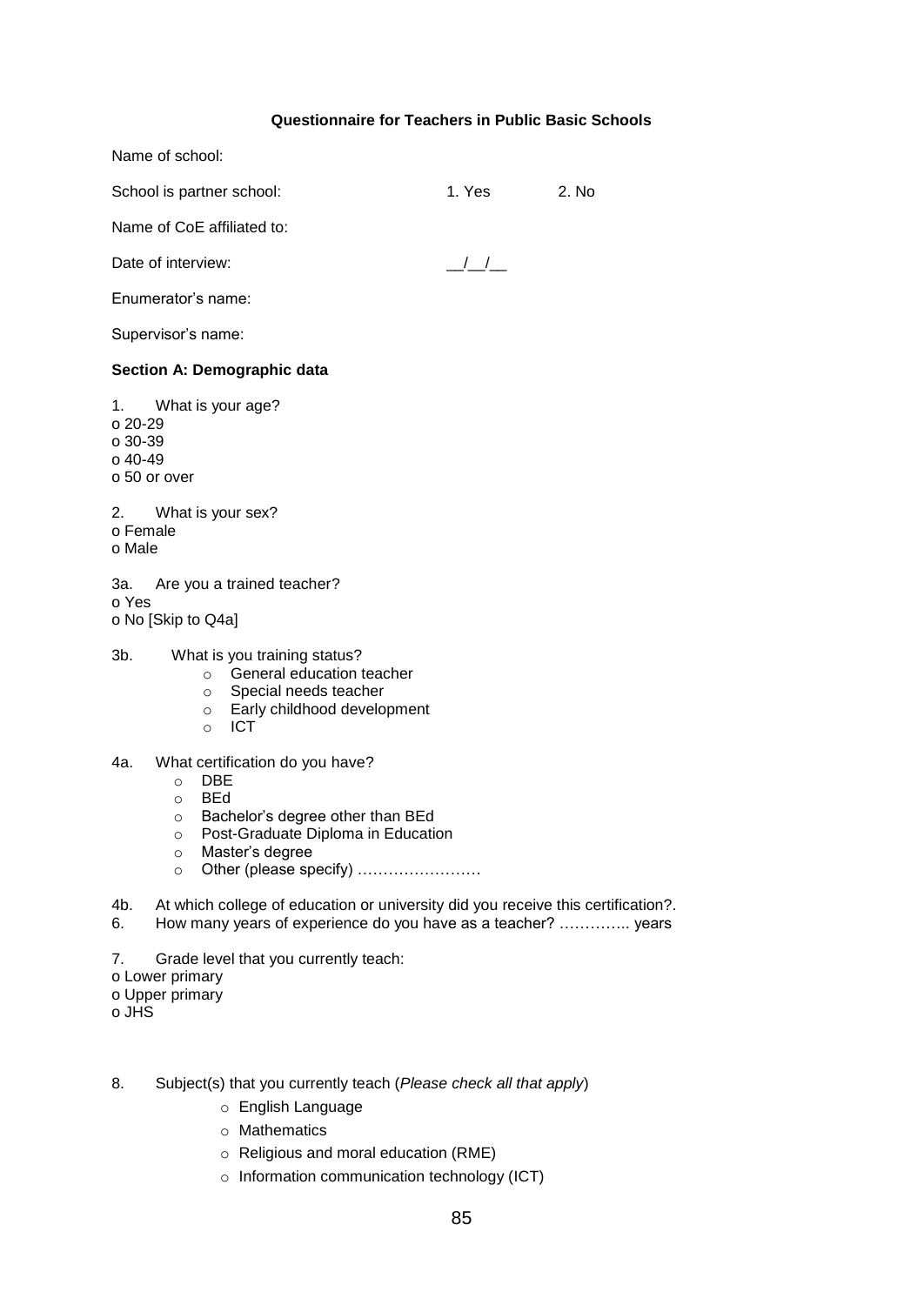- o Social studies
- o Ghanaian language
- o Citizenship
- o Integrated science
- o French
- o Music
- o Basic design and technology (BDT)
- o Other (please specify) …………………………………
- o Other (please specify) …………………………………

# **Section B: Training and Experience in Inclusive Education and Special Educational Needs**

- 9a. Did you receive training at your CoE on Inclusive Education?
	- o Yes
	- o No [Skip to Q10a]
- 9b. What was the duration of the training?
	- o Week
	- o Month
	- o Year
- 9c. How would you rate the adequacy of the duration of the training
	- o Very inadequate
	- o Inadequate
	- o Somewhat adequate or Fair
	- o Adequate
	- o Very Adequate
- 10a. Did you receive training at your CoE on how to teach pupils with SEN effectively?
	- o Yes
	- o No [Skip to Q12]
- 10b. What was the duration of the training?
	- o Week
	- o Month
	- o Year
- 10c. How would you rate the adequacy of the duration of the training
	- o Very inadequate
	- o Inadequate
	- o Somewhat adequate or Fair
	- o Adequate
	- o Very Adequate
- 12. Did you benefit from teaching practice/internships on IE, including how to teach pupils with SEN?
	- o Yes
	- o No [Skip to Q16a]
- 14. What was the duration of the training?
	- o Week
	- o Month
	- o Year
- 15. How would you rate the adequacy of the duration of the training
	- o Very inadequate<br>
	o Inadequate
	- Inadequate
	- o Somewhat adequate or Fair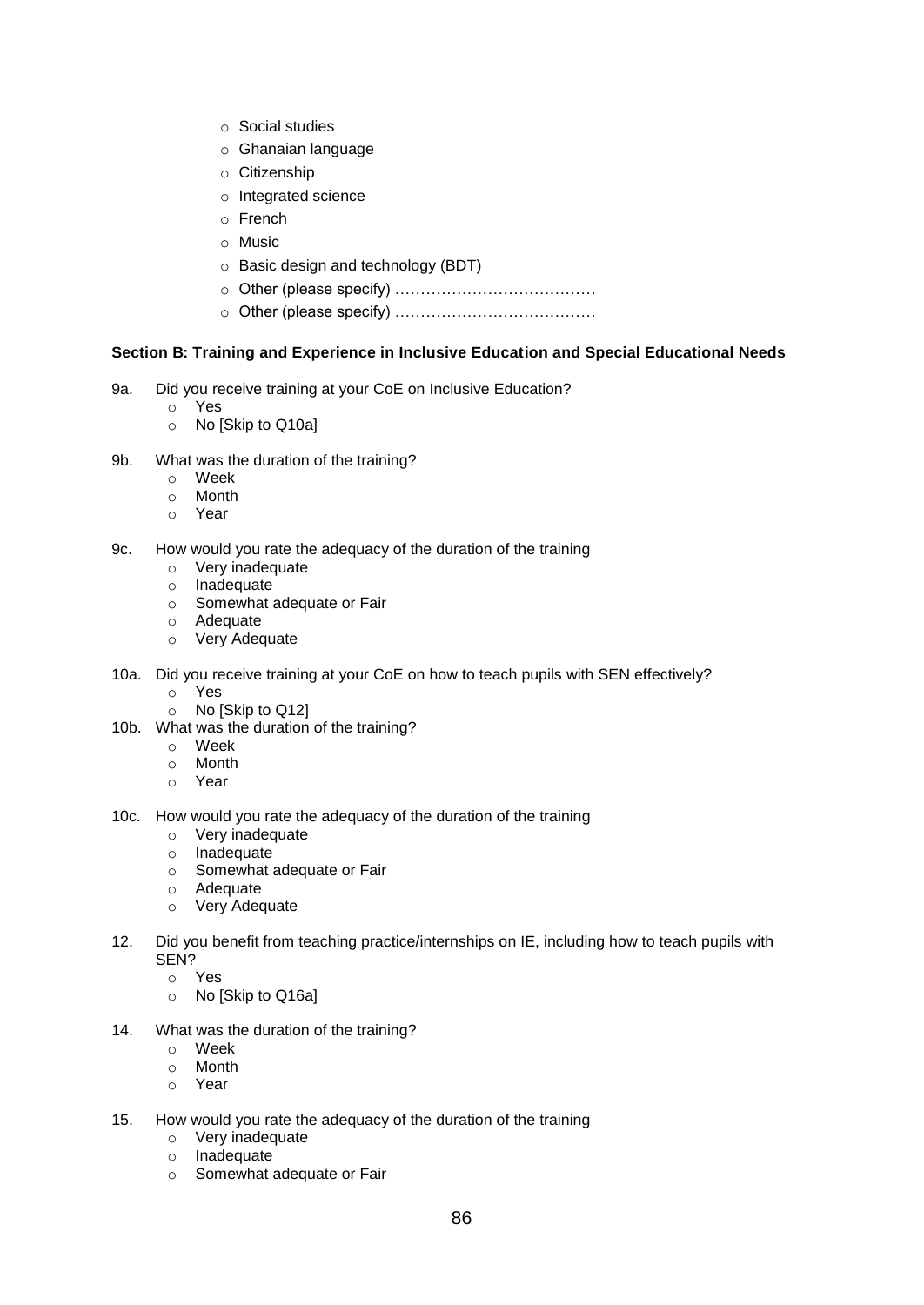- o Adequate
- o Very Adequate
- 16a. Have you received any in-service training on Inclusive Education?
	- o Yes
		- o No [Skip to Q17a]
- 16b. What was the duration of the training?
	- o Week
	- o Month
	- o Year
- 16c. How would you rate the adequacy of the duration of the training
	- o Very inadequate
	- o Inadequate
	- o Somewhat adequate or Fair
	- o Adequate
	- o Very Adequate
- 17a. Have you received any in-service training on IE, including how to handle pupils with SEN?
	- o Yes
	- o No
- 17b. What was the duration of the training?
	- o Week
	- o Month
	- o Year
- 17c. How would you rate the adequacy of the duration of the training
	- o Very inadequate
	- o Inadequate
	- o Somewhat adequate or Fair
	- o Adequate
	- o Very Adequate

19. In which of the following disabilities and/or special educational needs have you been trained to identify? [*Tick all that apply*]

- a) Pupils with Hearing Impairment
- b) Persons with Visual Impairment
- c) Pupils with Deaf-Blindness
- d) Pupils with Physical Disability
- e) Pupils with Intellectual Disability
- f) Pupils with Speech and Communication Disorders
- g) Pupils with Attention Deficit
- h) Pupils with Specific Learning Disability
- i) Pupils with Autism
- j) Pupils with Multiple Disabilities
- k) Pupils with Emotional and Behaviour Disorder

l) Pupils with other health impairment and chronic diseases (such as Rheumatism,

Epilepsy, Asthma, Spina Bifida or Sickle Cell Anaemia, Albinism etc.)

m) Street Children

n) Nomadic children (shepherd boys, fisher-folks' children and

| e you | b) |
|-------|----|
|       |    |
|       |    |
|       |    |
|       |    |
|       |    |
|       |    |
|       |    |
|       |    |
|       |    |
|       |    |
|       |    |
|       |    |
|       |    |
|       |    |
|       |    |
|       |    |
|       |    |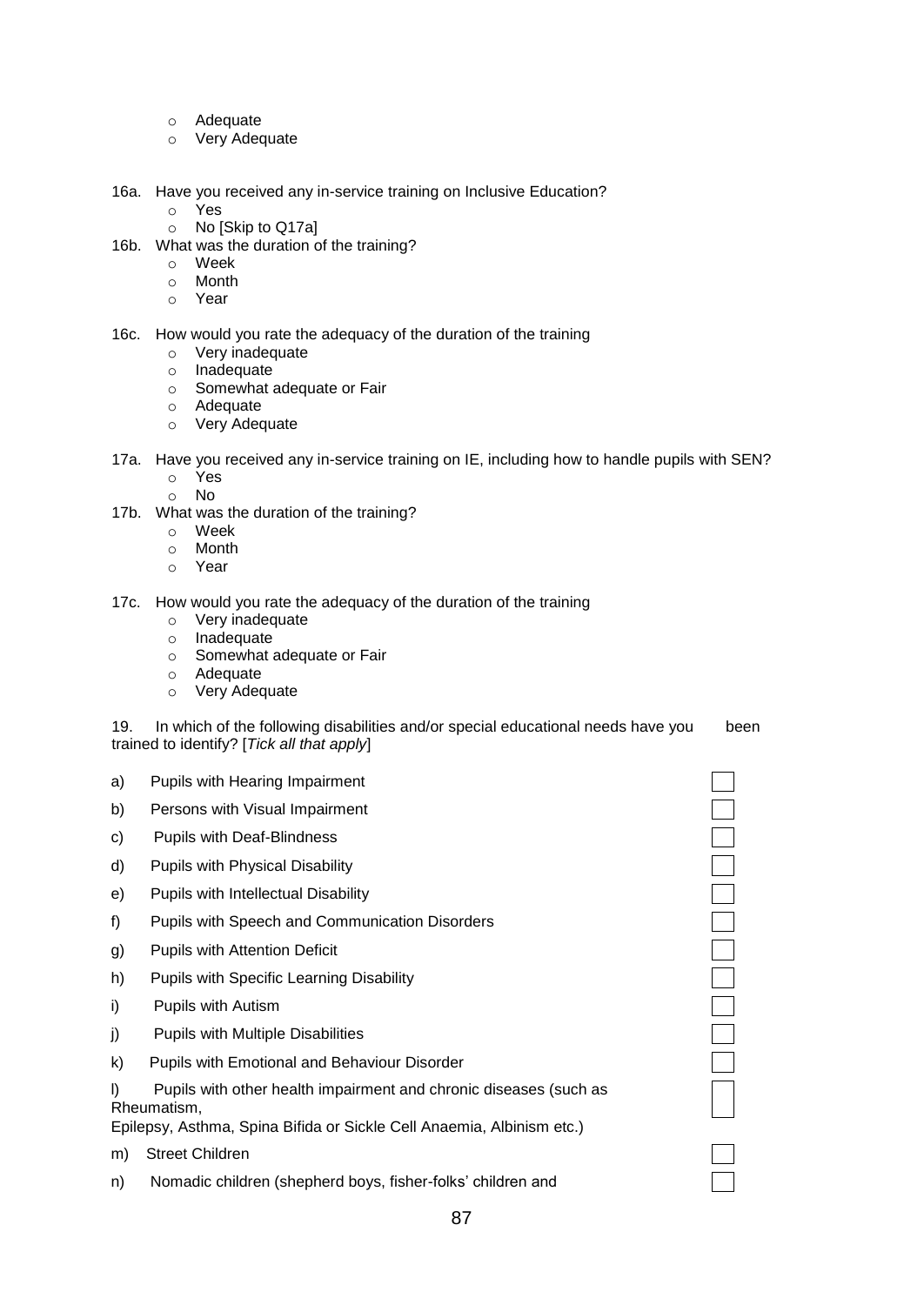domestic child workers)

- o) Children exploited for financial purposes
- p) Children living with HIV/AIDS
- q) Pupils with Hyperactivity Disorder
- r) Children displaced by Natural Catastrophes and Social Conflicts
- s) Gifted and Talented Pupils
- t) Other, please specify
- ………………………………………………………………….

20. Do you currently have any pupils with special educational needs in your classroom?

- o Yes
- o No [skip to Q22]
- o Don't know [skip to Q22]
- 21. What type of special educational needs do they have?
- Tick all that apply Number a) Pupils with Hearing Impairment bPupils with Visual Impairment c) Pupils with Deaf-Blindness d) Pupils with Physical Disability e) Pupils with Intellectual Disability f) Pupils with Speech and Communication Disorders g) Pupils with Attention Deficit h) Pupils with Specific Learning Disability i) Pupils with Autism j) Pupils with Multiple Disabilities k) Pupils with Emotional and Behaviour Disorder l) Pupils with other health impairment and chronic diseases (such as Rheumatism, Epilepsy, Asthma, Spina Bifida and Sickle Cell Anaemia, Albinism, etc.) m) Street Children n) Nomadic children (shepherd boys, fisher-folks' children and domestic child workers) o) Children exploited for financial purposes p) Children living with HIV/AIDS q) Pupils with Hyperactivity Disorder r) Children displaced by Natural Catastrophes and Social Conflicts s) Gifted and Talented Pupils t) Other, please specify

22. Have you ever taught students with SEN?

………………………………………………………………….

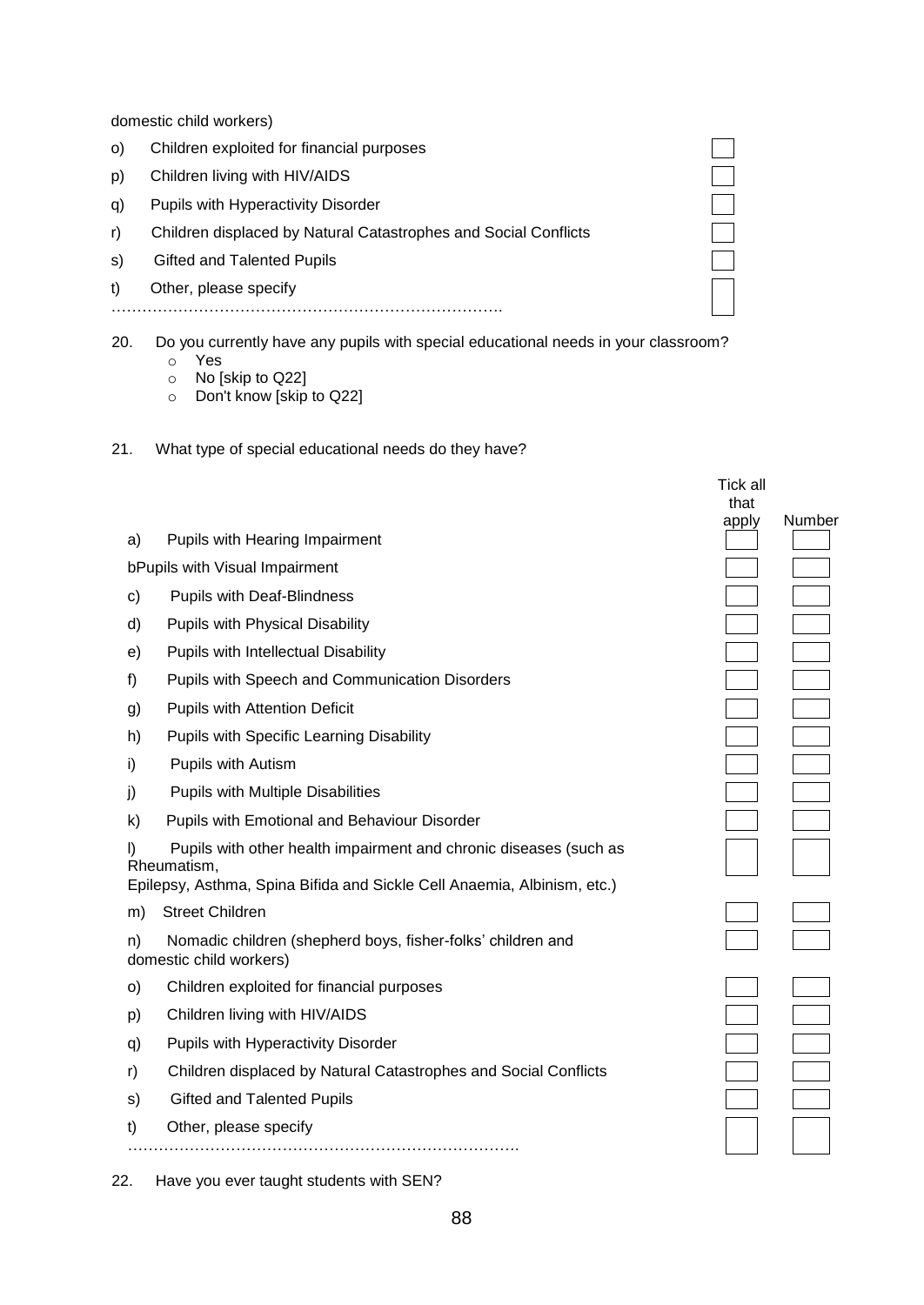- o Yes
- o No [skip to next section]
- 23. At which grade?
	- o Lower primary
	- o Upper primary
	- o JHS
- 24. For how many years? …….
- 25. In a typical week, about how many students with SEN would you have in any of your classes? [Count all, but not the same pupils twice]. ……. number

### **Section C: Awareness and Knowledge of National Policies on Inclusive Education**

- 26. Are you aware of the existence of a national policy on inclusive education?
	- o Yes
	- o No
- 27. Are you aware of the existence of a national standards and guidelines on the practice of inclusive education?
	- o Yes
	- o No
- 28. How knowledgeable are you about national policies and standards and guidelines on inclusive education (IE) and students with special educational needs (SEN)?
	- o No knowledge [skip to Q33]
	- o Moderately knowledgeable
	- o Knowledgeable
	- o Very knowledgeable

29. Ghana's Inclusive Education Policy and related documents require that teachers at basic schools be trained on the identification of pupils with special educational needs. *True or false*?

- o True
- o False
- 30. Ghana's Inclusive Education Policy and related documents require that teachers at basic schools to collaborate with their local communities to create awareness on disability issues. *True or false*?
	- o True
	- o False
- 31. Basic schools must ensure that their learning environment is free from discrimination for students with special needs and that sanctions are in place for those who transgress this requirement. *True or false*?
	- o True
	- o False
- 32. The use and implementation of Universal Design for Learning are not yet expectations for Ghana's schools. *True or false*?
	- o True
	- o False
- 33. . Does your school have a qualified special educational needs coordinator(s)? o Yes. No. [skip to Q35b]
- 34. Don't knowWho is this person? [name]. o
- 35. Do you know what their responsibilities are?
	- o Yes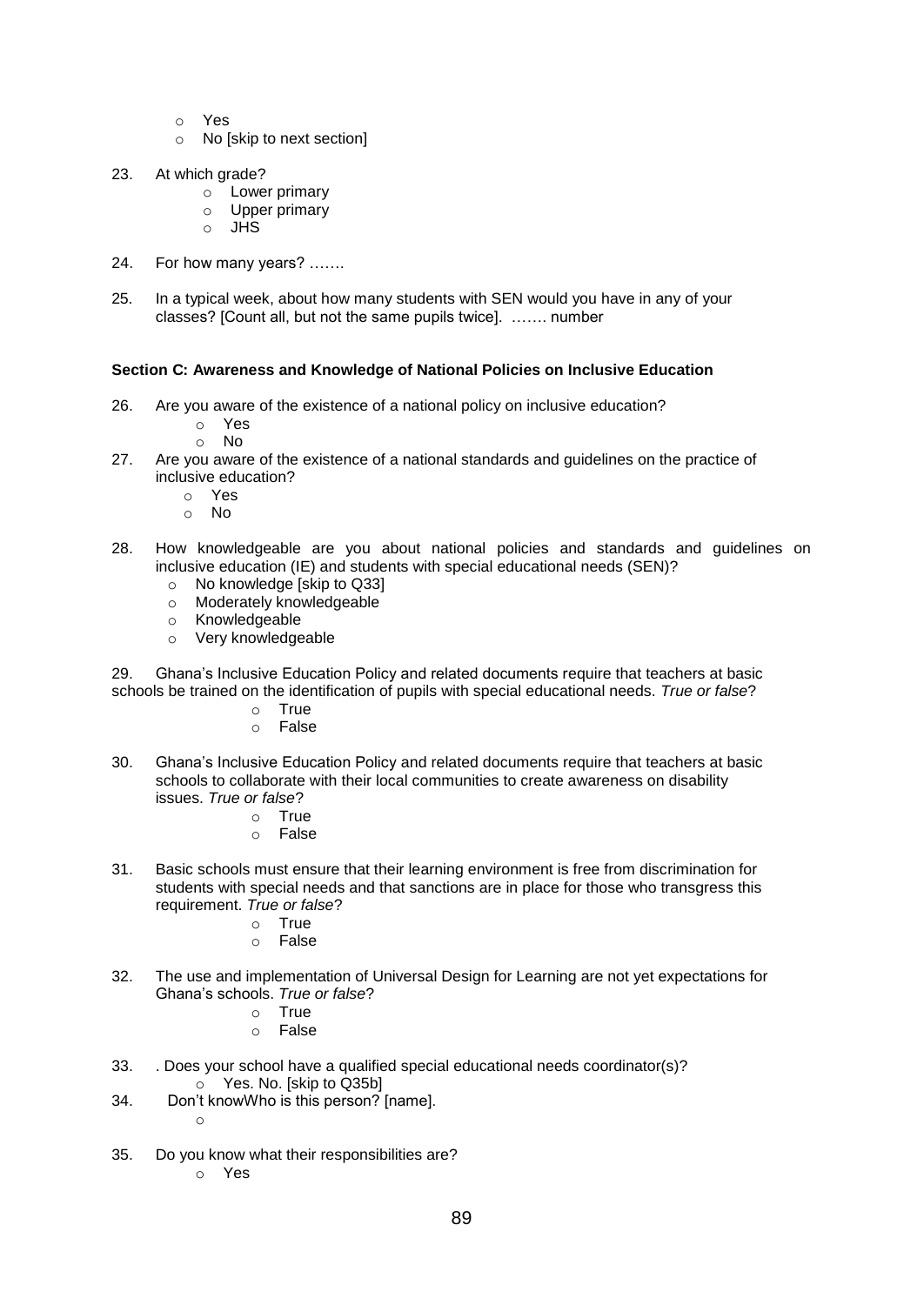o No

35b. To what extent do you agree with the statements below? Please rate the following by circling your most appropriate answer using the response scale given below:

|       |                                                                                                                                                       | $\overline{1}$<br><b>SD</b> | $\mathbf 2$<br>D | 3<br><b>NS</b> | 4<br>A | 5<br><b>SA</b> |
|-------|-------------------------------------------------------------------------------------------------------------------------------------------------------|-----------------------------|------------------|----------------|--------|----------------|
| (i)   | I have had adequate training to meet the needs of students with                                                                                       |                             |                  |                |        |                |
|       | special needs in my classroom                                                                                                                         |                             |                  |                |        |                |
| ii    | I am confident in my ability to teach children with special needs                                                                                     |                             |                  |                |        |                |
| Ϊiί   | I become easily frustrated when teaching students with special<br>needs                                                                               |                             |                  |                |        |                |
| iv    | I become anxious when I learn that a student with special needs<br>will be in my classroom                                                            |                             |                  |                |        |                |
| v     | I believe that students with special needs learn better with their<br>peers (classmates) in inclusive class                                           |                             |                  |                |        |                |
| vi    | I have noticed that the inclusion of students with special needs<br>in regular classroom is beneficial to other students                              |                             |                  |                |        |                |
| vii   | I have noticed that students with special needs benefit from the<br>inclusive programme in regular classrooms                                         |                             |                  |                |        |                |
| viii  | I believe that teachers should use different methods of teaching<br>to satisfy the needs of students with different abilities                         |                             |                  |                |        |                |
| ix    | I believe that teachers should have opportunities to make<br>modification to the syllabus and teaching materials while<br>teaching in inclusive class |                             |                  |                |        |                |
| X     | I feel that inclusive practices will be easier to carry out in a<br>smaller class                                                                     |                             |                  |                |        |                |
| хi    | I am able to manage the behaviour of students with special<br>needs in the classroom                                                                  |                             |                  |                |        |                |
| xii   | Assessing students with special needs is difficult                                                                                                    |                             |                  |                |        |                |
| xiii  | I am able to provide appropriate academic interventions for<br>students with special needs in inclusion teaching                                      |                             |                  |                |        |                |
| xiv   | I provide academic interventions for a certain number of weeks<br>or months and is reviewed at set intervals                                          |                             |                  |                |        |                |
| XV    | Students with special needs in the regular education classroom<br>hinder the academic progress of the regular education student                       |                             |                  |                |        |                |
| xvi   | Special in-service training in teaching special<br>needs students should be required for all regular education<br>teachers                            |                             |                  |                |        |                |
| xvii  | I do not mind making physical arrangements in my room to meet<br>the needs of students with special needs                                             |                             |                  |                |        |                |
| xviii | Adaptive materials and equipment are easily acquired for<br>meeting the needs of students with special needs                                          |                             |                  |                |        |                |
| xix   | My head teacher/master is supportive in making needed<br>accommodations for teaching children with special needs                                      |                             |                  |                |        |                |
| XX    | Students with special needs should be included in regular<br>education classrooms                                                                     |                             |                  |                |        |                |

SD=Strongly Disagree; D=Disagree; NS=Not sure; A=Agree; SA=Strongly Agree

# **Section D: Professional Development and Challenges to Inclusive Education**

- 36. Have you ever participated in any post-qualification professional development training on how to teach students with SEN?
	- o Yes o No [skip to Q39]
- 37. What type of professional development training did you receive? [*Please check all that apply*]
	- o Classroom management/Managing students' behaviour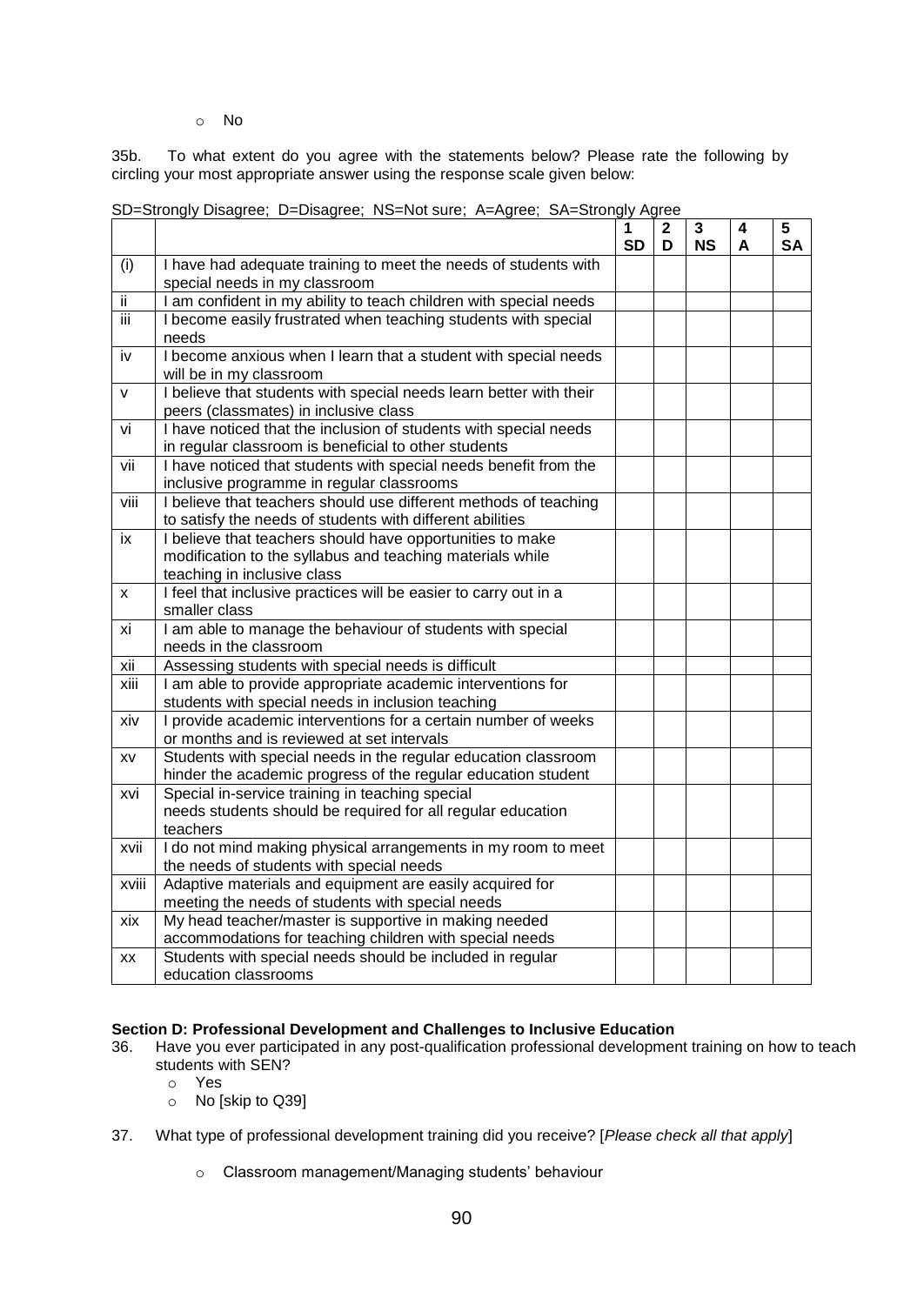- o Assistive technology
- o Assessment of students
- o Instructional methods
- o Academic interventions
- o Other, please specify ………………………………………..
- 38. The professional training received helped you to work better with students with SEN?
	- o Strongly disagree
	- o Disagree
	- o Neither agree nor disagree
	- o Agree
	- o Strongly agree
- 39. Do you have need for further training on SEN?
	- o Yes
	- o No [skip to 43]
- 40. What knowledge do you feel you need to be more effective in teaching a class that includes students with SEN (Please check as many as apply)
	- o Managing students' behaviour
	- o Assessing students' with SEN
	- o Providing appropriate academic interventions
	- o Accommodating learning challenges in inclusion teaching
	- o Other (Please specify) …………………………………….
- 41. What skills do you feel you need to be more effective in teaching a class that includes students with SEN (Please check as many as apply)
	- o Managing students' behaviour
	- o Assessing students' with special needs
	- o Providing appropriate academic interventions
	- o Accommodating learning challenges in inclusion teaching
	- o Other (Please specify) …………………………………….

42. In which of the following areas of SEN do you think you would benefit from training to teach pupils with SEN more effectively? [*Tick all that apply*]

- a) Pupils with Hearing Impairment
- b) Pupils with Visual Impairment
- c) Pupils with both Hearing and Visual Impairment
- d) Pupils with Physical Disability (mobility impairment, hunch back, etc.)
- e) Pupils with Intellectual Disability
- f) Pupils with Speech and Communication Disorders
- g) Pupils with Attention Deficit
- h) Pupils with Specific Learning Disability
- i) Pupils with Autism
- j) Pupils with Multiple Disabilities
- k) Pupils with Emotional and Behaviour Disorder

l) Pupils with other health impairment and chronic diseases

(Rheumatism,

Epilepsy, Asthma, Spina Bifida and Sickle Cell Anaemia, Albinism, etc.)

m) Street Children

n) Nomadic children (shepherd boys, fisher-folks' children and

 $\overline{\mathbb{I}}$  $\Box$  $\overline{\Box}$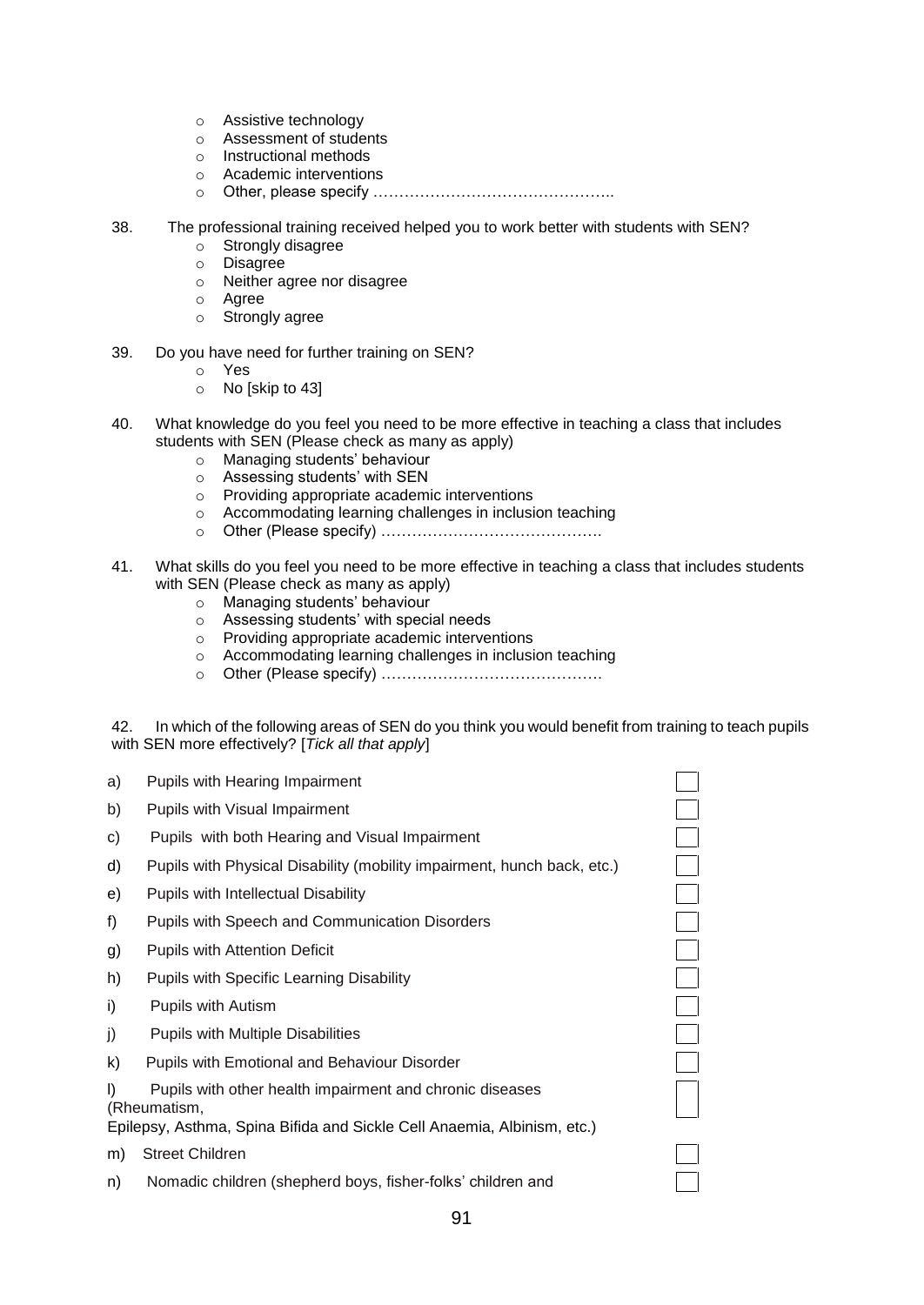domestic child workers)

- o) Children exploited for financial purposes
- p) Children living with HIV/AIDS
- q) Pupils with Hyperactivity Disorder
- r) Children displaced by Natural Catastrophes and Social Conflicts
- s) Gifted and Talented Pupils
- t) Other, please specify
- …………………………………………………………………
- 43a. How would you rate your school's commitment to IE?
	- o Poor
	- o Satisfactory
	- o Good
	- o Very good
- 43b. How would you rate your school's commitment to SEN?
	- o Poor
	- o Satisfactory
	- o Good
	- o Very good
- 44. What do you consider to be some of the barriers to the implementation of Inclusive Education practices in your school? [*Please check 3 most important*]
	- o Specialized Training in Special Education
	- o Teacher's reluctance
	- o Curriculum
	- o School Unit Infrastructure
	- o Parents' attitudes
	- o Incomplete Funding
	- o Legislative framework
	- o Special and General teacher collaboration
	- o Large number of children in the classroom
	- o Failure to provide appropriate special education staff
	- o Other (please specify) …………………………………..

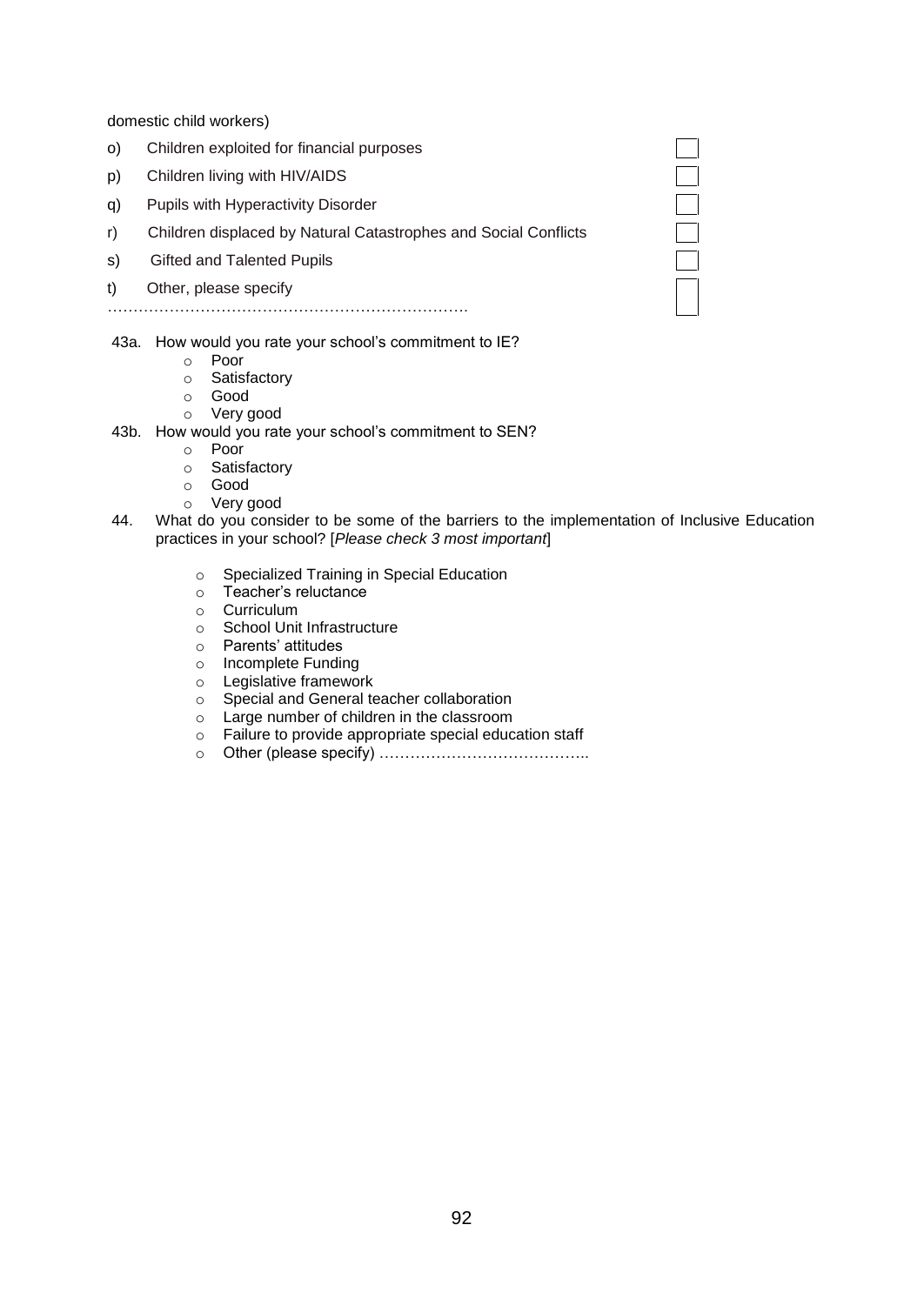#### *Table AP1.5: Principal Interview Guide* **National Council for Tertiary Education (NCTE) Transforming Teacher Education and Learning (T-TEL) Study on** *Inclusive Education: Learners with Disabilities and Special Educational Needs in Ghana*

### **Interview Guide for Principals of Colleges of Education**

#### *Introduction and Consent*

Good morning/ afternoon. My name is …………………………………….. I work with Research Trust Limited and we are conducting research on behalf of the National Council for Tertiary Education (NCTE) and Transforming Teacher Education and Learning (T-TEL), Ghana, on *Inclusive Education* practices at Colleges of Education (CoEs) in Ghana. The information we collect will help the government (Ministry of Education) and other stakeholders to plan education delivery, especially as it relates to learners with disabilities and special educational needs. Your college of education was selected for the study. I would like to ask you some questions about your college and its practices relating to inclusive education, particularly with respect to learners with disabilities and special educational needs. The interview will last about 30 to 40 minutes. Your responses will be treated with utmost confidentiality, and no information that identifies you will be included in our report. All the information you provide shall be stored, used and processed only for research purposes. It is anticipated that the findings of the study will provide empirical evidence to guide policies that will enhance inclusive education for learners with disabilities and special educational needs.

In case you need more information about the study, you may contact the person(s) listed on this card.

Would you be willing to help us with our research and participate in our study/survey? Yes No П

Name of Participant Date Signature

#### *Definitions:*

For the purpose of this interview, it is important you understand some terminologies or definitions so as to ensure mutual understanding of these terminologies throughout the interview.

#### **Learners with Disabilities**

Persons pursuing education in a formal, non-formal or informal, public or private education setting at all educational levels who have long-term physical, mental, intellectual or sensory impairments that, in interaction with various barriers, may hinder their full and effective participation in society on an equal basis with others.

#### **Learners with Special Educational Needs (SEN)**

For the purpose of this study, learners with special educational needs are people who have a disability, including visual, hearing, locomotor, or intellectual impairments and those people who are failing in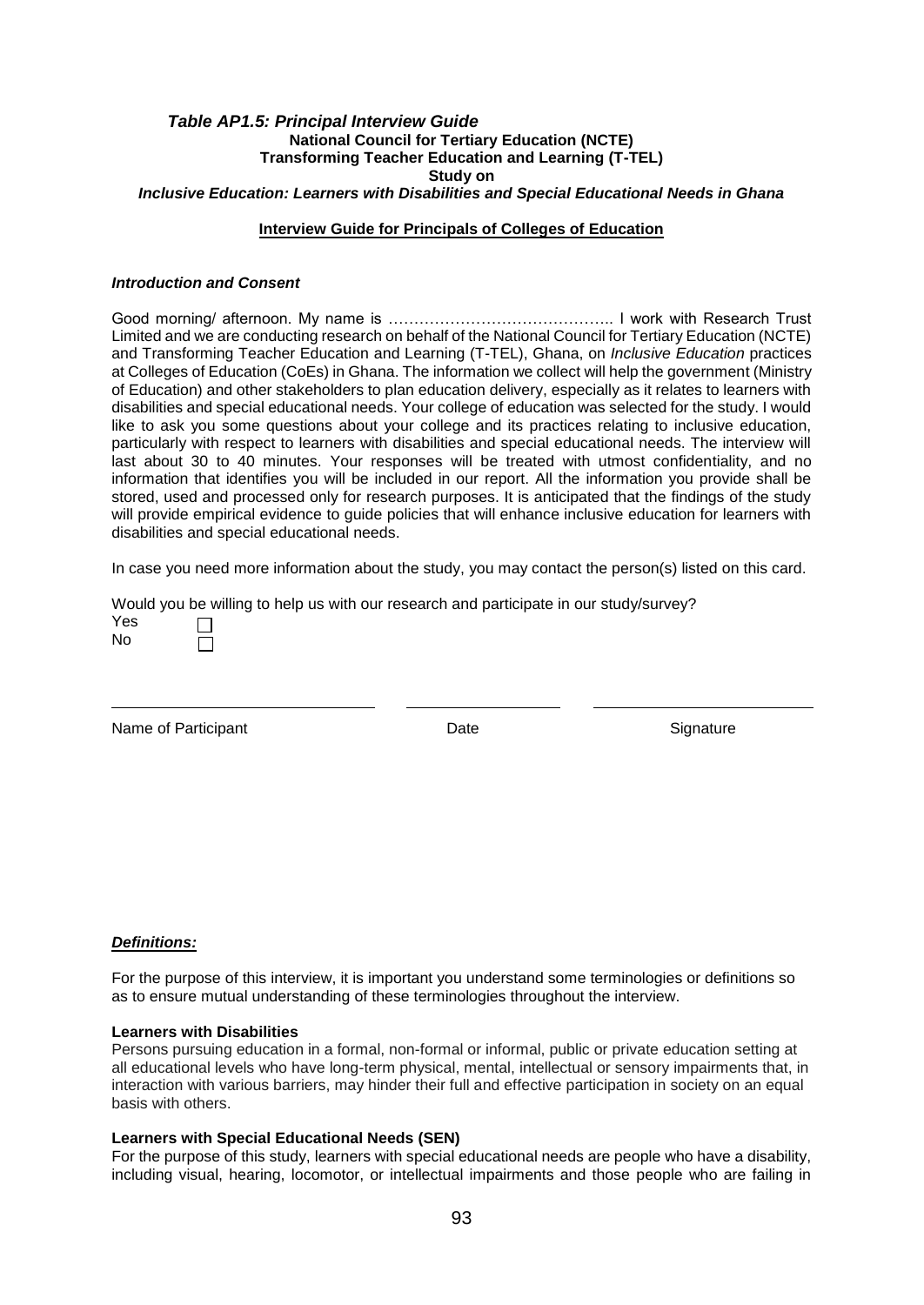school, as well as a wide variety of reasons that are known to act as barriers to their optimal progress in learning and development. [*Please see Table 1 attached*]

## **Inclusive Education (IE)**

Inclusion is defined in its broadest sense as ensuring access and learning for all students, especially those disadvantaged from linguistic, ethnic, gender, geographic or religious minority, from an economically impoverished background as well as children (and student teachers) with special needs including those with disabilities.

### **Accessibility**

Accessibility refers to the design of products, devices, services, or environments for people with disabilities, so that barriers that limit their movements, senses, or activities are removed.

### **Universal Design for Learning**

The architectural principles of *Universal Design for Learning (UDL)* serve the general purpose of making learning accessible to more learners in inclusionary programmes. The idea is that with modifications of *representation* (materials), *expression* (methods of communication), and *engagement* (how learners respond to curriculum) a much wider range of learners can be included in regular classroom instruction. The principle of Universal Design for Learning (UDL) offers:

*• Multiple means of representation,* to give learners various ways of acquiring information and knowledge;

*• Multiple means of expression,* to provide learners alternatives for demonstration of what they know; and

*• Multiple means of engagement,* to tap into learners' interests, offer appropriate challenges, and increase motivation.

# **College of Education (CoE)**

A college of education refers to a professional institution where school teachers are trained.

### **College Principal (CP)**

This refers to a member of staff with the most responsibility for the day to day management of the college. He/she is also the administrative head of the college of education.

### **College Tutor (CT)**

A college tutor is an individual charged with the responsibility to instruct and guide students in a particular subject area. Tutors also have the responsibility to encourage and assist their students to gain mastery in the subjects they are taught so as to make them competent and prepared as professional teachers.

#### **Student Teacher (ST)**

These are individuals who have gained admission to a college of education to be instructed and guided into becoming professional teachers.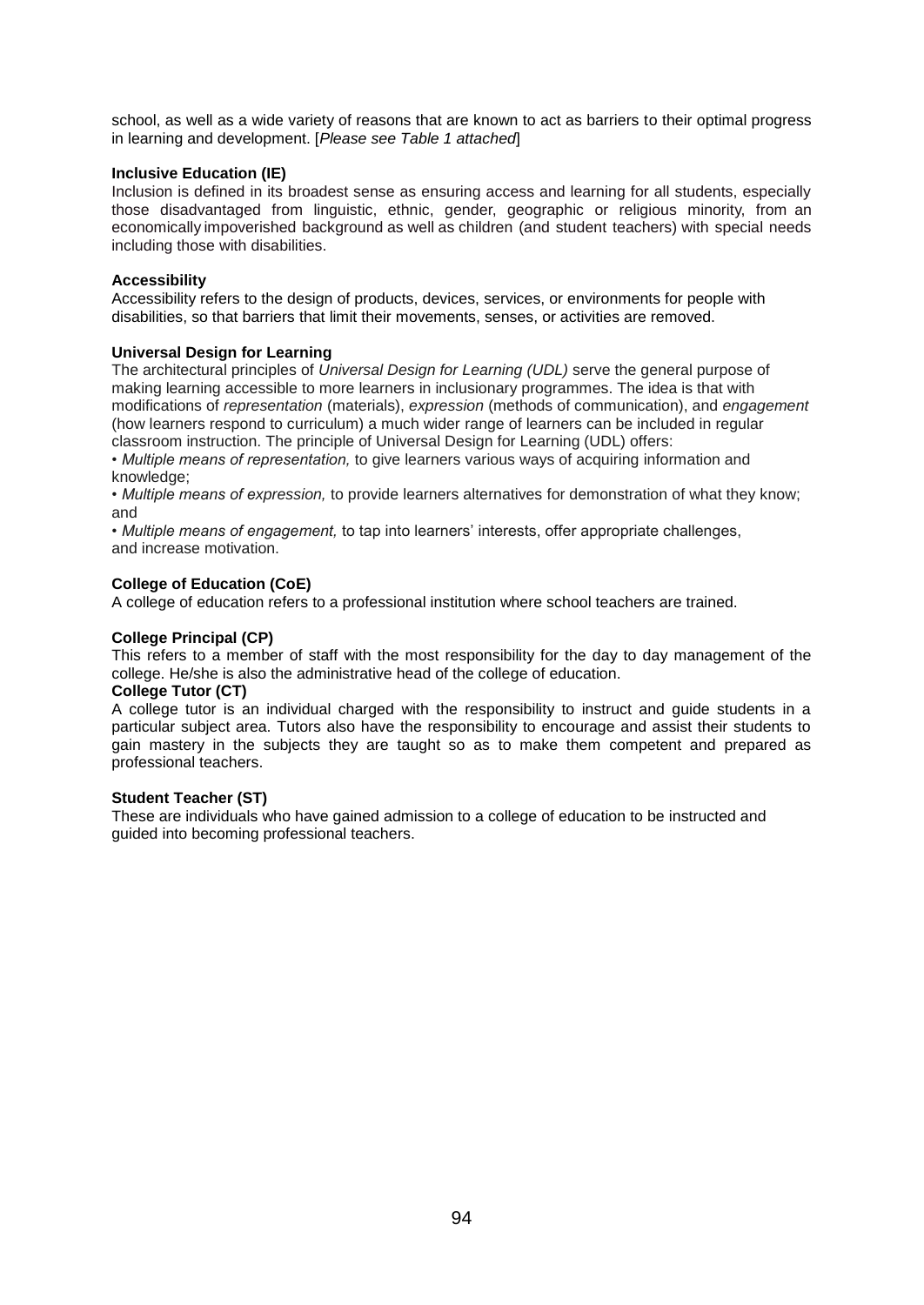|     | <b>COLLEGE</b> |
|-----|----------------|
| ID: |                |

- 2. Please tell me your name. [*Ask about position or designation if not college principal but rather his/her delegated representative*]
- 3. How long have you been at this position?
- 4. How knowledgeable are you [principal or senior administration] about national policies and standards and guidelines on inclusive education (IE) and students with special educational needs (SEN)? [*Use the following scales*]
	- i) No information (ii) Some information (iii) Know (iv) Know well (v) Know very well
- 4. Please tell me whether you think the following statements are *true* or *false*. *Ghana's Inclusive Education Policy and related documents*,
	- i. Require that tutors at CoEs be trained in the diagnosis of student-teachers with special educational needs. *True or false*?
	- ii. Do not require colleges to provide concessionary admission to candidates who manifest or disclose special needs when colleges are not able to accommodate these needs. *True or false*?
	- iii. CoEs are required to collaborate with their local communities to create awareness on disability issues. *True or false*?
	- iv. Although desirable, partner schools are not required to ensure that teaching practice internships focus on practices for inclusive education. *True or false*?
	- v. CoEs must ensure that their learning environment is free from discrimination for students with special needs and that sanctions are in place for those who transgress this requirement. *True or false*?
	- vi. The use and implementation of Universal Design for Learning are not yet expectations for Ghana's schools. *True or false*?
	- vii. The Ministry of Education's *Standards and Guidelines for Practice of Inclusive Education in Ghana* require that all colleges have a qualified special educational needs coordinator. *True or False?*
- 5. If "*True*" for item (vii), who is this person at your college?

6. What has your college done since the operationalization of the Inclusive Education Policy and the standards and guidelines to ensure compliance?

- 7. Is there mechanism in place at your college to monitor compliance with the government's policy on inclusive education? **If No, skip to question 10**
- 8. How does your college monitor its compliance with the government's policy on inclusive education? Please explain.
- 9. How effective is the monitoring? Please explain.
- 10. Is there a person or office at your college responsible for monitoring compliance? If yes, who is this person at your college? If no, why not?
- 11. Has there been any external or independent review of your college's compliance with the government's Inclusive Education Policy? If yes, please ask when, by whom, and if RTL can
- have a copy of the review report.
- 12. The IE Policy requires the National Accreditation Board (NAB) to ensure that all tertiary institutions adhere to the principle of universal design for learning (UDL). Has the NAB ever visited your college to assess compliance with the principle? If yes, when was this visit?.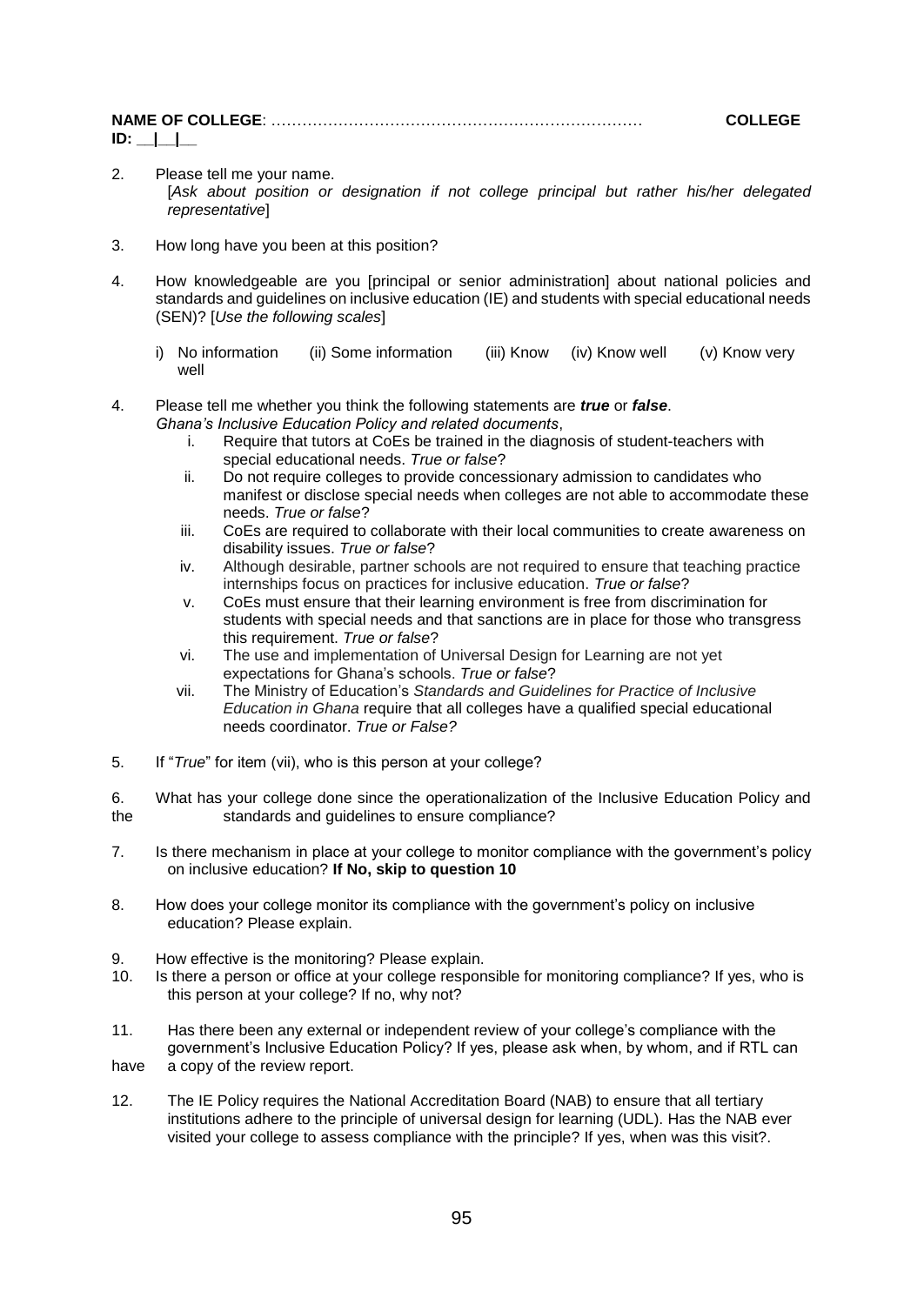- 13. Do you know whether the government has issued an Implementation Plan for the Inclusive Education Policy? **If No, skip to question 15**.
- 14a. If yes, how familiar are you with the requirements for CoEs in the Implementation Plan? [*Use the following scales*]
	- i) No informationii) Some information iii) Know iv) Know well v) Know very well
- 14b. What are some of these requirements?
- 14c. How and to what extent is your college implementing these requirements?
- 15. For tertiary institutions, Ghana's Inclusive Education Policy requires that:
	- a) "Concessionary admission should be given to candidates who manifest special needs."
	- b) "The school should collaborate with the community to create awareness on disability issues to foster attitudinal change."

How and to what extent have you operationalized these requirements and how do you assess your success in implementing these requirements? [*Be sure to obtain responses related to both requirements*.]

- 16. Does your college have any written policies on Inclusive Education, particularly relating to student-teachers with special educational needs? **If no, skip to Question 18a**. If yes, which policies? [*Please ask for copies of the policies*.]
- 17a. To what extent are the policies consistent with *current* national policies and standards.
- 17b. How does your college monitor and evaluate the implementation of these policies?
- 18a. Do your college's admission procedures make accommodations for students with special educational needs (SEN)? [*Probe both yes and no answers*. *For example, if yes, ask how*.]
- 18b. How would people with special educational needs (SEN) who are interested in attending your college learn whether your college can accommodate their needs? [*Probe what measures are in place for this to happen*]
- 18c. Has your college ever declined admission to a person with SEN? If yes, why? If no, why? *If respondent is unsure, ask who can answer this question and follow up with this person.*

19a. Do you have any student-teachers with special educational needs in your college? **If no, skip to Question 19c**.

19b. If yes, how many? Please complete the attached data sheet for the various kinds of special educational needs (SEN). [*Please ask respondent to complete the data sheet attached as Table 1*] *If respondent cannot provide this information, ask who can* 

and then obtain the information **from** that person.

- 19c. What is the process by which a student-teacher with SEN would inform the college of these needs?
- 19d. If student-teachers do not self-disclose SEN, what mechanisms are in place at your college to identify student-teachers with special educational needs?
- 20. Does your college have a record of all the types of SEN among your student-teachers, from past years to date? Can I get a document that shows the special needs without the accompanying names of student-teachers?
- 21. If student-teachers with SEN do not feel their needs are addressed satisfactorily, are there *formal* mechanisms within your college to consider and address concerns or complaints? If yes, can you please describe the mechanisms? If not, why not?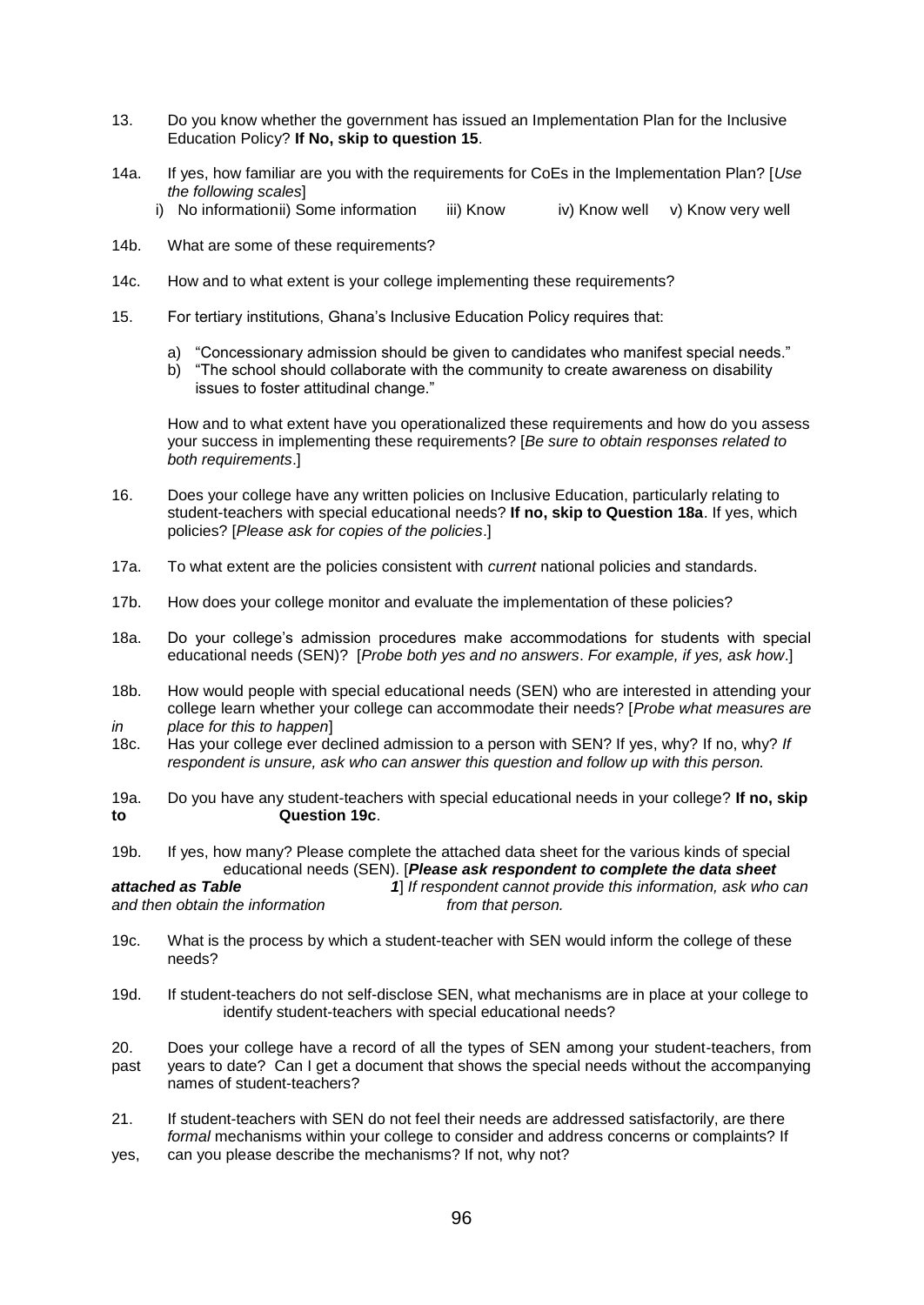- 22. If you have any student-teachers in your college with SEN, what are three of the most significant challenges you face having these persons in your college?
- 23. Are there any factors you consider in placing student-teachers with SEN in a class? If yes, what are these? If no, why not?
- 24. How does the school ensure that student-teachers with SEN are proportionally represented in classes, clubs, and co-curricular activities?
- 25. Do you have a unit or department that focuses specifically on training for student-teachers with SEN? If yes, how many fill-time staff people are in this unit or department?
- 26. Does your college provide training to student-teachers in inclusive education? **If no, skip to Question 28**.
- 27a. Can you please describe this training?
- 27b. Is this training mandatory for all student teachers?

27c. How much training is provided (for example, number of courses, number of classroom hours)?

- 27d. Is it possible for a student teacher to specialize in inclusive education at your college?
- 28. Does your college provide training to student-teachers in SEN? **If no, skip to Question 30**.
- 29a. Can you please describe this training?
- 29b. Is this training mandatory for all student teachers?

29c. How much training is provided (for example, number of courses, number of classroom hours)?

- 29d. Is it possible for a student teacher to specialize in teaching children with SEN at your college?
- 30. Apart from student-teachers, do you have any tutors and/or staff with SEN or any form of disabilities in your college? If yes, about how many?
- 31. Are there any problems your college faces in training student-teachers in SEN? [*For example, attitude and availability of tutors, funding issues, curriculum issues, and coordination issues, etc.*]?
- 32. What are the most important factor(s) you would attribute any successes with inclusive education practices at your college?

33. What do you consider to be some of the barriers to the implementation of Inclusive Education practices in your college? [*Probe around the following factors*: Specialized Training in Special Education; Teacher's reluctance; Curriculum; School Unit Infrastructure;;<br>Incomplete Funding; Legislative framework; Special and General teacher Incomplete Funding; Legislative framework; collaboration; failure of government to provide appropriate special education staff]

- 34. What suggestions do you have for improving Inclusive Education, particularly, to meet the needs of students with special educational need in Ghana?
- 35. How problematic is the physical accessibility of the following for persons with disabilities in your college?
	- *a) Walkways, paths and roads*
	- i) Not at all a problem ii) Minor problem iii) Moderate problem iv) Serious problem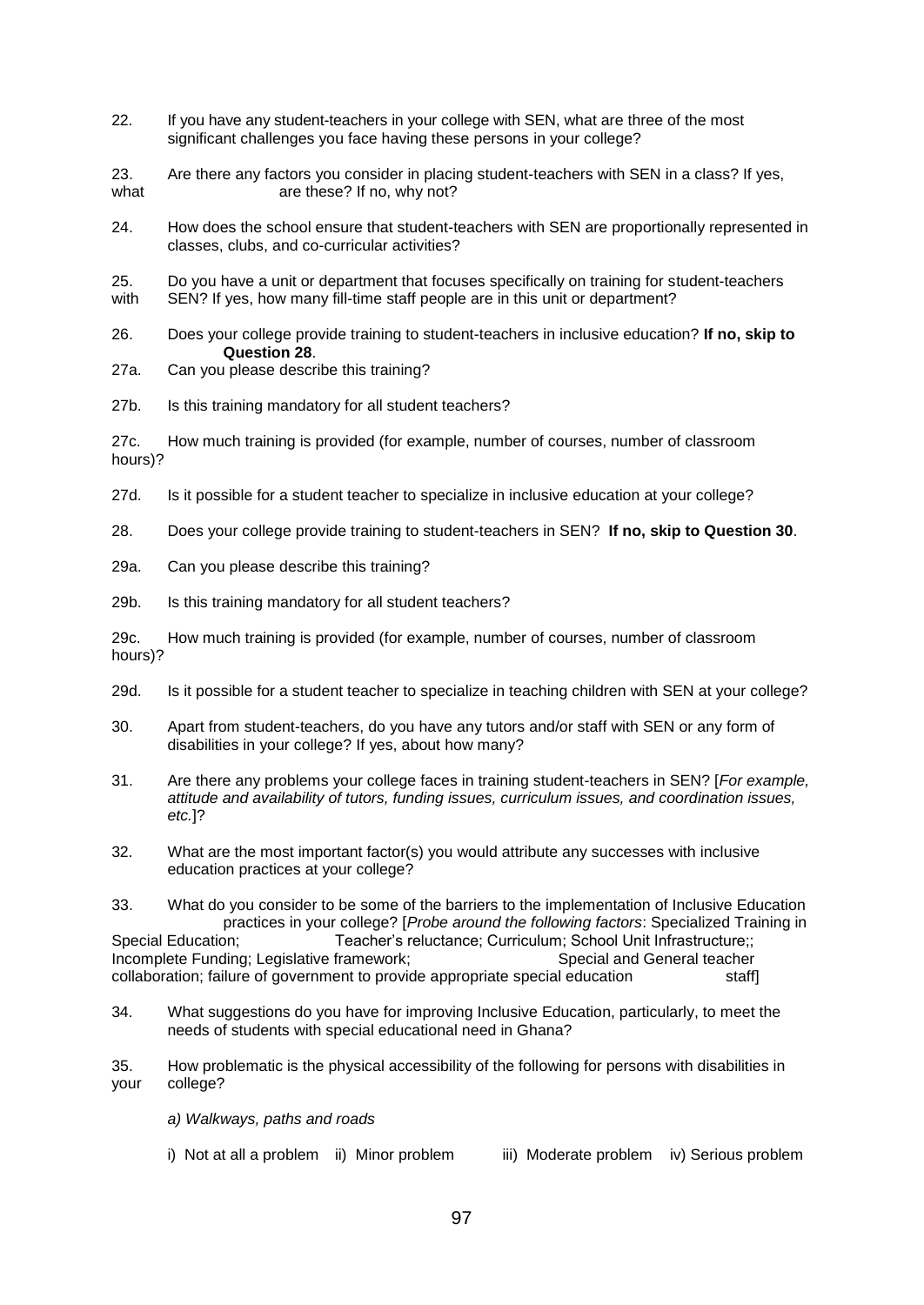*b) Buildings*  i) Not at all a problem ii) Minor problem iii) Moderate problem iv) Serious problem *c) Stairways*  i) Not at all a problem ii) Minor problem iii) Moderate problem iv) Serious problem *d) Handrails*  i) Not at all a problem ii) Minor problem iii) Moderate problem iv) Serious problem *e) Water closets and toilet compartments*  i) Not at all a problem ii) Minor problem iii) Moderate problem iv) Serious problem 36. How many student-teachers are enrolled at your college? Thank you.

Date of interview: [day/month/year] **Date of interview: [day/month/year]** 

**Enumerator's name and code: ……………………………………………………… \_\_|\_\_**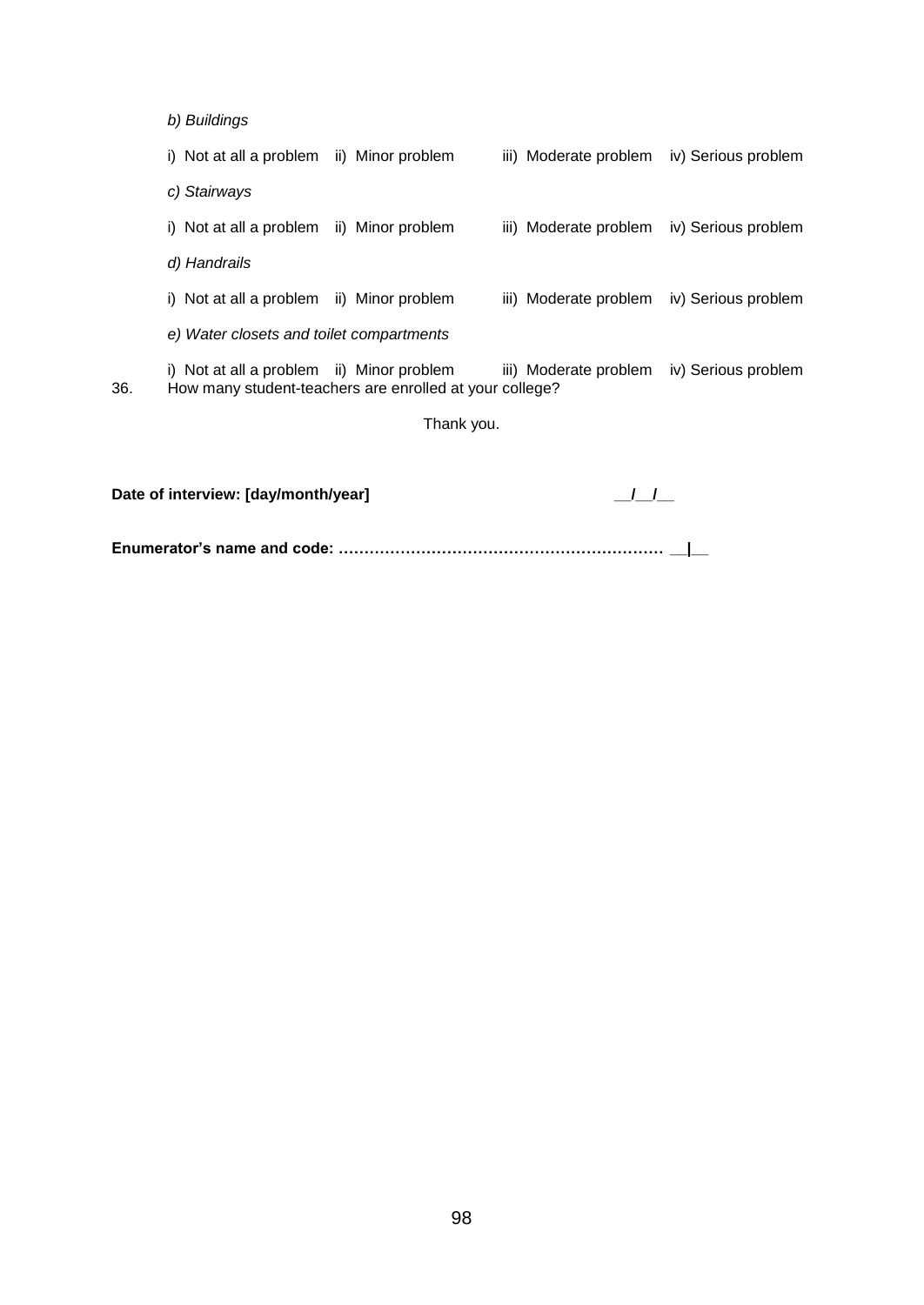**Name of College**:

### *Note: If the Principal cannot fill out this form, ask who can and follow up with that person*

……………………………………………………………………………………………………………………..

|                                                                                                         | Don'     |
|---------------------------------------------------------------------------------------------------------|----------|
| Do you have learners with the following disabilities and/or special                                     |          |
| educational needs at you college? [Please tick as appropriate,<br>and provide number if "Yes" is ticked | kno<br>w |
| a)<br>Persons with Hearing Impairment                                                                   |          |
| Persons with Visual Impairment<br>b)                                                                    |          |
| Persons with both Hearing and Visual Impairment<br>C)                                                   |          |
| d)<br>Persons with Physical Disability (mobility impairment, hunch<br>back, etc.)                       |          |
| Persons with Intellectual Disability<br>e)                                                              |          |
| Persons with Speech and Communication Disorders<br>f)                                                   |          |
| Persons with Attention Deficit<br>g)                                                                    |          |
| h)<br>Persons with Specific Learning Disability                                                         |          |
| Persons with Autism<br>i)                                                                               |          |
| Persons with Multiple Disabilities<br>j)                                                                |          |
| k)<br>Persons with Emotional and Behaviour Disorder                                                     |          |
| Persons with other health impairment and chronic diseases<br>I)<br>(Rheumatism,                         |          |
| Epilepsy, Asthma, Spina Bifida and Sickle Cell Anaemia,                                                 |          |
| $etc.$ )                                                                                                |          |
| <b>Hyperactivity Disorder</b><br>m)                                                                     |          |
| Children displaced by Natural Catastrophes and Social<br>n)<br>Conflicts                                |          |
| Gifted and Talented Persons<br>$\circ)$                                                                 |          |
| Other, please specify<br>p)                                                                             |          |
|                                                                                                         |          |

| on' |              |    |     |
|-----|--------------|----|-----|
| t   |              |    | Nu  |
| no) | N            | Ye | m   |
| W   | $\mathsf{o}$ | S  | ber |
|     |              |    |     |
|     |              |    |     |
|     |              |    |     |
|     |              |    |     |
|     |              |    |     |
|     |              |    |     |
|     |              |    |     |
|     |              |    |     |
|     |              |    |     |
|     |              |    |     |
|     |              |    |     |
|     |              |    |     |
|     |              |    |     |
|     |              |    |     |
|     |              |    |     |
|     |              |    |     |
|     |              |    |     |
|     |              |    |     |
|     |              |    |     |
|     |              |    |     |
|     |              |    |     |
|     |              |    |     |
|     |              |    |     |
|     |              |    |     |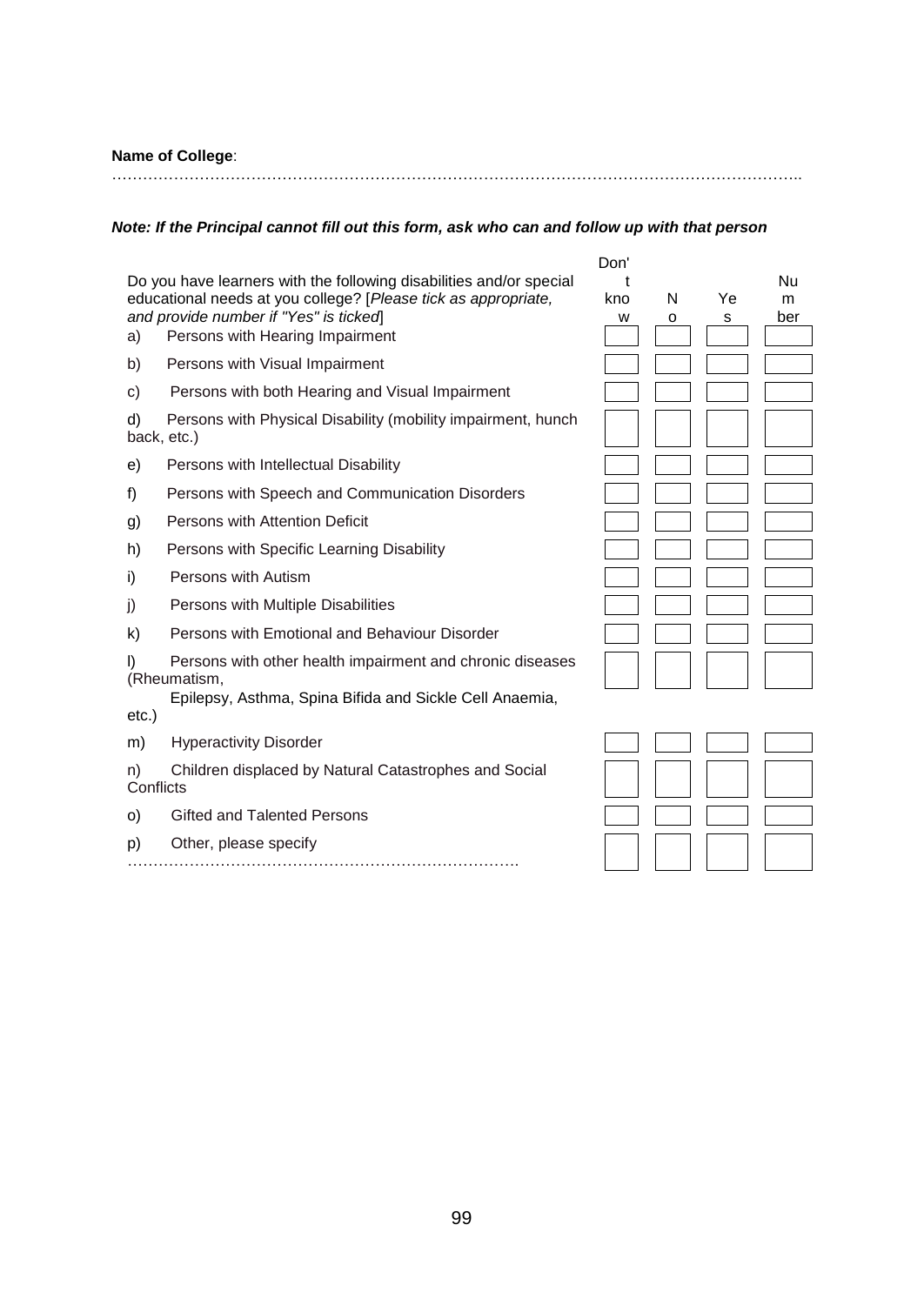## **Appendix AP2: Steps in Probability Proportional to Size Sampling of CoEs and Tutors**

Population 1678 tutors in 46 CoEs (clusters). Sample 320 from 10 sampled CoEs (clusters) using PPS Calculate Prob. 1 = probability of selection of each sampled CoE Calculate Prob. 2 = probability of selection of each individual tutor in each of sampled CoEs Calculate the overall weight = inverse of the probability of each individual tutor being sampled in the population

Number of clusters (*d*) = 10

Sampling interval (*SI*) = Cumulative population (*b*) / Number of clusters (*d*) = 1678/10 = 168

Choose a random number between 1 and *SI* (i.e. 168) as the Random start (*RS*) point (i.e. first selected CoE or cluster). Using the Excel command: =RAND()\*168, we obtained *RS* = 86

Generate series numbers to determine the 10 CoEs (clusters) inusing:

1)  $RS = 86$ 2) RS+(1\*SI) = 3) RS+(2\*SI) = 4)  $RS+(3*S)$  = 5)  $RS+(4*SI) =$ 6) RS+(5\*SI) = 7)  $RS+(6*SI) =$ 8)  $RS+(7*S) =$ 9) RS+(8\*SI) = 10)  $RS+(9*SI) =$ 

Thus, the randomly selected CoEs are those whose cumulated population of tutors coincide with the 10 series of numbers above.

#### **Calculate probabilities**:

| Probability $1 = (a^*d) / b$           | i.e. Probability of selection for each sampled CoE |                                                                                                  |
|----------------------------------------|----------------------------------------------------|--------------------------------------------------------------------------------------------------|
| Probability $2 = c/a$                  |                                                    | i.e. Probability of selection for each tutor in each of the<br>sampled CoEs                      |
| Overall weight = $1 / (Prob1 * Prob2)$ |                                                    | i.e. Inverse of the probability of each tutor being<br>sampled from the population of CoE tutors |

**Where** a= number individuals in each cluster b=sum individuals in all clusters c=number individuals sampled per cluster d=number sampled clusters

Table A1 presents the sampling outcomes.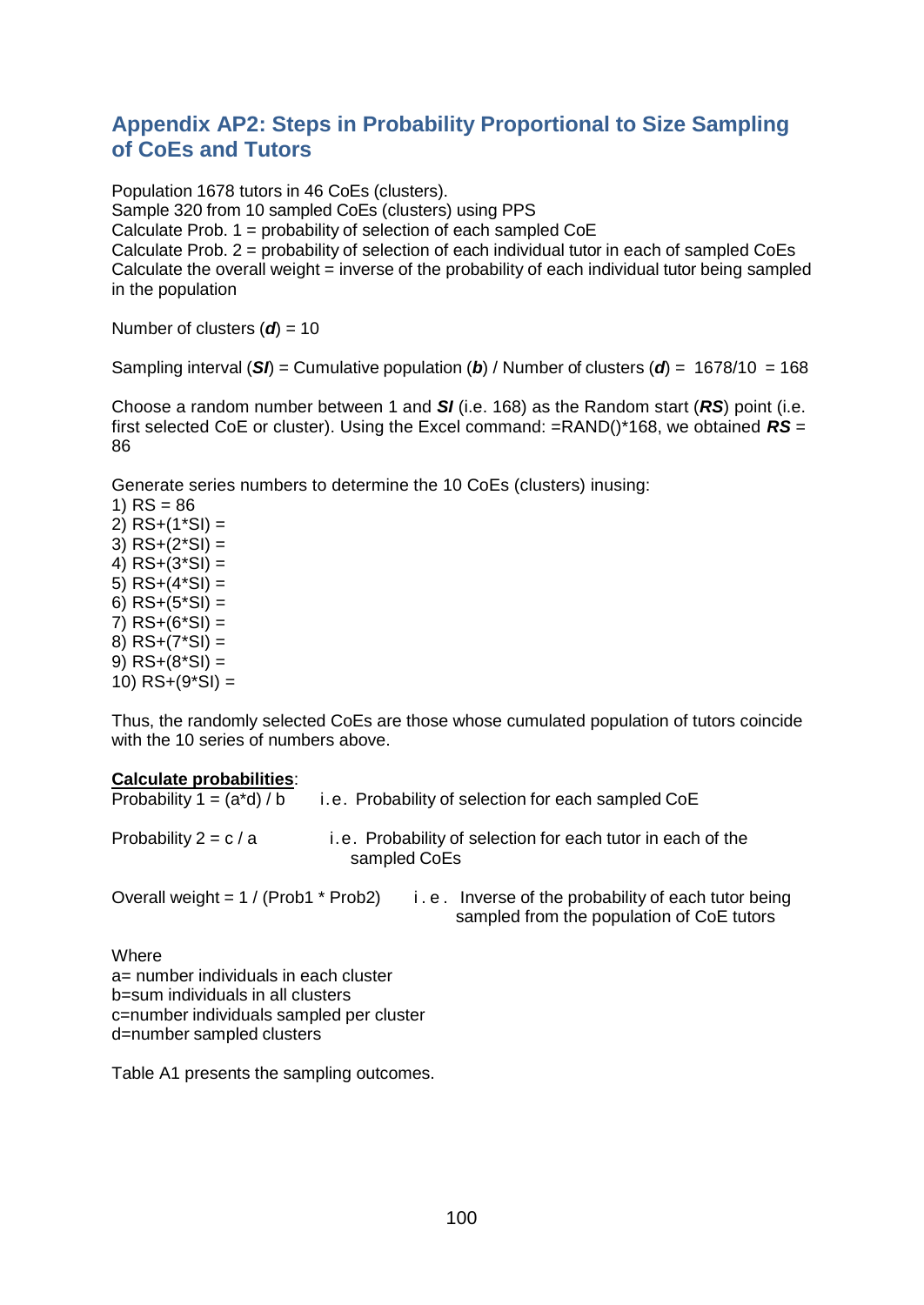| <b>Appendix AP3: Sampled CoEs and tutors based on PPS sampling</b> |  |  |  |  |  |  |  |  |  |  |
|--------------------------------------------------------------------|--|--|--|--|--|--|--|--|--|--|
|--------------------------------------------------------------------|--|--|--|--|--|--|--|--|--|--|

| No.             | Name of CoE (cluster)                     | Male<br>tutor | Female<br>tutor | Population<br>of tutors<br>(a) | Cumulative<br>population<br>of tutors | Sampled<br>CoEs | Prob | <b>Tutors</b><br>per<br>CoE | Prob<br>2 | Overall<br>weight |
|-----------------|-------------------------------------------|---------------|-----------------|--------------------------------|---------------------------------------|-----------------|------|-----------------------------|-----------|-------------------|
| 1               | Abetifi Presbyterian College of Education | 33            | 13              | 46                             | 46                                    |                 |      |                             |           |                   |
| $\overline{2}$  | Accra College of Education                | 20            | 21              | 41                             | 87                                    | 49              | 24%  | 32                          | 78%       | 5.2               |
| 3               | Ada College of Education                  | 38            | $\overline{7}$  | 45                             | 132                                   |                 |      |                             |           |                   |
| 4               | Agogo Presbyterian College of Education   | 34            | 15              | 49                             | 181                                   |                 |      |                             |           |                   |
| 5               | Akatsi College of Education               | 42            | $\overline{7}$  | 49                             | 230                                   |                 |      |                             |           |                   |
| 6               | Akrokerri College of Education            | 33            | 10              | 43                             | 273                                   | 240             | 26%  | 32                          | 74%       | 5.2               |
| 7               | Al Farouq College of Education            | 24            | 3               | 27                             | 300                                   |                 |      |                             |           |                   |
| 8               | Atebubu College of Education              | 32            | 5               | 37                             | 337                                   |                 |      |                             |           |                   |
| 9               | Bagabaga College of Education             | 52            | $\overline{7}$  | 59                             | 396                                   |                 |      |                             |           |                   |
| 10 <sup>1</sup> | Berekum College of Education              | 39            | 8               | 47                             | 443                                   | 431             | 28%  | 32                          | 68%       | 5.2               |
| 11              | Bia Lamplighter College of Education      | 19            | 4               | 23                             | 466                                   |                 |      |                             |           |                   |
| 12              | Dambai College of Education               | 30            | 4               | 34                             | 500                                   |                 |      |                             |           |                   |
| 13              | E.P. College of Education, Amedzofe       | 29            | 9               | 38                             | 538                                   |                 |      |                             |           |                   |
| 14              | E.P. College of Education, Bimbila        | 40            | 4               | 44                             | 582                                   |                 |      |                             |           |                   |
| 15              | Enchi College of Education                | 28            | 1               | 29                             | 611                                   |                 |      |                             |           |                   |
| 16              | Foso College of Education                 | 37            | 10              | 47                             | 658                                   | 622             | 28%  | 32                          | 68%       | 5.2               |
| 17              | Gambaga College of Education              | 25            | 3               | 28                             | 686                                   |                 |      |                             |           |                   |
| 18              | Gbewaa College of Education               | 34            | 9               | 43                             | 729                                   |                 |      |                             |           |                   |
| 19              | Holy Child College of Education           | 16            | 17              | 33                             | 762                                   |                 |      |                             |           |                   |
| 20              | Jasikan College of Education              | 46            | 5               | 51                             | 813                                   | 813             | 30%  | 32                          | 63%       | 5.2               |
| 21              | Kibi Presbyterian College of Education    | 26            | 9               | 35                             | 848                                   |                 |      |                             |           |                   |
| 22              | Komenda College of Education              | 35            | 9               | 44                             | 892                                   |                 |      |                             |           |                   |
| 23              | Mampong Technical College of Education    | 33            | 9               | 42                             | 934                                   |                 |      |                             |           |                   |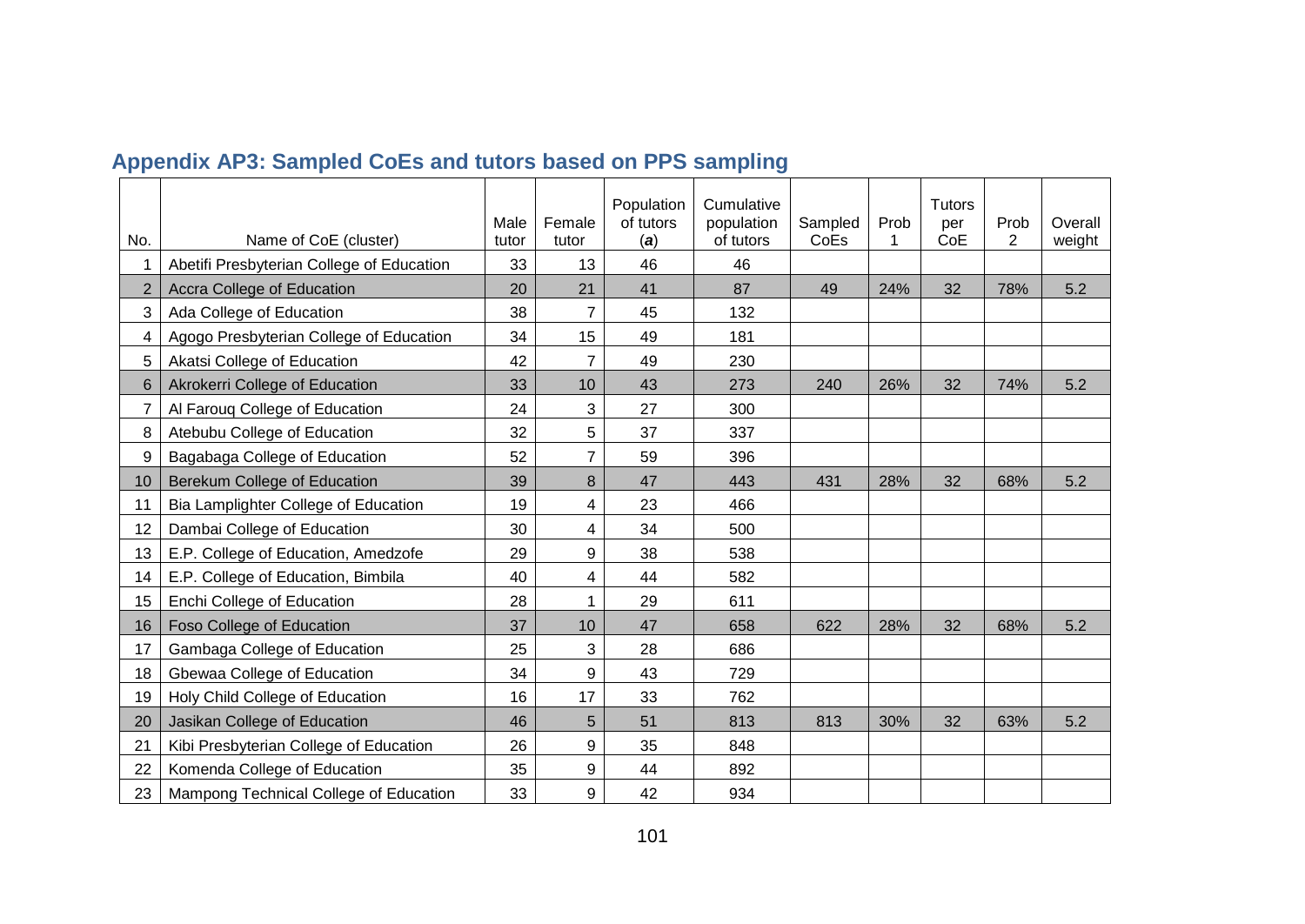|     |                                             | Male  | Female         | Population<br>of tutors | Cumulative<br>population | Sampled | Prob | <b>Tutors</b><br>per | Prob | Overall |
|-----|---------------------------------------------|-------|----------------|-------------------------|--------------------------|---------|------|----------------------|------|---------|
| No. | Name of CoE (cluster)                       | tutor | tutor          | (a)                     | of tutors                | CoEs    |      | CoE                  | 2    | weight  |
| 24  | McCoy College of Education                  | 24    | $\overline{2}$ | 26                      | 960                      |         |      |                      |      |         |
| 25  | Methodist College of Education              | 23    | $\overline{7}$ | 30                      | 990                      |         |      |                      |      |         |
| 26  | Mount Mary College of Education             | 45    | 12             | 57                      | 1047                     | 1004    | 34%  | 32                   | 56%  | 5.2     |
| 27  | Nusrat Jahan Ahmadiyya College of Education | 45    | 9              | 54                      | 1101                     |         |      |                      |      |         |
| 28  | Ofinso College of Education                 | 36    | 12             | 48                      | 1149                     |         |      |                      |      |         |
| 29  | Ola College of Education                    | 30    | 29             | 59                      | 1208                     | 1195    | 35%  | 32                   | 54%  | 5.2     |
| 30  | Peki College of Education                   | 32    | 9              | 41                      | 1249                     |         |      |                      |      |         |
| 31  | Presbyterian College of Education           | 38    | 25             | 63                      | 1312                     |         |      |                      |      |         |
| 32  | Presbyterian Women's College of Education   | 16    | 9              | 25                      | 1337                     |         |      |                      |      |         |
| 33  | SDA College of Education, Agona             | 25    | 6              | 31                      | 1368                     |         |      |                      |      |         |
| 34  | SDA College of Education                    | 30    | 19             | 49                      | 1417                     | 1386    | 29%  | 32                   | 65%  | 5.2     |
| 35  | St. Ambrose College of Education            | 19    | 4              | 23                      | 1440                     |         |      |                      |      |         |
| 36  | St. Francis' College of Education           | 43    | $\overline{7}$ | 50                      | 1490                     |         |      |                      |      |         |
| 37  | St. John Bosco College                      | 54    | $\overline{7}$ | 61                      | 1551                     |         |      |                      |      |         |
| 38  | St. Joseph College of Education             | 39    | 11             | 50                      | 1601                     | 1577    | 30%  | 32                   | 64%  | 5.2     |
| 39  | St. Louis College of Education              | 24    | 24             | 48                      | 1649                     |         |      |                      |      |         |
| 40  | St. Monica's College of Education           | 22    | 16             | 38                      | 1687                     |         |      |                      |      |         |
| 41  | St. Teresa's College of Education           | 28    | 12             | 40                      | 1727                     |         |      |                      |      |         |
| 42  | St. Vincent College of Education            | 17    | 5              | 22                      | 1749                     |         |      |                      |      |         |
| 43  | <b>Tamale College of Education</b>          | 38    | 6              | 44                      | 1793                     | 1768    | 26%  | 32                   | 73%  | 5.2     |
| 44  | Tumu College of Education                   | 22    | 5              | 27                      | 1820                     |         |      |                      |      |         |
| 45  | Wesley College of Education                 | 32    | 18             | 50                      | 1870                     |         |      |                      |      |         |
| 46  | Wiawso College of Education                 | 35    | 8              | 43                      | 1913                     |         |      |                      |      |         |
|     | <b>Total</b>                                | 1,462 | 451            | 1,913                   |                          |         |      | 320                  |      |         |

# **Appendix AP3: Sampled CoEs and tutors based on PPS sampling (cont'd)**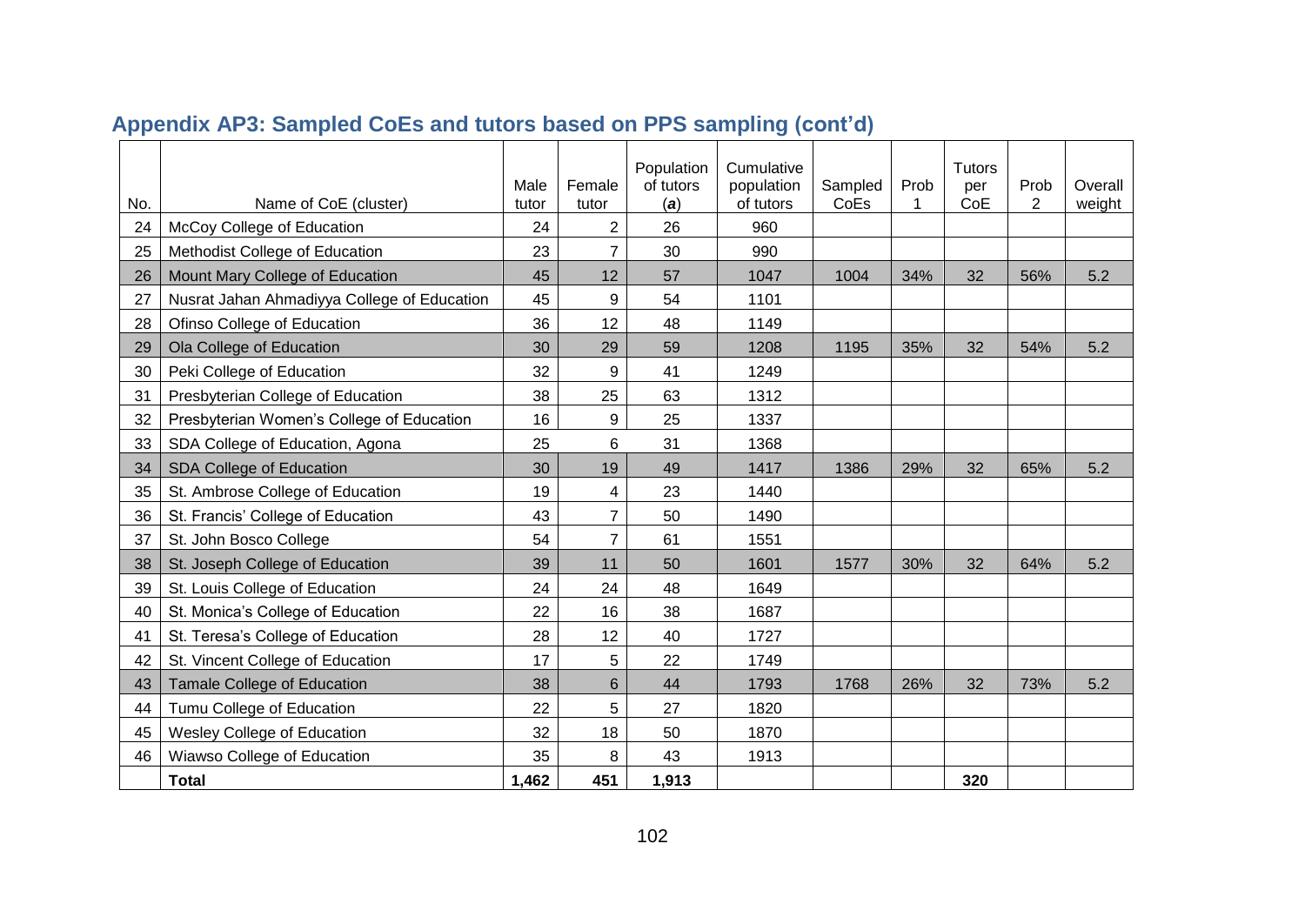| No.            | <b>Appointed At 4. Electron Sumpled purtinel MasterSonools</b><br><b>Name of College of Education</b> | <b>Name of Partner School</b>       | Region               | <b>District</b>          |
|----------------|-------------------------------------------------------------------------------------------------------|-------------------------------------|----------------------|--------------------------|
|                | ACCRA COLLEGE OF EDUCATION                                                                            | <b>ATOMIC HILLS BASICS 1</b>        | <b>GREATER ACCRA</b> | <b>GA EAST</b>           |
|                | ACCRA COLLEGE OF EDUCATION                                                                            | PANTANG M/A JHS A and B             | <b>GREATER ACCRA</b> | LA NKWANTANANG           |
|                | ACCRA COLLEGE OF EDUCATION                                                                            | ST. JAMES ANGLICAN, TEIMAN          | <b>GREATER ACCRA</b> | <b>ADENTA</b>            |
|                | <b>ACCRA COLLEGE OF EDUCATION</b>                                                                     | ADENTA COMMUNITY BASIC A, B and C   | <b>GREATER ACCRA</b> | <b>ADENTA</b>            |
|                | AKROKERRI COLLEGE OF EDUCATION                                                                        | <b>OBUASI AGA SCHOOL</b>            | <b>ASHANTI</b>       | <b>OBUASI MUNI</b>       |
| $\overline{2}$ | AKROKERRI COLLEGE OF EDUCATION                                                                        | <b>OBUASI ANGLICAN</b>              | <b>ASHANTI</b>       | <b>OBUASI MUNI</b>       |
|                | AKROKERRI COLLEGE OF EDUCATION                                                                        | <b>OBUASI PRESBY PRIMARY</b>        | <b>ASHANTI</b>       | <b>OBUASI MUNI</b>       |
|                | AKROKERRI COLLEGE OF EDUCATION                                                                        | <b>NANA PONKO PRIMARY</b>           | <b>ASHANTI</b>       | <b>OBUASI MUNI</b>       |
|                | BEREKUM COLLEGE OF EDUCATION                                                                          | ST. MONICA'S 'A' BASIC              | <b>BRONG AHAFO</b>   | <b>BEREKUM MUNICIPAL</b> |
|                | BEREKUM COLLEGE OF EDUCATION                                                                          | YIADOM BOAKYE EXP. 'B' BASIC        | <b>BRONG AHAFO</b>   | <b>BEREKUM MUNICIPAL</b> |
| 3              | BEREKUM COLLEGE OF EDUCATION                                                                          | NSOATRE R/C JHS                     | <b>BRONG AHAFO</b>   | <b>SUNYANI WEST</b>      |
|                | BEREKUM COLLEGE OF EDUCATION                                                                          | NSOATRE T. I AHEMADIYA              | <b>BRONG AHAFO</b>   | <b>SUNYANI WEST</b>      |
|                | FOSO COLLEGE OF EDUCATION                                                                             | ANYINABRIM METHODIST PRI/JHS        | <b>CENTRAL</b>       | <b>ASSIN SOUTH</b>       |
| 4              | FOSO COLLEGE OF EDUCATION                                                                             | AKROFUOM D/A PRI/JHS                | <b>CENTRAL</b>       | <b>ASSIN SOUTH</b>       |
|                | FOSO COLLEGE OF EDUCATION                                                                             | DOMINASE BASIC SCHOOL               | <b>CENTRAL</b>       | <b>ASSIN NORTH</b>       |
|                | FOSO COLLEGE OF EDUCATION                                                                             | <b>FOSCO DEMONSTRATION A</b>        | <b>CENTRAL</b>       | <b>ASSIN NORTH</b>       |
|                | <b>JASIKAN COLLEGE OF EDUCATION</b>                                                                   | <b>JASIKAN DEMO JHS</b>             | <b>VOLTA</b>         |                          |
| 5              | JASIKAN COLLEGE OF EDUCATION                                                                          | JASIKAN DEMO. KG/PRIMARY "A"        | <b>VOLTA</b>         |                          |
|                | <b>JASIKAN COLLEGE OF EDUCATION</b>                                                                   | AKAA D/A JHS                        | <b>VOLTA</b>         |                          |
|                | JASIKAN COLLEGE OF EDUCATION                                                                          | AKAA R.C KG/PRIM                    | <b>VOLTA</b>         |                          |
|                | MT MARY COLLEGE OF EDUCATION                                                                          | SOUTH SENCHI L/A BASIC              | <b>EASTERN</b>       | <b>ASOUGYAMAN</b>        |
| 6              | MT MARY COLLEGE OF EDUCATION                                                                          | SIKABENG M/A BASIC SCHOOLS          | <b>EASTERN</b>       | <b>YILO KROBO</b>        |
|                | MT MARY COLLEGE OF EDUCATION                                                                          | ABIRIW PRESBY JHS                   | <b>EASTERN</b>       | <b>AKWAPIM NORTH</b>     |
|                | MT MARY COLLEGE OF EDUCATION                                                                          | AKROPONG DA BASIC                   | <b>EASTERN</b>       | <b>AKWAPIM NORTH</b>     |
|                | OLA COLLEGE OF EDUCATION                                                                              | EFUTU M/A BASIC 'B'                 | <b>CENTRAL</b>       | Cape coast               |
| $\overline{7}$ | OLA COLLEGE OF EDUCATION                                                                              | SHERIFF ISLAMIC BASIC               | <b>CENTRAL</b>       | Elmina                   |
|                | OLA COLLEGE OF EDUCATION                                                                              | <b>ABURANSA</b>                     | <b>CENTRAL</b>       | Komenda                  |
|                | OLA COLLEGE OF EDUCATION                                                                              | SALTPOND METHODIST 'A' BASIC SCHOOL | <b>CENTRAL</b>       | Mfantseman               |

## **Appendix AP4: List of sampled partner basic schools**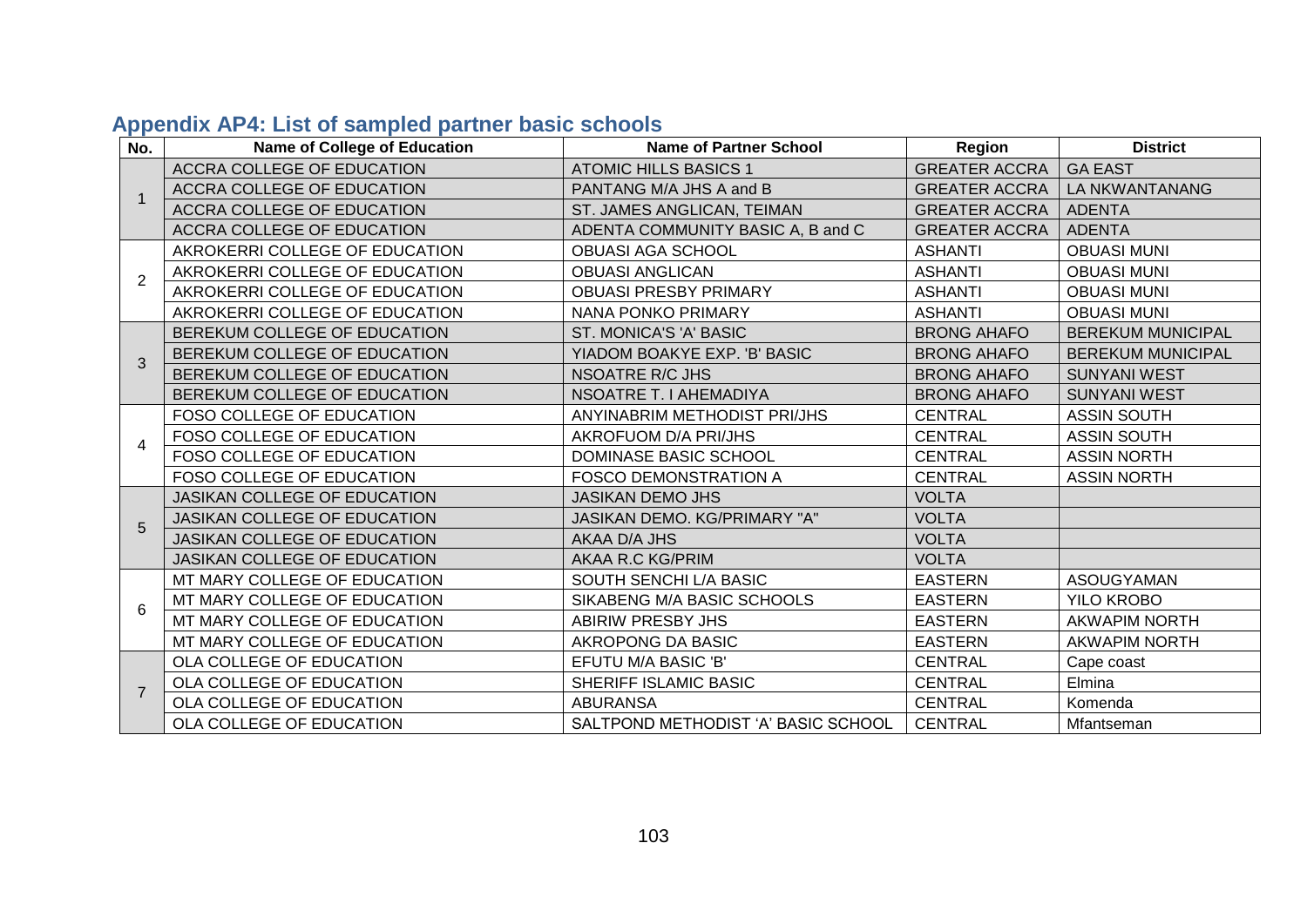| No.          | <b>Name of College of Education</b>      | <b>Name of Partner School</b>     | Region             | <b>District</b>         |
|--------------|------------------------------------------|-----------------------------------|--------------------|-------------------------|
|              | SDA, ASOKORE                             | <b>JUMAPO METHODIST PRIMARY</b>   | <b>EASTERN</b>     | <b>NEW JUABEN NORTH</b> |
| 8            | SDA, ASOKORE                             | NEW TAFO SDA JHS                  | <b>EASTERN</b>     | AKIM AKIM               |
|              | SDA, ASOKORE                             | OYOKO METHODIST PRIMARY 'A'       | <b>EASTERN</b>     | <b>NEW JUABEN NORTH</b> |
|              | SDA, ASOKORE                             | SDA DEMONSTRATION PRIMARY 'A'     | <b>EASTERN</b>     | <b>NEW JUABEN NORTH</b> |
|              | ST JOSEPH'S COLLEGE OF EDUCATION, BECHEM | ST. JOSEPH'S PRACTICE JHS- BECHEM | <b>BRONG AHAFO</b> | <b>TANO SOUTH</b>       |
| $\mathbf{Q}$ | ST JOSEPH'S COLLEGE OF EDUCATION, BECHEM | D/A PRIMARY- KOFORIDUA            | <b>BRONG AHAFO</b> | <b>TANO NORTH</b>       |
|              | ST JOSEPH'S COLLEGE OF EDUCATION, BECHEM | METHODIST PRIMARY- POKUKROM       | <b>ASHANTI</b>     | AHAFO ANO SOUTH         |
|              | ST JOSEPH'S COLLEGE OF EDUCATION, BECHEM | R/C PRIMARY'B'- TEPA              | <b>ASHANTI</b>     | AHAFO ANO NORTH         |
|              | TAMALE COLLEGE OF EDUCATION              | YENDI PRESBY PRIMARY SCHOOL       | <b>NORTHERN</b>    | <b>YENDI</b>            |
| 10           | TAMALE COLLEGE OF EDUCATION              | KPATULI ZAHARIA ISLAMIC JHS       | <b>NORTHERN</b>    | SAVELUGU                |
|              | TAMALE COLLEGE OF EDUCATION              | DAKPEMAH PRIMARY                  | <b>NORTHERN</b>    | <b>TAMALE</b>           |
|              | TAMALE COLLEGE OF EDUCATION              | ST. PETERS JHS                    | <b>NORTHERN</b>    | <b>TAMALE</b>           |

## **Appendix AP4: List of sampled partner basic schools (cont'd)**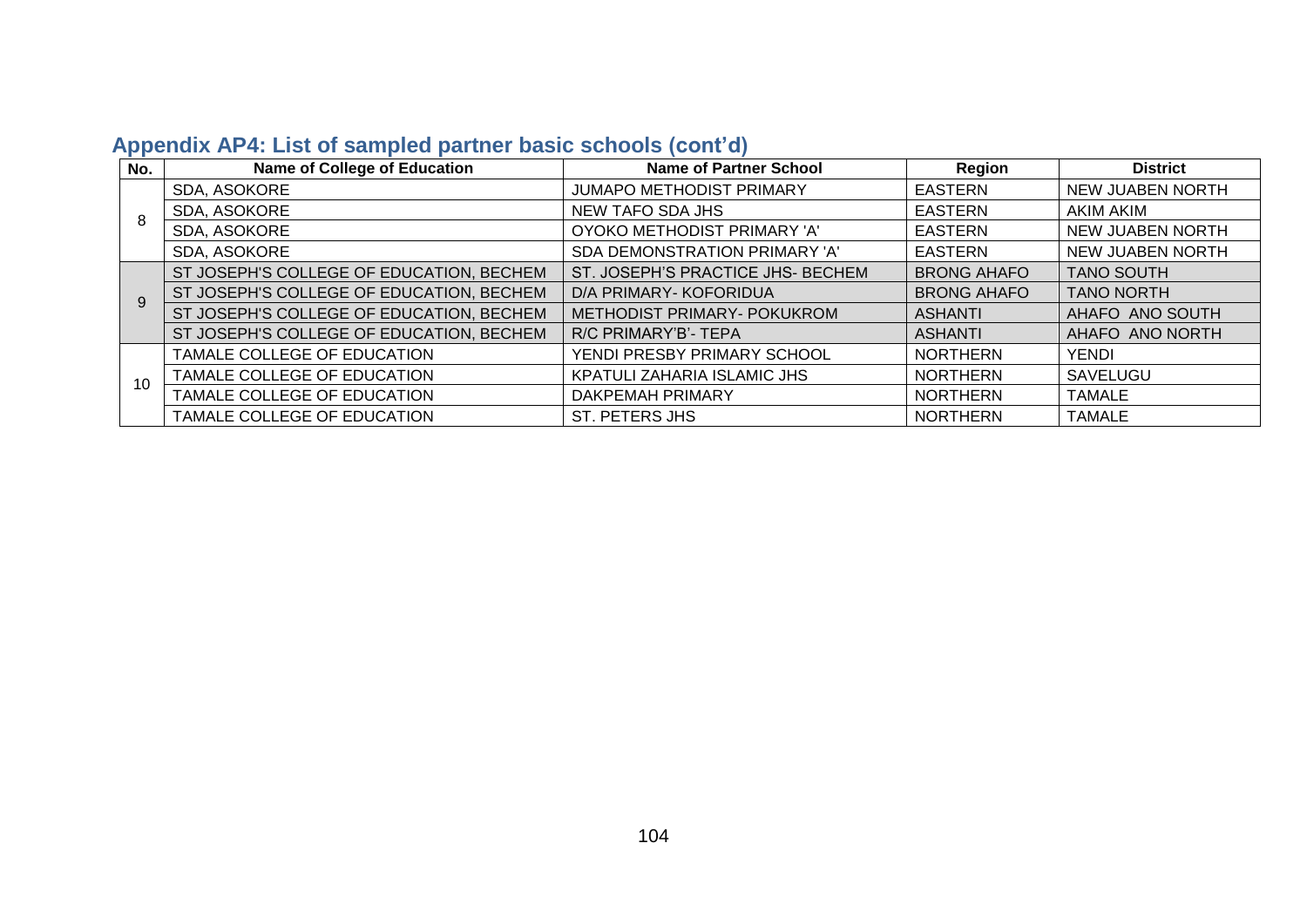# **Appendix AP5: Detailed scorings on compliance with IE policy**

| anoo waa morasiyo caabaasi ponoy<br><b>Statement</b>                                                                                                                                                             | Always | Very Often | $\sqrt{2}$<br>Sometimes | Rarely | Never |
|------------------------------------------------------------------------------------------------------------------------------------------------------------------------------------------------------------------|--------|------------|-------------------------|--------|-------|
| The college admits applicants with special<br>educational needs.                                                                                                                                                 | 70.0   |            | 20.0                    | 10.0   |       |
| Admission of students with special needs<br>to this college is on a concessionary<br>basis.                                                                                                                      | 33.4   |            | 11.1                    | 33.3   | 22.2  |
| The college collaborates with local<br>communities to create awareness on<br>disability issues.                                                                                                                  | 20.0   | 30.0       | 40.0                    |        | 10.0  |
| The college collaborates with local<br>communities to create awareness on<br>inclusive education.                                                                                                                | 11.1   | 44.5       | 33.3                    |        | 11.1  |
| The college enforces a non-<br>discrimination policy for students with<br>special needs                                                                                                                          | 90.0   | 10.0       |                         |        |       |
| This college has sanctions in place for<br>discriminating against students with<br>special needs                                                                                                                 | 70.0   | 10.0       |                         | 20.0   |       |
| The college has a qualified special<br>educational needs coordinator                                                                                                                                             | 20.0   |            | 10.0                    |        | 70.0  |
| "Person First" language is used by<br>members of the college in making<br>reference to persons with special<br>educational needs in the college (e.g.<br>'person with disability' and not 'disabled<br>person'). | 11.1   | 55.6       | 33.3                    |        |       |
| The curricular used in the college reflect<br>Universal Design for Learning                                                                                                                                      | 70.0   | 20.0       | 10.0                    |        |       |
| Student teachers are trained in applying<br>inclusive practices in their (future)<br>classrooms                                                                                                                  | 100.0  |            |                         |        |       |
| Student teachers with special educational<br>needs are given more time to complete<br>assessment tasks (depending on their<br>unique needs)                                                                      | 30.0   | 10.0       |                         | 50.0   | 10.0  |
| Student teachers who require assistive<br>technology (e.g. white canes, special<br>computers, hearing aids, etc.) are allowed<br>to use them without restriction                                                 |        | 10.0       |                         | 40.0   | 50.0  |
| Student teachers with special educational<br>needs have their needs considered when<br>decisions regarding assignment to<br>residential facilities are being made                                                | 100.0  |            |                         |        |       |

### **Table AP5.1: Compliance with inclusive education policy (% of CoEs)**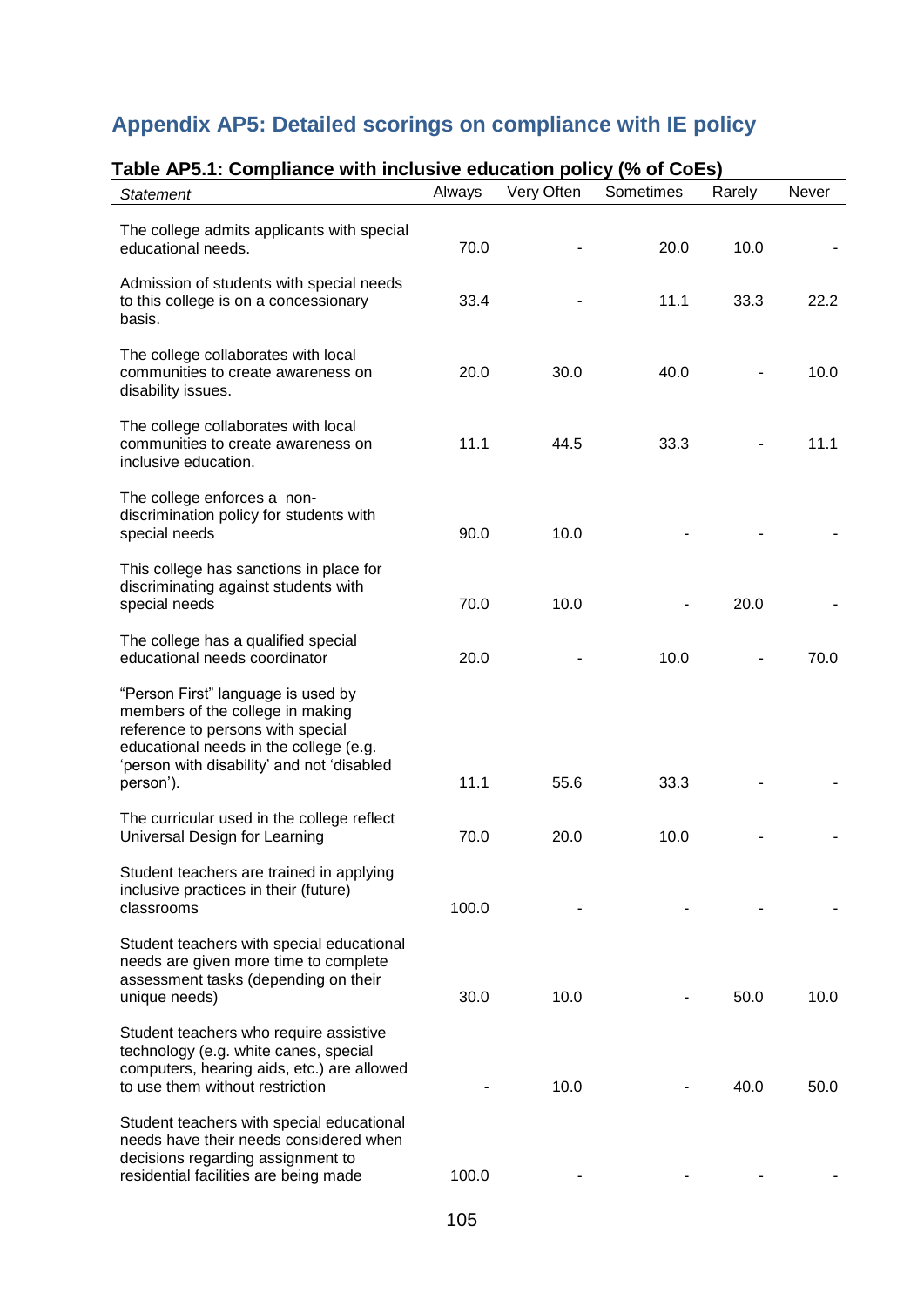| (including the hall, the floor (level), the<br>room, bed, etc.)                                                                                             |      |      |      |      |  |
|-------------------------------------------------------------------------------------------------------------------------------------------------------------|------|------|------|------|--|
| Student teachers with special educational<br>needs have their needs considered when<br>decisions regarding assignment to a<br>partner school are being made | 80.0 | 20.0 |      |      |  |
| Tutors in this college are trained to<br>identify student teachers with special<br>educational needs                                                        | 30.0 | 50.0 | 10.0 | 10.0 |  |
| Tutors employ instructional methods that<br>accommodate the full range of diversity<br>among student teachers                                               | 80.0 | 10.0 | 10.0 |      |  |
| Tutors provide student teachers with<br>special educational needs with non-<br>stigmatizing attention during instructional<br>periods                       | 70.0 | 10.0 | 20.0 |      |  |
| Tutors provide formative feedback to<br>student teachers with special educational<br>needs                                                                  | 70.0 | 20.0 | 10.0 |      |  |
| Tutors employ alternative assessment<br>tasks to help students with special<br>educational needs work better                                                | 50.0 | 30.0 | 10.0 | 10.0 |  |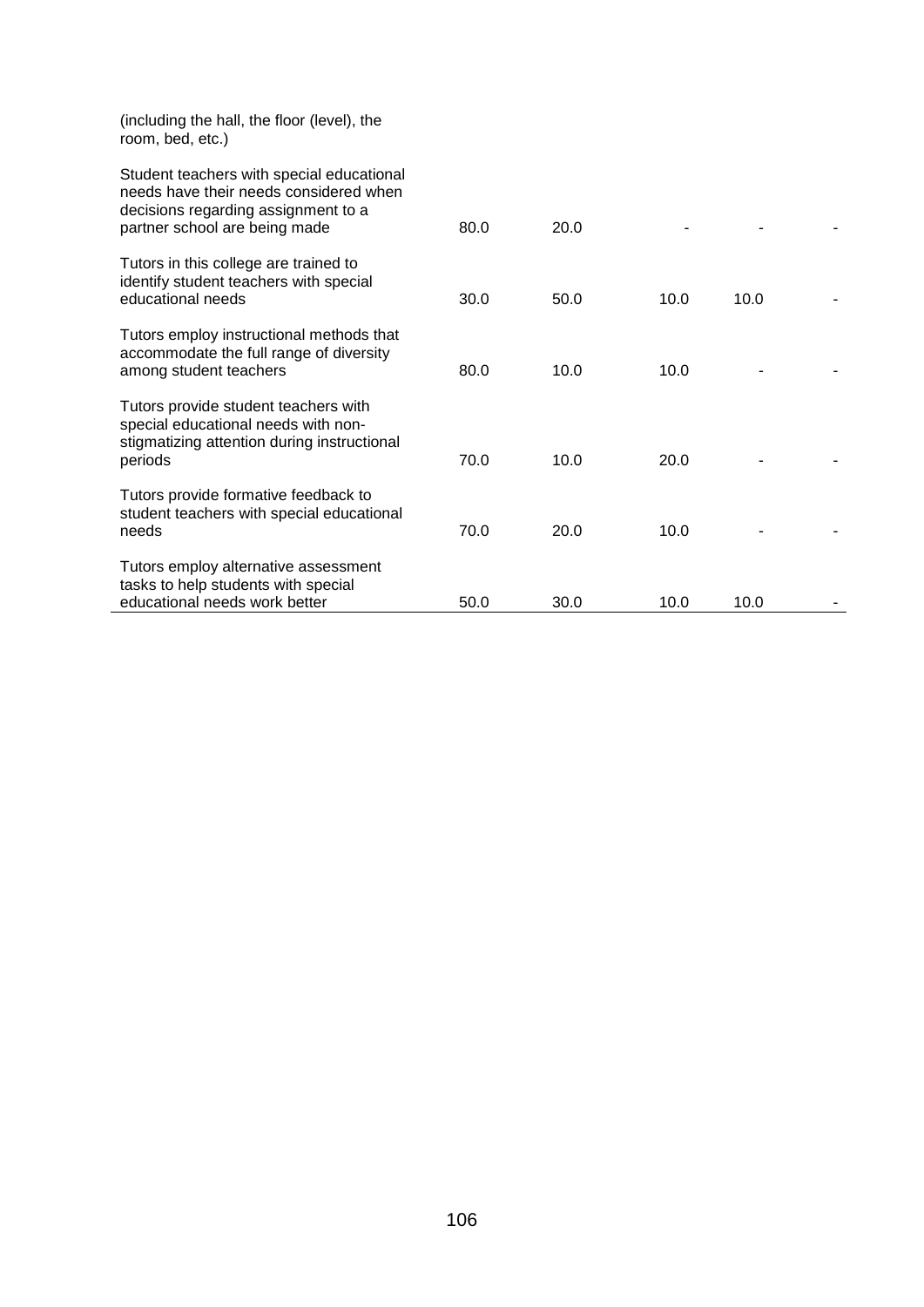| <u>unan umumum</u><br>Virtually                                                                                                             |                   |                  |                    |                       |                    |  |  |  |
|---------------------------------------------------------------------------------------------------------------------------------------------|-------------------|------------------|--------------------|-----------------------|--------------------|--|--|--|
| <b>Statement</b>                                                                                                                            | Not<br>applicable | non-<br>existent | Little<br>evidence | Moderately<br>evident | Clearly<br>evident |  |  |  |
| <b>Dormitory</b>                                                                                                                            |                   |                  |                    |                       |                    |  |  |  |
| There are ramps (or elevators)<br>that serve as alternative access<br>routes to this place.<br>Ramps are gentle (i.e. not steep)            | 11.1<br>20.0      | 55.6<br>50.0     | 11.1               | 11.1<br>20.0          | 11.1<br>10.0       |  |  |  |
|                                                                                                                                             |                   |                  |                    |                       |                    |  |  |  |
| Each accessible entrance has at<br>least one accessible door or<br>doorway, wide enough (at least<br>915mm for a wheelchair user).          | 11.1              | 11.1             | 11.1               | 44.5                  | 22.2               |  |  |  |
| There are grip-friendly handrails<br>(marking the edge or border of<br>the stairway) to support users.                                      | 33.3              | 33.3             |                    | 11.1                  | 22.3               |  |  |  |
| Floor or ground surfaces are<br>stable, firm and slip resistant                                                                             |                   | 50.0             | 10.0               | 20.0                  | 20.0               |  |  |  |
| Toilet facilities have grab bars for<br>users who would require them.                                                                       | 30.0              | 20.0             | 30.0               | 10.0                  | 10.0               |  |  |  |
| <b>Classroom building</b><br>There are ramps (or elevators)<br>that serve as alternative access<br>routes to this place.                    | 33.4              | 22.2             | 11.1               | 11.1                  | 22.2               |  |  |  |
| Ramps are gentle (i.e. not steep)                                                                                                           | 20.0              | 40.0             |                    | 20.0                  | 20.0               |  |  |  |
| Each accessible entrance has at<br>least one accessible door or<br>doorway, wide enough (at least<br>915mm for a wheelchair user).          | 10.0              | 20.0             | 10.0               | 20.0                  | 40.0               |  |  |  |
| There are grip-friendly handrails<br>(marking the edge or border of<br>the stairway) to support users.                                      | 33.3              | 33.3             |                    | 11.1                  | 22.2               |  |  |  |
| Floor or ground surfaces are<br>stable, firm and slip resistant                                                                             |                   | 50.0             | 10.0               |                       | 40.0               |  |  |  |
| Toilet facilities have grab bars for<br>users who would require them.                                                                       | 25.0              |                  | 25.0               | 12.5                  | 37.5               |  |  |  |
| Library<br>There are ramps (or elevators)<br>that serve as alternative access<br>routes to this place.<br>Ramps are gentle (i.e. not steep) | 22.3<br>20.0      | 11.1<br>10.0     | 33.3               | 33.3<br>40.0          | 30.0               |  |  |  |
| Each accessible entrance has at<br>least one accessible door or<br>doorway, wide enough (at least<br>915mm for a wheelchair user).          | 11.1              | 11.1             |                    | 33.3                  | 44.5               |  |  |  |

### **Table AP5.2: Observation of the physical environment (I) (% CoEs)**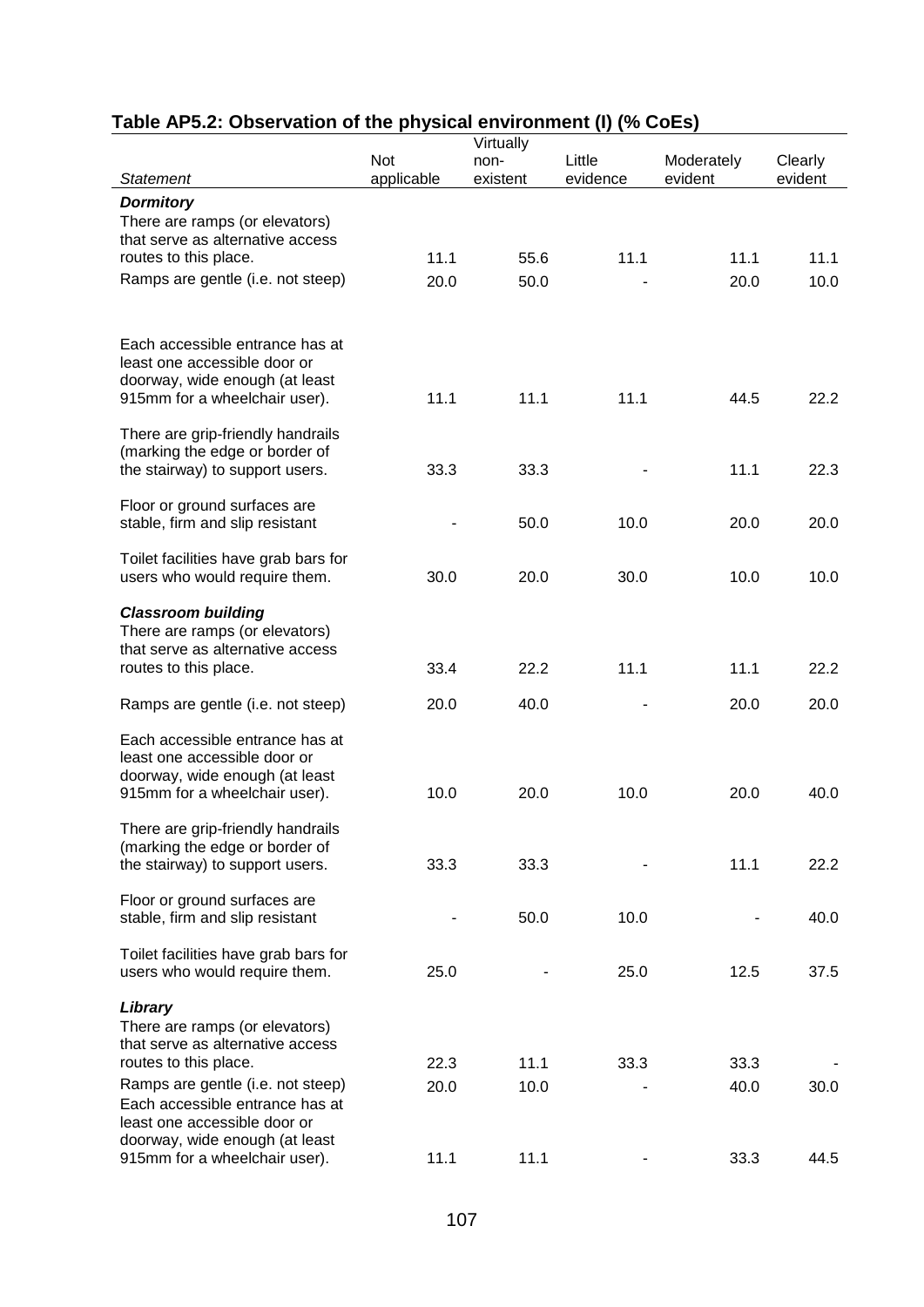| <b>Statement</b>                                                                                                                       | Not<br>applicable | Virtually<br>non-<br>existent | Little<br>evidence | Moderately<br>evident | Clearly<br>evident |
|----------------------------------------------------------------------------------------------------------------------------------------|-------------------|-------------------------------|--------------------|-----------------------|--------------------|
| There are grip-friendly handrails<br>(marking the edge or border of<br>the stairway) to support users.                                 | 33.3              | 11.1                          |                    | 44.5                  | 11.1               |
| Floor or ground surfaces are<br>stable, firm and slip resistant                                                                        |                   | 30.0                          |                    | 50.0                  | 20.0               |
| Toilet facilities have grab bars for<br>users who would require them.                                                                  | 50.0              |                               | 25.0               | 25.0                  |                    |
| <b>Workshop / Laboratory</b><br>There are ramps (or elevators)<br>that serve as alternative access<br>routes to this place.            | 22.3              | 11.1                          |                    | 33.3                  | 33.3               |
| Ramps are gentle (i.e. not steep)                                                                                                      | 30.0              | 10.0                          | 10.0               | 20.0                  | 30.0               |
| Each accessible entrance has at<br>least one accessible door or<br>doorway, wide enough (at least<br>915mm for a wheelchair user).     | 55.6              |                               | 22.2               | 11.1                  | 11.1               |
| There are grip-friendly handrails<br>(marking the edge or border of<br>the stairway) to support users.                                 | 44.5              | 22.2                          |                    | 22.2                  | 11.1               |
| Floor or ground surfaces are<br>stable, firm and slip resistant                                                                        | 20.0              | 10.0                          | 10.0               | 10.0                  | 50.0               |
| Toilet facilities have grab bars for<br>users who would require them.                                                                  | 62.5              | 25.0                          | 12.5               |                       |                    |
| <b>Administration building</b><br>There are ramps (or elevators)<br>that serve as alternative access<br>routes to this place.          |                   |                               | 33.3               | 44.4                  | 22.2               |
| Ramps are gentle (i.e. not steep)                                                                                                      |                   |                               | 10.0               | 50.0                  | 40.0               |
| Each accessible entrance has at<br>least one accessible door or<br>doorway, wide enough (at least<br>915mm for a wheelchair user).     |                   |                               | 11.1               | 33.3                  | 55.6               |
| There are grip-friendly handrails<br>(marking the edge or border of<br>the stairway) to support users.<br>Floor or ground surfaces are | 22.2              |                               | 11.1               | 55.6                  | 11.1               |
| stable, firm and slip resistant                                                                                                        |                   |                               | 20.0               | 40.0                  | 40.0               |
| Toilet facilities have grab bars for<br>users who would require them.                                                                  |                   | 12.5                          | 25.0               | 25.0                  | 37.5               |

#### *Recreational facility*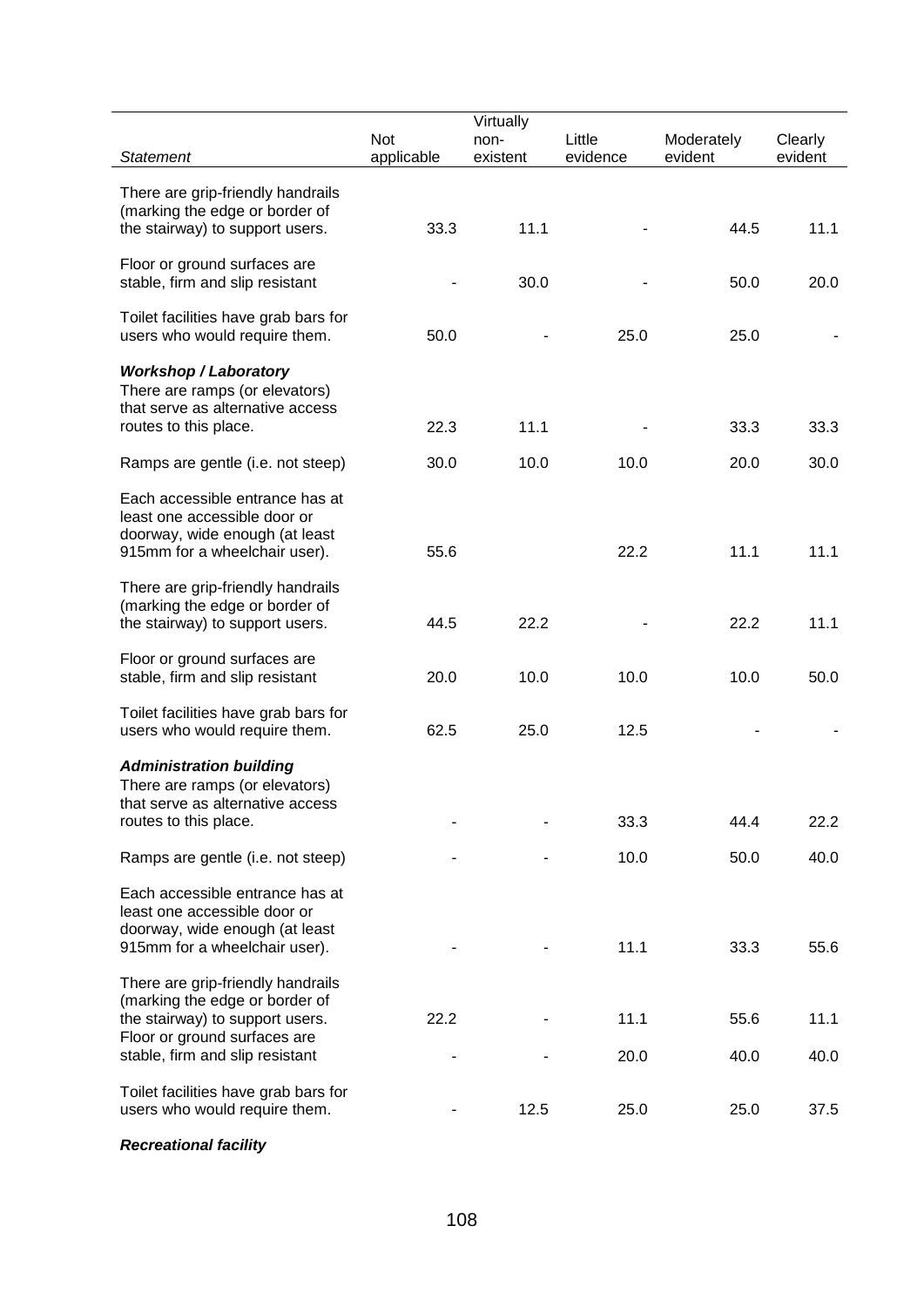|                                                                                                   |            | Virtually |          |            |         |
|---------------------------------------------------------------------------------------------------|------------|-----------|----------|------------|---------|
|                                                                                                   | Not        | non-      | Little   | Moderately | Clearly |
| <b>Statement</b>                                                                                  | applicable | existent  | evidence | evident    | evident |
| There are ramps (or elevators)<br>that serve as alternative access                                |            |           |          |            |         |
| routes to this place.                                                                             | 33.3       | 66.7      |          |            |         |
| Ramps are gentle (i.e. not steep)                                                                 | 50.0       | 50.0      |          |            |         |
| Each accessible entrance has at<br>least one accessible door or<br>doorway, wide enough (at least |            |           |          |            |         |
| 915mm for a wheelchair user).                                                                     | 44.4       | 55.6      |          |            |         |
| There are grip-friendly handrails<br>(marking the edge or border of                               |            |           |          |            |         |
| the stairway) to support users.                                                                   | 70.0       | 30.0      |          |            |         |
| Floor or ground surfaces are<br>stable, firm and slip resistant                                   | 33.3       | 66.7      |          |            |         |
| Toilet facilities have grab bars for                                                              |            |           |          |            |         |
| users who would require them.                                                                     | 62.5       | 25.0      | 12.5     |            |         |